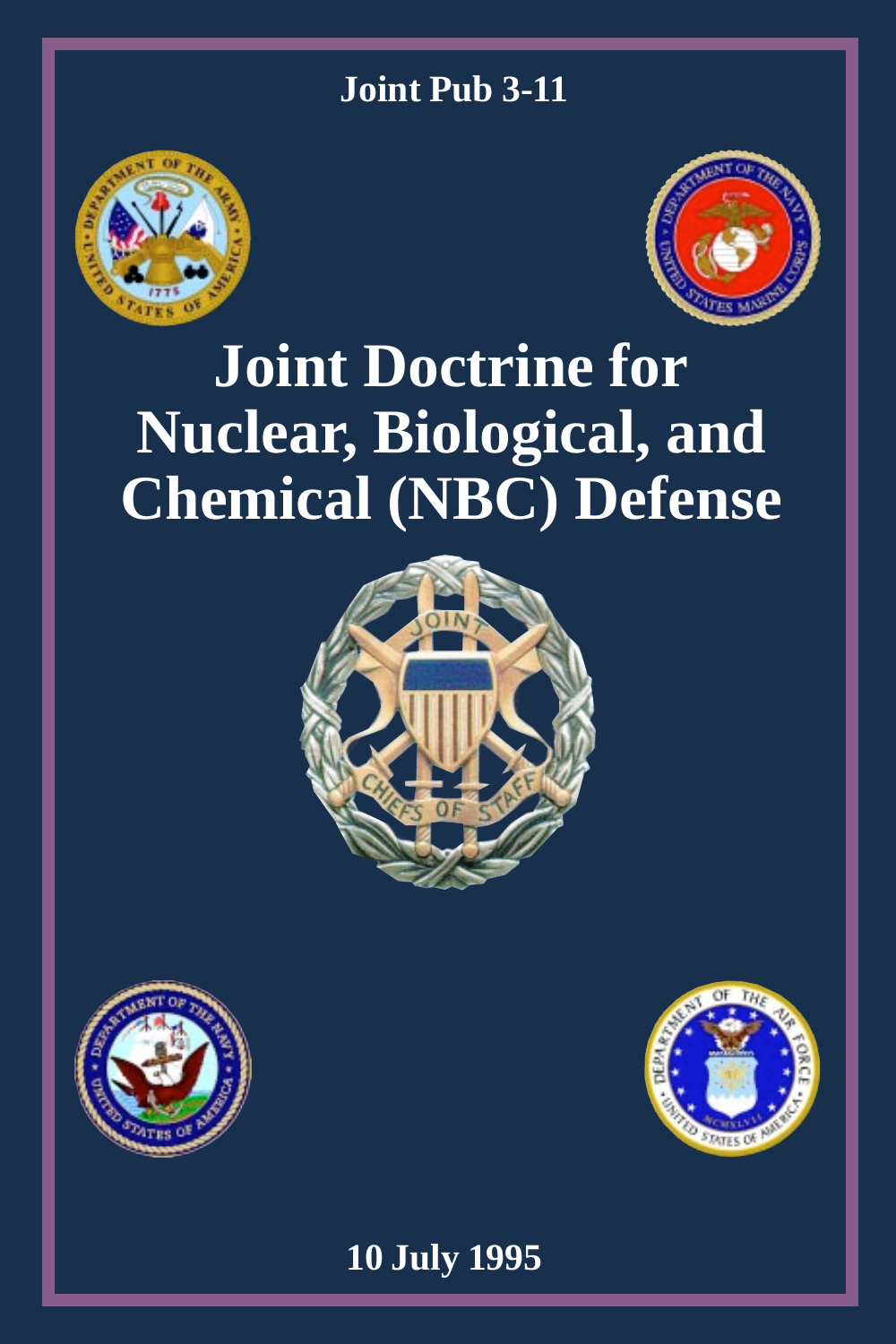#### **1. Scope**

This publication provides guidelines for the planning and execution of NBC defensive operations. It focuses on the NBC threat; national policy; and strategic, operational, and logistic considerations peculiar to the preparation and conduct of NBC defense.

#### **2. Purpose**

This publication has been prepared under the direction of the Chairman of the Joint Chiefs of Staff. It sets forth doctrine to govern the joint activities and performance of the Armed Forces of the United States in joint operations as well as the doctrinal basis for US military involvement in multinational and interagency operations. It provides military guidance for the exercise of authority by combatant commanders and other joint force commanders and prescribes doctrine for joint operations and training. It provides military guidance for use by the Armed Forces in preparing their appropriate plans. It is not the intent of this publication to restrict the authority of the joint force commander (JFC) from organizing the force and executing the mission in a manner the JFC deems most appropriate to ensure unity of effort in the accomplishment of the overall mission.

#### **3. Application**

a. Doctrine and guidance established in this publication apply to the commanders of combatant commands, subunified commands, joint task forces, and subordinate components of these commands. These principles and guidance also may apply when significant forces of one Service are attached to forces of another Service or when significant forces of one Service support forces of another Service.

b. The guidance in this publication is authoritative; as such, this doctrine (or JTTP) will be followed except when, in the judgment of the commander, exceptional circumstances dictate otherwise. If conflicts arise between the contents of this publication and the contents of Service publications, this publication will take precedence for the activities of joint forces unless the Chairman of the Joint Chiefs of Staff, normally in coordination with the other members of the Joint Chiefs of Staff, has provided more current and specific guidance. Commanders of forces operating as part of a multinational (alliance or coalition) military command should follow multinational doctrine and guidance ratified by the United States. For doctrine and procedures not ratified by the United States, commanders should evaluate and follow the multinational command's doctrine and procedures, where applicable.

For the Chairman of the Joint Chiefs of Staff:

WALTER KROSS Lieutenant General, USAF Director, Joint Staff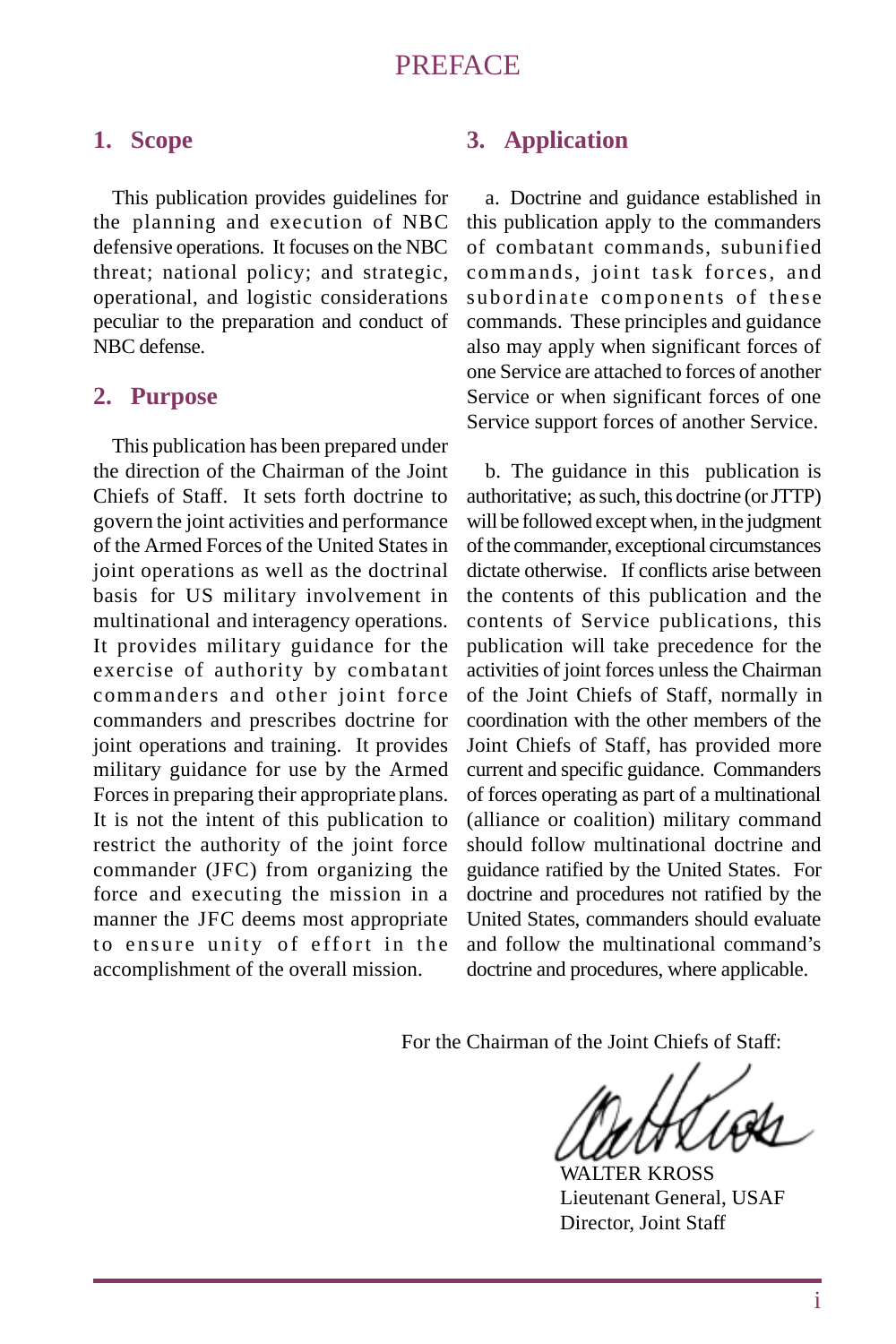Intentionally Blank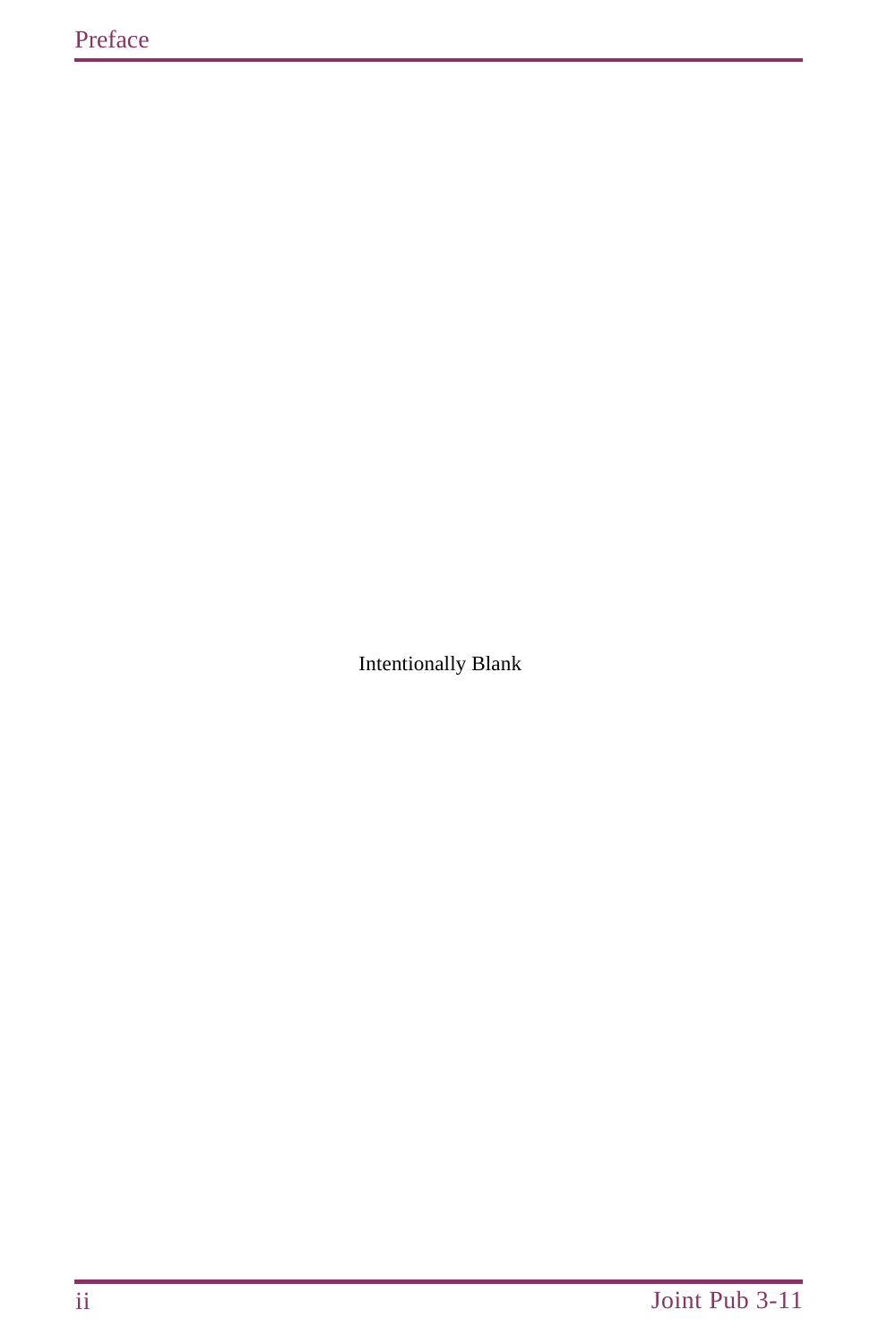### TABLE OF CONTENTS

| <b>CHAPTER I</b><br>THREAT AND NBC DEFENSE POLICY        |  |  |  |  |
|----------------------------------------------------------|--|--|--|--|
| ۰                                                        |  |  |  |  |
| <b>CHAPTER II</b><br>NBC DEFENSE OPERATIONS FUNDAMENTALS |  |  |  |  |
|                                                          |  |  |  |  |
| <b>CHAPTER III</b><br>THEATER NBC DEFENSE CONSIDERATIONS |  |  |  |  |
| • Theater Command, Control, Communications, Computers,   |  |  |  |  |

#### **CHAPTER IV**

#### LOGISTIC SUPPORT OPERATIONS

 $\mathop{\mathrm{PAGE}}$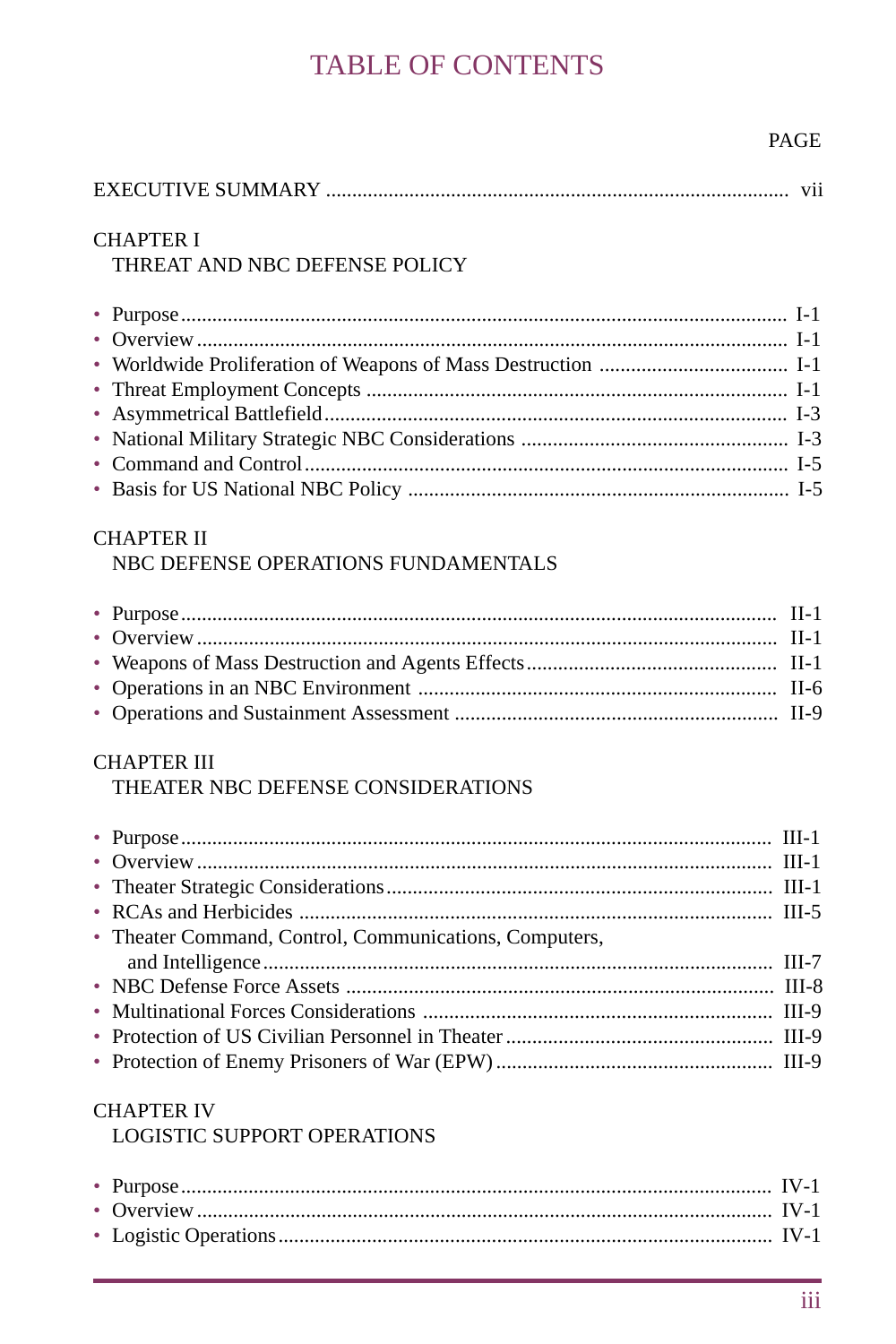#### Table of Contents

| • Nuclear Survivability and NBC Contamination Survivability Standard  IV-8 |  |
|----------------------------------------------------------------------------|--|
|                                                                            |  |
|                                                                            |  |

### CHAPTER V

#### [MEDICAL SUPPORT](#page-53-0)

| • Special Medical Augmentation for Operations in an NBC |  |
|---------------------------------------------------------|--|
|                                                         |  |

#### CHAPTER VI

#### TRAINING AND READINESS

#### APPENDIX

| A Nuclear, Biological, and Chemical Defense Planning Responsibilities, |  |  |  |
|------------------------------------------------------------------------|--|--|--|
|                                                                        |  |  |  |

#### ANNEX

| B |                                                       |  |
|---|-------------------------------------------------------|--|
|   |                                                       |  |
| D | Nuclear, Biological, and Chemical Defense Operations; |  |
|   | Riot Control Agents and Herbicides Appendix to an     |  |
|   |                                                       |  |
|   |                                                       |  |
|   |                                                       |  |
|   |                                                       |  |
|   |                                                       |  |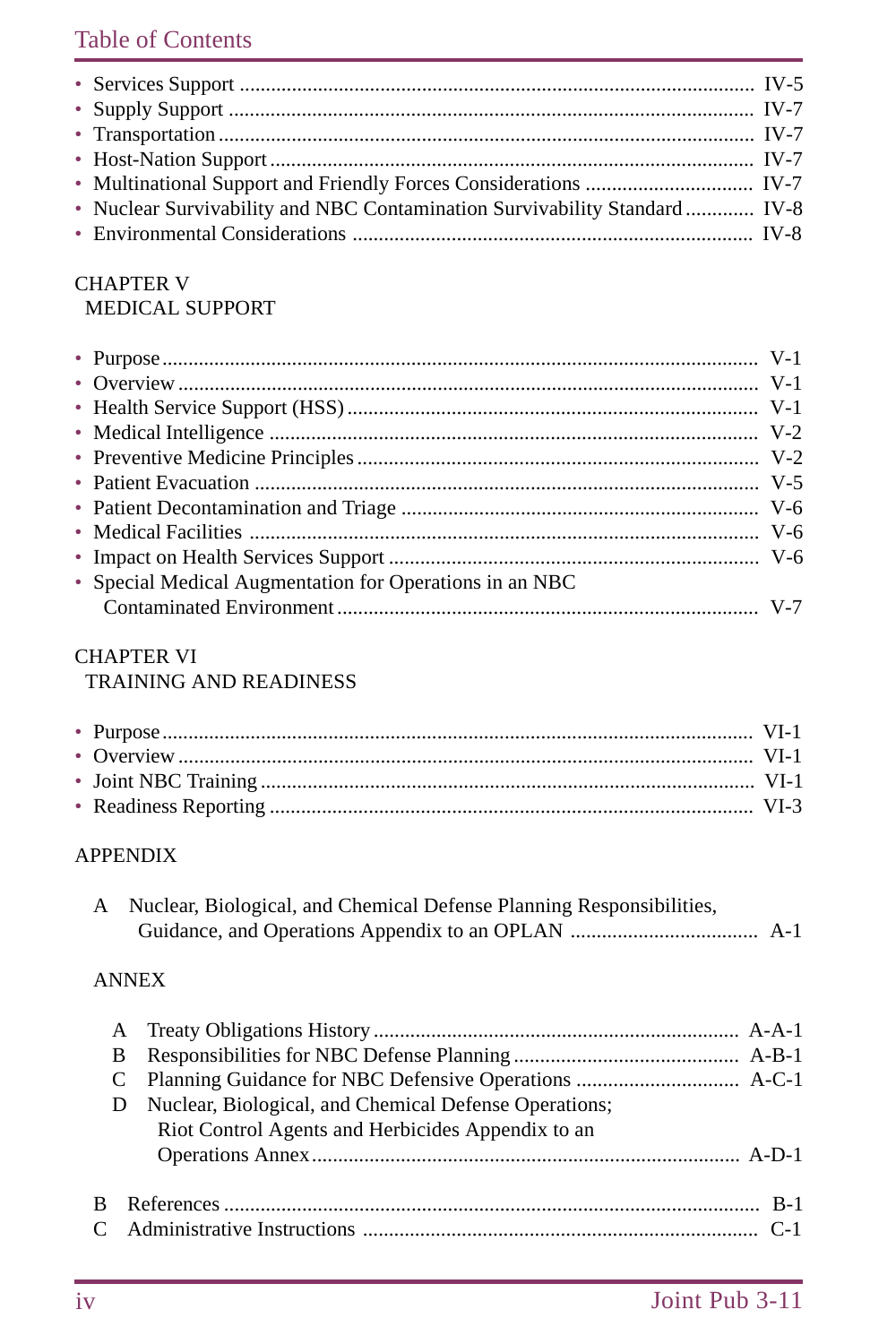|  |  | <b>Table of Contents</b> |
|--|--|--------------------------|
|  |  |                          |

#### G[LOSSARY](#page-40-0)

#### FIGURE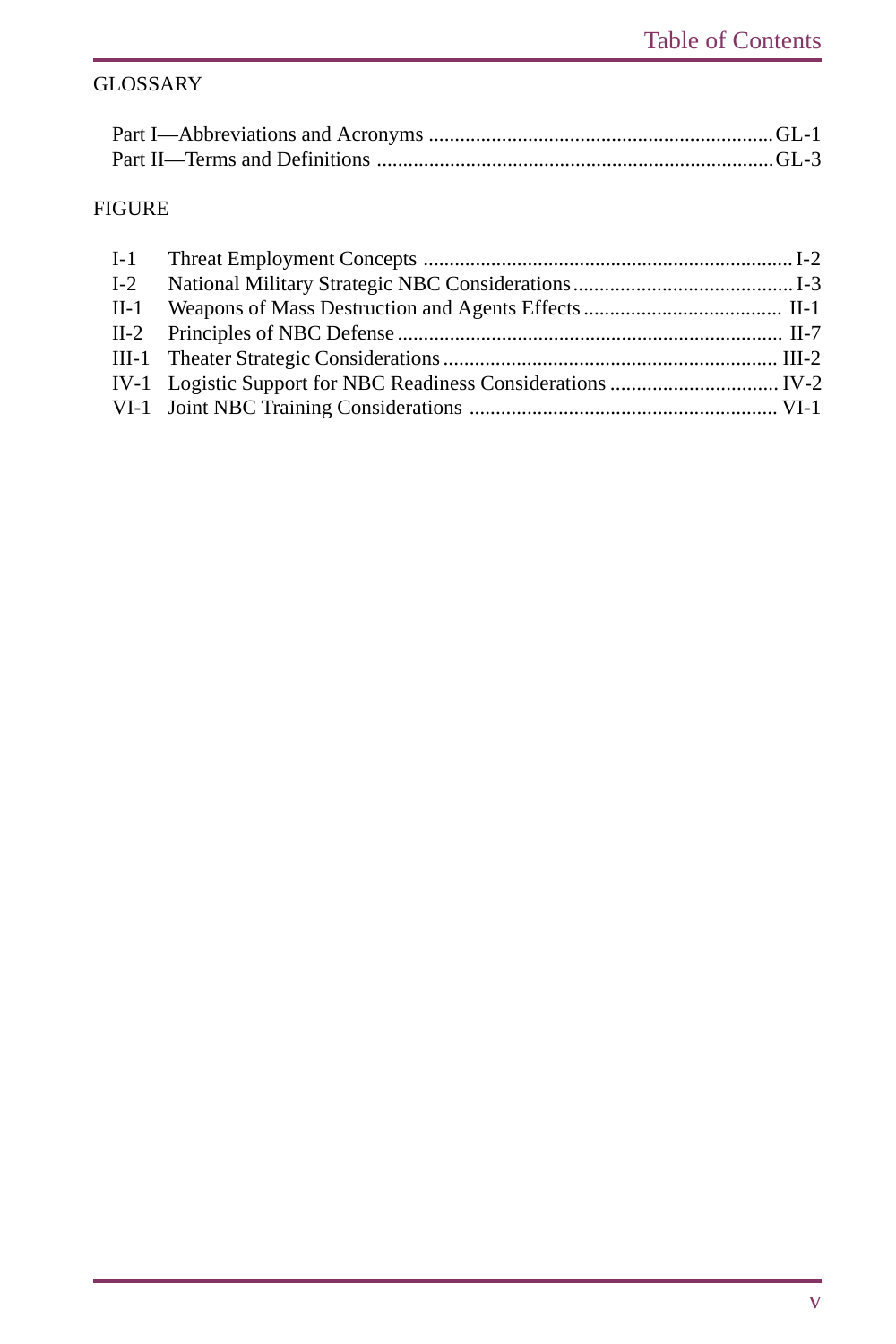Intentionally Blank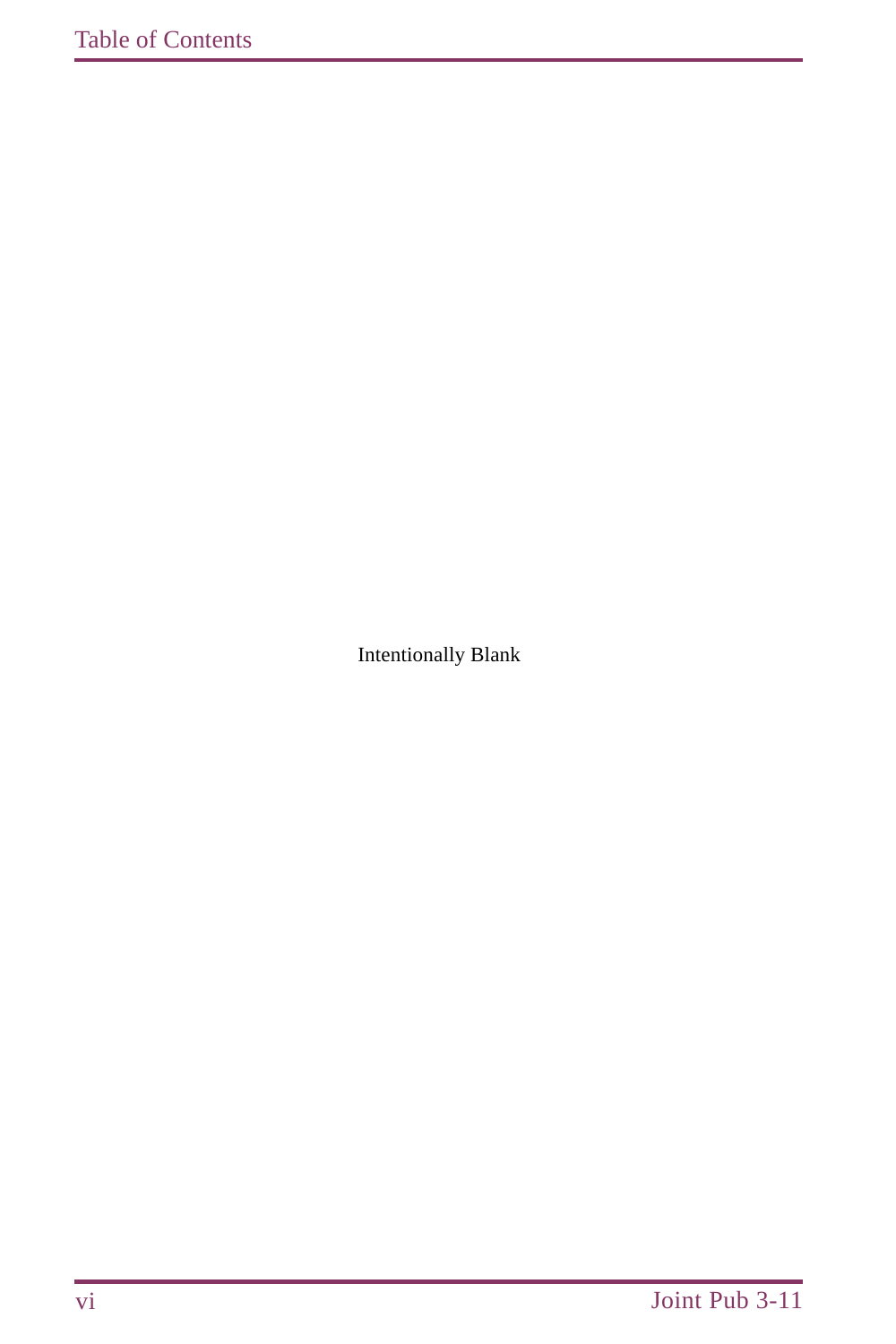#### **EXECUTIVE SUMMARY COMMANDER'S OVERVIEW**

- **• Describes the Threat and Nuclear, Biological, and Chemical (NBC) Defense Policy**
- **• Covers NBC Defense Operations Fundamentals**
- **• Provides Theater NBC Defense Considerations**
- **• Describes Logistic and Medical Support Operations**
- **• Covers NBC Training and Readiness Considerations**

*The threat of the use of weapons of mass destruction (WMD) occurs across the range of military operations.*

#### **Threat Overview**

**Nuclear, biological, and chemical (NBC)-capable nations**, including developing nations, **may use these weapons to achieve political or military objectives**. Weapons of mass destruction (WMD) may be used in isolation or as an adjunct to conventional combat power. **The number of nations capable of developing and possessing WMD is steadily increasing** and the potential for their use can range from blackmail or acts of terrorism to conflict or war. **Nuclear threats** occur within a given theater of war and could proceed without the exchange of strategic nuclear weapons. **Biological threats** can cause lethal, disabling, contagious, or noncontagious type casualties. **Chemical warfare** achieves surprise and causes mass casualties which hinders the momentum of an opposing force, disrupts command, control, communications, computers, and intelligence, and degrades combat potential.

#### **National Military Strategic NBC Considerations**

*The national military strategy for nuclear, biological, and chemical (NBC) operations is based on defense and deterrence.*

An **effective orchestration of US strategic and theater nuclear forces and conventional resources** must be implemented to provide direction, intelligence, and employment of US forces in countering enemy NBC war making capabilities. **This strategy supplements the geographic combatant commander's theater strategy in attaining campaign objectives** including interagency coordination, dissemination of information, command and control, and a basis for US national NBC policy.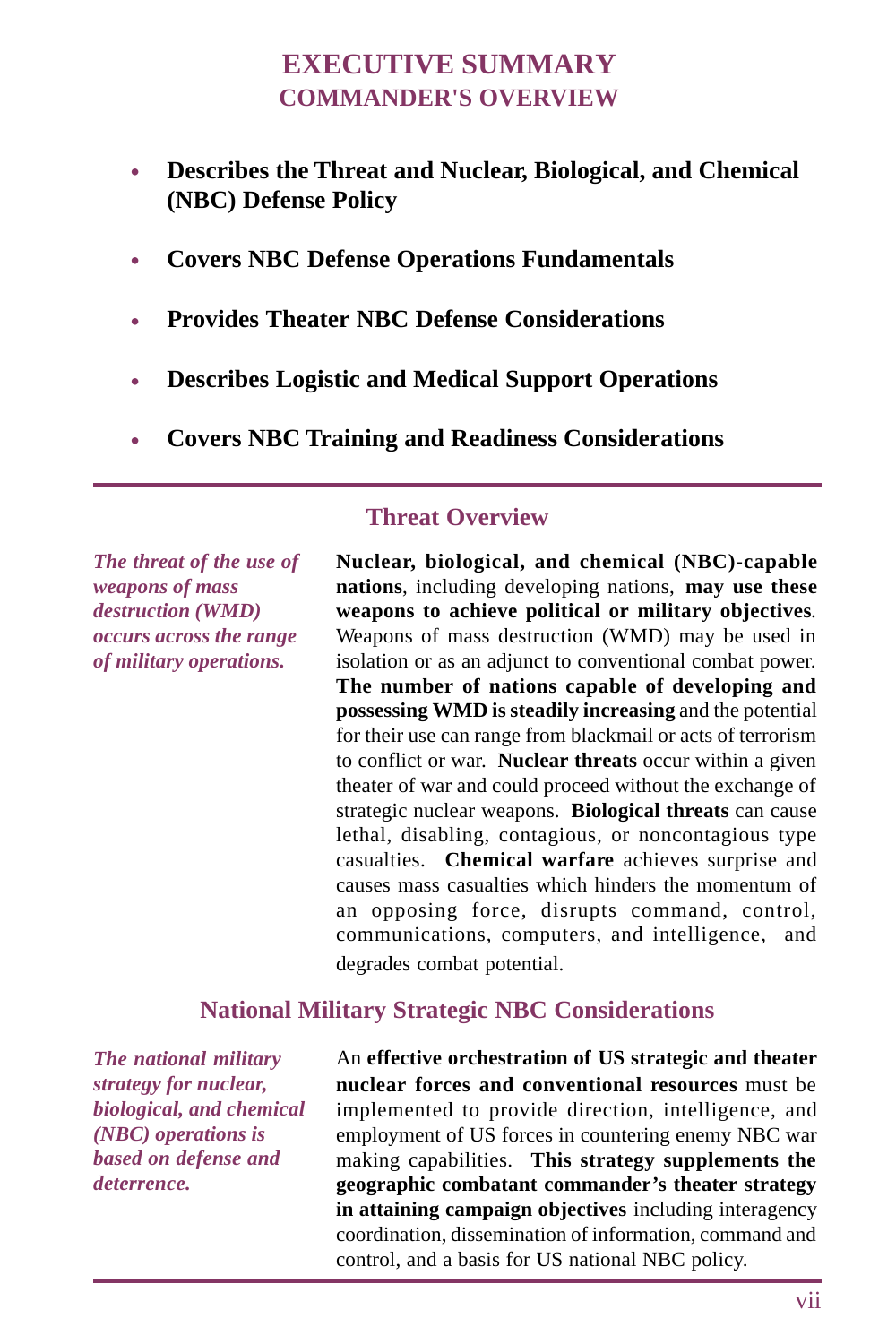#### **Weapons of Mass Destruction and Agents Effects**

*NBC defense operations present many unique challenges to commanders including a clear understanding of the effects of WMD and the implementation of the principles of NBC defense.*

**Effects of a nuclear detonation are primarily in three areas: thermal radiation, blast, and nuclear radiation.** Corollary effects, such as **electromagnetic pulse**, can break down electronics system protection, disrupt communications, and have significant psychological impacts on friendly forces. A **biological threat** is the capability of an enemy to plan and deploy a biological material, such as a microorganism or toxin, intended to cause disease, injury, or death in people, plants, or animals or deterioration of materiel. **Chemical agents and compounds** are classified according to physical state, physiological action, and use. The terms **persistent** and **nonpersistent** describe the time an agent stays in an area. Threat forces classify chemical agents according to their physiological effect on the body. They identify **six major types:** nerve, blood, blister, choking, psychochemical, and irritants.

#### **Operations in an NBC Environment**

*A capability to defend against NBC attack and to survive and sustain combat operations in an NBC environment requires intelligence forewarning and highly trained, properly equipped forces throughout the theater of operations.*

**US forces must be prepared to conduct operations in an NBC environment with minimal degradation.** At the theater operational level, NBC defense involves **protection for forces** and the means to remove or cope with operationally significant hazards, conceal intentions in the area of responsibility, and provide adequate health service support to preserve the fighting capability of the forces. **Avoidance**; **protection** (including hardening, protecting personnel, mission-oriented protective posture (MOPP), physical defense measures, and reacting after the attack); and **decontamination** are the primary principles of NBC defense. These are combined with a **proactive theater-level program** of intelligence, psychological operations, deception, and obscuration.

#### **Theater Strategic Considerations**

*NBC defense operations may be required throughout the range of military operations.*

Because of the complexity and potential adverse impact of NBC warfare on US and multinational theater operations, **it is imperative that all facets of NBC defense be considered in formulating courses of action**. Theater strategic considerations include theater strategy, theater strategic protection, joint operation planning and execution system, force requirements, risk assessment, operation planning guidance, and operational readiness.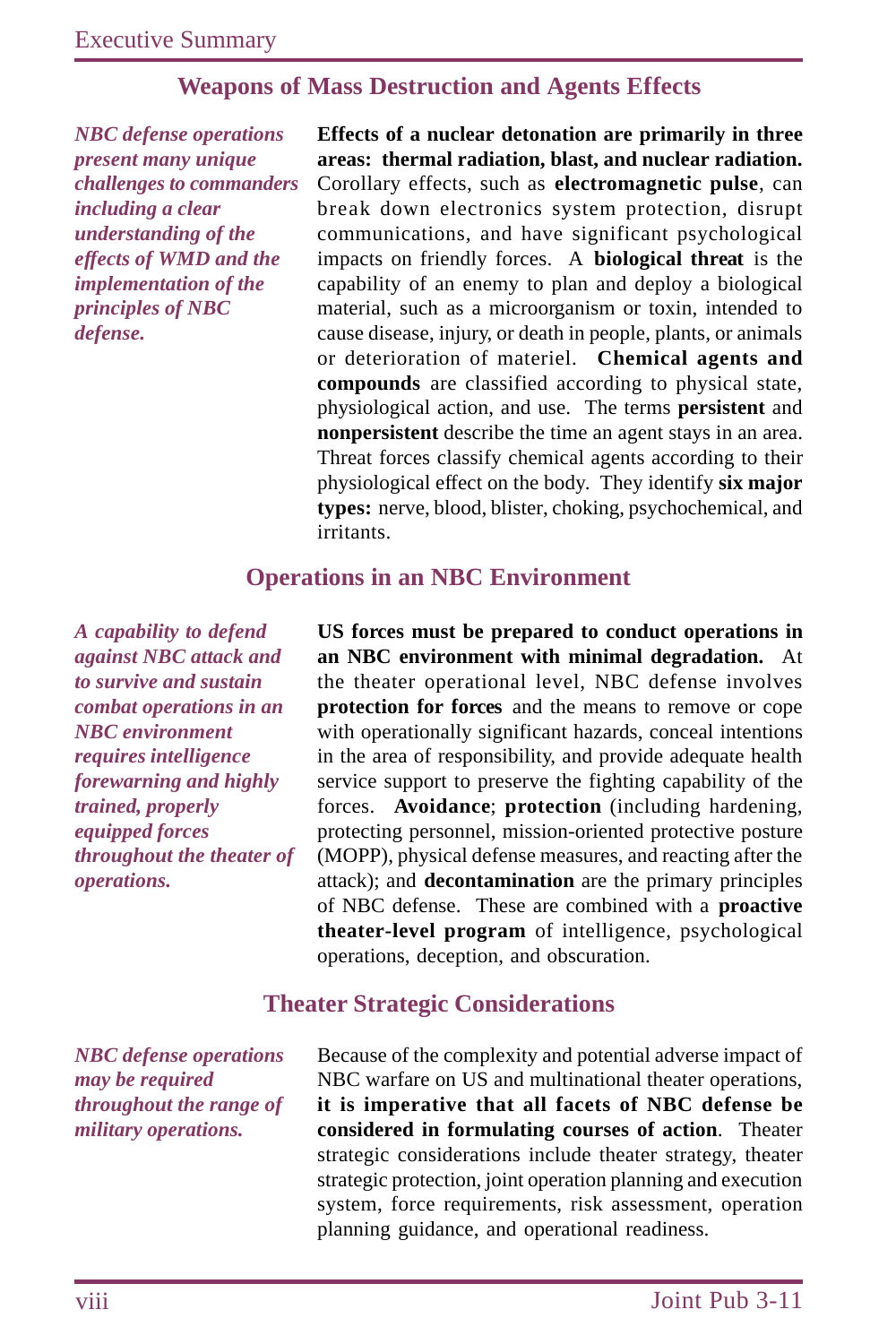#### **Theater Command, Control, Communications, Computers, and Intelligence**

*Command, control, communications, computers, and intelligence are an integral part of all aspects of NBC defense.*

*Logistic support for NBC defense operations is vital throughout the full range of military operations.*

*The geographic combatant commander should plan for medical support in the portions of campaign plans and orders that address NBC defense in the theater.*

An **unbroken chain of communications** must extend from the National Command Authorities through the Chairman of the Joint Chiefs of Staff, to the combatant commanders, commanders of Service and functional components, and all subordinate commanders. **This is especially critical in a theater where the threat of NBC warfare exists.** NBC defense force assets, multinational forces considerations, protection of US civilian personnel in theater, and protection of enemy prisoners of war are also considerations for NBC defense.

#### **NBC Logistic Support**

**The geographic combatant commander must plan for logistic support operations** for joint NBC defense. Within a theater, the geographic combatant commander exercises directive authority over logistic operations. **Adequate logistic support is vital to all combat operations.** It must provide for sustainability, anticipation, integration, continuity, improvisation, responsiveness, reconstitution of destroyed units, and stock of NBC equipment. **Services support** includes ways to cope with decontamination of equipment; clothing exchange and showers; equipment recovery and evacuation, mortuary affairs policy, standards, and procedures; and emergency destruction and evacuation of US nuclear munitions and captured NBC munitions. **Supply support** includes general supply operations and water production for decontamination. Transportation, hostnation support, multinational support and friendly forces considerations, nuclear survivability and NBC contamination survivability standards, and environmental considerations are also incorporated in logistic support and are imperative to NBC defense.

#### **Medical Support**

**Defensive measures should be included in medical support planning** such as military surveillance; protection of personnel at risk against exposure, infection, intoxication, or inhaling a chemical agent; and early detection. The use of NBC weapons can result in a **large number of casualties** and also require special handling that can drain medical resources. Because of this, the geographic combatant commander must plan to use directive authority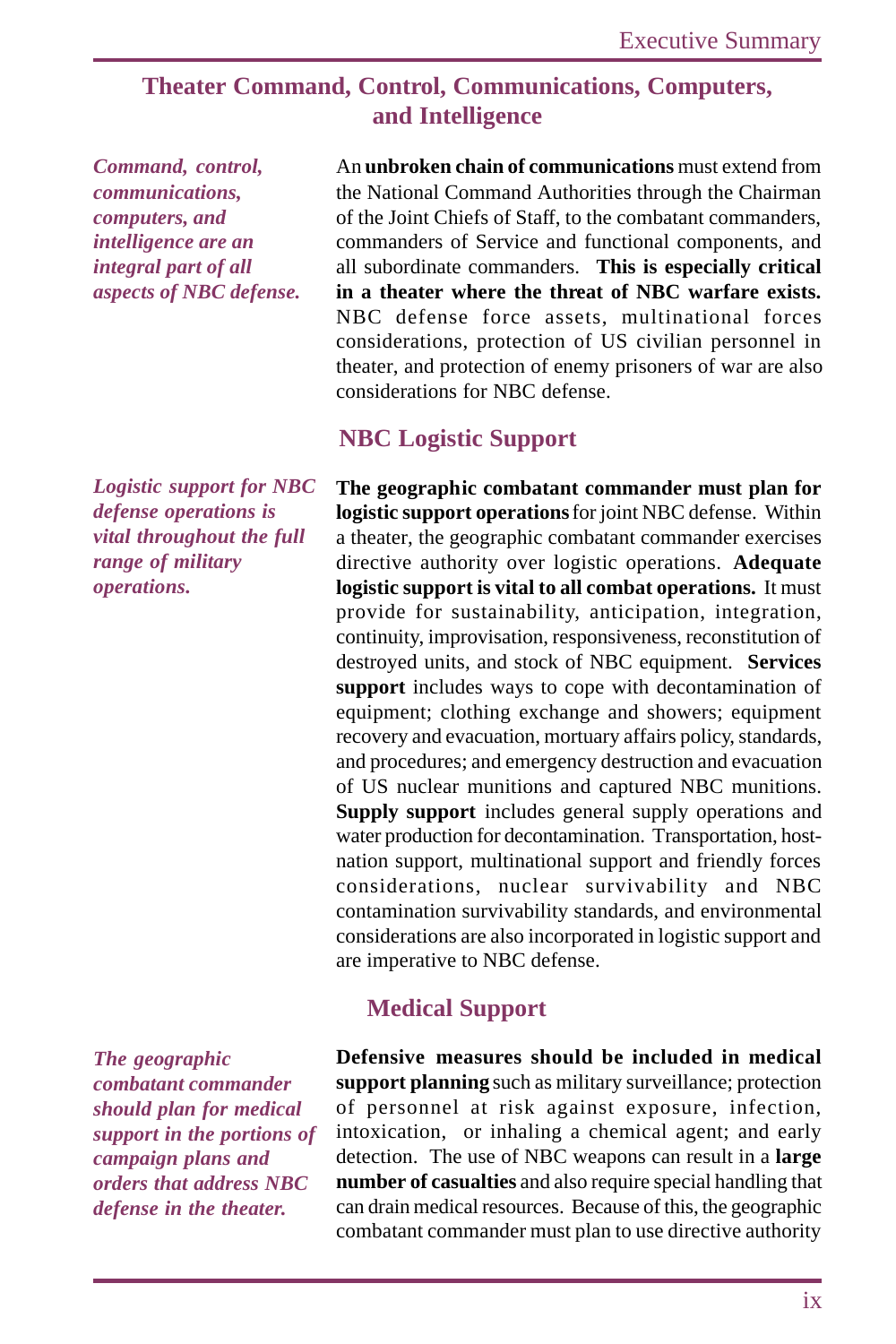to ensure the **proper coordination of health service to the force**, to include adequate shelter, food, medical prophylaxis, and fluids. The **Armed Forces Medical Intelligence Center** can assist with the theater threat assessment by evaluating the state of a potential adversary's biological warfare. **Patient evacuation within the combat zone** is normally the responsibility of the respective component command. **Movement of patients within the theater** is the responsibility of the geographic combatant commander. The management and treatment of contaminated casualties will vary with the tactical situation and the nature of the contaminant. **Preventive medicine services** help determine the health hazards associated with nuclear fallout and biological contamination. Each medical unit must have a plan that can be put into effect immediately. **Decentralization** is also necessary and all medical units should have comparable sets of medical items and decontamination equipment. **The impact on health services support caused by contaminated battlefields will result in a difficult environment in which to operate.** Stress from MOPP, reduced visual and tactile senses from protective equipment, reduced communication capability, and a sense of isolation are all detrimental to military operations.

#### **Training and Readiness**

*Training, readiness reporting, and environmental concerns must be considered when planning for NBC defense support.*

Although individual training and exercises to test proficiency remain under the purview of the Services, **NBC defense should be integrated into individual and collective programs at all levels** and into higher echelon operational and tactical exercises, command post and other command, control, communications, and computers system exercises, and joint and multinational training exercises. The objectives of this training are to **develop and evaluate the readiness of US and multinational military forces** and mission-essential civilians to operate in an NBC environment and to **ensure proficiency** with defensive NBC equipment, materials, and procedures. Joint and multinational exercises include **exchange programs**, **reciprocal unit exchanges**, **personnel exchange programs**, **individual exchanges**, and **combination programs** which help prepare personnel and enhance training for NBC defense. The need for **readiness reporting** is important for the geographic combatant commander to exercise directive authority for logistics or if NBC would materially affect the course of action or organization of the theater.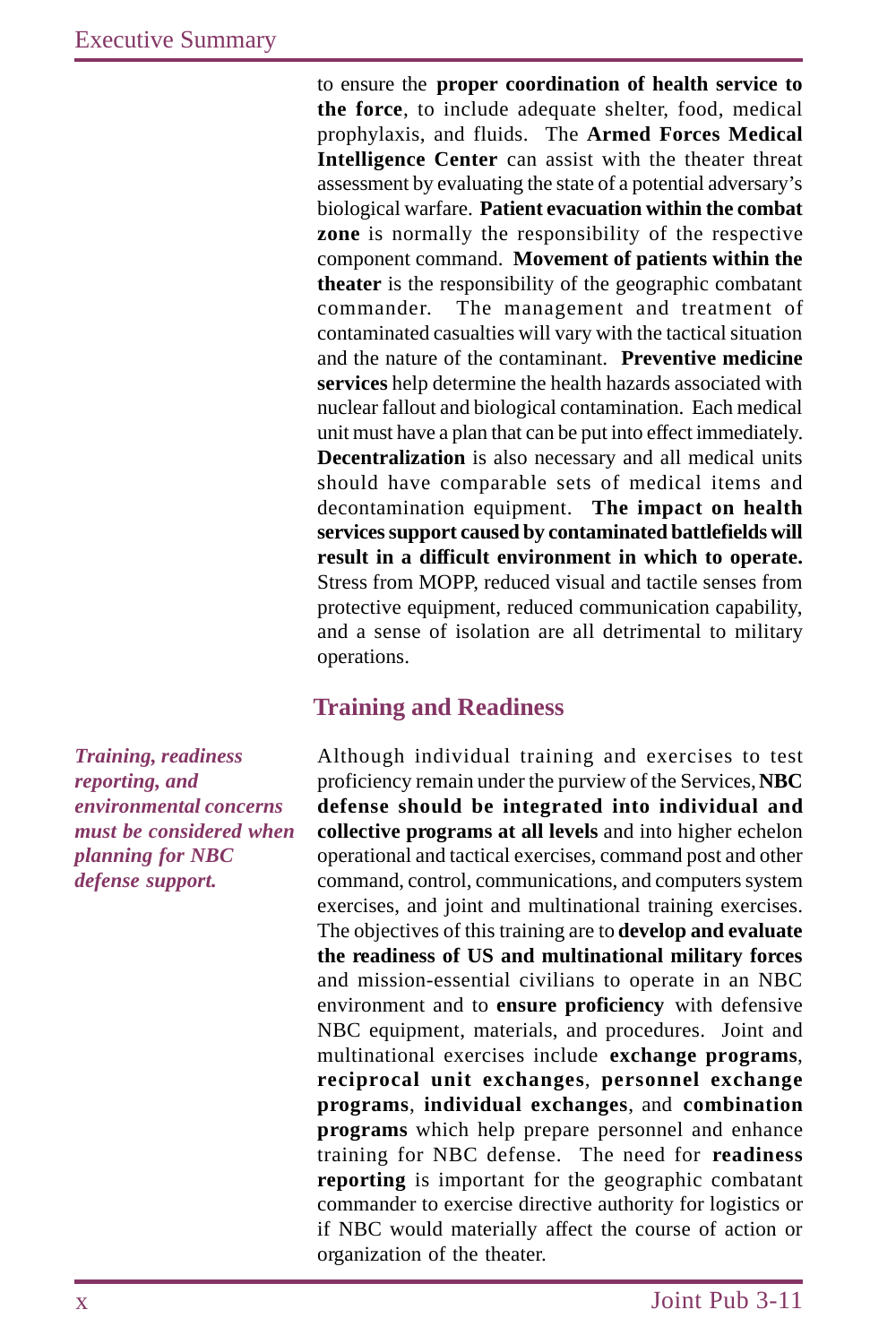#### **CONCLUSION**

This publication provides guidance for the conduct of NBC defensive operations across the range of military operations. Theater level NBC defense considerations are discussed. The potential threat, logistic and medical support concerns, and NBC training and readiness issues are covered.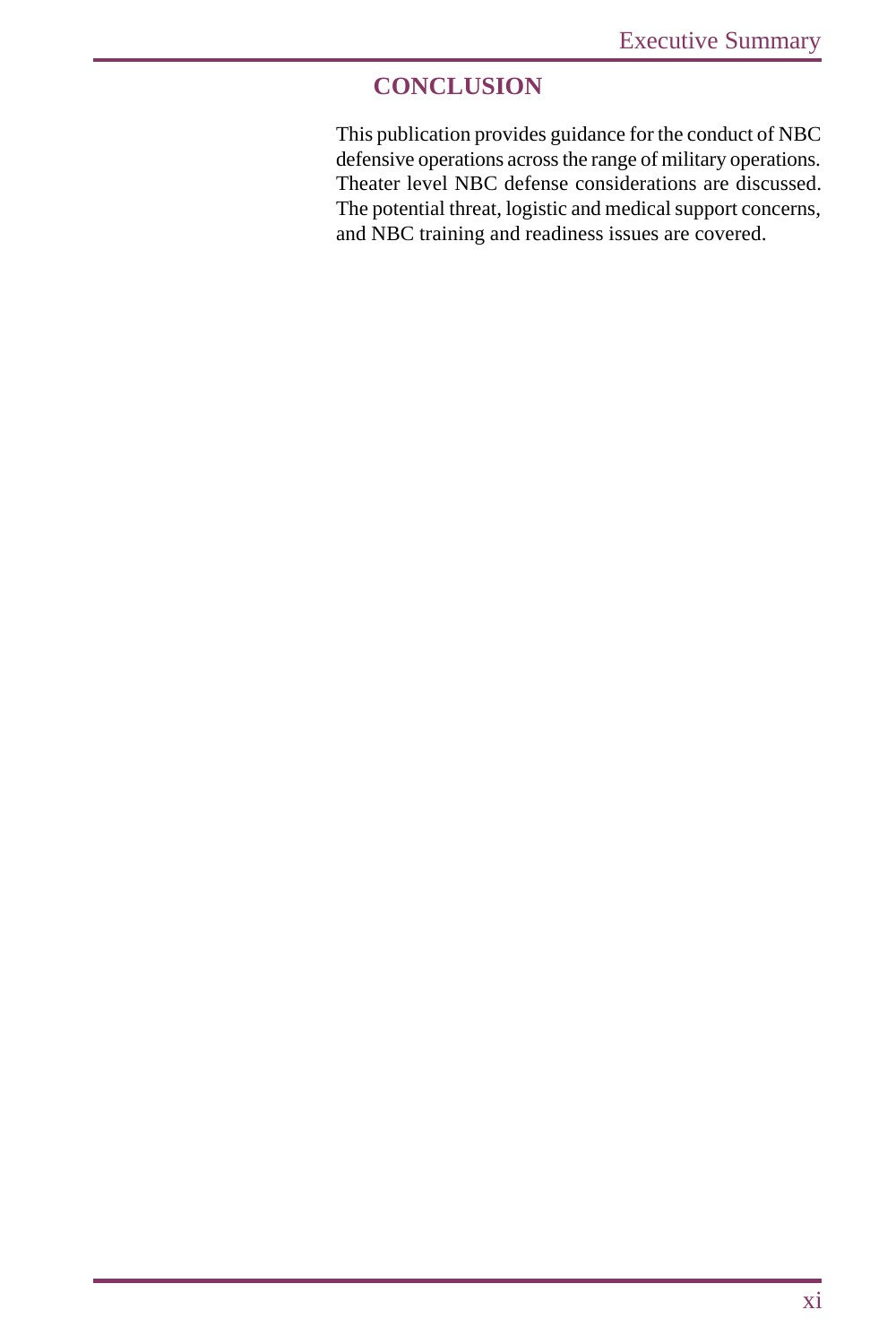Intentionally Blank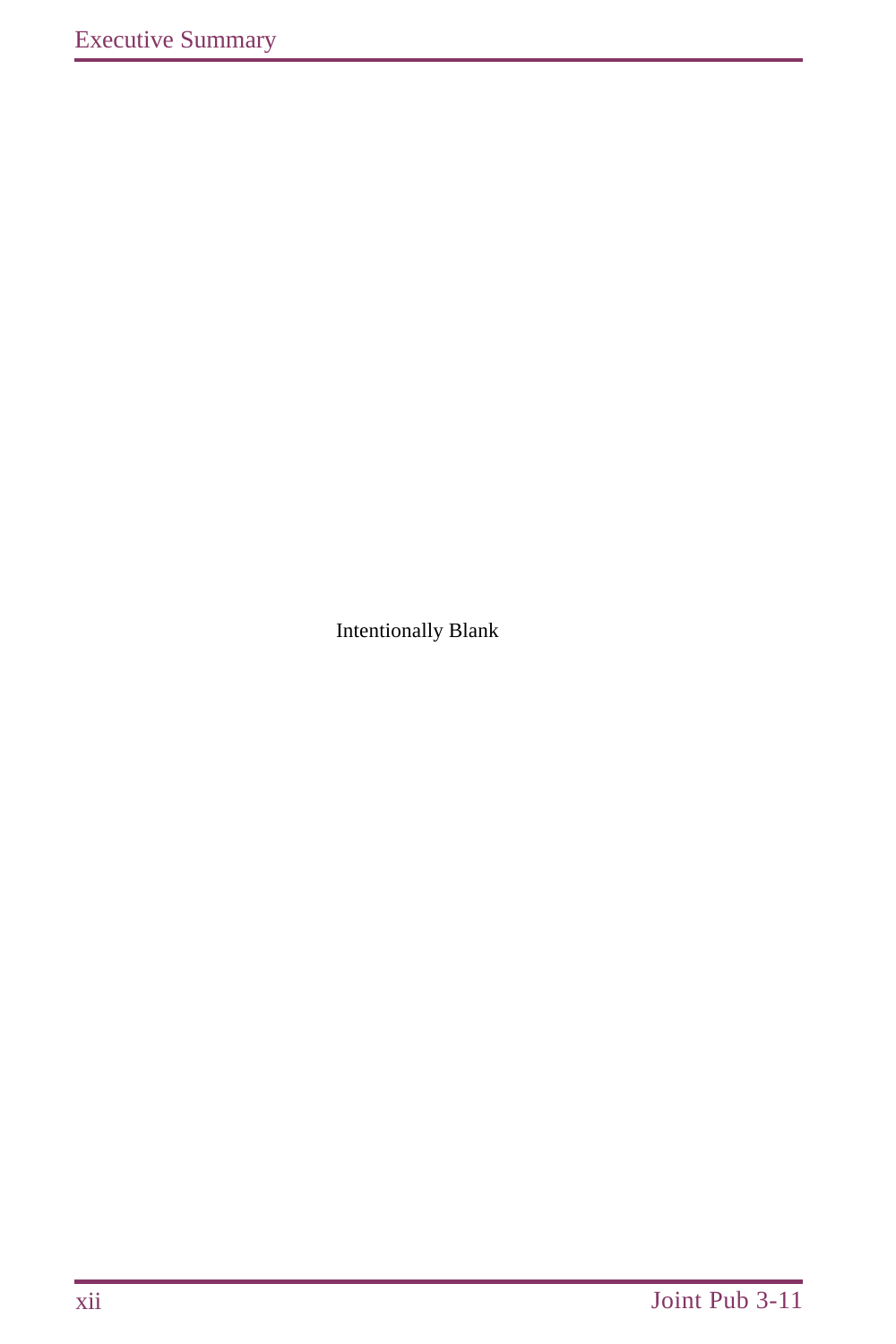#### CHAPTER I **THREAT AND NBC DEFENSE POLICY**

<span id="page-13-0"></span>"We must also stop the spread of ballistic missiles and ballistic missile technology. There are few developments more frightening than that of unstable, sometimes irrational . . . regimes being able to press a button and deliver weapons of terror across great distances."

> **Vice President George Bush August 2, 1988**

#### **1. Purpose**

This chapter provides a discussion of the potential threat and threat doctrine that should be considered for the **planning and conduct of joint nuclear, biological, and chemical (NBC) defense operations**. This chapter also recaps the US national policy guidance and objectives for NBC defense that form the basis for NBC doctrinal precepts.

#### **2. Overview**

The threat of the use of weapons of mass destruction (WMD) occurs across the range of military operations. **NBC-capable nations**, including developing nations, **may use these weapons to achieve political or military objectives**. WMD may be used in isolation or as an adjunct to conventional combat power. If used, they pose the problem to US forces of creating an asymmetrical battlefield.

#### **3. Worldwide Proliferation of Weapons of Mass Destruction**

**The number of nations capable of developing and possessing WMD is steadily increasing.** Developing nations are receiving these weapons or means to develop them through technological transfer, overt or covert direct transfer, or support to belligerent groups or governments. The potential for their use can range from blackmail or acts of terrorism during peace to escalation during conflict or war.

a. **NBC-Capable Nations.** An NBCcapable nation is defined as **one that has the capability to produce or acquire and employ one or more types of WMD to achieve political and military objectives**. Inherent in this capability are varying degrees of abilities to conduct research and development, improve technology, stockpile, and effectively prosecute a war in an NBC environment.

b. **Planning Considerations. The implications of proliferation of WMD on planning are significant.** The proliferation of chemical and biological warfare (CBW) programs has been stimulated by perceptions of the political-military utility of CBW weapons. **Chemical warfare (CW)** and **biological warfare (BW)** are perceived as excellent force multipliers. Both are perceived as deterrents to regional aggression. It is projected that there will be an **increase in the number of CBW-capable countries**, albeit at a slower rate than over the past 20 years, as well as an increase in the number and effectiveness of agents and improved delivery systems available.

#### **4. Threat Employment Concepts**

The political and military nature of the threat has changed with the end of the Cold War. Many of the former Soviet-influenced doctrinal precepts learned by potential enemies possessing NBC capabilities still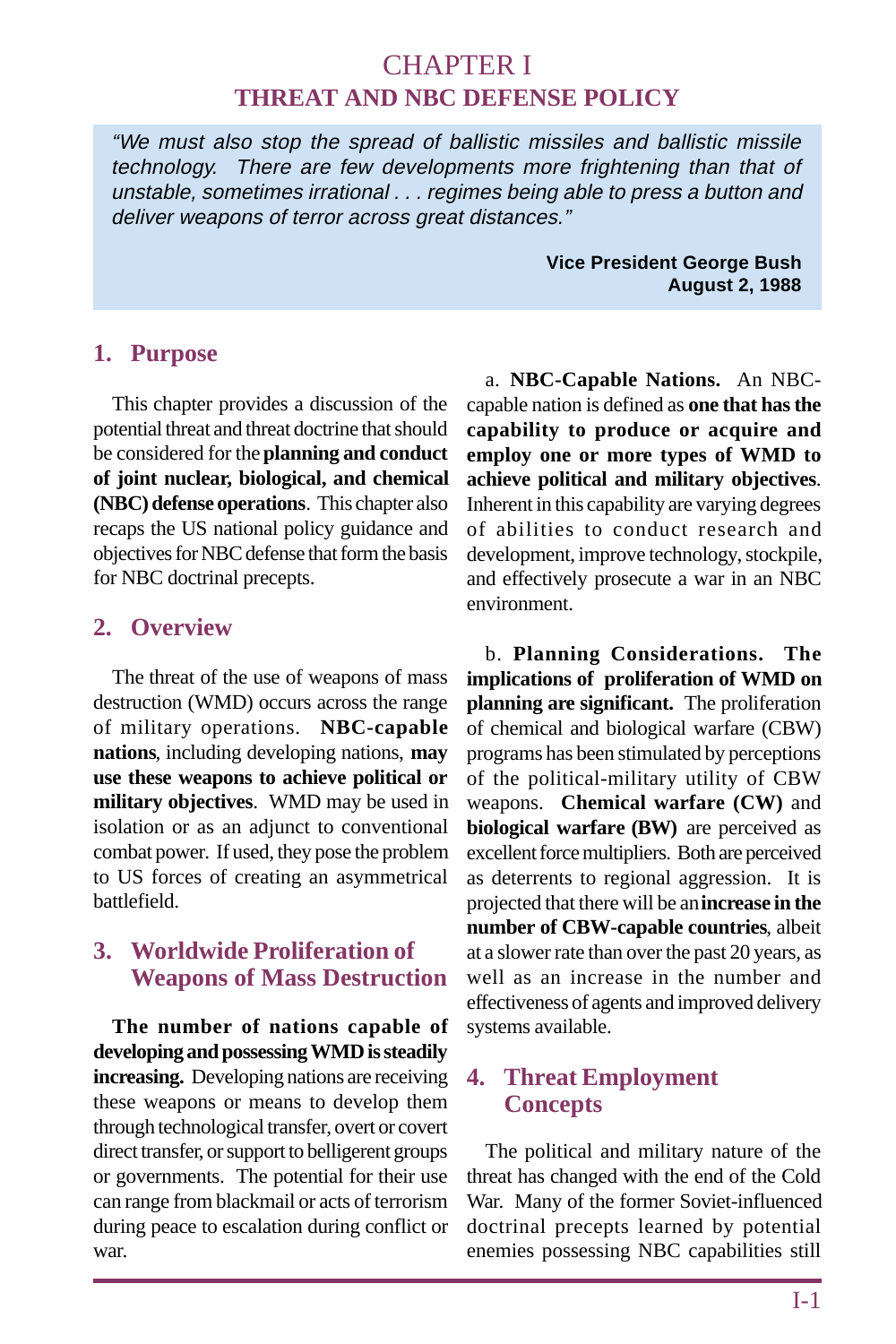remain. Threat employment concepts are shown in Figure I-1.



**Figure I-1. Threat Employment Concepts**

- a. **Nuclear: Premise of First Use**
- **Threat doctrine postulates that limited nuclear operations may occur within a given theater of war** and that such limited nuclear conditions could proceed without the exchange of strategic nuclear weapons. Regardless of changing political conditions, **two consequences are possible**. First, this premise provides rationale for an enemy to use nuclear weapons. Second, focusing on the potential results of a limited nuclear war that could bring either victory or, at a minimum, result in a stalemate, may provide the enemy with an incentive to use nuclear weapons first.
- The operational and tactical use of nuclear weapons would be directed against **friendly strong points**, **air and naval power**, and **critical centers of gravity**. Subsequently, enemy doctrine

envisions that **large-scale conventional armored and mechanized forces in "nuclear dispersed" formations would strike deep into friendly defenses** and pass through nuclear-created gaps to destroy friendly command, control, communications, computers, and intelligence (C4I) facilities and other critical targets. Once within the friendly operational area, the threat objective would be to split, isolate, and destroy friendly forces.

#### b. **Biological: Premise of Selective or Unpredictable Use**

- **Threat doctrine considers biological agents as WMD.** Such agents, including infectious microorganisms and toxins, are capable of widespread, mass infection or intoxication. **These agents**, depending on intended use, **can cause lethal, disabling, contagious, or noncontagious type casualties**. These agents could be effectively employed against large rear area objectives or against C4I or other critical targets.
- **Certain factors may significantly increase the probability of use.** Should a potential threat consider that initiating BW was worth the risk, **the employment of biological agents may provide a way of causing asymmetry on the battlefield**. Further, genetic engineering can selectively improve toxicity, lifespans, or dissemination efficiencies; defeat detection and warning systems; or make verification of use virtually impossible.

#### c. **Chemical: Premise of Conventional Weapons**

• It is possible that **threat employment doctrine may consider chemical munitions,** including riot control agents (RCA), **to be conventional weapons**.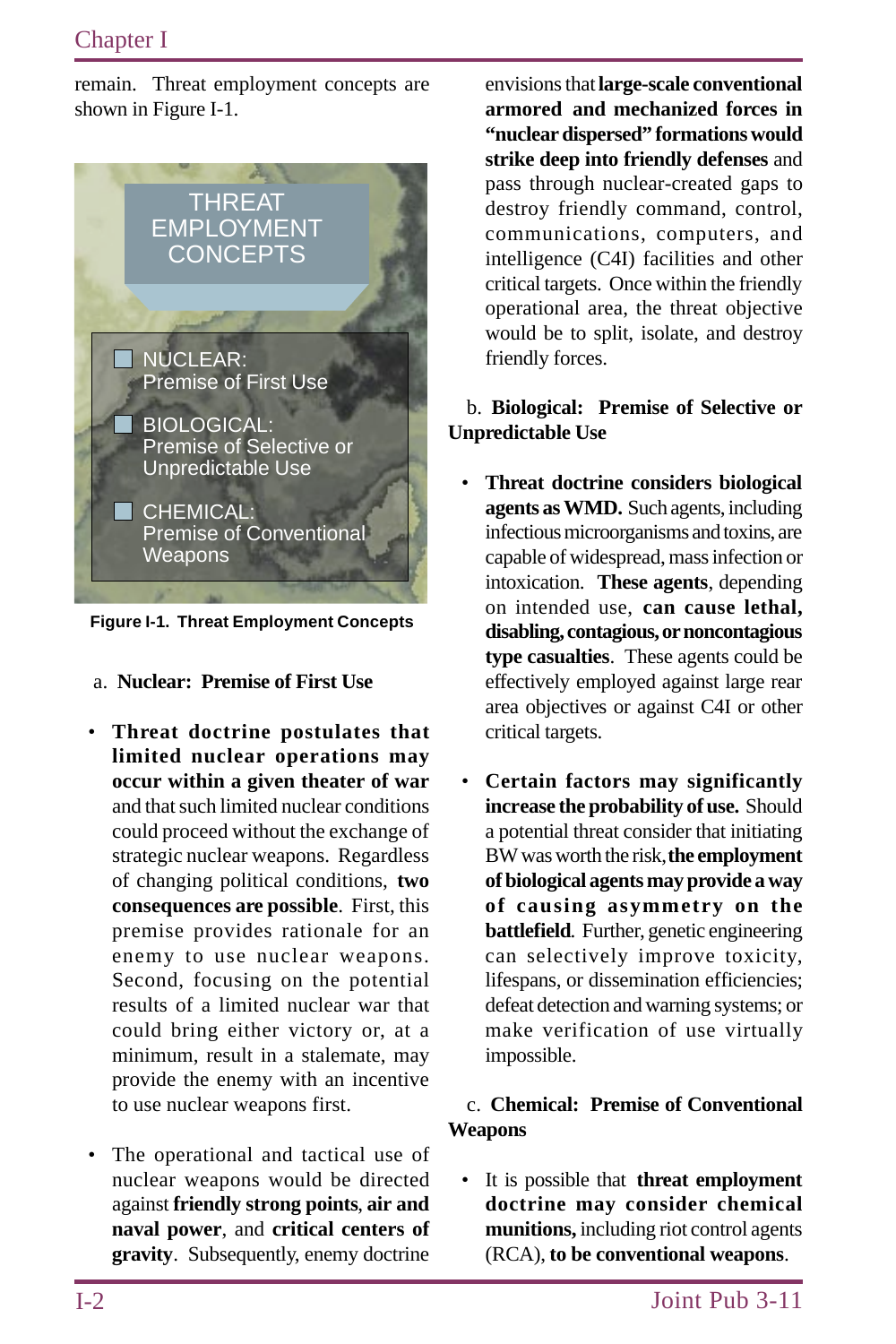<span id="page-15-0"></span>

The proliferation of the Soviet-made SCUD missile system has increased the likelihood that joint forces, when deployed, will be required to fight in an NBC environment.

• **Primary uses of chemical warfare are to achieve surprise and cause mass casualties**, particularly against an unprepared adversary. Chemical weapons can be used to **hinder the momentum of an opposing force**, **disrupting C4I**, and **degrading combat potential**, to include the use of CW agents to restrict the use of terrain, facilities, and equipment.

#### **5. Asymmetrical Battlefield**

Because of the proliferation of WMD, **future campaigns may be fought on an asymmetric battlefield**. Where the threat of enemy NBC attack exists, the constraint on the US retaliatory capability may increase the likelihood that an enemy NBC attack will take place. **The enemy who can choose from various options and controls the timing enjoys strategic, operational, or tactical advantage** in executing the war plan and achieving the desired end state.Joint force NBC defense readiness to fight a campaign in an NBC environment must not only be maintained to ensure force survival if attacked, but to serve as a major deterrence to any enemy perceiving an advantage by initiating NBC use.

#### **6. National Military Strategic NBC Considerations**

**The national military strategy for NBC operations is based on defense and deterrence.** Accordingly, this strategy demands an effective orchestration of US strategic and theater nuclear forces and conventional resources in providing **direction, intelligence**, and **employment** of US forces in countering enemy NBC war making capabilities, as shown in Figure I-2. This strategy supplements the geographic combatant commander's theater strategy in attaining campaign objectives.

a. **Strategic Direction and Integration. This guidance is expressed through revised national (and alliance) military strategy**, derived from national security

#### **NATIONAL MILITARY STRATEGIC NBC CONSIDERATIONS**

- **Strategic Direction and Integration.**
- **Strategic Intelligence.**
- **Employment of Military Forces.**
- **Other Strategic NBC Considerations:**
	- **Interagency Considerations.**
	- **Dissemination of Information.**

**Figure I-2. National Military Strategic NBC Considerations**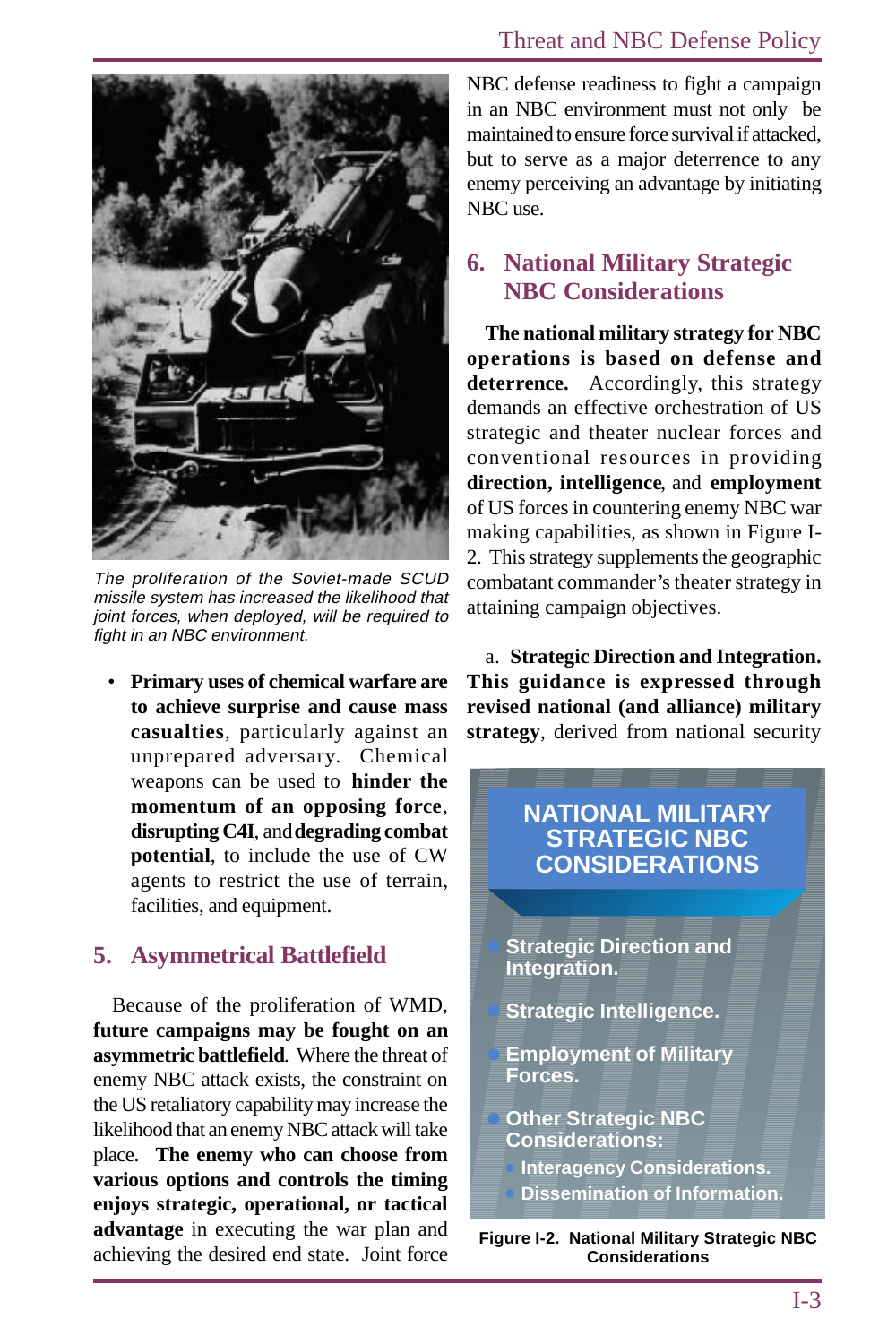strategy, relative to the attainment of strategic objectives. Within the context of a NBC environment, **it is derived from the national policy of non use of biological and chemical weapons and close control of nuclear weapons in warfare**. This guidance may account for the potential of an asymmetrical battlefield, which may be imposed on the combatant commander. **The threat potential of using or the actual use of NBC weapons may change the strategic direction and integration.** It focuses on the following: acquiring and communicating worldwide and regional national military strategic NBC information, reassessing the worldwide and regional NBC strategic environment as required, revising and providing national military strategic direction, and providing appropriate command and control warfare as required.

b. **Strategic Intelligence. Strategic intelligence on the NBC threat is required to enhance or modify policy and military planning** at the national, international, and theater levels. This includes planning and coordinating strategic intelligence activities for assessing NBC threats; assessing enemy NBC capabilities and vulnerabilities; proliferation, intentions, and indications; and warning measures.

c. **Employment of Military Forces.** At the national military strategic level, **the employment of military forces primarily connotes the forces' ability to conduct both strategic operations and protection of the strategic forces and delivery means against NBC attack**. Strategic operations (firepower and forces) will be utilized against one or more of a selected series of

enemy targets with the purpose of progressive destruction and disintegration of their strategic NBC force, national command and control (C2) facilities, strategic centers of gravity, NBC war making capacity, and the will to conduct NBC war. **Protection for friendly strategic forces and means involves safeguarding US strategic centers of gravity and our strategic force potential.** Measures include active security and defense, operations security (OPSEC) considerations, and the conduct of deception operations.

- d. **Other Strategic NBC Considerations**
- **Interagency Coordination. Combatant commanders should establish close coordination relationships with US departments and agencies** both within and without their sphere of command and control. In particular, **networks should be established** with diplomatic missions and supporting country teams within the theater. These sources may **provide valuable intelligence and information** on the likelihood of enemy intent to use NBC weapons. They may also **produce data** on the political and psychological implications, as well as military aspects of effectively countering NBC weapons beyond that provided by intelligence sources subordinate to the geographic combatant commander.
- **Dissemination of Information.** NBC defense, RCA, and herbicide operations are of significant national, international, and public interest.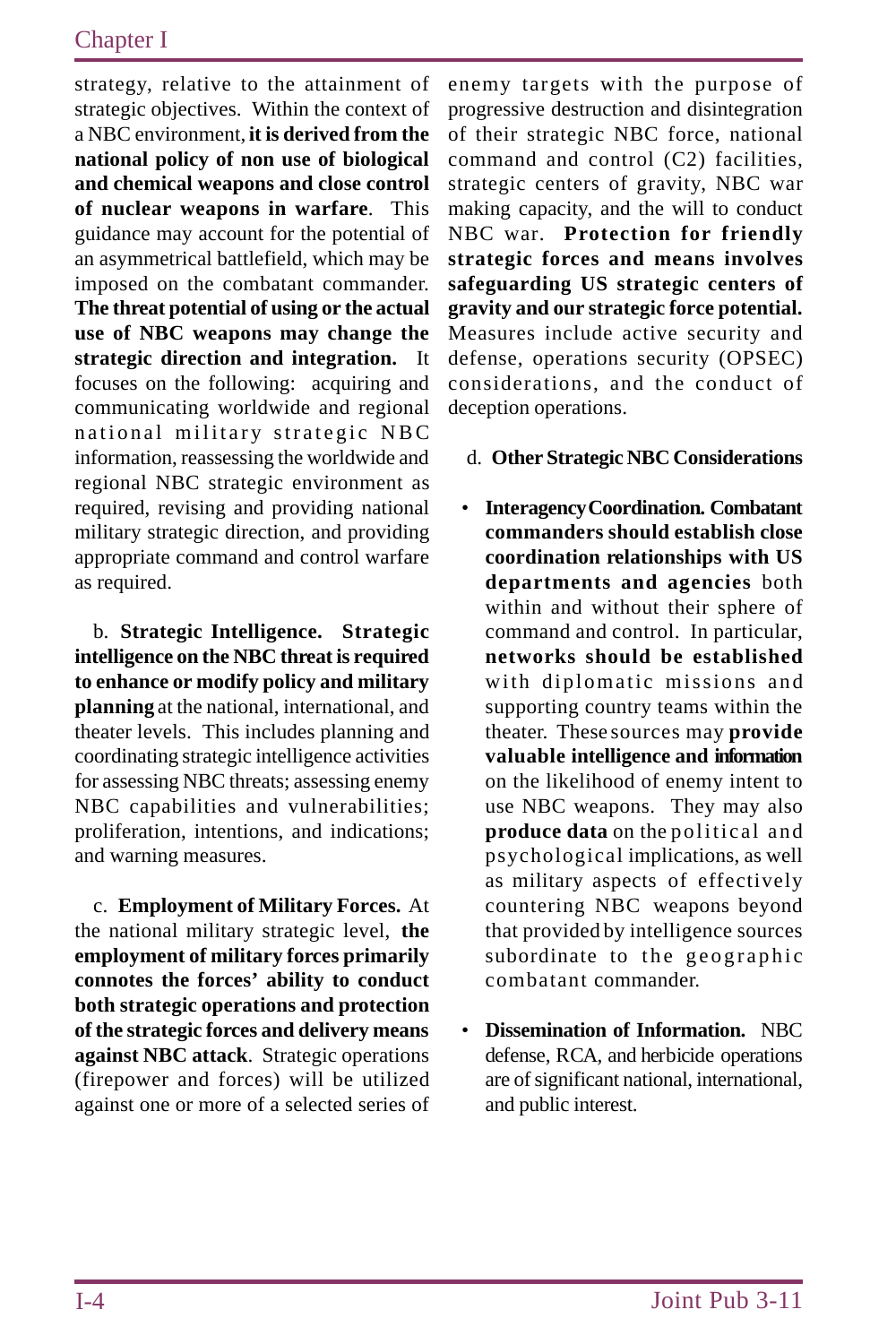<span id="page-17-0"></span>•• The special nature of NBC warfare mandates that **combatant commanders prepare thorough and detailed plans for the immediate and accurate dissemination of information concerning the use and effects of NBC weapons**. These plans should provide for the **dissemination of information** concerning an enemy NBC first strike, the **appropriate warning** of US forces in the event of a US or allied nuclear strike, and **contingencies** for defensive NBC operations by US forces.

•• **Planning should consider multilevel target groups.** These range from the political level of both involved and noninvolved nations, to the affected civil populace, and to US forces engaged in the theater.

•• **Combatant commanders** should ensure that an integrated effort is undertaken in the information gathering and dissemination process to **provide an accurate and complete depiction of the NBC warfare situation**. Such effort would include intelligence, public affairs, legal, medical, civil affairs, and psychological operations resources.

•• **Annex F to the Joint Strategic Capabilities Plan (JSCP) prescribes procedures for the release of all NBC defense, RCA, and herbicide information to the public.** This policy does not apply to requests for information made under the Freedom of Information Act.

Release of information may be subject to OPSEC considerations and specified conditions as stipulated by the National Command Authorities (NCA).

#### **7. Command and Control**

Combatant commanders, subordinate joint force commanders (JFCs), and Services will implement **Chairman of the Joint Chiefs of Staff (CJCS) procedures** outlined in Emergency Action Plan, Volume V, to accomplish the following:

a. **Immediately alert the NCA**, through the CJCS, of indications that a nuclear, biological, or chemical attack may be imminent or has occurred.

b. **Request authority** to use nuclear weapons, RCAs, and herbicides as appropriate.

c. **Route requests and authentication procedures** for the use of nuclear weapons, RCAs, and herbicides as described in the Joint Strategic Capabilities Plan (JSCP).

#### **8. Basis for US National NBC Policy**

Treaties, international agreements, laws, and statements provide a historical perspective and basis for the **formulation of current US policy to curtail the proliferation of, and deter or ban the use of, NBC weapons**. These are addressed in Annex A to Appendix A, "Treaty Obligations History."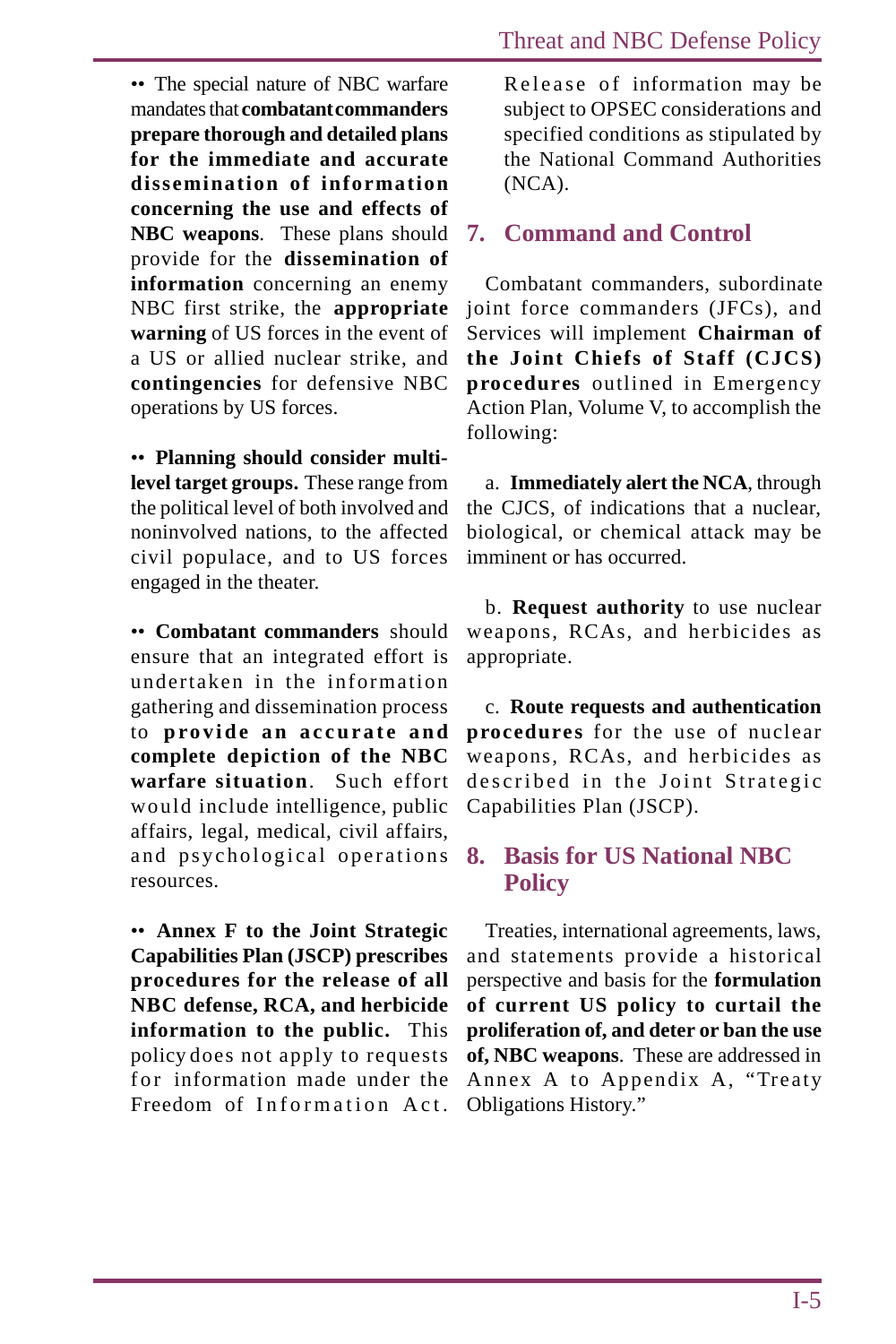"This is a complex problem that requires an experienced hand and a determined approach. First, we've got to deal with those nations that have used the gas. . . We must restore the prohibition against the use of those terrible weapons. The barriers against chemical warfare, breached during the Iran-Iraq War, must be repaired and raised even higher.

Second, we've got to prevent those nations approaching the threshold from proliferating. That calls for careful intelligence and controls on the technical capabilities that allow production of the weapons . . .

Third, we've got to prevent the most ominous proliferation of all. The eventual combination of chemical weapons and ballistic missiles could put new destructive power in the hands of governments with terrorist records.

At the end of the First World War, the so-called war to end all wars, mankind sought safety in collective security. Part of that security was to outlaw the use of certain weapons—chemical weapons—as a sign of our civilization. Collective security failed eventually under Hitler's blows. One of the first signs of the breakdown of civilization was the use of gas in Ethiopia.

From that time until our own, despite World War II, and countless conflicts, somehow the ban on the use of chemical weapons remained intact. Yet now, just as we look up, look forward to a new decade and perhaps a whole new era of peace—the alarm bell has sounded. I've heard that bell and I know what it means. And if I'm remembered for anything, it would be this: a complete and total ban on chemical weapons."

> **Vice President George Bush Address at the University of Toledo, October 21, 1988**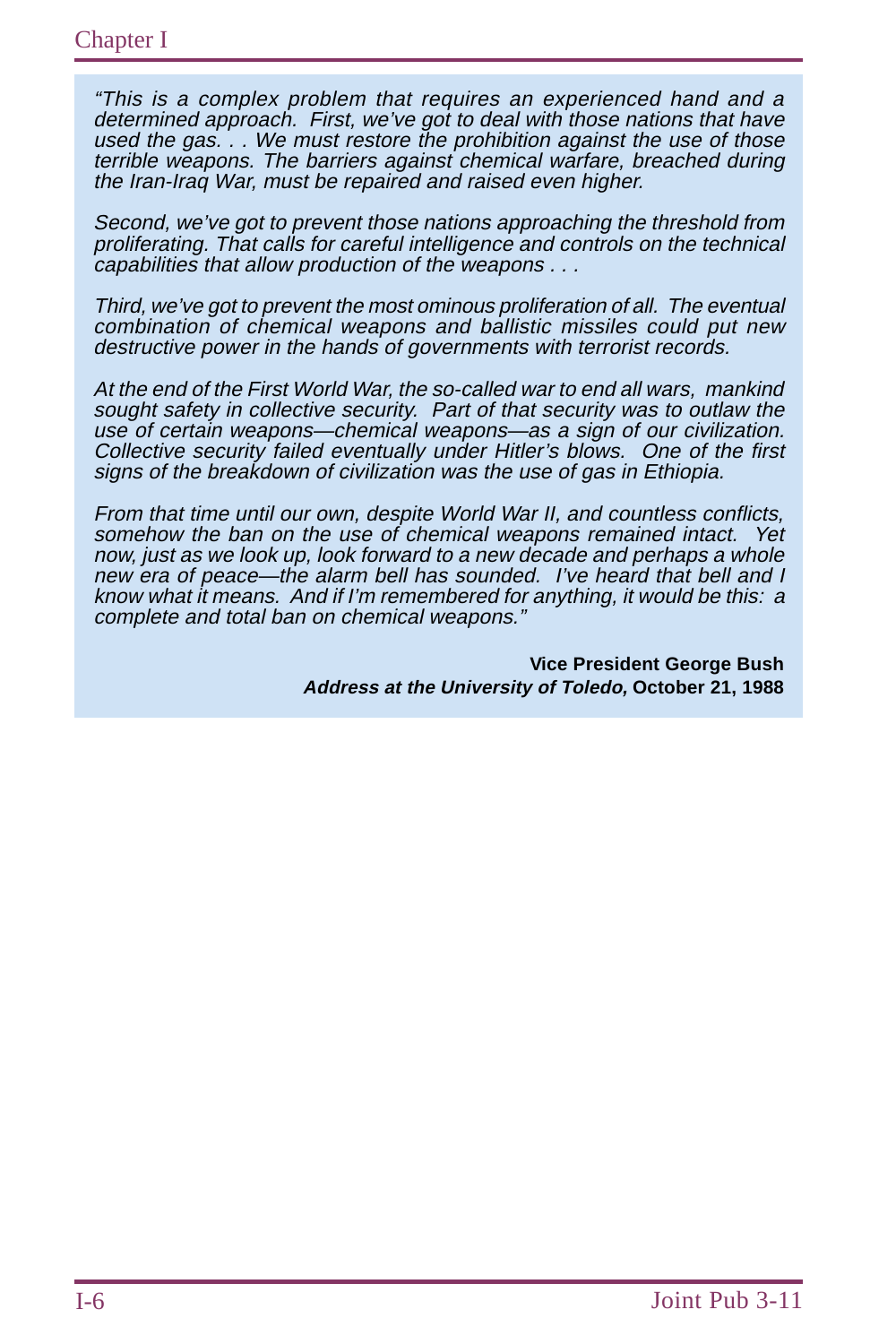#### CHAPTER II **NBC DEFENSE OPERATIONS FUNDAMENTALS**

<span id="page-19-0"></span>"The effects of the successful gas attack were horrible. I am not pleased with the idea of poisoning men. Of course the entire world will rage about it first and then imitate us. All the dead lie on their backs with clenched fists; the whole field is yellow."

#### **Rudolph Binding A Fatalist at War, (of the first German use of lethal gas), April 1915**

#### **1. Purpose**

This chapter provides a discussion of significantly reduce these challenges. NBC defense fundamentals applicable to the theater of operations.

#### **2. Overview**

**unique challenges to commanders.** A in an NBC environment. Figure II-1 clear understanding of the effects of WMD, illustrates these effects.

coupled with the implementation of the principles of NBC defense, can

#### **3. Weapons of Mass Destruction and Agents Effects**

**NBC defense operations present many range of effects of weapons and agents** This section describes the **lethality** and



**Figure II-1. Weapons of Mass Destruction and Agents Effects**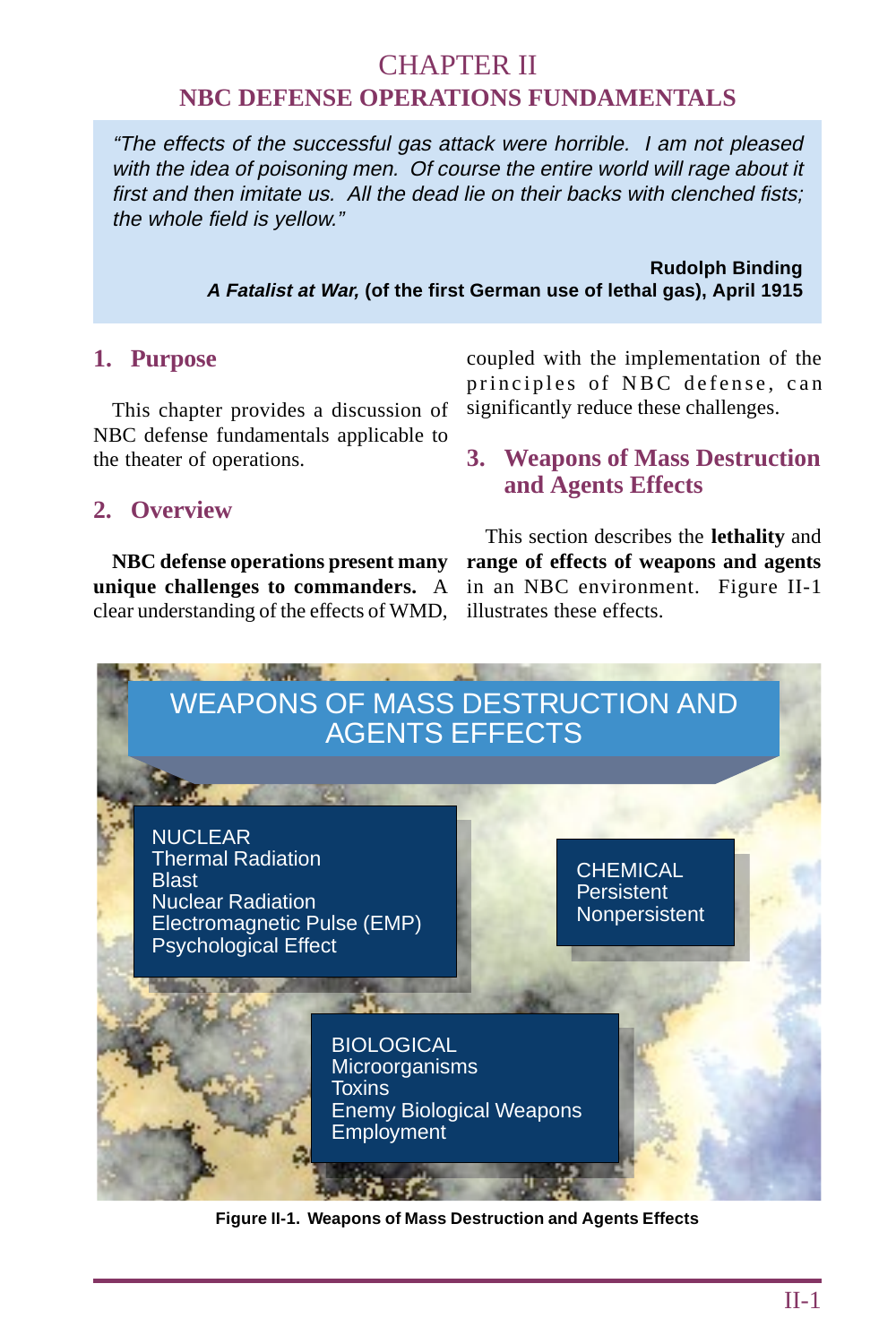a. **Nuclear.** Effects of a nuclear detonation are primarily in three areas: **thermal radiation**, **blast**, and **nuclear radiation**. Corollary effects, such as electromagnetic pulse (EMP), can break down electronics system protection, disrupt communications, and have significant psychological impacts on friendly forces.

- **Thermal Radiation.** Thermal radiation, consisting of heat and light, results from the nuclear detonation. Thermal radiation can cause widespread injuries in the form of **skin burns** and **retinal damage** (flashblindness). Thermal radiation can also cause **fires and damage** or **destroy heat sensitive and optical systems**. The type of weapon burst (air, surface, or sub-surface) and the atmospheric conditions influence both the range and intensity of thermal damage.
- **Blast.** Blast, consisting of **shock waves**, **high overpressures**, and **severe winds** can demolish buildings, equipment, and uproot trees. Even though the shock front achieves sufficient strength to devastate most land features, the type of nuclear burst determines the severity of destruction. **Blast is not an instantaneous effect.** A finite amount of time will elapse between the "flash" and the arrival of the shock wave relative to a person's distance from the point of detonation (ground zero). **This time will allow individuals to find some protection**, whether it be in a building, vehicle, or dropping to the ground if caught in the open.
- **Nuclear Radiation.** The most **widespread** and **longest lasting** weapon effect comes from the emission of radioactive products. These appear in two forms: initial and residual

radiation. **Initial radiation**, which is emitted during the first minute after detonation, produces deadly gamma rays and neutrons. **Residual radiation** is most prevalent in ground bursts where the detonation heaves up land, buildings, and other materials that are later dispersed as radioactive fallout. In the case of an air burst, residual radioactive emissions are extremely limited.

- **Electromagnetic Pulse (EMP).** If the high currents and voltage signals induced by an EMP event are delivered to unprotected electronic devices, the devices can be permanently damaged or temporarily degraded. **Radio communications will be subject to a wide variety of possible disruptions during and after a nuclear exchange.** These interruptions may range from minor disruptions lasting just a few minutes to essential communication links being rendered useless. Hardening techniques include: **electromagnetic shielding**, proper **grounding**, **circumvention circuits** to sense an EMP and "turn off" or isolate critical circuits, **filtering** of broad bandwidth EMP signals, use of voltage and current **limiting devices**, and proper **device selection and design** to tolerate EMP surges.
- **Psychological Effect.** In addition to causing massive physical destruction, **explosion of a nuclear weapon can cause tremendous psychological effects that can impact on a unit's ability to fight**. Immediately after an attack, personnel may show alertness or evidence denial or disbelief. Following weapon detonation, some survivors will remain effective, others will be dazed and stunned, and some will be in a state of panic or acute confusion.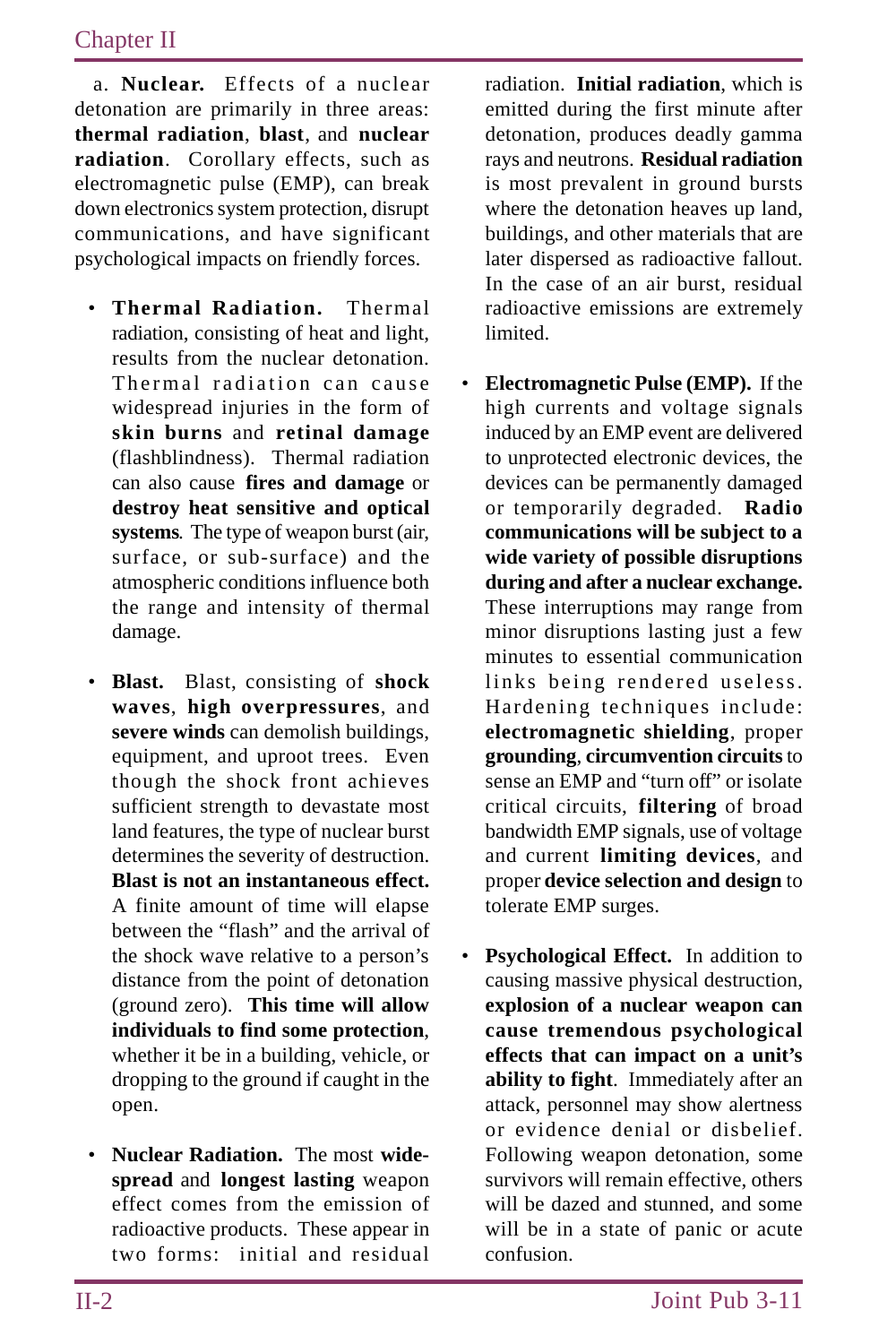#### **ALLIED NUCLEAR WEAPONS**

**During the intervening years between WW I and WW II, the Americans and the British initially were persuaded to investigate the possibility of nuclear weapons primarily out of fear that the Germans were working on them and were likely to have such a weapon before anyone else—with dire consequences indeed. President Roosevelt was alert to this possibility; and added urgency came with the Japanese attack and the German and Italian declarations of war in December 1941. During early March 1942, Roosevelt was advised that the scientific investigation had proceeded to the point that it may be possible, with a major industrial effort, for a weapon to be completed as soon as the end of 1944. Consequently, a decision on whether to make such a commitment would have to be made soon. Roosevelt decided on June 17, 1942, that the United States would go forward with a major atomic program.**

**Two issues concerning the development of the atomic bomb surfaced after Roosevelt's decision. First, in terms of industrial infrastructure, there was the practical matter of actually going forward with the project. One of the major issues here was how to acquire sufficient U-235 to make a bomb. The government secretly took what looked like the most reasonable way, namely, it started massive work on three likely possibilities simultaneously. In addition, the government built a fourth plant to manufacture plutonium, a new type of material correctly believed likely to be usable in atomic bombs. After acquiring vast amount of land to build the necessarily huge secret laboratories and facilities for all this massive program went forward in the fall of 1942. By late 1944, the few Americans privy to the secret were assured that enough fissionable material would be available for several bombs in the summer of 1945—only six months later than originally predicted.**

**The second issue was that of relations on this subject with America's British and Russian allies. By a coincidence, Winston Churchill was in the United States and talked with Roosevelt about atomic weapons at Hyde Park three days after the President's June 17, decision. In that conversation—of which no real record survives—the two appear to have agreed to cooperate on atomic matters. That cooperation was, however, limited as the Americans became increasingly skeptical about British security to outsiders and reticence with the Americans. At the end of 1942 Roosevelt approved a policy of limiting the sharing of secrets, a policy Churchill protested at the Casablanca Conference in January 1943.**

**The Americans relaxed their restrictions somewhat in view of Britain's contribution to the whole enterprise, but even a new agreement arrived at by Churchill and Roosevelt at Quebec on August 19, 1943, did not remove all differences. A coordinating committee in Washington helped, a great deal of information was provided to the British, and the agreement to use in combat any atomic weapons only after consultation was fully adhered to, but some friction remained.**

**A major aspect of Roosevelt's reticence had been the preference for the United States rather than others to profit from any potential post-war benefits which might be derived from the great investment being made in the nuclear field by the American taxpayer, some two billion dollars by 1945. Of equal if not greater**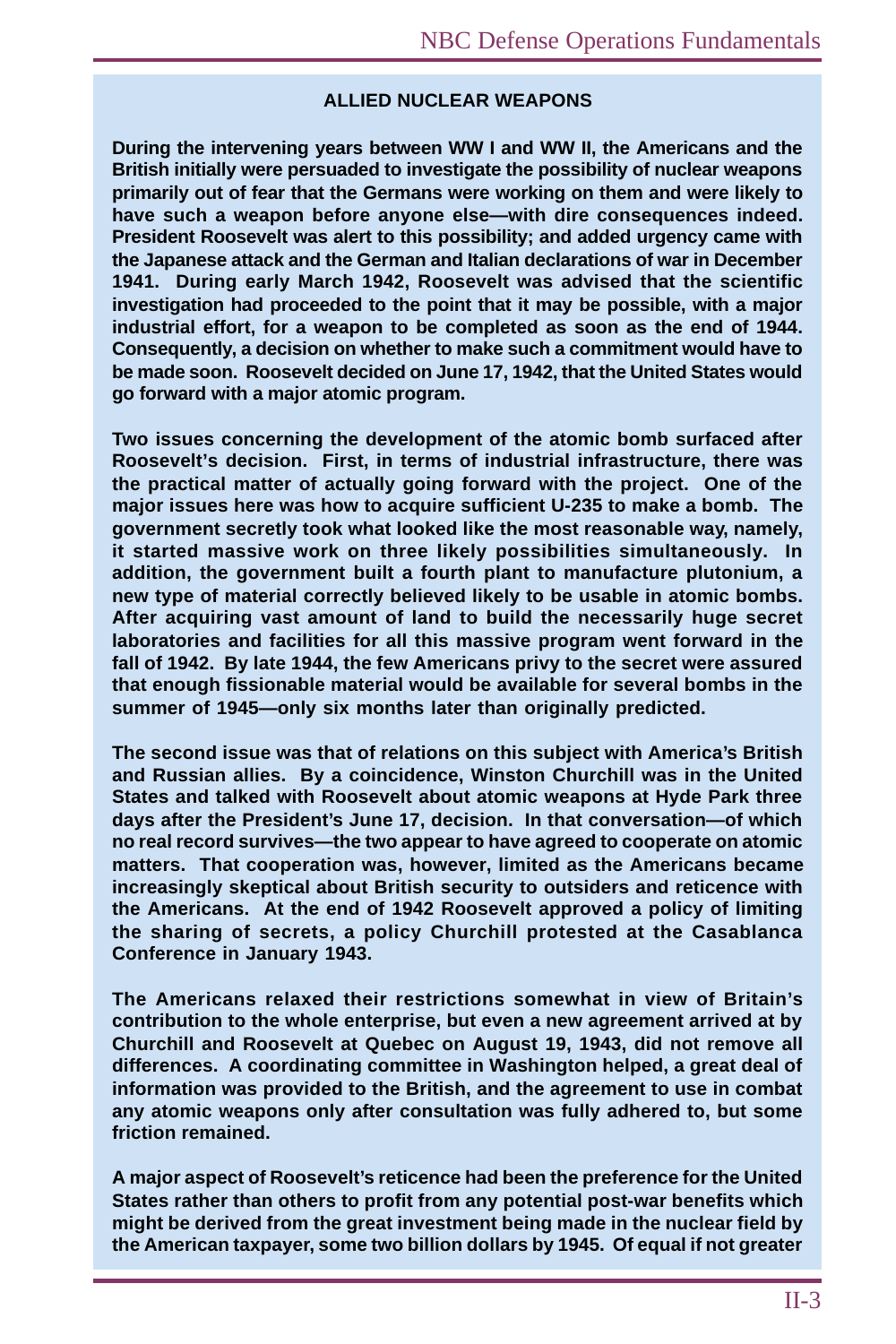**importance, however, were American doubts about British security. These doubts concerned not leaks to the Axis powers but to Soviet espionage which the administration correctly believed was operating in both Great Britain and the United States.**

**Roosevelt consistently opposed any sharing of nuclear information with the Soviet Union, seeing no prospect of Soviet knowledge of the subject being of use during the war and vastly more suspicious of and concerned about Soviet intentions after the war. There was no sign either of Soviet willingness to exchange important secret information about any subject whatever with the Western Allies, nor of any prospect that there would be wartime cooperation in weapons development, atomic or conventional. There were, however, lots of signs that Soviet espionage networks were continuing their activity in the United States, and presumably also in Britain, that these were trying to penetrate work being done in the atomic field, and that all this was likely to be exclusively of post-war application.**

**Roosevelt recognized the enormous contribution which the Soviet Union was making in the war against Germany, and with his broad knowledge of the war appreciated this fact more than many Americans then or later; and he very much hoped that wartime cooperation might continue into the post-war era. Like Churchill, however, he saw no reason to take the Soviets into American confidence about a weapons system of potentially great significance in the post-war years, especially since he expected that the United States would dismantle most of the conventional forces it had built up during the war at the conclusion of hostilities as it had done after World War I, and in fact proceeded to do after World War II.**

**Roosevelt did live to learn that the Germans had dropped out of the race to build atomic weapons, but this in no way caused him to order the vast secret American effort to be relaxed. The available evidence supports the conclusion that he had expected any bombs built in time for use against Germany to be dropped on that country and any not ready in time to be dropped on Japan, in both cases in the hope of bringing a long war to a quick end.**

**President Harry Truman was briefed on both the atomic bomb project and on Soviet espionage efforts as soon as he took office. He adhered to the outlines of his predecessor's policies, becoming, if anything, less willing to share information with America's allies. The accidents of chronology resulted in his presiding over the completion of the first nuclear weapons, so that the decision on their first use had to be made by him. Many believe that Roosevelt, had he lived, would not have decided differently.**

> **SOURCE: Gerhard L. Weinberg, A World at Arms, Cambridge University Press, 1994.**

b. **Biological.** A biological threat is the **capability of an enemy to plan and deploy a biological material to produce casualties** in humans or animals or damage plants or other material. A **biological agent** is a

microorganism or biological toxin intended to cause disease, injury, or death in people, plants, or animals or deterioration of material. A **biological threat** is the capability of an enemy to deploy these types of agents.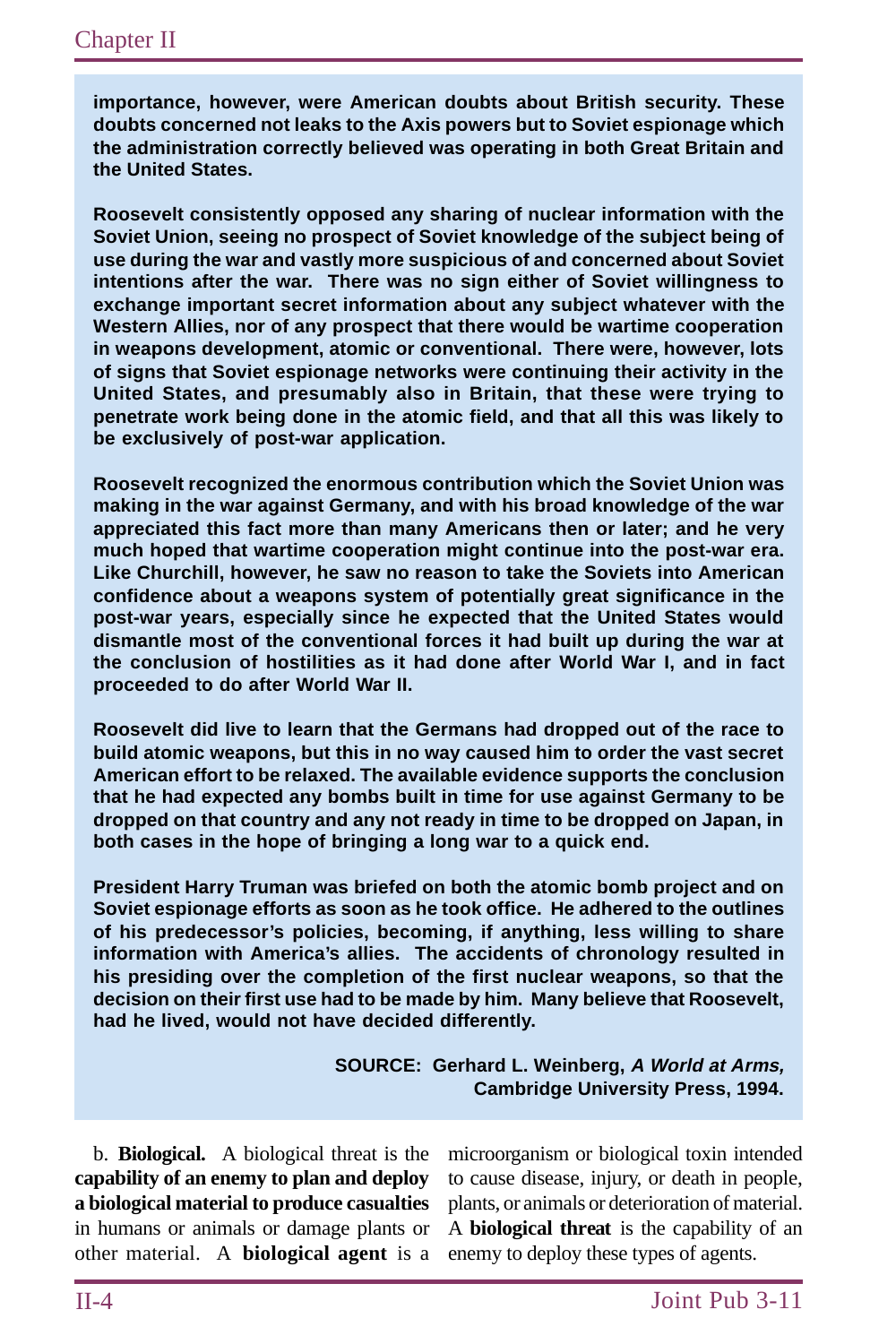- **Microorganisms. Pathogenic microorganisms are infectious agents that cause disease** in personnel, animals, or plants by entering the body through the lungs, digestive tract, skin, and mucous membranes of body openings. Once they enter the body, microorganisms multiply, overcoming the body's natural defenses, and produce disease.
- **Toxins. Toxins are poisonous substances produced as by-products of microorganisms, plants, and animals.** Some toxins can be chemically synthesized, and some can be artificially produced with genetic engineering techniques. **Toxins exert their lethal or incapacitating effects by interfering with certain cell and tissue functions.** The signs and symptoms of toxin poisoning can be confused with both chemical poisoning and infectious diseases.
- **Enemy Biological Weapons Employment.** Delivery systems for biological warfare agents most commonly generate **invisible aerosol clouds** with particles or droplets that can remain suspended for extensive periods. **The major risk is retention of inhaled particles.** To a much lesser extent, particles may adhere to an individual or to clothing. Vectors, which are organisms (e.g., insects) that transmit pathogens, may be involved in the spread of a disease. **The effective area covered varies with many factors**, including wind speed, humidity, and sunlight. In the absence of direct evidence of an attack, the first clue would be **mass casualties fitting a clinical pattern compatible with one of the biological agents**; however, diagnosis may be difficult because of the possible use of multiple pathogens. **Toxins**, although nonliving, **affect the**

**body in a manner similar to CW agents**. However, toxins are generally much more potent. Mucous membranes, including the eyes, are also vulnerable to many biological warfare agents. **Potential targets of biological agents include the following:**

- •• Rear area command centers and key facilities.
- Troop assembly areas.
- •• Ports of debarkation or supply points, airfields, and industrial centers prior to the outbreak of hostilities.
- •• Naval operations near land.
- •• Forward combat areas and logistical areas.
- •• Any area that presents a likely target for a terrorist or insurgent group.

c. **Chemical.** Chemical agents and compounds are classified according to physical state, physiological action, and use. The terms **persistent** and **nonpersistent** describe the time an agent stays in an area. Threat forces classify chemical agents according to their physiological effect on the body. They identify **six major types**: nerve, blood, blister, choking, psychochemical, and irritants.

• **Persistent.** Persistent chemical agents **affect the battlefield for an extended period of time**. The exact duration of the threat from a persistent agent is dependent upon several factors, including its concentration, the temperature, wind, amount of sunlight and precipitation. **Threat forces are known to stockpile persistent agents.** Persistent chemical agents are used to produce immediate or delayed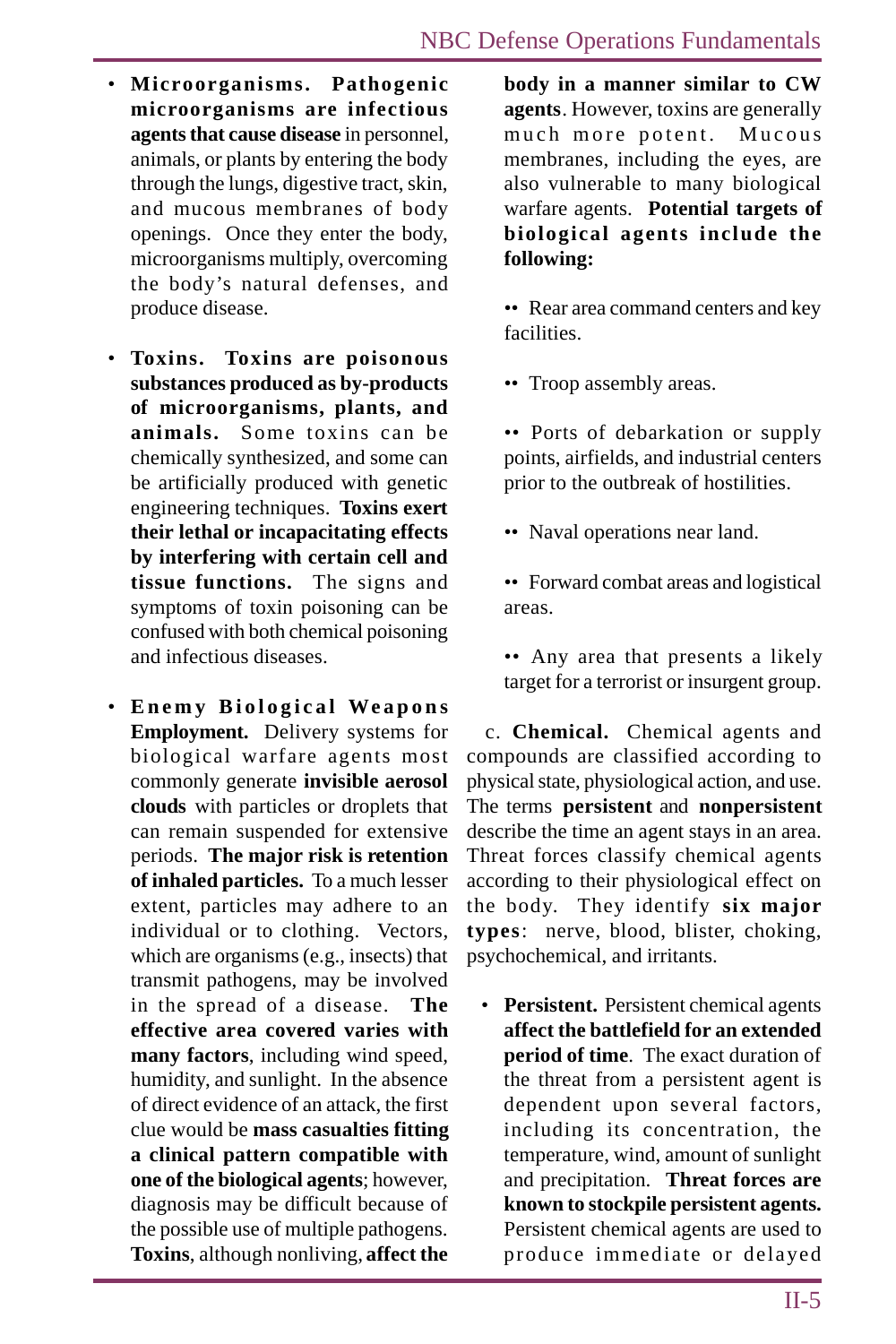<span id="page-24-0"></span>casualties. **Immediate casualties** occur when the victim inhales the vapor or aerosol or, in some cases (Lewisite, Phosgene Oxime), when the agent produces rapid effects on the skin or eyes. **Delayed casualties** occur when the vapor or aerosol is absorbed through the skin. **Persistent agents are used for the following purposes:**

•• Contaminate rear area supply depots, airfields, or port facilities.

- Defend avenues of approach.
- Neutralize personnel.
- •• Protect flanks.
- Degrade unit efficiency.
- •• Restrict the use of terrain and facilities.
- **Nonpersistent.** Nonpersistent agents **affect the battlefield for relatively short periods of time**. They are more dependent upon the local weather and climatic conditions than persistent agents because of their inherent physical and chemical properties. **Threat forces currently stockpile blood, choking, psychochemical, and nerve agents** such as Tabun, Sarin, and Soman. Although G-series nerve agents are classified as nonpersistent agents, some G agents may persist for hours to days when a thickening agent is used. Nonpersistent agents should be expected against **friendly units along the forward line of own troops** and against **units in contact with the attacking echelon**. These agents are used to immobilize, injure, or hinder activities of the unit under attack. For example, the threat may use a blood agent at a critical moment in battle to

force troops into a higher mission oriented protective posture (MOPP) level. Forcing troops into a higher MOPP level reduces morale and degrades performance. Another advantage is that the threat would not need to decontaminate the area before occupying it. Nonpersistent agents act through the respiratory system or through skin absorption. **Nonpersistent agents are used to achieve the following results:**

- •• Create favorable fighting conditions for the initiator.
- •• Produce immediate casualties on targeted population before an assault by an initiator.
- Degrade and suppress enemy forces by forcing them into a higher MOPP level.
- Allow occupation with minimum decontamination.

#### **4. Operations in an NBC Environment**

A capability to defend against NBC attack and to survive and sustain combat operations in an NBC environment requires intelligence forewarning and highly trained, properly equipped forces throughout the theater of operations. **US forces must be prepared to conduct operations in an NBC environment** with minimal degradation. At the theater operational level, NBC defense involves **protection for forces** and the means to remove or cope with operationally significant hazards, **conceal intentions** in the area of responsibility (AOR), and **provide adequate health service support** to preserve the fighting capability of the forces. Health service support will be addressed in Chapter V, "Medical Support."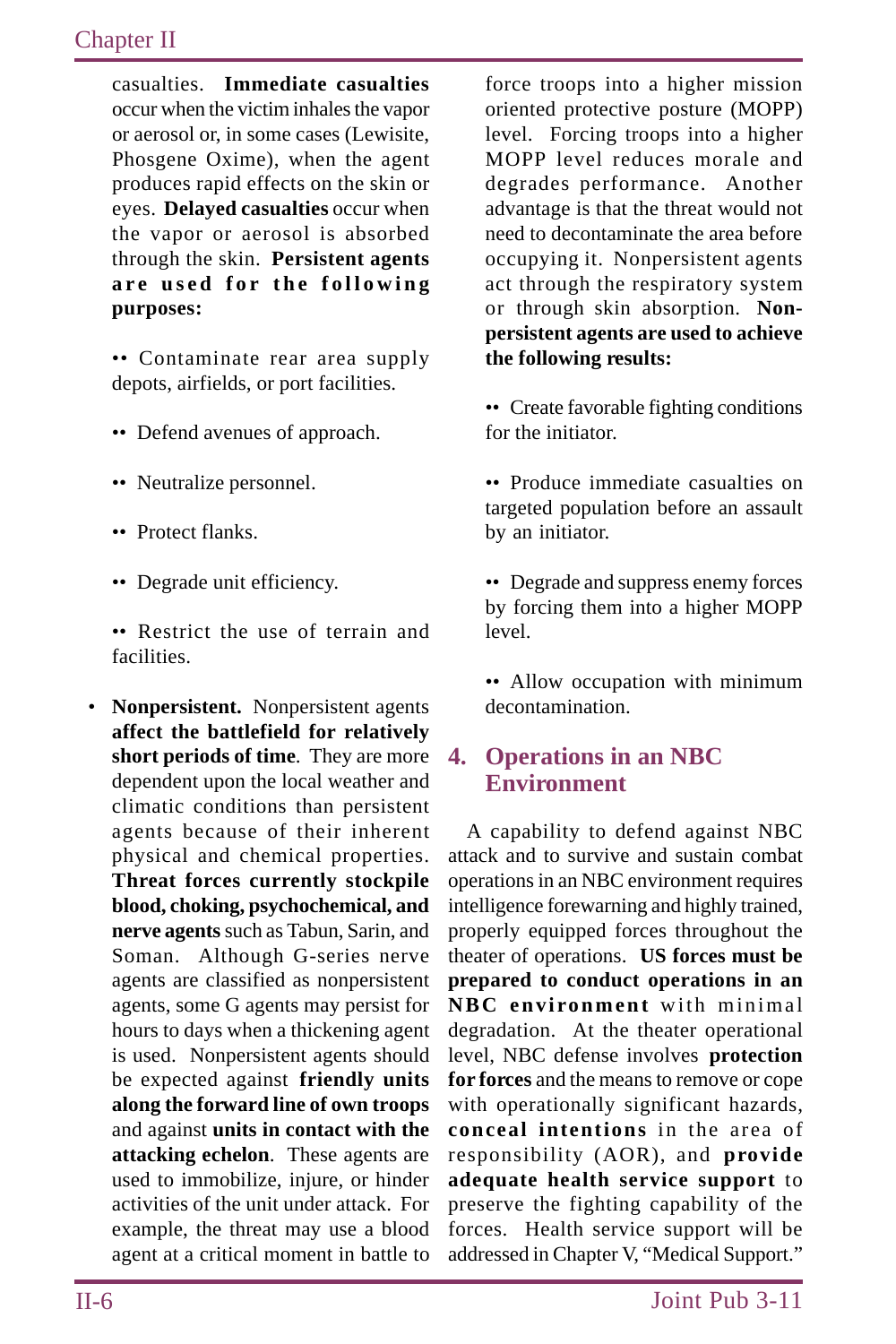<span id="page-25-0"></span>a. **Operational Stress. Physical and mental demands of military operations can have profound effects** on the performance of individual Service members and units. This is particularly true when the stress of combat is intensified by **heat**, **continuous operations**, and **NBC protective clothing** worn as part of a unit's MOPP.

b. **Principles of NBC Defense.** NBC defense for the theater requires cognizance of the **principles of NBC defense avoidance**, **protection**, and **decontamination** —coupled with a proactive theater-level program of intelligence, psychological operations, deception, and obscuration. Theater-level **intelligence** assets gather information on the state of the AOR and enemy capabilities and intentions. **Psychological operations** support deterrent measures and, in the event of the failure of deterrence, enhance reactive measures as a force multiplier. **Deception** at the theater level supports large-scale maneuvers.

**Obscuration** increases survivability of large-scale operations and port and airfield operations. If the enemy uses NBC weapons, an effective NBC defense program gives our forces an advantage in operational tempo. This advantage causes the enemy to cease NBC warfare or continue the conflict on less favorable terms. **Nuclear weapons** cause casualties through blast, heat, and radiation effects. **Biological and chemical weapons** cause serious injury or death and restrict the use of terrain or equipment. NBC weapons also degrade force effectiveness by causing military personnel to don cumbersome protective clothing and equipment. **To counter these effects, NBC defense**, as shown in Figure II-2, **adheres to the three principles: avoidance, protection, and decontamination**.

• **Avoidance.** Passive and active measures used in avoiding NBC attack are keys to NBC defense.



#### **Figure II-2. Principles of NBC Defense**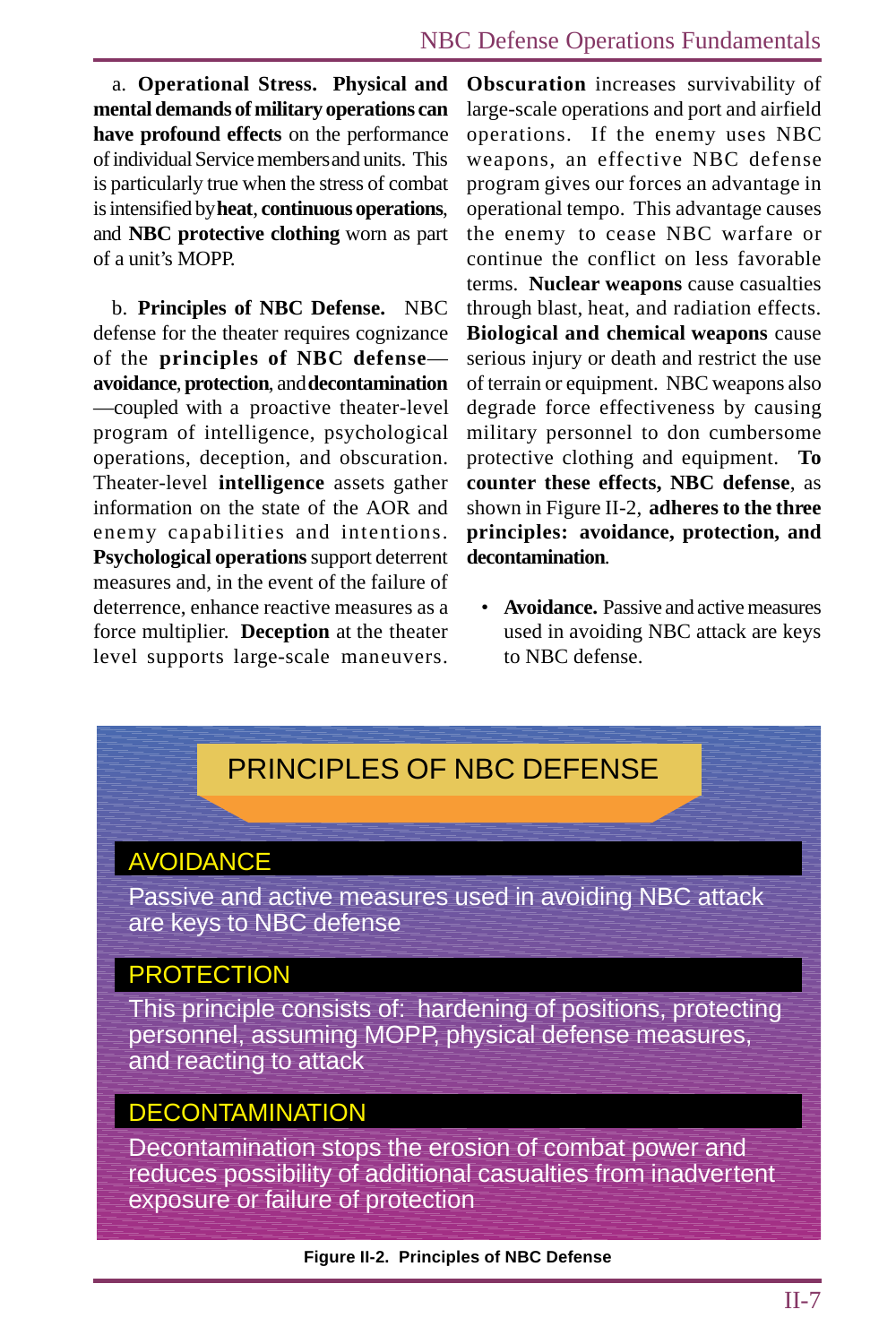•• **Passive measures** include training, camouflage and concealment (including the use of smoke and obscurants), hardened positions, and dispersion.

•• **Active avoidance** includes contamination detection, marking, alarms, warning, reporting, and control measures.

• **Protection.** This principle consists of: hardening of positions, protecting personnel, assuming MOPP, physical defense measures, and reacting to attack.

•• **Hardening. Overhead cover**, **bunkered positions**, **armored-like sections of ships**, or **tanks** are examples. This measure pertains primarily to nuclear weapons in the NBC defense context.

•• **Protecting Personnel. Ordinary clothing can provide some protection against the thermal effects of a nuclear detonation, but more sophisticated protection is required against biological and chemical weapons.** These measures may include medical prophylaxis (pre-treatments) protective masks or protective ensemble, antidote, or other medical treatments. (1) **Nuclear.** Other measures to protect personnel from nuclear effects include implementing passive measures, warning others, locating and identifying burst location, and limiting exposure. (2) **Biological and Chemical.** Other biological and chemical measures include providing individual and collective protection measures or relocation of personnel to toxic-free areas.

•• **Mission-Oriented Protective Posture (MOPP).** When considering the use of MOPP, the commander should balance protection with degradation of the forces' ability to

perform their mission. Normally, the **JFC will leave the decision of MOPP** level to the component commander, who usually will decentralize the decision to the various area commanders or captains of their vessels.

•• **Physical Defense Measures.** The optimum conditions for the enemy to employ biological aerosols or chemical attacks exist in the late evening or early morning. When threat conditions exist, it is recommended that during the hours of darkness as many personnel as possible **remain inside any available fixed or improvised collective protective shelters (CPSs) or wear their protective masks**. (1) The entry of Service members or materials into a CPS means that suitable precautions must be taken or **infectious or toxic agents could be carried in on clothing or surfaces**. However, biological aerosol particles that have settled on hard surfaces are unlikely to create a hazard because they are not readily re-aerosolized. The main risk comes from clothing of exposed persons and from flexible or friable surfaces. **Clothing or protective equipment that has been exposed to chemical agents**, especially nonpersistent chemical agents, **may emit vapors within the protected area and should be removed before entry**. (2) In the case of personnel who may have been exposed to a biological aerosol while outside the facility, **a potential hazard will only be created by particles deposited on the outer layers of their clothing** (and possibly their hands, head, and hair if these were not covered). If possible, they should remove their outer clothing and wash their hands, face, and hair. (3) **Use of Individual Protective Equipment.** The **mask** is the most effective protection against biological and chemical agents. Wearing a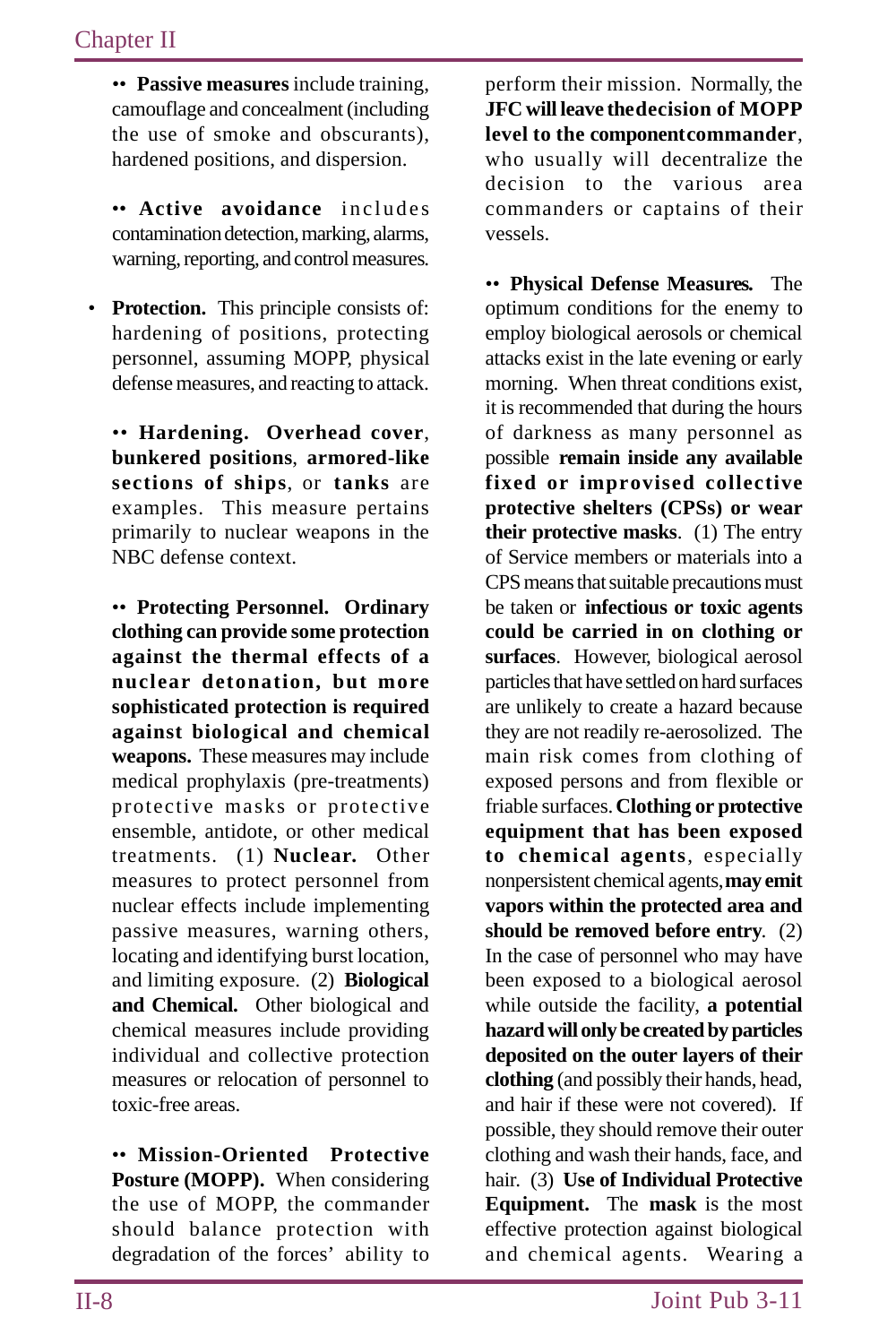<span id="page-27-0"></span>

Operations in an NBC environment require that aircrews be fully experienced in accomplishing their mission while using Chemical Protective Clothing and Equipment.

**respirator** provides virtually complete protection against a biological aerosol attack. Effective **respirator filters** will remove any biological aerosol particles that are present in the air and will protect against all known weaponized chemical agents. (4) **Use of Improvised Refuges.** The term "improvised refuge" is used to describe systems that offer only limited protection and can be created even when a supply of filtered air is not available. The simplest form of improvised refuge is a **room or space with the doors and windows that can be closed off**. Further benefit can be obtained by using **a space within a space**. Thus, inner rooms of buildings provide better protection than outer rooms, especially if the opening is toward the lee side of the building. Further protection can be achieved if **doors, windows, and other openings can be sealed**, but this may seriously reduce the habitability of the space.

•• **After an Attack.** Following an attack, **personnel should take immediate action to reduce the impact of the attack** and restore the fighting power to continue the mission. Different procedures

would be prescribed for nuclear, biological, or chemical attacks.

• **Decontamination. Decontamination stops the erosion of combat power and reduces the possibility of additional casualties from inadvertent exposure or failure of protection.** The extent of and time required for decontamination depends on the tactical situation, mission, degree of contamination, and other alternatives to decontamination, such as deferring the use of the equipment. **Forces should ordinarily decontaminate only that materiel needed for completion of the mission.** Depending on agent type and weather conditions, decontamination may not be required because of natural weathering effects (temperature, wind, and sunlight). Non-mission essential equipment would have the decontamination deferred, or natural weathering could be used.

#### **5. Operations and Sustainment Assessment**

a. **Operations Tempo. The operations tempo may be profoundly affected by the introduction of NBC weapons.** Some of the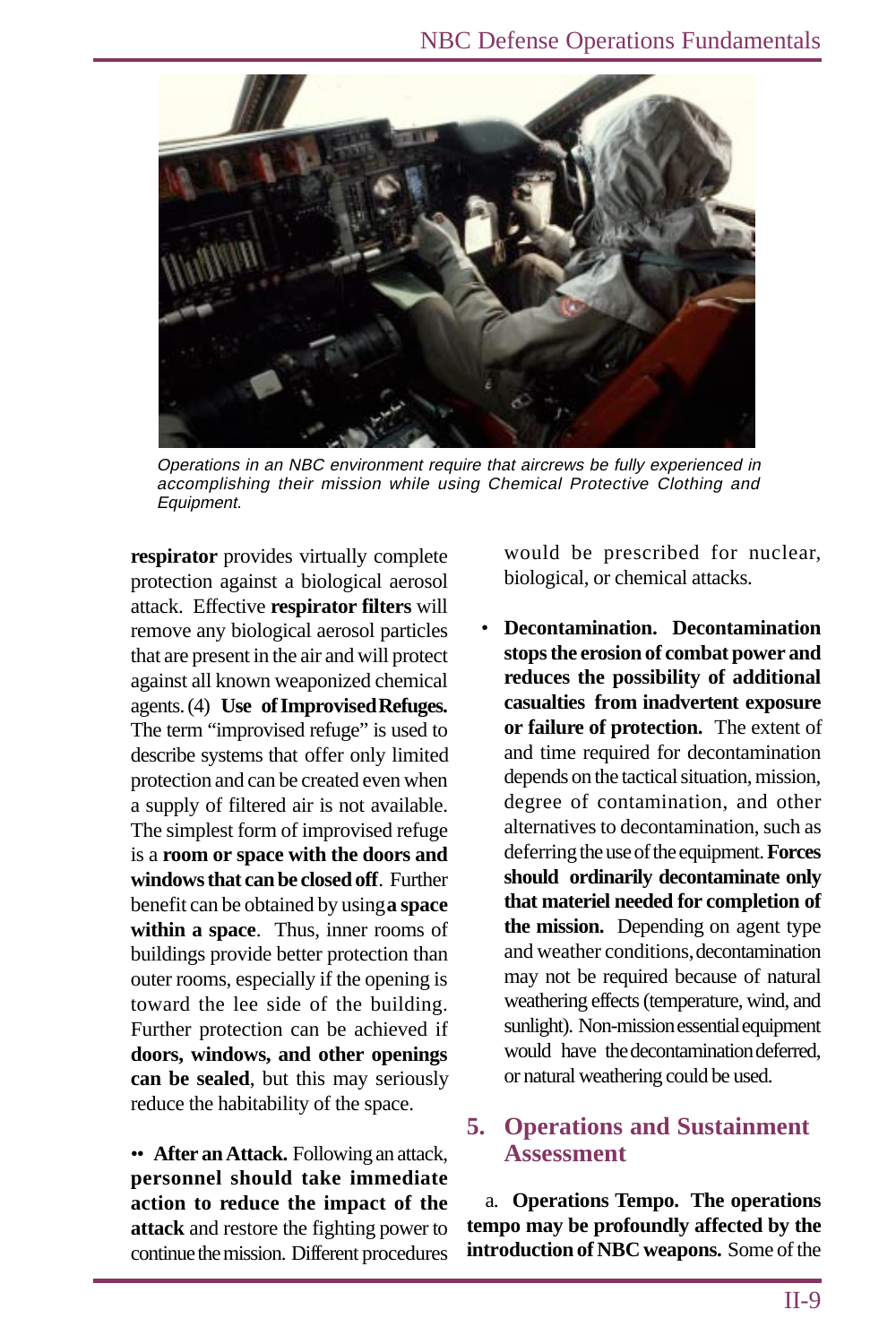sustainment considerations that should be reviewed by the combatant commander are outlined in Chapter IV, "Logistic Support Operations."

b. **Reconstitution. The component commanders' capabilities for force generation may be severely hampered with introduction of NBC weapons** because of the disruption of normal personnel and materiel replacement processes in theater. In addition, **the scale of the requirement for reconstitution may be dramatically increased**, especially in a biological or nuclear environment. The number of anticipated casualties, even if afforded some protection, would severely tax reorganization and reconstitution systems.

c. **Military Performance in Chemical Protective Clothing and Equipment.** The use of protective equipment will cause **serious degradation of friendly forces' capabilities** to perform their mission. The wearing of chemical protective clothing and equipment will increase the risk of heat stress. Commanders must consider **adequate water intake**, **fatigue**, and **heat acclimatization**.

• The conditions of sustained or continuous operations often require Service members to stay awake for extended periods of time. **MOPP decreases sensory awareness**, making it harder for Service members to stay awake. Additionally, wearing chemical protective clothing **reduces the individual's ability to recognize and communicate efficiently**. Combat often requires that individuals change their habits (such as caffeine and nicotine use, nutrition, personal hygiene,); MOPP may

require even more extreme changes in personal habits. These changes can **intensify the feelings of isolation and confusion** that are common on the battlefield and increase the individual's vulnerability to combat stress. Commanders at every level can **prepare their Service members to fight effectively in MOPP by engaging in realistic training** that builds confidence and cohesion.

• All Service members can expect **deficits in performance** because of the awkwardness of chemical protective clothing and equipment. Several factors may increase the probability that individuals will experience heat or combat stress while in MOPP. **Inexperienced individuals** unfamiliar with MOPP or those who are new to the unit are more likely to be affected. **Service members who work shifts of indefinite length** (who do not know when they will get relief from MOPP) are also more susceptible. **Commanders are encouraged to stress training** involving visual tasks, especially weapons use, manual dexterity tasks and communication tasks, while in MOPP because certain jobs are more likely to be affected than others (e.g., tasks that require clear vision; precise hearing; fine motor skills; social and emotional support; or communication by facial expression, gestures, and inflections in voice). **Service members who have trained often and realistically in MOPP should be able to compensate** for the constraints it places on communication, vision, and movement.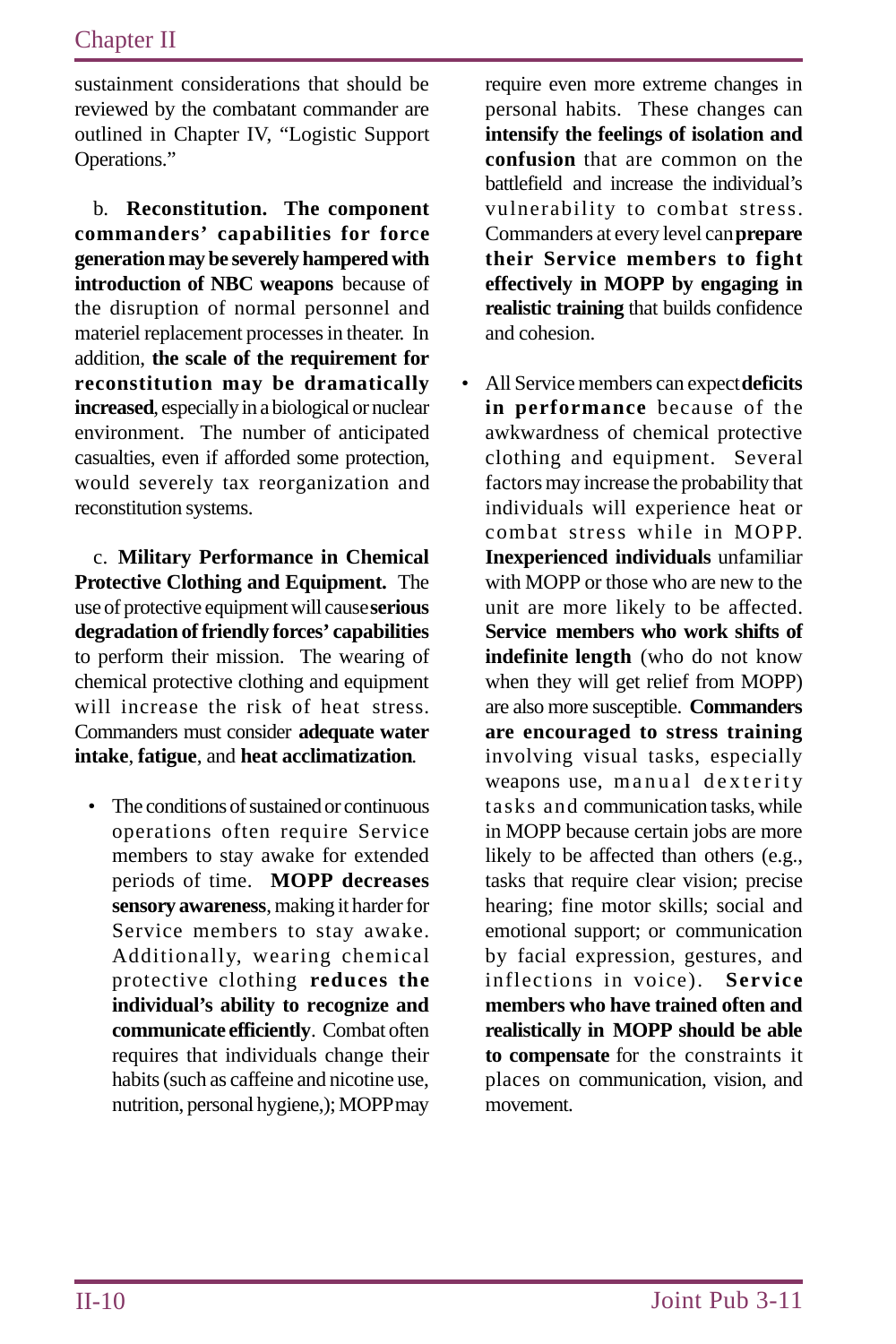### CHAPTER III **THEATER NBC DEFENSE CONSIDERATIONS**

<span id="page-29-0"></span>"We can't dis-invent nuclear weapons. We believe that nuclear weapons are an essential instrument to prevent any kind of war simply by keeping the risks high enough. I do not see a situation in which we would de-nuclearize Europe."

#### **1. Purpose**

This chapter provides considerations for the planning and conduct of joint NBC defense operations at the theater level.

#### **2. Overview**

NBC defense operations may be required throughout the range of military operations. Because of the complexity and potential adverse impact of NBC warfare on US and multinational theater operations, **it is imperative that all facets of NBC defense be considered in formulating courses of action (COA)**. This chapter outlines the theater strategic and operational considerations.

#### **3. Theater Strategic Considerations**

See Figure III-1.

a. **The Range of Military Operations. The strategic environment within each theater consists of a variety of conditions** political, economic, social, ideological, psychological, military—**and a range of NBC threats** that may elicit a response from across a range of military operations to respond to those conditions and threats. The following discussion is intended to assist commanders in **defining needs**, **devising strategies**, and **projecting resources** when planning for the conduct of NBC defense operations. A detailed description of the states of the range of military

**Manfred Woerner Secretary General, NATO, 1991**

operations can be found in Joint Pub 3-0, "Doctrine for Joint Operations."

- **Operations Other Than War Not Involving the Use or Threat of Force.** Within this state, **US forces may conduct joint training exercises in a simulated NBC environment** to demonstrate survivability, continued combat effectiveness, and retaliatory resolve; conduct peacekeeping operations; conduct disaster relief and humanitarian assistance in the wake of NBC accidents or isolated incidents caused by the actions of terrorists or belligerent groups; or execute a show of force to dissuade the use or further use of such weapons.
- **Operations Other Than War Involving the Use or Threat of Force. The use of WMD in a conflict situation could give one party a decisive edge** in the attainment of its objectives. Within this state, military power in response to threats may be exercised in an indirect manner while supportive of the other elements of national power. Limited objectives may be achieved by the short, focused, and direct application of force. **Availability and use of WMD may allow one party to achieve a significant advantage over the other.** Conflict also describes situations in which opposing political factions engage in actions to gain control of or destabilize the political leadership within a nation. **The use of WMD in**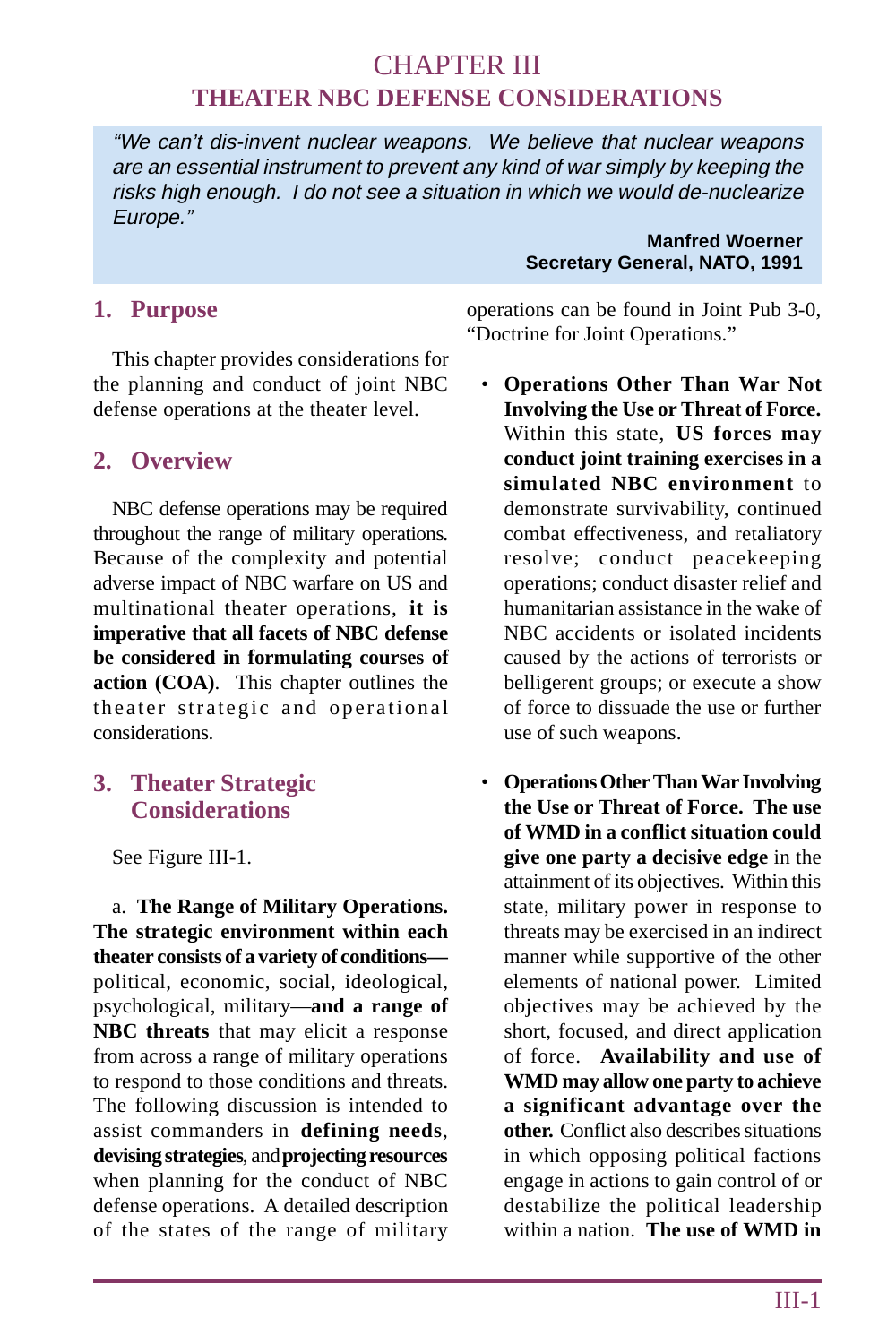<span id="page-30-0"></span>

**Figure III-1. Theater Strategic Considerations**

**such clashes or crises**, depending on geographic or environmental conditions, **could cause a spillover effect or collateral damage to nations that are not part of the conflict**. As the amount of forces, frequency of battles, number of nations, and levels of violence increase and are sustained over an extended period and when the sovereignty of a nation is threatened, conflict approaches the threshold of a state of war and the propensity to conduct NBC operations may increase. **Terrorist activities involving the use of WMD may also increase** during hostilities short of war.

• **War.** It is within this state that **the introduction of WMD could have the most severe and damaging effects** on operational readiness. The probability of larger numbers of both forces and

WMD being employed is greater; therefore, **the capability to inflict casualties may increase significantly**. Enemy forces may perceive a need to use WMD before their capability is destroyed by US preemptive strikes.

b. **Theater Strategy.** At the theater operational level of war, **NBC defense encompasses those actions performed by combatant commanders and their subordinate commanders** to provide protection for forces and the means to enable these forces to accomplish the strategic objectives of the combatant commander. The **key considerations** reviewed by the combatant commander in the NBC defense context include an assessment of the **NBC threat** in theater, an assessment of theater **NBC readiness posture**, an assessment of the **risk** associated with operating in an NBC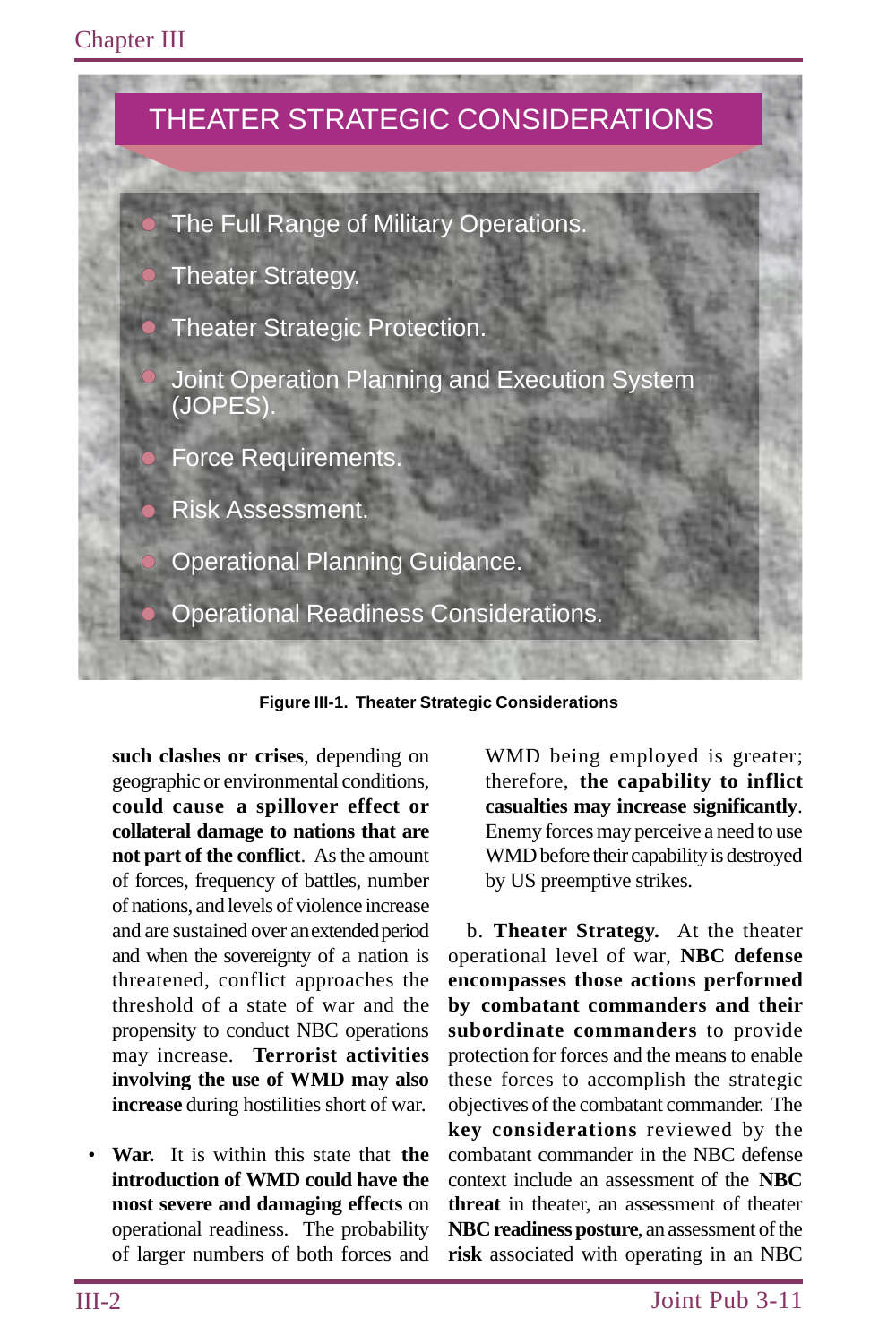"I am directing that the United States eliminate its entire world-wide inventory of ground-launched short-range, that is theatre nuclear weapons. We will bring home and destroy all of our nuclear artillery shells and short-range ballistic missile warheads. We will, of course, insure that we preserve an effective air-delivered nuclear capability in Europe. That is essential to NATO's security. In turn, I have asked the Soviets to go down this road with us—to destroy their entire inventory of ground-launched theatre nuclear weapons; not only their nuclear artillery, and nuclear warheads for short-range ballistic missiles, but also the theatre systems the US no longer hassystems like nuclear warheads for air-defense missiles, and nuclear land mines. Recognizing further the major changes in the international military landscape, the United States will withdraw all tactical nuclear weapons from its surface ships, attack submarines, as well as those nuclear weapons associated with our land-based naval aircraft. This means removing all nuclear Tomahawk cruise missiles from US ships and submarines, as well as nuclear bombs aboard aircraft carriers. The bottom line is that under normal circumstances, our ships will not carry tactical nuclear weapons . . . As we implement these initiatives, we will closely watch how the new Soviet leadership responds. We expect our bold initiatives to be met with equally bold steps on the Soviet side. If this happens, further cooperation is inevitable. If it does not, then an historic opportunity will have been lost. Regardless, let no one doubt we will still retain the necessary strength to protect our security and that of our allies, and to respond as necessary."

> **President George Bush Broadcast Address to the Nation, Washington, Sept. 27, 1991**

environment, and **NBC impact** on joint operation planning and force requirements.

c. **Theater Strategic Protection. Combatant commanders determine wartime missions** based on the in-theater threat and the environment and direction from higher authority. **Mission analysis helps to identify specified tasks and determine implied tasks.** Theater strategy is based on the combatant commander's intent, which is derived from the **mission**, **intelligence evaluation**, and **characteristics of the theater**. The potential for NBC warfare in the theater influences the theater protection posture.

d. **Joint Operation Planning and Execution System (JOPES).** The JOPES **provides the rationale for the initiation of joint operation planning** as described in Joint Pub 5-03.1, "Joint Operation Planning and Execution System," Volume I: (Planning Policies and Procedures), and Joint Pub 5- 03.2, "Joint Operation Planning and Execution System," Volume II: (Planning and Execution

Formats and Guidance). **The JSCP provides guidance** to the combatant commanders, other members of the Joint Staff, and directors of Defense agencies to accomplish assigned strategic tasks. It is the **initiating document** for deliberate joint operation planning. **A key part of the planning process is the assessment of threat NBC capabilities and intentions**. If this assessment indicates an NBC potential, an operation plan (OPLAN) or operation order would address measures necessary to counter the use of such weapons and provide broad guidance regarding NBC defense posture for the joint forces. **The crisis action planning system requires a flexible adaptation of the basic planning process.** Previously established joint operation plans are used whenever possible, with appropriate modifications to the courses of action. The method by which the basic planning system is modified for crisis action planning is described in Joint Pub 5-03.1, "Joint Operation Planning and Execution System," Volume I: Chapter V.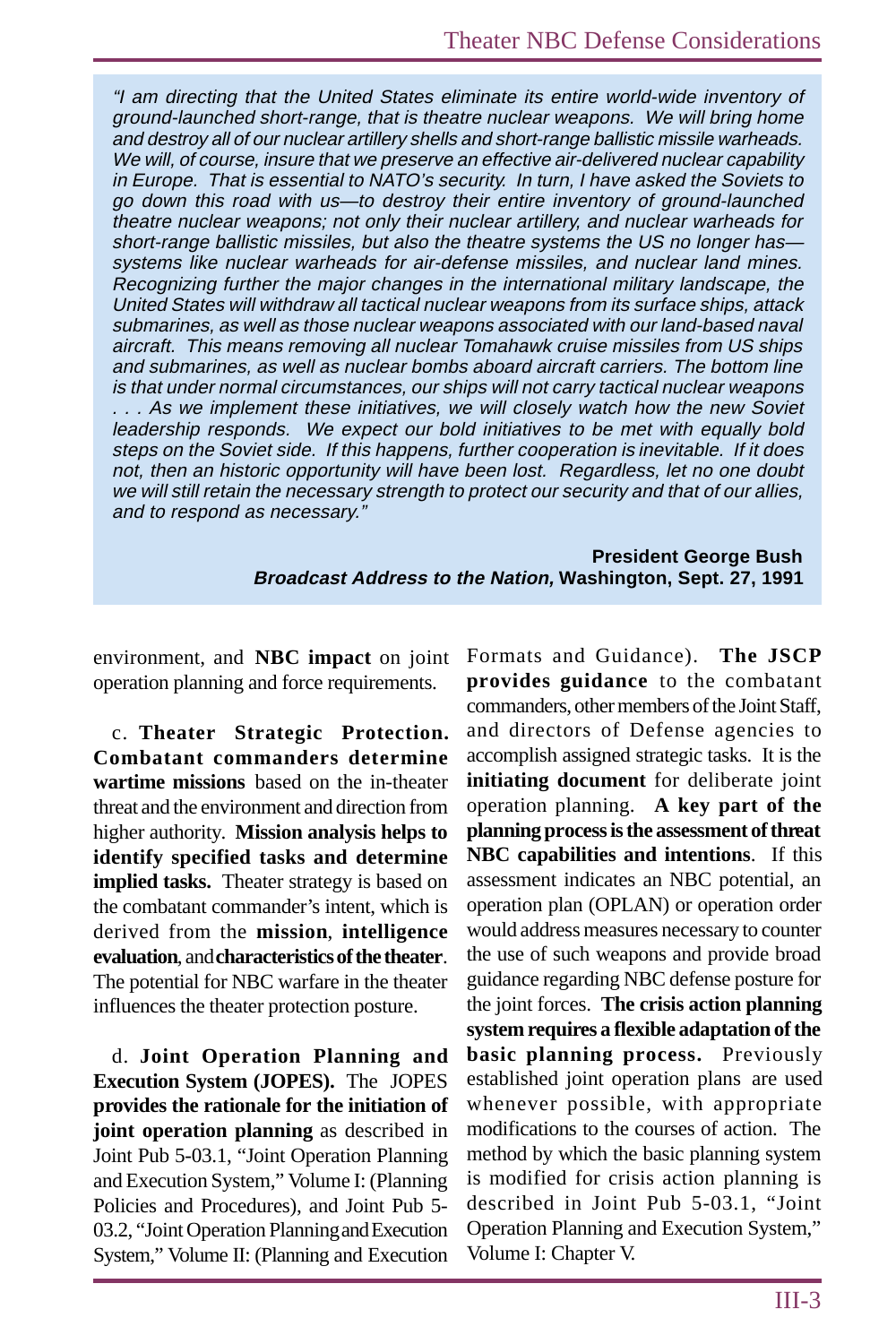e. **Force Requirements.** Force development remains a Service responsibility; however, the complex nature of NBC defense warrants special interest by the combatant commander and the staffs. **The COA** developed under JOPES, the campaign plan, or supporting operation plans **will provide guidance to the Services and United States Special Operations Command (USSOCOM)** to friendly personnel is expressed in adjectival ratings and is included in the NBC messages. See the Joint Uniform Message System outlined in Joint Pub 6-04.10, "Description of US Message Text Formatting Program."

g. **Operation Planning Guidance. Responsibilities** for NBC planning are shown in Annex B to Appendix A. **Considerations**



When considering the impact of threats, Commanders must assess the problems associated with operating large port facilities in an NBC environment, particularly in terms of possible loss of manpower and materiel.

to ensure inclusion of units like biological use verification labs or teams, NBC decontamination and reconnaissance units, as well as multispectral smoke capability.

f. **Risk Assessment.** Risk assessment is a very integral and pivotal role for the combatant commander. Such an assessment in an NBC context is **the deliberate process of calculating the possible loss of manpower and materiel to an anticipated NBC threat**. It is a subjective measurement, usually expressed in a percentage, but qualified. For instance, the assumption could be added that, "We can expect 50 percent casualties to unprotected personnel in the event of persistent chemical attack." In the case of friendly nuclear targeting or attack, the risk

for operational planning guidance are included in Annex C of Appendix A. A **sample NBC appendix to an OPLAN** is shown at Annex D of Appendix A.

h . **Readiness Considerations. Readiness is the ability of US military forces to fight and meet the demands of the national military strategy.** Readiness is the synthesis of two distinct but interrelated levels: a. **unit readiness**—The ability to provide capabilities required by the combatant commanders to execute their assigned missions. This is derived from the ability of each unit to deliver the outputs for which it was designed. b. **joint readiness**—The combatant commander's ability to integrate and synchronize ready combat and support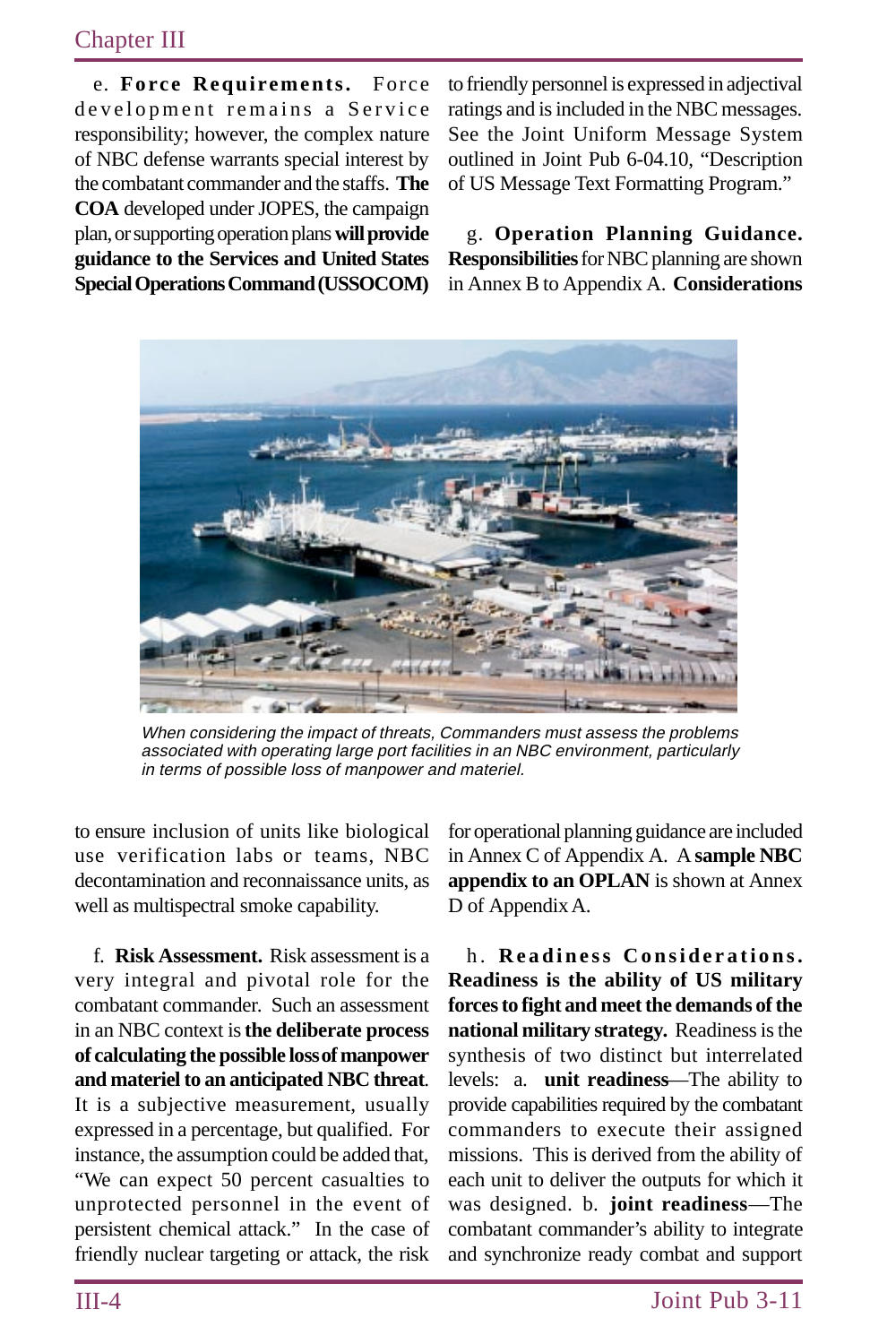<span id="page-33-0"></span>forces to execute his or her assigned missions. To maintain NBC defense readiness in support of joint operations, **combatant commanders should**, at a minimum, **accomplish the following:**

- Assess **enemy NBC capability** and intent.
- Include appropriate **NBC defense 4. RCAs and Herbicides annexes** to OPLANs.
- Direct component commanders to assess whether **automatic masking procedures** should be directed and what conditions should apply.
- Provide **NBC protection guidance**.
- Assess available **warning means** and associated **dissemination channels**.
- Assess **readiness** of joint forces under NBC conditions.
- Have responsible component commanders **determine requirements** for chemical units (for example, smoke, decontamination, NBC reconnaissance).
- Determine **host-nation support (HNS) needs** for NBC defense and consult with allies and coalition partners.
- Determine how to **sustain operations** under NBC conditions (for example, survival of critical fixed sites, mission- essential personnel, resupply of chemical defense equipment, treatment of casualties).
- Assess resiliency of the **C4I system** under NBC conditions.
- Determine **NBC defense requirements** for all personnel.

• Determine special **medical requirements** (collective protection, biological defense pre-deployment, and theater immunization requirements, theater prophylaxis stockage levels and distribution, and Food and Drug Administration approvals for Investigational New Drug use).

**Annex F** (Nuclear, Biological, and Chemical Defense; Riot Control Agents; and Herbicides) to the **JSCP** provides guidance for the use of riot control agents and herbicides. The following is an extract from the JSCP.

a. **Use in Wartime**

- **The US has renounced first use of herbicides in war** except under regulations applicable to **domestic use** or for **control of vegetation** within US bases and installations and around their immediate perimeters.
- **The US has renounced the first use of RCAs in war.** US forces will only use RCAs in war in **defensive modes** to save lives as approved by the President.
- In wartime, **use of RCAs outside the war zone is authorized** as prescribed for peacetime as described in paragraph 4b.
- **For RCA and herbicide use, war is any period of armed conflict no matter how it may be characterized**, including declared and undeclared war, counterinsurgency, and any other uses of armed forces in engagements between US military forces and foreign military or paramilitary forces. Armed conflict is conflict between states in which at least one party has resorted to the use of armed force to achieve its aims. It also may involve conflict between a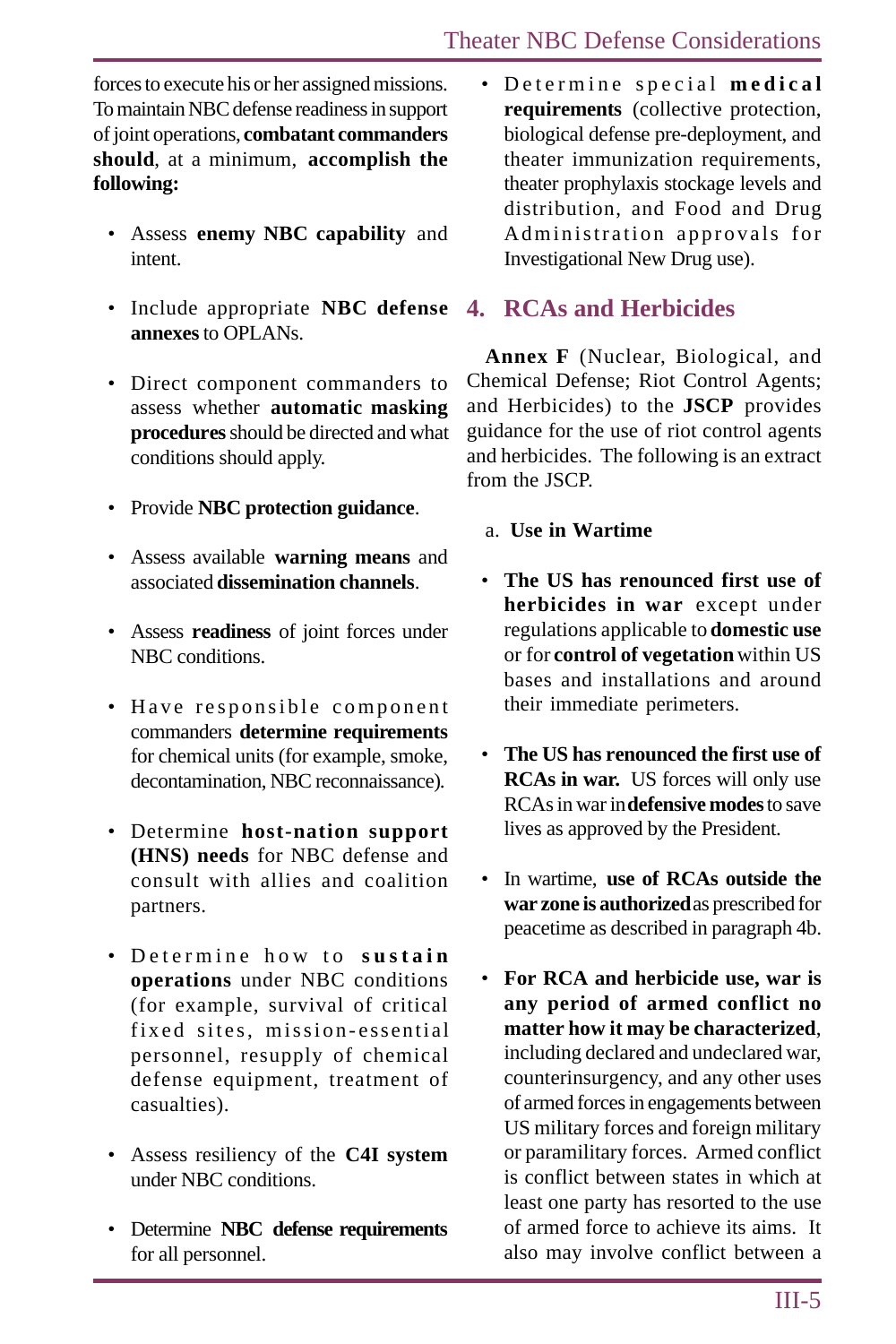state and uniformed or non-uniformed groups within that state, such as organized resistance groups.

• Commanders must recognize that, while the US does not consider herbicides and RCAs to be chemical weapons, some other countries do not draw a distinction. **Commanders must consider international ramifications and rules of engagement** before recommending the use of herbicides or RCAs.

#### b. **Use in Peacetime**

- The Secretary of the Army, as Executive Agent for the Department of Defense for civil disturbance operations, has promulgated **instructions governing the use of RCAs in civil disturbances in the US**, the Commonwealth of Puerto Rico, and US possessions and territories.
- **RCAs may be used on US bases, posts, embassy grounds, and installations** for protection and security purposes, riot control, installation security, and evacuation of US noncombatants and foreign nationals. The US-controlled portions of foreign installations are considered US installations.
- **Chemical aerosol-irritant projectors may be used by military law enforcement personnel** for the performance of law enforcement activities. **They may be used in the following areas:**

•• On-base and off-base in the United States and its territories and possessions.

•• On-base overseas.

•• Off-base overseas in those countries where such use is specifically authorized by the host-country government.

- **RCAs may be used off-base (worldwide) for the protection or recovery of nuclear weapons** under the same conditions as those authorized for the use of lethal force. (See DOD Directive 5210.56.)
- **RCAs may be used in training.** A review of current treaties and/or Statusof-Forces Agreements between the host country and US forces may be required in determining whether or not training with RCAs is authorized.
- **Herbicides may be used within US bases, posts, and installations for control of vegetation.** Use of herbicides off-base overseas must be in accordance with hostcountry laws and agreements, US Environmental Protection Agency requirements, or Service regulations, whichever are the most stringent.

#### c. **Authority**

#### • **Only the President may authorize the following:**

•• Use of **RCAs in war**, including defensive military modes. However, advance authority to use RCAs for protection or recovery of nuclear weapons has been delegated to the Secretary of the Defense.

•• **Wartime use of herbicides**, including installation vegetation control.

• **The Secretary of Defense may authorize the following:**

•• Use of **RCAs or herbicides in peacetime**.

•• Use of **RCAs in wartime** for the protection or recovery of nuclear weapons.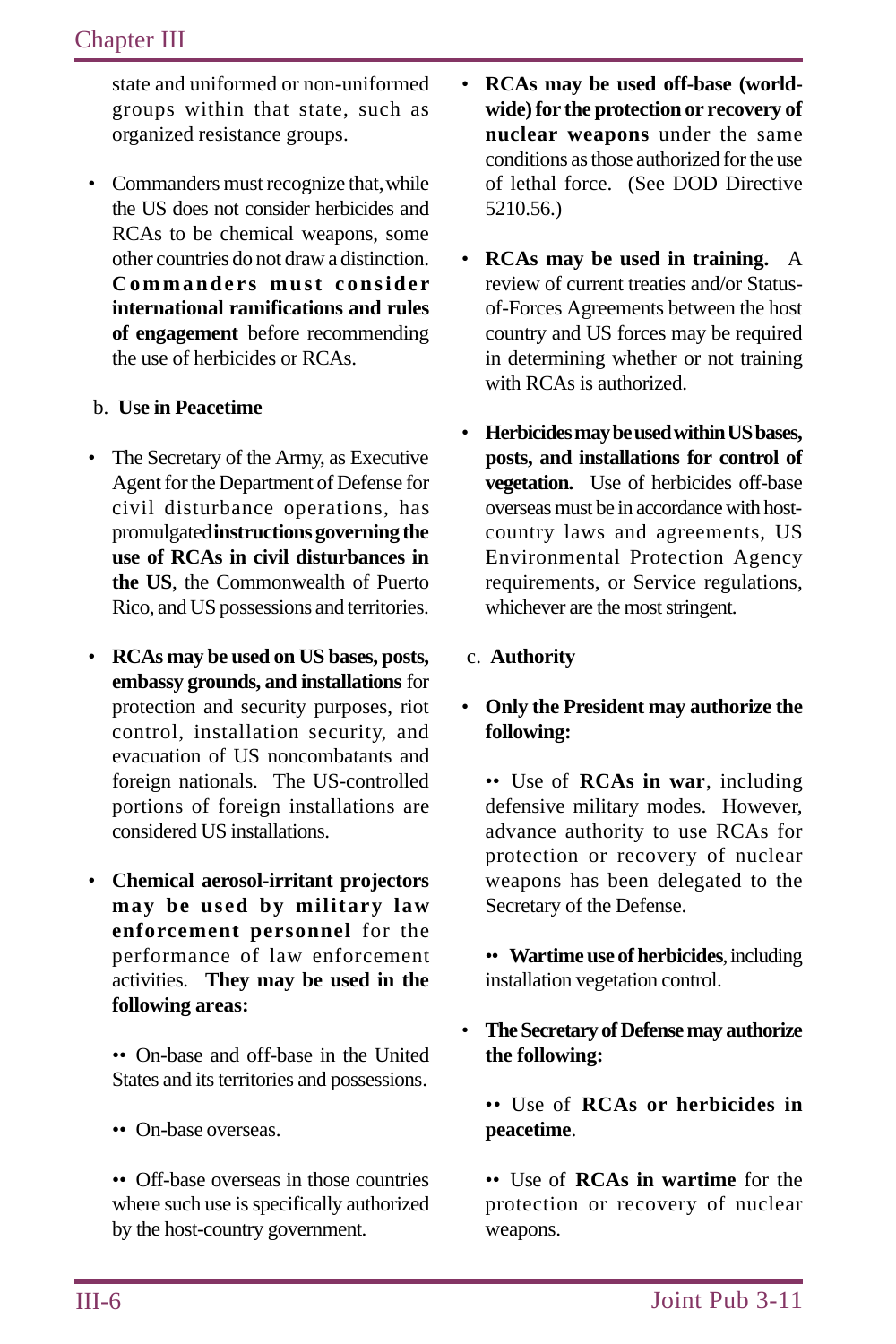#### <span id="page-35-0"></span>• **Combatant commanders and Service component commanders may authorize the following:**

•• The use of **RCAs in peacetime** on US installations for riot control, installation security, civil disturbance operations, and noncombatant emergency evacuation operations. The US-controlled portions of foreign installations are considered US installations.

•• The **movement and storage of RCAs and herbicides**, as necessary, to support requirements, provided US control is maintained.

•• The **off-base use of RCAs in peacetime** for the protection or recovery of nuclear weapons under the same situations as authorized for the use of lethal force.

•• The use of **herbicides in peacetime** within and, when authorized by the hostcountry government, around US bases for control of vegetation.

•• The use of **chemical aerosol-irritant projectors by military law enforcement personnel during peace-time** for the performance of law enforcement activities in the following areas: (1) Onbase and off-base in the US and its territories and possessions. (2) On-base overseas. (3) Off-base overseas in those countries where such use is specifically authorized by the host-country government.

•• Authority for use of **RCAs in peacetime situations not covered by the above** (for example, to save lives in counterterrorist operations) will be addressed in plans and requested by the combatant commanders for Secretary of Defense approval.

#### **5. Theater Command, Control, Communications, Computers, and Intelligence**

**C4I are an integral part of all aspects of NBC defense.** An unbroken chain of communications must extend from the National Command Authorities through the CJCS to the combatant commanders, commanders of Service and functional components, and all subordinate commanders. This is especially critical in a theater where the threat of NBC warfare exists.

a. **Command and Control.** Command in this instance generally means the commander's vested authority. When coupled with control as in C2, the expression expands to mean **the process commanders use to plan, direct, coordinate, and control forces to ensure mission accomplishment**. These terms hold special significance in an NBC environment because **the process of commanding and controlling becomes more complicated and critical in an NBC environment**.

b. **Communications.** Communications encompass the systems that support the command and control process. These systems take on a special significance under NBC warfare because of the **inherent complexity of such warfare** and the **direct vulnerability of the communications systems**. For instance, **the basic ability for voice communications is hampered** by MOPP because of difficulty in talking through a protective mask. Similarly, **EMP directly impacts radio transmissions** and sometimes even renders radios useless. This could occur at the very time when radio transmissions take on a new importance because NBC activity precipitates a need for additional reports. Full use should be made of **digital data link message standards** to facilitate warning. Communications also encompass the array of **warning systems** necessary in theater to provide adequate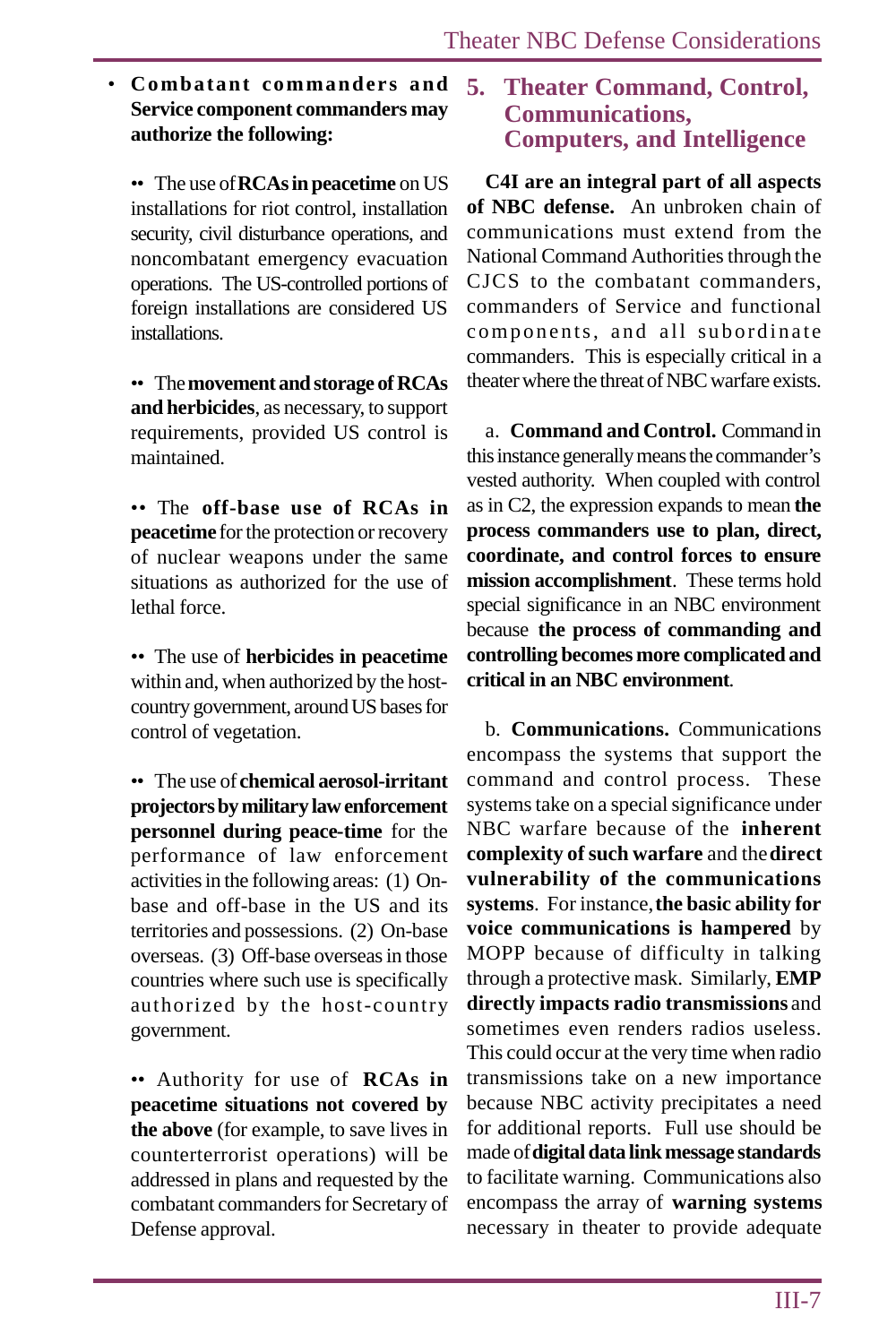notice to the forces of an NBC attack imminent or in process. Reports are as outlined in Joint Pubs 6-04.21, 6-04.22, and 6-04.23, "US Message Text Formatting Program." The level of authority for approval of use of RCAs and herbicides also drives the architecture of communications in theater.

c. **Computers. The speed and complexity of the modern battlefield**, especially with NBC weapons present, **make computers imperative in executing C2**. Consideration must be given to protecting computers from the effects of WMD use.

d. **Intelligence.** To protect the forces, and specifically NBC forces and assets, **commanders at all levels must ensure that all sources of intelligence** (signals intelligence, imagery intelligence, human intelligence [HUMINT], measurement and signature intelligence, open source intelligence, technical intelligence, and counterintelligence) **are considered and fully involved in the determination of the enemy's intentions, capabilities, and vulnerabilities**. Additionally, the JFC J2 staff section should assist commanders in the development of unit-essential elements of information. **A key aspect to the timely dissemination of intelligence is the availability of a dedicated communications system.** Only with the access to real-time, all source intelligence disciplines can a commander adequately defend personnel and equipment. (For further details, see Joint Pubs 2-0, "Joint Doctrine for Intelligence Support to Operations;" 2-01, "Joint Intelligence Support to Operations;" and 2-01.2, "Joint Doctrine, Tactics, Techniques, and Procedures for Counter-intelligence Support to Operations.")

### **6. NBC Defense Force Assets**

**NBC defense force considerations or force developments remain a Service and**

**Commander in Chief, US Special Operations Command responsibility.** Combatant commanders remain aware of the salient factors that pertain to NBC force requirements and USSOCOM or Service components' responses to their requirements through JOPES. The need for the combatant commander to take special cognizance in a potential NBC environment is because of the **limited quantities of NBC specialties available** through sourcing in the time-phased force and deployment data. The criticality of these types of specialties, for instance, was apparent in identifying laboratory specialist units for biological verification teams in Operation DESERT STORM.

a. **NBC Reconnaissance. NBC reconnaissance assets might become critical in-theater because of the "nearreal-time" need for NBC intelligence** to protect the forces properly. In addition to conventional tactical **NBC reconnaissance elements**, special operations forces have **chemical reconnaissance detachments** that are uniquely equipped and trained to infiltrate deep into enemy rear areas to confirm or deny the enemy's NBC capability before it is employed. **JFCs should work to streamline NBC reconnaissance tasking and reporting** to ensure timely dissemination of NBC intelligence.

b. **Decontamination.** Depending on the level of use of NBC weapons in a theater, **there may be a need for a surge capability for decontamination units**. Current forces are configured to cope with only sporadic use of NBC weapons.

c. **Battle Management. Combatant commanders successfully execute the campaign plan under NBC conditions through battle management at the operational level.** Battle management for component commanders is equally important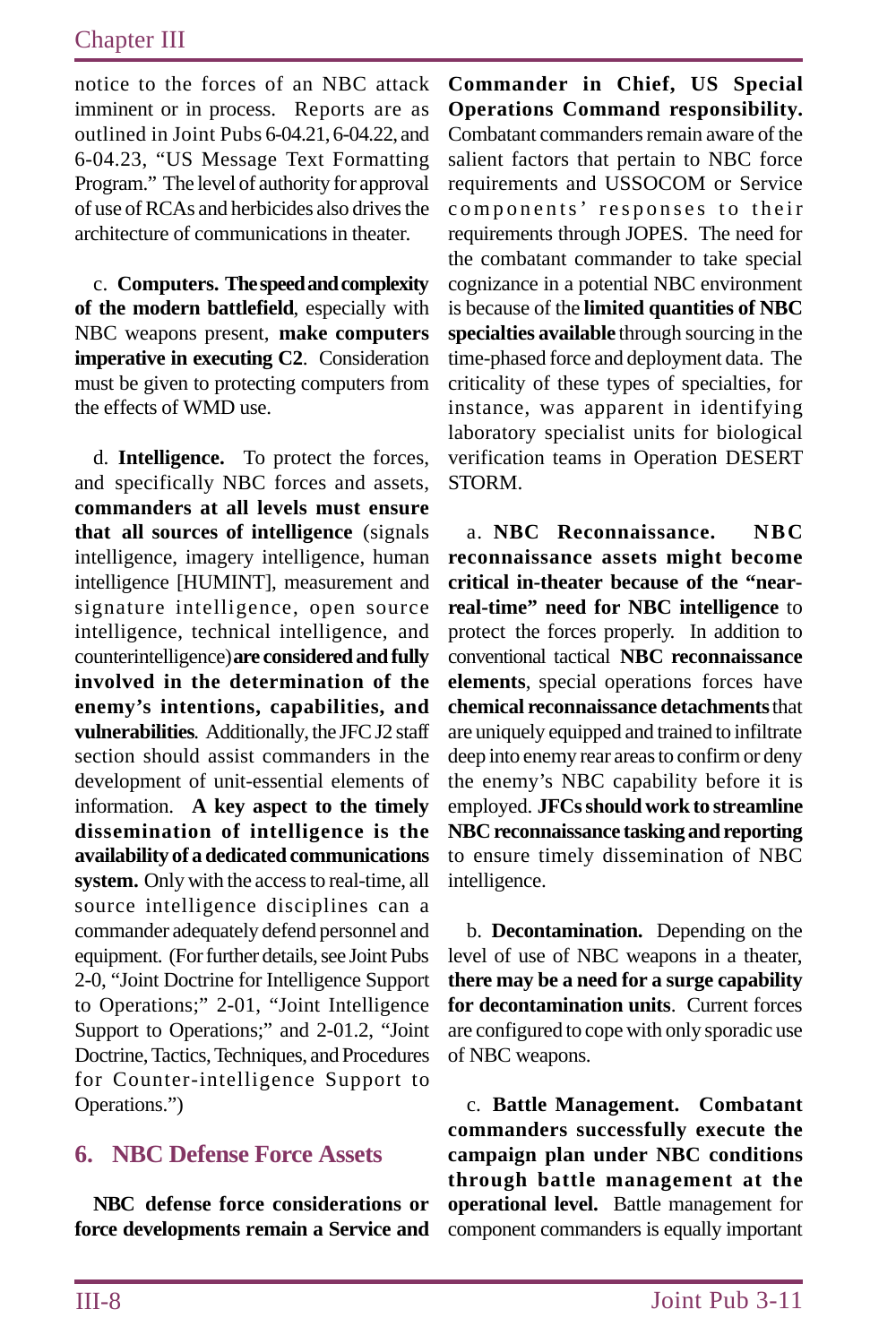for combat, combat support, and combat service support units of all Services. It encompasses not only the NBC related actions but also all other actions that permit continuation of theater operations.

# **7. Multinational Forces Considerations**

**In most scenarios, the combatant commander will be working with multinational forces** in the prosecution of a conflict or military operations other than war. As such, **it is imperative that full consideration be given to multinational concerns**. One of the most important concerns is **development and implementation of an effective NBC warning system**. This system must transcend communications interoperability and language barriers in near-real-time. In many instances, this requirement will necessitate transfer of equipment and exchange of liaison personnel.

### **8. Protection of US Civilian Personnel in Theater**

**The geographic combatant commander, or subordinate JFC, has the intrinsic responsibility to provide protection to US civilians in the AOR/joint operations area**, consistent with capabilities and operational mission. The responsibilities in this area are normally discharged by the Service component sponsoring the civilians in theater. These responsibilities may include, but not be limited to, the issuance of **protective equipment**, medical **prophylaxis training** on this equipment, **instructions** regarding movement, and **procedures** in the event of attack.

a. **Issue of Protective Equipment. Protective equipment will be made available to US civilians consistent with supply availability and their risk of** **exposure.** In the event of shortages of masks or protective overgarments, limitations may have to be made on movement. **Sufficient quantities of the necessary protective equipment should be obtained** as the theater matures.

b. **Training. Civilian personnel need to be adequately trained** on the proper use of protective equipment. Normally, this training would only include measures necessary for individual protection.

c. **Instructions. Operating procedures and orders should include instructions regarding the expected actions by US civilians.** This may include protective equipment to be worn or carried, restrictions on locations that cannot be visited, or protected areas in which they are required to remain.

d. **Noncombatant Evacuation (NEO). NEO plans should be developed and exercised regularly.** NEOs are conducted under the overall direction of the Department of State which will outline which categories of civilian personnel are to be included. For instance, in the event of a high probability of hostilities, family members may be evacuated but necessary technical personnel and members of the media may remain.

# **9. Protection of Enemy Prisoners of War (EPW)**

**US forces must safeguard EPW or civilian internees from attacks to include NBC.** This will place additional requirements in training, liaison, decontamination, and logistical support on US forces. **EPW may not have adequate protective equipment and must be issued and trained in the use of US equipment.** NBC defense equipment in possession of EPW may not be compatible with US filters and other associated replacement parts.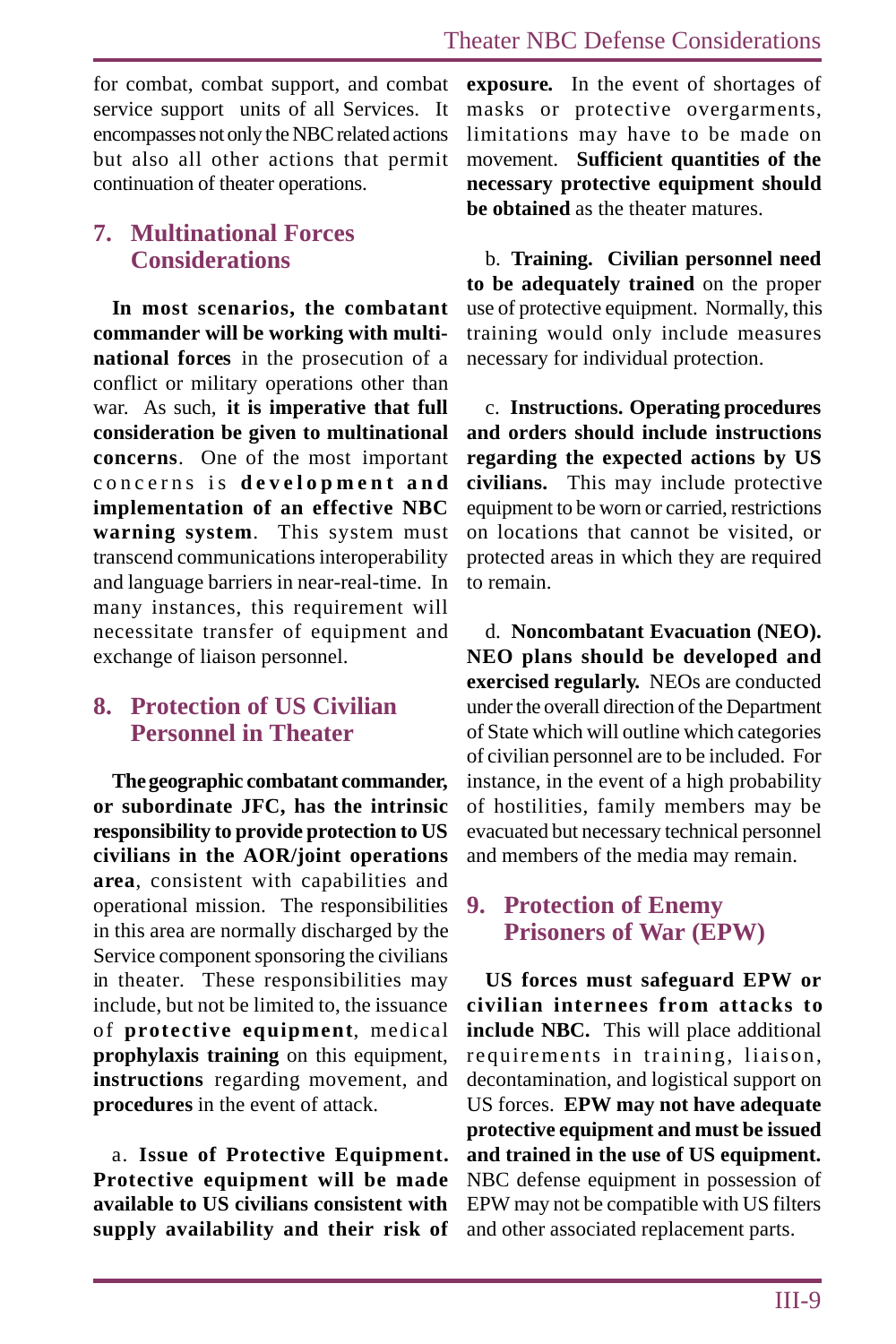Intentionally Blank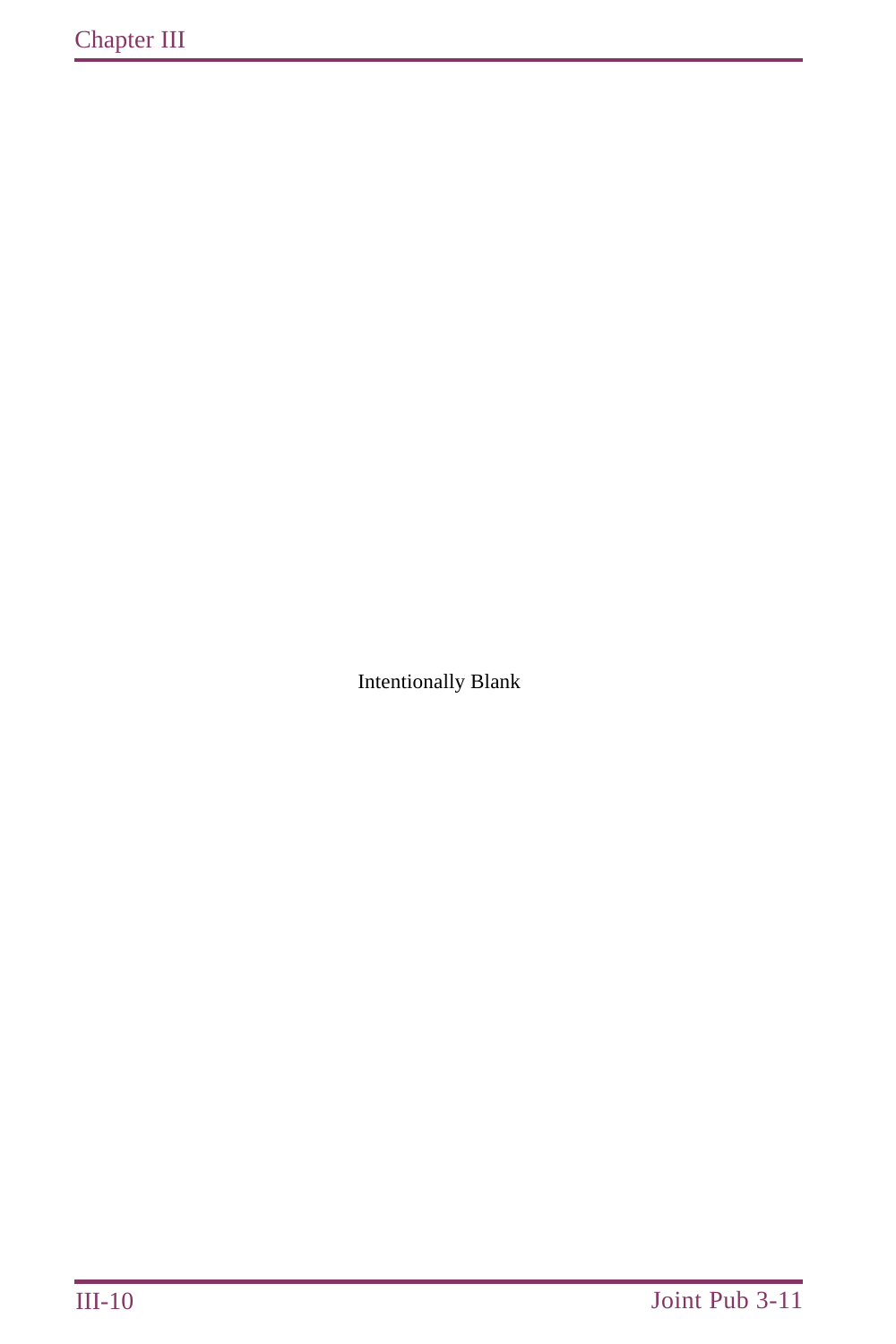# CHAPTER IV **LOGISTIC SUPPORT OPERATIONS**

"Peace isn't breaking out. We just fought a war [in the Persian Gulf]. If anything, the ability to retaliate quickly and accurately anywhere in the world is more important now than in the past as weapons of mass destruction proliferate. . . You can't let down your guard."

> **Hans Mark (Former Secretary of the US Air Force) Chancellor, University of Texas, 1991**

#### **1. Purpose**

This chapter provides **logistic support considerations** for the planning and conduct of joint NBC defense operations.

# **2. Overview**

Logistic support for NBC defense operations will be performed during any state of the range of military operations. **The**

# **3. Logistic Operations**

a. **Combatant Commander Directive Authority.** Within a theater, the geographic combatant commander exercises directive authority over logistic operations.

• US military doctrine specifies that **each Service will provide its own logistical support** except when logistic support is otherwise provided for by agreements with national agencies or



Joint force troops conducting maintenance operations in an NBC environment.

**combatant commander must plan for logistic support operations for joint NBC defense.** The combatant commander should cover all these aspects of logistic support in the portions of campaign plans and orders that address NBC defense in the theater.

allies, or assignments of common, joint, or cross-servicing logistics.

• **The geographic combatant commander has the authority to issue and implement directives to**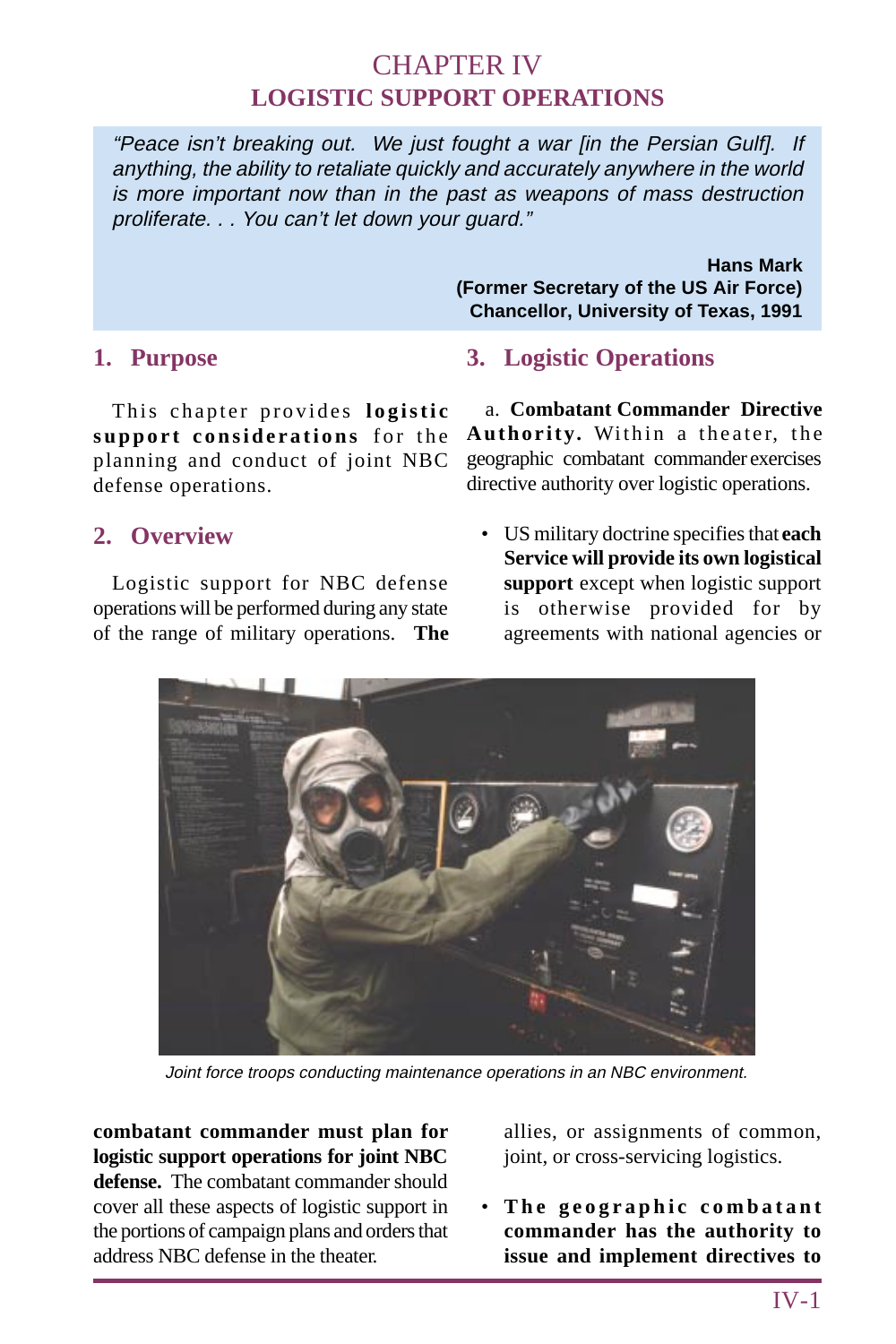**transfer logistic functions** between or among Service components within the AOR under wartime or crisis conditions. This authority is designed to **ensure effective execution** of approved OPLANS, **provide effectiveness and economy** in OPLANS, and **prevent unnecessary duplication** of facilities and functions among the Service components.

b. **Logistic Support in an NBC Defense Posture. The Department of Defense has designated the US Army as the executive agent for the DOD Chemical and Biological Defense Research, Development, and Acquisition Program.** The US Army implements this responsibility through a joint Service agreement and chairmanship of a joint Service review group and a joint panel on chemical biological defense, reporting to the joint logistic commanders. **The US Army also chairs a joint Service coordination committee** to assist in chemical defense equipment logistic prioritization and allocation of resources worldwide. **Logistic organizations provide support and assistance to sustain forces.** This support is primarily in the functions of **supply**, **maintenance**, **transportation**, **civil engineering** and **health services**, and services associated with non-materiel support actions. Geographic combatant commanders exercise C2 of the logistic effort through Service component commanders so that they can shift support effort to the critical place and time. **Logistic commanders must initiate NBC defensive procedures** to limit exposure of their units and facilities to NBC attacks and to protect personnel and supplies from NBC contamination. Where protection is not assured, NBC defense calls for decontamination of critical support materiel. **Most logistic functions become more difficult under NBC conditions.** Medical units must implement systems to treat and evacuate larger numbers of casualties, who may also require special

handling before, during, and after treatment. The supply system must provide needed protective clothing, shelters, and munitions to support the operations. **The geographic combatant commander identifies functions and services available from host-nation (HN) assets.** US units may train and equip personnel from US, multinational, and HN forces to ensure their survival.

c. **Logistic Support for NBC Readiness. Logistics** in an environment in which NBC warfare is anticipated **must be considered from the aspect of the overall logistics effort under NBC conditions and logistic sustainment of the NBC defense effort itself**. Adequate logistic support is vital to all combat operations, which must continue under all conditions. When developing a plan, **the combatant commander balances requirements against limited resources**. The challenge is to accomplish the mission with assets available. Logistical considerations, shown in Figure IV-1, often drive the COA open to a commander.



**Figure IV-1. Logistic Support for NBC Readiness Considerations**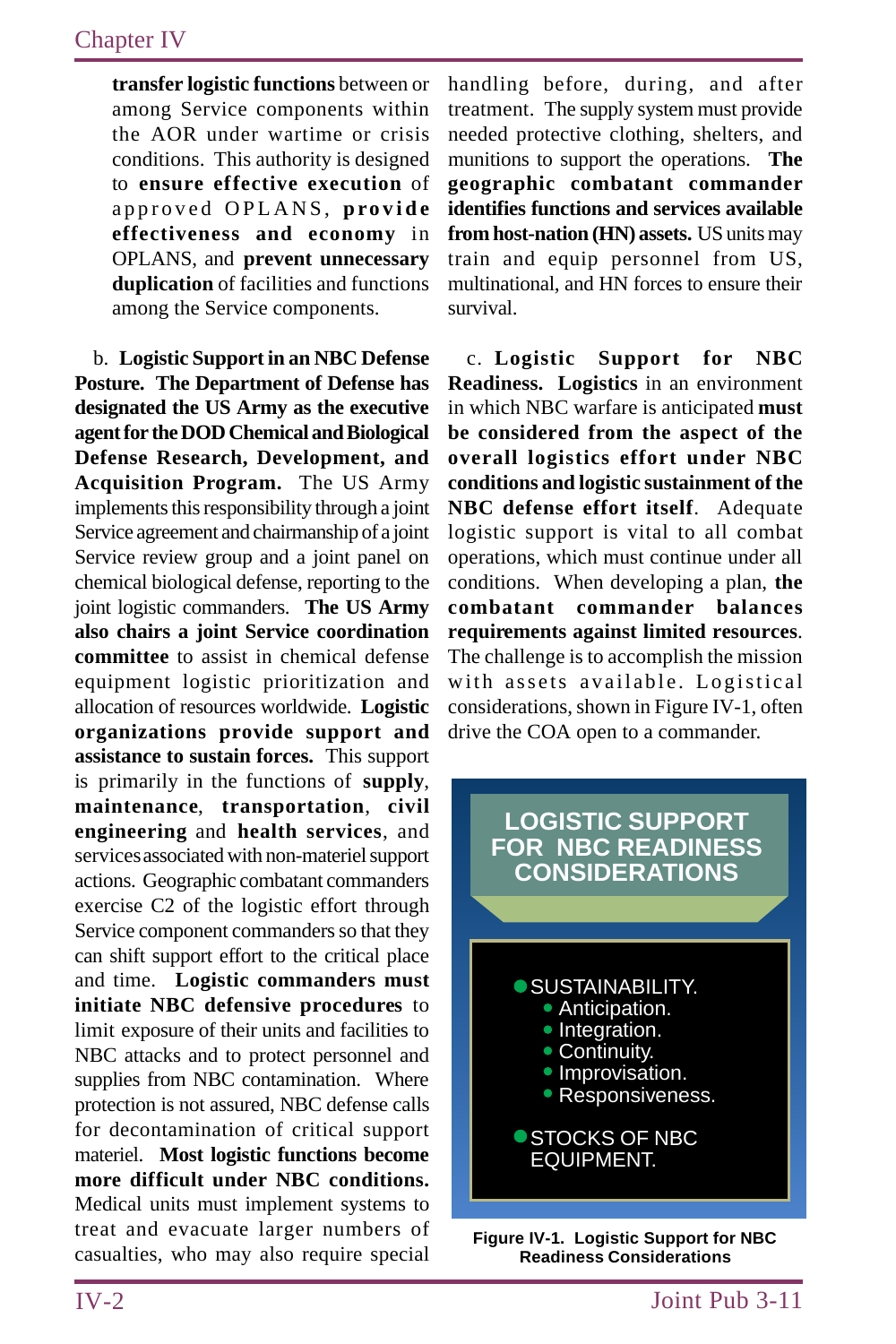• **Sustainability.** The geographic combatant commander must have the ability to **maintain logistic support throughout the operation**. Special supplies and increased quantities may be required for NBC units. **The logistician must plan for and achieve logistic momentum**, even in an NBC environment. To meet the challenges, the geographic combatant commander should follow the sustainability imperatives.

•• **Anticipation. Logistic planners try to foresee future operations as accurately as possible** and ensure adequate sustainment to accommodate any likely contingency. **NBC defense features high consumption rates of fuel, fog oil, decontaminants, water, protective clothing, vaccines and/or toxoids.** The geographic combatant commander and component logisticians must understand **the implications of such requirements on the logistic system's ability to sustain operations**. Logistics considerations must include the possibility of a release of a biological aerosol, for example, being more likely to take place at night because of more favorable meteorological conditions. Although daytime attacks cannot be ruled out, logisticians must plan for logistic support and precaution procedures especially during the hours of darkness.

•• **Integration. Tactical and operational plans must fully integrate logistic considerations** and must include requirements for NBC defense. Protection of supplies and equipment is included. The effects of contamination on main supply routes (MSRs), supply points, and fixed sites are incorporated into overall planning.

•• **Continuity.** All forces must **continuously receive supplies and** **services** to maintain their fighting strength.

• • **Improvisation. Logistic organizations must improvise to meet unforeseen emergencies.** Degradation of logistic operations under NBC conditions will require **alteration of work schedules** because of increased times needed to handle contaminated supplies and equipment, as well as work in protective clothing. Logistic planners should plan for **expedient covers and shelters** to protect critical items from contamination. Logistic commanders will prioritize and accomplish only mission-essential tasks.

•• **Responsiveness. The logistic system must be versatile and able to react rapidly.** The hazards and potential damage caused by WMD may require **relocation** of support bases and medical service support, major **redirection** of supply flow, **reallocation** of transportation and construction means, or short-notice **transfer** of replacement personnel or units from one part of the theater to another. Plans must be made for a **surge capability** for NBC related equipment for a theater in which the use of WMD are anticipated.

• **Stocks of NBC Equipment.** Logistic support for NBC readiness involves two areas of concentration. The first is **logistic support for NBC defense of all units**. This is the supply and transportation of adequate stocks of chemical and biological defense equipment to support the operation. The second is **sustainment of chemical organizations** (smoke, decontamination, and reconnaissance units) with NBC mission-essential items.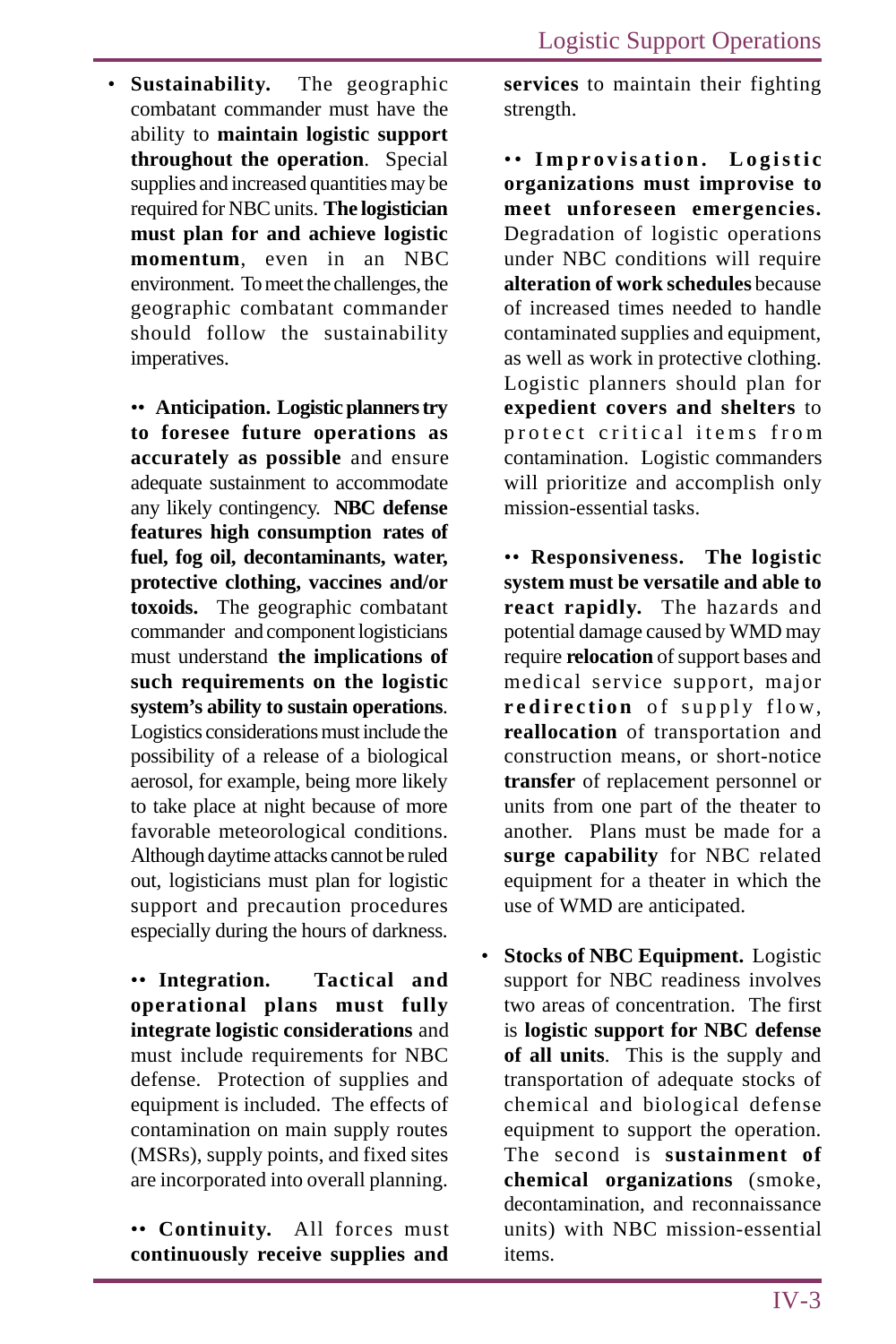#### **HITLER'S NUCLEAR WEAPONS DEVELOPMENT: THE GREAT MISCALCULATION**

**If radar and related electronic devices provided major boons to post-war travel as well as dramatic changes in the nature of warfare, another scientific development of the war years was to leave a very mixed and dubious legacy: the appearance of atomic weapons. In the first decades of the twentieth century, physicists and chemists had begun to unravel the inside of the atom, once thought to be a stable unit in the construction of matter in the universe, and had discovered instead that it was made up of a variety of electrons, neutrons, and other particles. In the process of radioactivity some of these particles broke apart, and it was discovered that this breaking process could be artificially stimulated by bombarding atoms in devices which were the fore-runners of accelerators and cyclotrons. In 1938, the German chemist Otto Hahn discovered that when uranium was bombarded by neutrons, instead of absorbing them, it split into two different elements each about half the atomic weight of uranium and in the process both creating energy and releasing neutrons which might in turn split other uranium atoms as they were hit, thus potentially creating a chain reaction in which enormous quantities of power would be released in a massive explosion of unprecedented dimensions. If the process were unchecked, it offered the potential of incredible destructiveness; if it were controlled and slowed, it equally promised almost unlimited power which could be used in the form of electricity.**

**Otto Hahn and another German scientist, the physicist Werner Heisenberg, continued work on this process, trying to determine which material best lent itself to the fission process in a manner that made that process self-sustaining, how much of this material would be needed to make a bomb, and how the process of fission could be slowed down in the manufacturing process to keep it from destroying itself. The answer to the first of these three puzzles had been discovered just before the beginning of World War II by the Danish scientist Niels Bohr; the Germans were never to find the correct answers to the other two. The most suitable material was an isotope, or variant, of uranium 236 known because of its atomic structure as uranium 235. Because there were only minute quantities of U-235 in uranium as found in nature, there was the problem of how to separate it from the rest, a question that made it all the more important to determine how much of this extremely rare material would have to be assembled to make a single explosive device. The Germans miscalculated by a great margin, and the resulting belief that huge quantities would be needed put a damper on all subsequent German efforts to create an atomic bomb. Since the Germans expected to win the war quickly, the idea of a weapon which could only be made ready in several years of arduous effort had little appeal.**

**This disregard of the potential of atomic weapons was reinforced by two further grave miscalculations. The first of these involved the material needed to slow down the fission process. The Germans correctly recognized that an isotope of water, usually referred to as heavy water, was excellent for this purpose and were happy over their good fortune in capturing the only large factory in the world capable of manufacturing substantial quantities of it when they occupied Norway in April 1940. The "Norsk Hydro" plant became the focus not only of German researchers but also of British and Norwegian saboteurs and bombers. A series of commando raids and air raids in February,**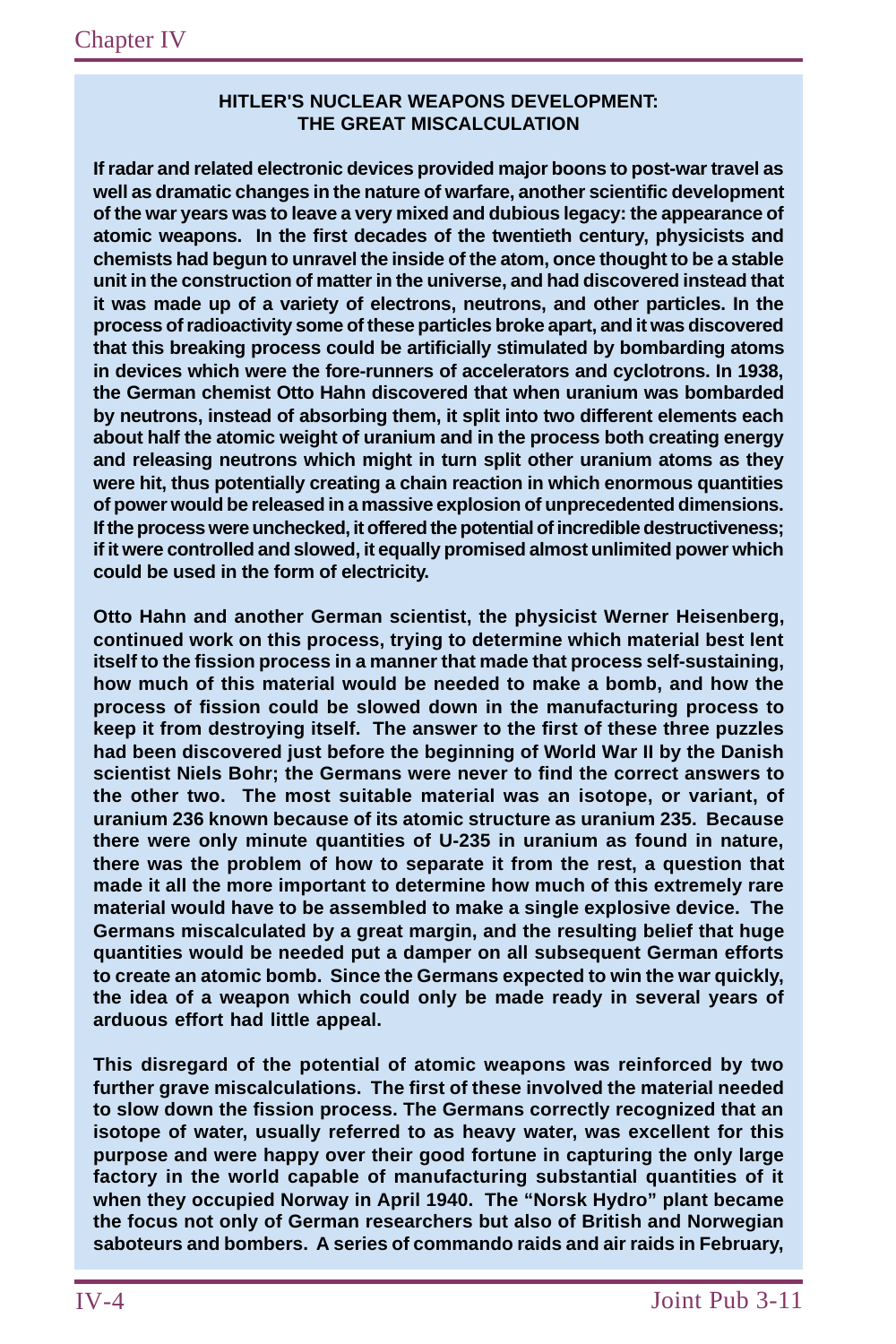**July, and November 1943 effectively disrupted the main German source of heavy water at a time when huge American facilities were already being erected. Not only had the German scientists in their fixation on heavy water missed the potential major role of graphite in slowing the fission process, but they had dramatically underrated the ability of the Western Allies.**

**When the last German charge d'affaires and his military attache in the United States returned to Germany in 1942, they were received by Hitler in late May and treated to a lengthy monologue on the lack of any real war industry in the United States and the absence of engineers and weapons specialists. Such views were not confined to Hitler by any means; they were widely shared among German scientists and intellectuals in general. When in August of 1945 German scientists heard of the dropping of an atomic bomb, they at first refused to believe that the Americans and British could possibly have succeeded where they had failed.**

#### **SOURCE: Gerhard L. Weinberg, A World at Arms, Cambridge University Press, 1994.**

d. **Reconstitution.** On the NBC battlefield, **organizations may be subject to catastrophic losses**. When such losses occur, each affected unit must be brought back to operational effectiveness or replaced. **The reconstitution role of Service components is to restore debilitated or destroyed units from available assets.** First, there must be an assessment of the criticality of the function. If the function is determined to be critical, it must be resumed. Second, the unit must be assessed for remaining capability in terms of personnel and equipment. Using the surviving assets as a base, **component commanders must determine what personnel and equipment each unit will need to return to an acceptable level of effectiveness**. Personnel may come from the replacement system, medical channels, or other organizations that perform less critical functions. The required equipment may come from the supply system, maintenance facilities, or other organizations.

#### **4. Services Support**

a. **Decontamination of Equipment.** Decontamination of equipment is performed to **prevent casualties**, **increase unit and** **individual effectiveness**, **and limit the spread of contamination**. All personnel perform operational decontamination of their skin and equipment. **Decontamination companies provide units with decontamination support required beyond unit capabilities.** Decontamination units accomplish this through the use of large-scale decontamination equipment. **Decontamination is provided for equipment; stockpiles of materiel; and facilities, terrain, and MSRs on a priority basis.** Supported unit commanders establish priorities. Decontamination companies decontaminate higher priority materiel, facilities, and MSRs. The natural weathering process, or the supported unit with organic resources, decontaminates lower priority items. Unit plans for decontamination of large areas must include **maximum use of HN equipment and materiel**.Commanders should ensure that all items of equipment that cannot be decontaminated are identified during their advance planning.

b. **Clothing Exchange and Shower. A personal clothing exchange and shower services are available throughout all levels of command.** The standard is to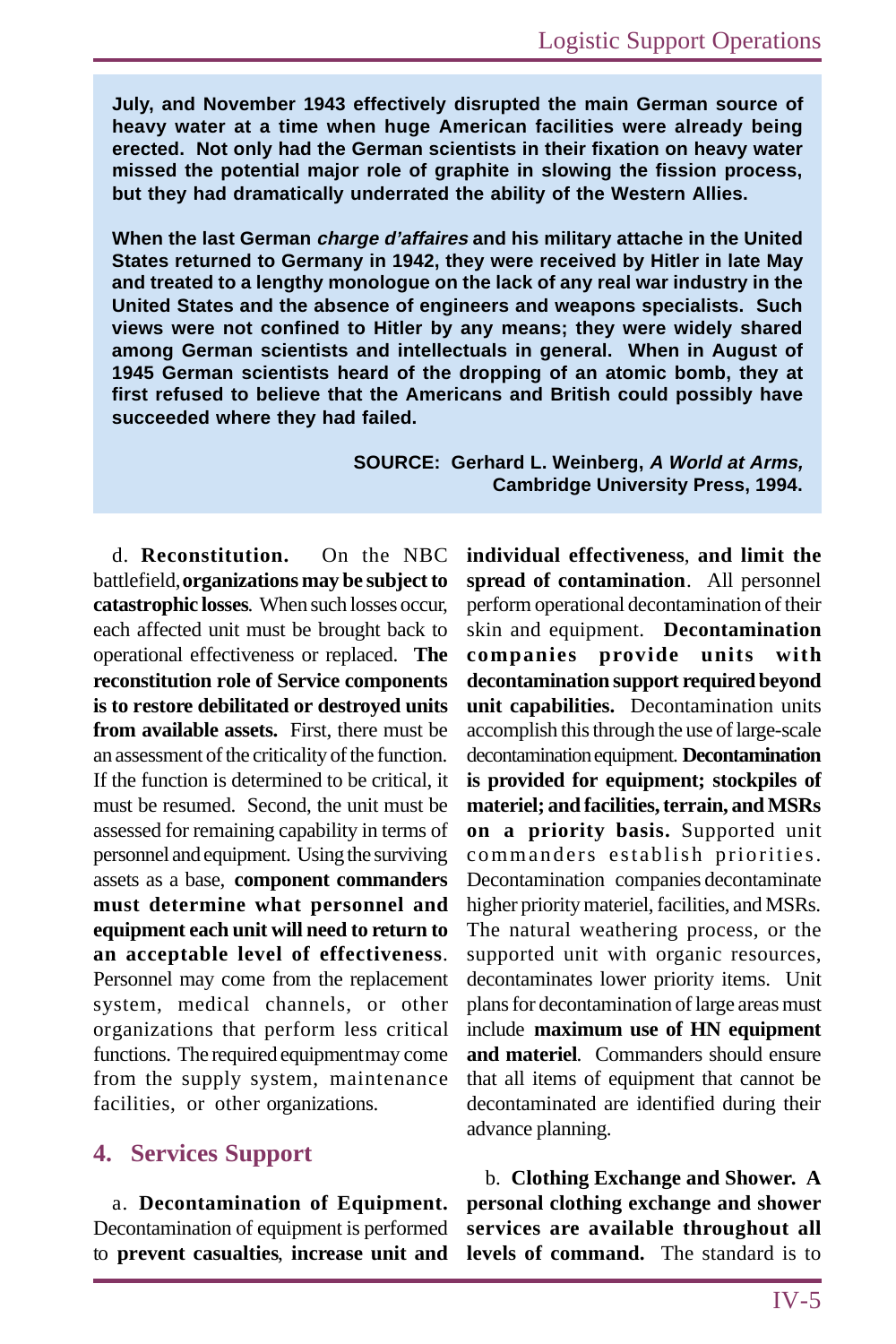provide at least a weekly bath for personal hygiene and an exchange of clothing for each Service member. This will be done on an accelerated basis in an NBC environment, as determined by the Service component.

c . **Equipment Recovery and Evacuation.** The recovery and evacuation of equipment is essential to sustaining military operations. Even in an NBC environment, **units cannot consider equipment**, especially NBC protective equipment, **expendable once it becomes inoperative and contaminated**. The feasibility of recovering equipment that is contaminated must be carefully considered in every case. **The item must be decontaminated and recovered, if practical.** If the situation will not allow the equipment to be decontaminated and the contamination is severe enough to prevent recovery and evacuation, the location will be noted and reported for later recovery. Each Service component should develop procedures for the recovery and evacuation of contaminated equipment.

d. **Mortuary Affairs Policy, Standards, and Procedures.** In an NBC environment, **mass fatalities may result from a combination of effects** such as burns, fragmentation, internal damage from nuclear blast overpressures, radiation, disease from biological warfare, and the consequences of chemical agent exposure. **The geographic combatant commander will decide on the disposition of remains.** Contaminated remains may have to be buried in place following emergency burial procedures. If there are decontamination capabilities that will render remains harmless both internally and externally, **remains will be decontaminated when time and available assets permit**. However, **if they cannot be decontaminated, they are buried at the site of recovery** and the site is clearly marked accordingly. In instances of mass fatalities, the geographic combatant commander, on

advice of the Joint Mortuary Affairs Office (JMAO), gives permission for **mass burials of fatalities**. The JMAO will direct and control later disinterments. For detailed instructions on handling contaminated remains, see Joint Pub 4-0, "JTTP for Mortuary Affairs in Joint Operations," and Service manuals FM 10-63, AFM 143-3, and FMFM 4-8.

#### e. **Emergency Destruction and Evacuation of US Nuclear Munitions and Captured NBC Munitions**

- Plans for destruction or disablement of biological and chemical munitions must **minimize the risk of release of agents.** Options for emergency disposition of these munitions, in order of preference are:
	- •• **Evacuation** to safer location.

•• **Render unserviceable** in accordance with explosive ordnance disposal (EOD) procedures.

•• **Mark and abandon** (record the location).

The evacuation of NBC munitions requires the **establishment of transportation procedures**. In accordance with Joint Pub 4-0, "Doctrine for Logistic Support of Joint Operations," the geographic combatant commander will usually be supported by technical representatives from the **Army Materiel Command** and the **United States Transportation Command**. Department of Energy could also play a role in this mission. The requirement for the prior notifications contained in PL 91- 121 as amended are applicable. When WMD are evacuated from an outside the continental United States location, the NCA will direct the appropriate coordination with the host or allied nation through the Department of State.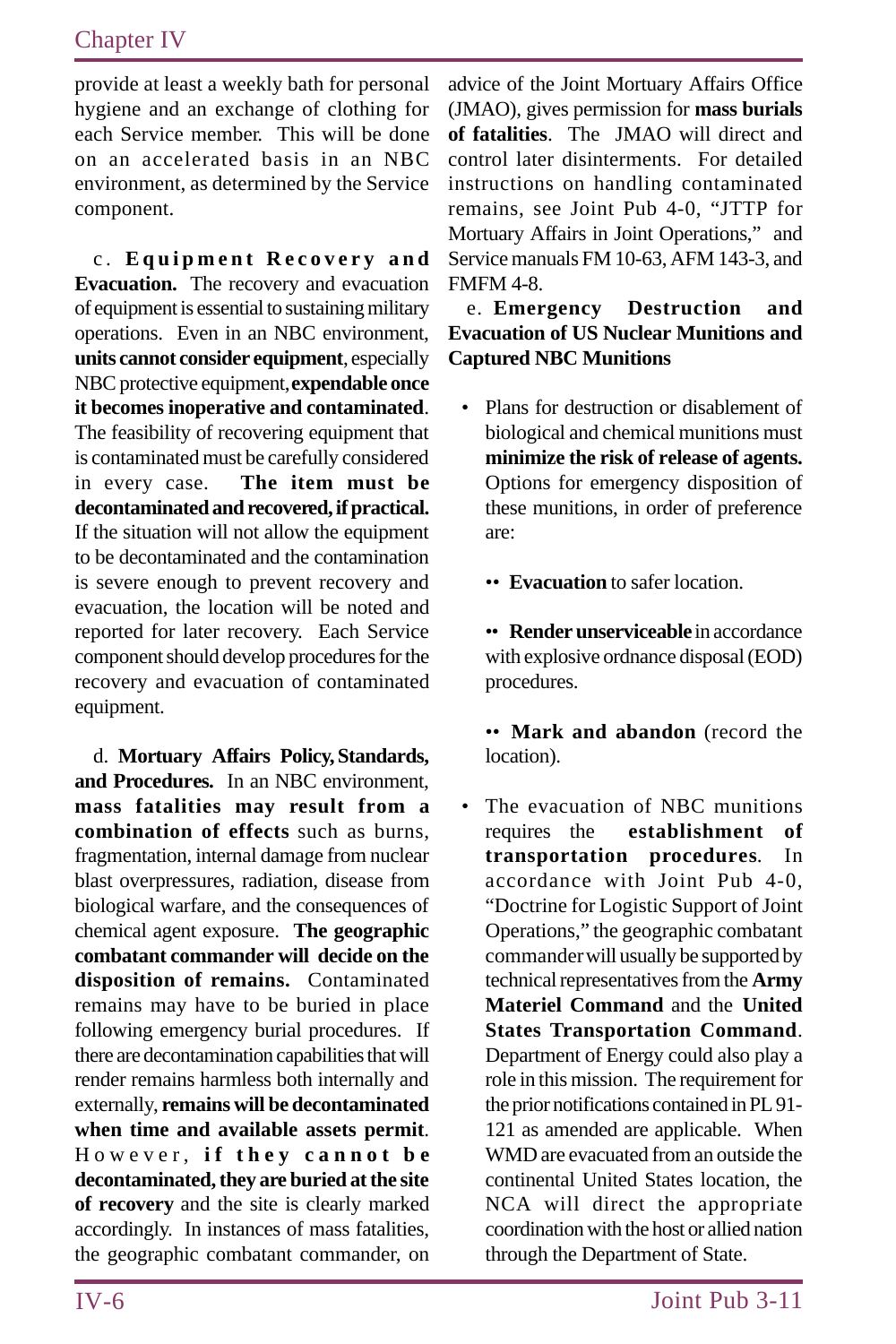• **Enemy NBC munitions** that are in danger of being recaptured or that pose a unique challenge to safety **may require destruction**. Procedures similar to those for friendly munitions will be followed. Service EOD units will prepare technical intelligence reports on all captured NBC munitions and fuzing systems.

# **5. Supply Support**

**The geographic combatant commander is responsible for effective coordination of supply support among the Service components.** When practical to improve economy of effort, common item support may be assigned to a Service component commander, normally the predominant user. The geographic combatant commander is also responsible for the **allocation of critical supply resources** within the command.

a. **General Supply Operations.** Supply points will issue **protective masks and overgarments** as well as **protective shelters** to help prevent or limit casualties from NBC warfare. **Supply units will package protective clothing as complete sets of MOPP equipment** to support a predetermined number of Service members. Decontamination supplies may be issued in preconfigured "push" packages.

b . **Water Production for Decontamination.** Decontamination places excessive demands on the water supply system. **Water support does not maintain contingency stocks of water to accommodate the demands of an NBC environment.** Water supply units will produce potable water and can decontaminate water to acceptable levels for decontamination of personnel and unit equipment. **Potable water is not required for decontamination**; however, potable water may have to be used if nonpotable water is not available. Units must use their organic equipment to transport water.

### **6. Transportation**

**An NBC environment will increase the importance of alternative modes and routes.** This makes centralized movement control imperative. **Highway regulation point teams** from movement control centers will use NBC and intelligence reports to **monitor contaminated routes** and **regulate traffic** on MSRs. As necessary, they will recommend diverting supply convoys to alternate routes. Coordination is made using the services of the Joint Movement Center.

# **7. Host-Nation Support**

**NBC defense operations must be coordinated with multinational forces and HNs** to augment US capabilities. Existing HNS systems and capabilities should be used. HNS forces for NBC **warning**, **reporting**, and **decontamination** may be under the control of US chemical units. The overall goal is **maximum effectiveness of NBC defense efforts** in the theater.

# **8. Multinational Support and Friendly Forces Considerations**

Customarily, logistic support is a national responsibility. **US forces may provide the support to or receive support from an allied or coalition nation.** A factor that multiplied the effectiveness of the logistic effort in Operation DESERT STORM was the support provided to different nations.

a . **Timely Coordination of Requirements.** The geographic combatant commander will almost always be **providing support to or receiving support from allied or coalition nation(s)**. Agreements to provide or receive support must be accomplished as early as possible to aid detailed planning.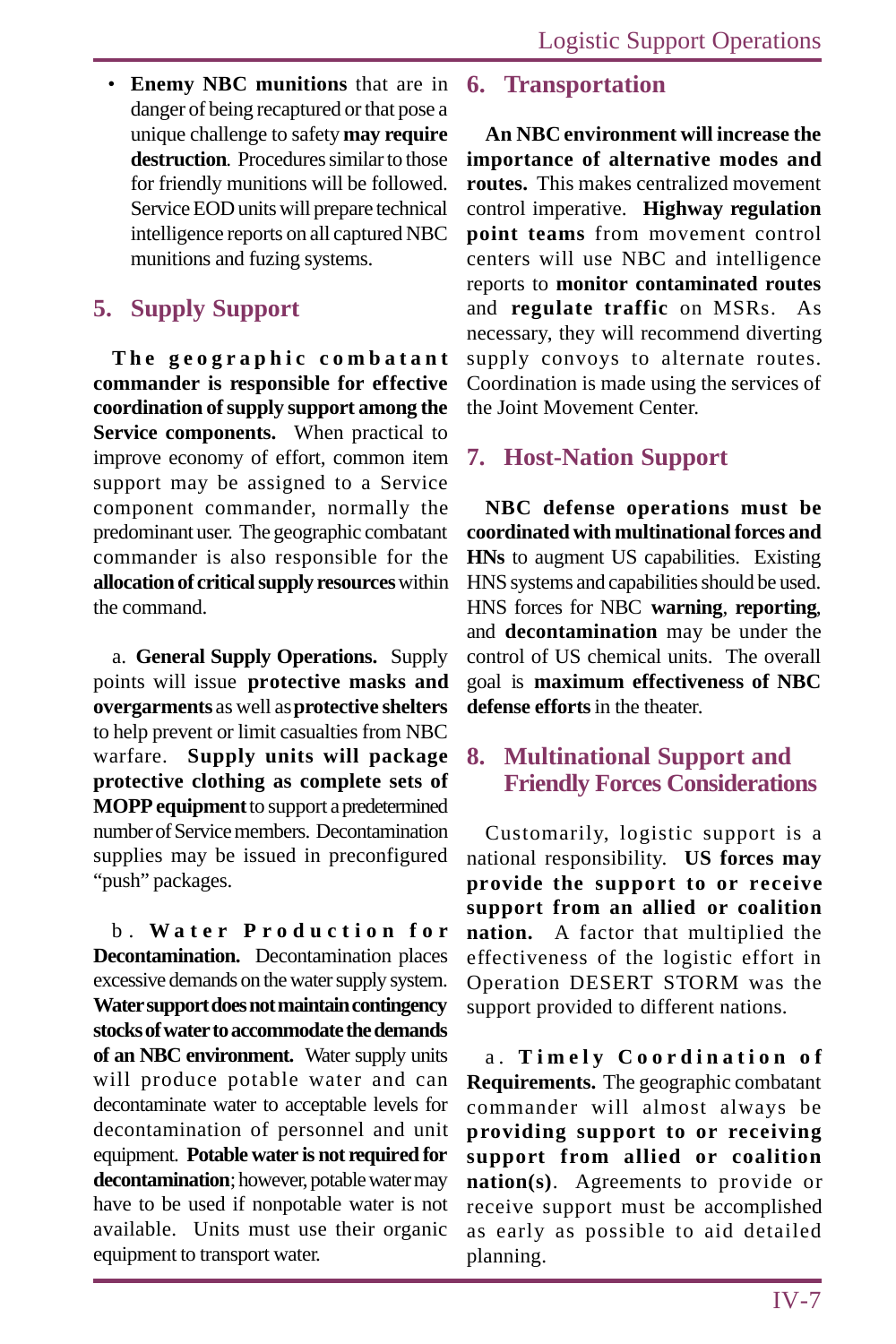b. **Standardization and Interoperability of Logistic Support.** In planning and executing multinational operations, the geographic combatant commander and our allies can achieve **cost savings** and **increased effectiveness** by implementing standardization and interoperability of allied logistic support. An effective realignment of logistic support from a national to an area concept requires an **alliance or coalitionwide emphasis on standardization and interoperability**.

# **9. Nuclear Survivability and NBC Contamination Survivability Standard**

**Mission critical equipment should meet all Nuclear Survivability (NS) and NBC Contamination Survivability (NBCCS) standards.** NS and NBCCS standards are designed to ensure that US equipment is **hardened to exposure** to specific WMD effects, **compatible** enough to be used in MOPP IV, and **decontaminatable** so that it

can be purged of an absorbed agent and returned to service without danger to the equipment operators.

### **10. Environmental Considerations**

**Environmental considerations differ among theaters** because some environments are more vulnerable to the impact of NBC warfare than others. The impact on the environment is not directly proportional to the amount of flora and fauna present. Some deserts have a more delicate ecosystem than the most intricate rain forest. **A potential source of contamination** that must be addressed during NBC defensive operations **is the spread of contamination** during maneuver, decontamination, or other NBC operations. In peacetime, environmental concerns are dealt within diplomatic circles, but outside the US, DOD is required to comply with **environmental standards of general applicability** by Executive Order 13088.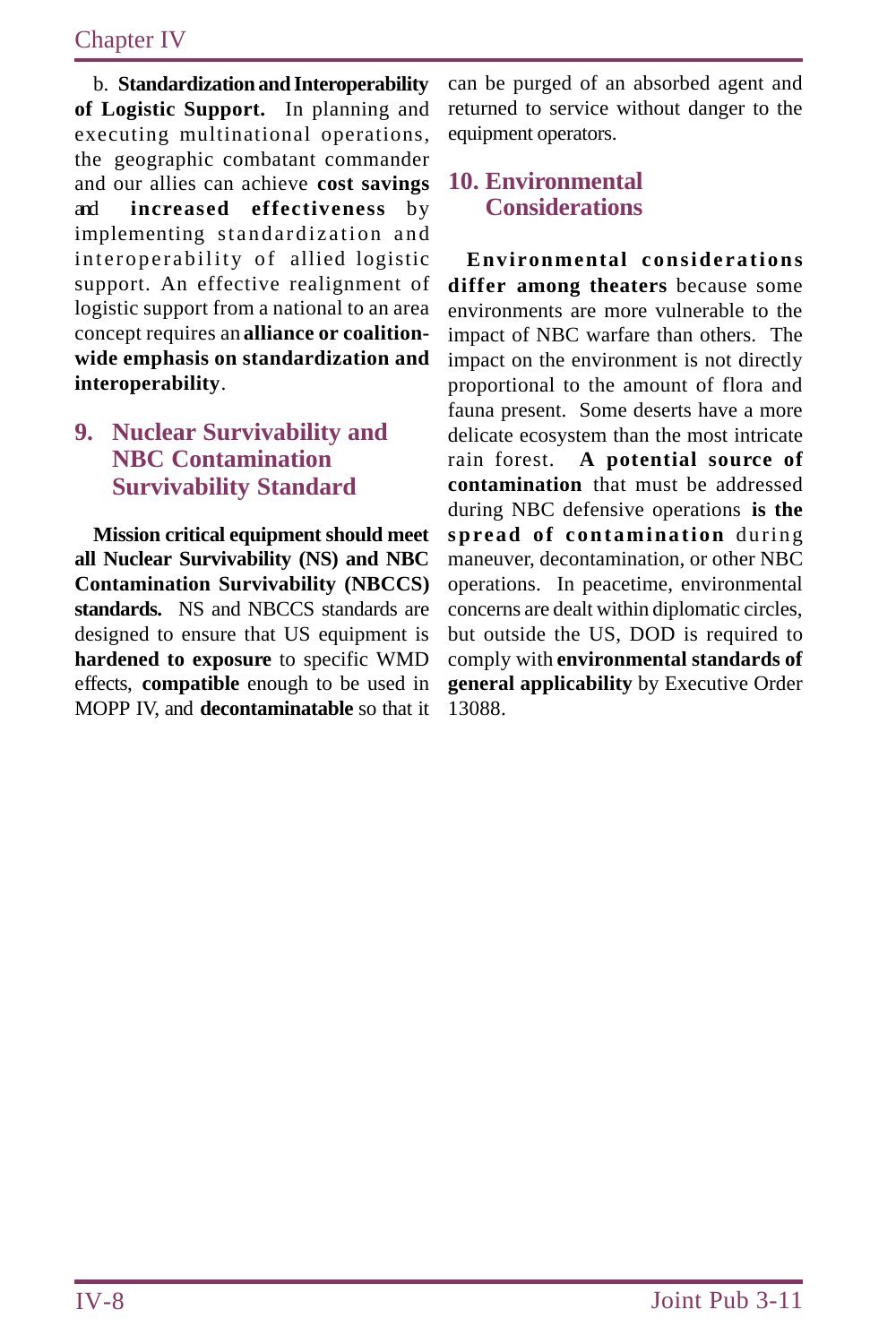# CHAPTER V **MEDICAL SUPPORT**

"Even in theory the gas mask is a dreadful thing. It stands for one's first flash of insight into man's measureless malignity against man."

> **Reginald Farrer The Void of War**

#### **1. Purpose**

This chapter provides **medical support considerations** for planning and conducting joint NBC defense operations.

# **2. Overview**

**Medical support for NBC defense operations will be performed during any phase of military operations.** The combatant commander should plan for these medical aspects in the portions of campaign plans and orders that address NBC defense in the theater.

# **3. Health Service Support (HSS)**

**HSS remains a Service responsibility**, as outlined in Joint Publication 4-02, "Doctrine for Health Service Support in Joint Operations." As more nations develop and use WMD, the probability of US forces encountering these weapons will increase. **Medical planning** is one aspect of meeting this challenge. Because of the large number of casualties resulting from the use of such weapons, and the special handling required that can drain medical resources, **the combatant commander must plan to use directive authority to ensure the proper coordination of health service to the force**, to include adequate shelter, food, medical prophylaxis, and fluids.

a. **Defensive Measures.** There are a number of interrelated defensive measures that should be included in the planning aspects associated with HSS in an NBC environment. These include **military surveillance of key sectors** to deter an attacker disseminating chemical or biological agents from a ship-, aircraft-, or ground-based source; **medical defensive measures** to protect personnel at risk against exposure, infection, or intoxication; **physical defensive measures** to reduce the risk of personnel inhaling any chemical agent or biological aerosol that may be present; and **early detection**. Although the detection of a biological aerosol is not itself a countermeasure, effective detection plays a key role in enabling other countermeasures to be used efficiently.

b. **Medical Management.** The medical management of casualties resulting from use of WMD and, in particular, biological agents, is a problem of **managing large numbers of individuals with infectious disease or exposure to chemical agents and/or toxins and injuries resulting from nuclear weapons**. Medical units will require augmentation to decontaminate incoming casualties. **Each element of the medical treatment and evacuation process must be evaluated**, especially as it pertains to multinational and HN interrelationships. The fact that the source of the exposure may have been artificially created by deliberate, hostile means will not change the basic principles of treatment. For instance, in the event of a biological attack, the most important factor in providing operationally relevant information and adequate medical management will be the **rapid establishment of an accurate, specific identification of the agent**. In contrast to naturally occurring epidemics in which the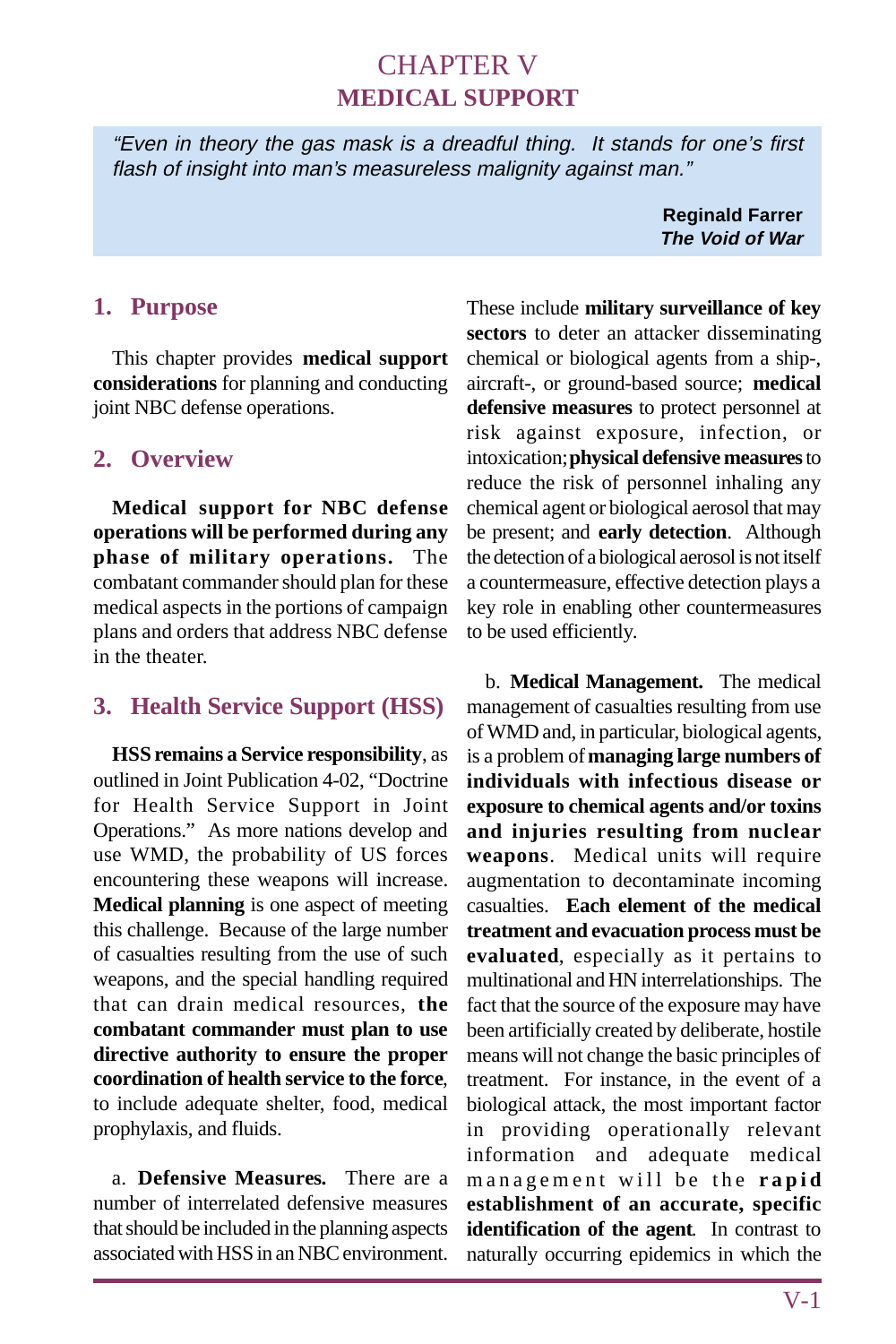disease incidence increases over a period of weeks or months, **an artificially induced epidemic will peak in a few hours or days**. Since a biological attack may be silent or nearly so, the first indication of a problem may well be the appearance of a **wave of casualties** in which medical personnel are unable to differentiate natural disease epidemics from overt or covert enemy attacks. Onset of illness following exposure to toxic agents may range from minutes or as long as 3 weeks. Some potential biological agents are transmissible among humans, so **spread after the initial attack** may become an important planning consideration.

- There are **unique aspects of medical management** after biological attack that require special alertness and training. **Timely identification** and **communication of the threat** is essential for the theater force survival. Casualties may not occur at the same time as they would in the case of saturation bombing or a massive surprise attack with nerve agents. The degree of exposure to the agent and host resistance causes the onset of illness to be spread over a number of hours or days. An **increasing casualty load is anticipated** with relatively few initial casualties and a greater number over successive hours or days until a peak is reached. An exception to this aspect would be an attack with biological toxin(s) that might create an immediate and dramatic mass casualty situation.
- **Decontamination** and **collective protection** for NBC attacks are particularly important if the situation necessitated a **prolonged stay in a presumptively infected area**. Medical management must provide reasonably adequate shelter, establish uncontaminated food and water intake, and ensure specific treatment is available. **Demands for military medical support to neighboring civilian populations**

**following such an attack will probably be intense**, especially if the attack contaminated neighboring civilian populations with concentrations of very young, very old, and those already suffering from underlying disease or other forms of weakening stress. **Medical facilities security must also be planned.**

#### **4. Medical Intelligence**

**The Armed Forces Medical Intelligence Center can assist in the theater threat assessment** by evaluating the state of a potential adversary's BW effort. **Tactical medical intelligence units conduct investigations of disease** resulting from suspected enemy biological agent employment and can provide limited analysis of enemy drugs, serums, and antibiotics. **It is instrumental in gathering data** from the various medical units and nonmedical units. The importance of medical alertness cannot be overemphasized.

### **5. Preventive Medicine Principles**

In an NBC environment, **preventive medicine services will be in great demand**. There is a possibility that many deaths would occur if an effective biological agent attack occurred. Demands for military medical support to both military and civilian populations will probably be intense. Preventive medicine personnel must assist the commander in **determining the health hazards associated with nuclear fallout and biological contamination**, such as safe food and water sources, **and in determining when to use prophylaxis, immunization, and other preventive measures** associated with NBC warfare. Preventive medicine personnel must **be aware of the NBC threat** in the theater and continually **update the informational data base** on diseases, potential disease vectors, and the susceptibility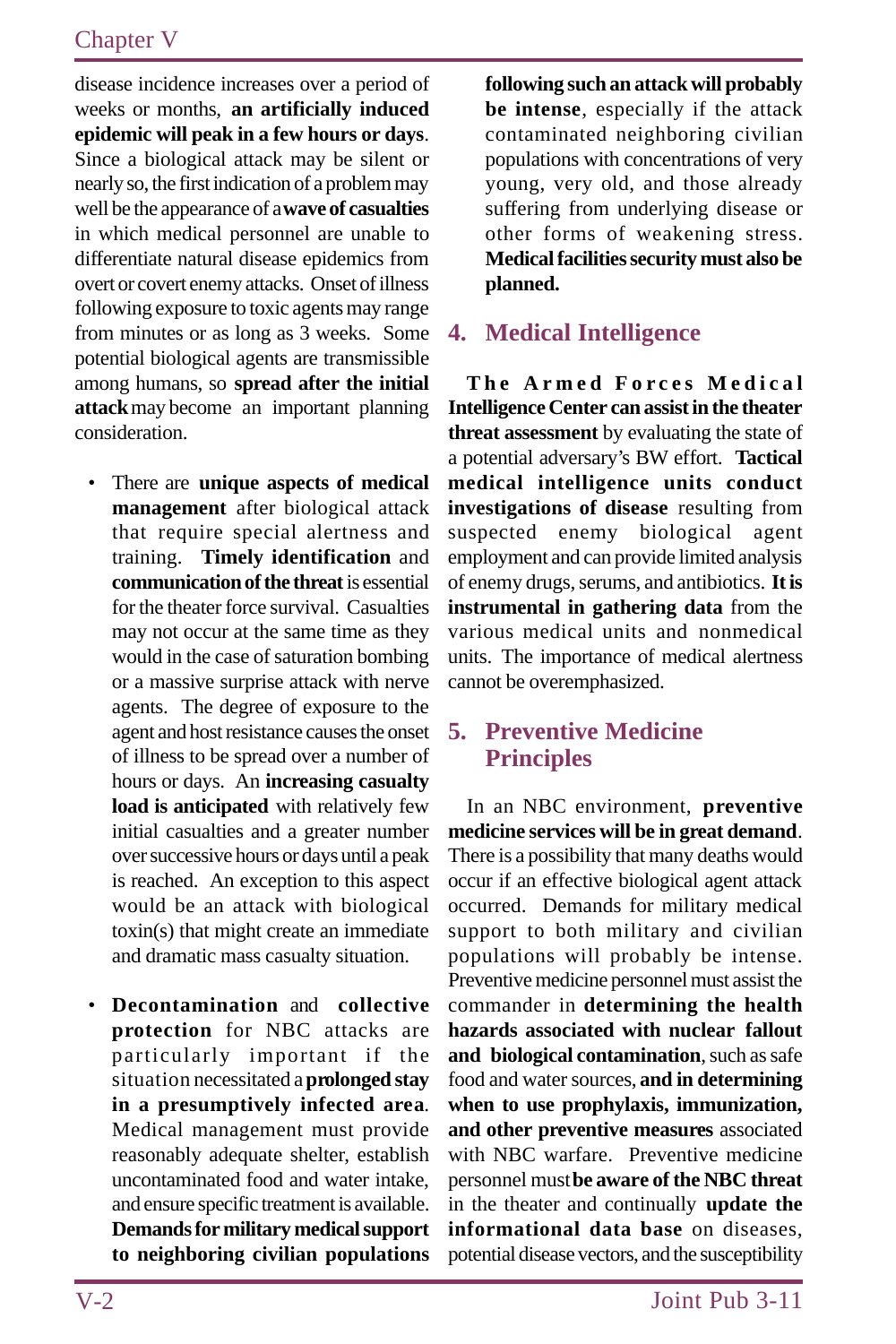#### **CHEMICAL AND BIOLOGICAL WARFARE—WWI AND WWII**

**One of the major weapons innovations of World War I, introduced by the Germans and imitated by the Allies, had been poison gas. The years between the wars had seen both efforts at international agreement to ban poison gas and continued production and experimentation with it. Aside from experimentation carried on in the Soviet Union with the approval of the latter, the Germans simply kept up with other powers in the 1920s and 1930s until major breakthroughs led to the development of nerve gases on an increasing scale during World War II. Tested on prisoners of war and on concentration camp inmates, nerve gases also claimed some victims as a result of accidents and errors in the production process but were never employed at the front.**

**The decision by Hitler not to use the nerve gases was made on the basis of several considerations. The one which we now know to have been false was the belief that the Allies also had nerve gases. Of great importance was the evident reality of great Allied air strength obviously capable of making good on the repeated public announcements that poison gas would be used in retaliation for any German use of it, either on the Eastern Front or anywhere else. An equally significant restraint on the Germans was their lack of gas masks of any sort for much of the country's civilian population.**

**The British built up substantial stocks of phosgene and mustard gas, both widely used in World War I. They had been willing to use this weapon in 1940 if the Germans succeeded in establishing a substantial beachhead in an invasion. In 1944, Churchill would urge the use of gas either against the sites from which the V-1s and V-2s were about to be launched or elsewhere in retaliation for these new forms of indiscriminate bombardment, but contrary advice from his own military Chiefs of Staff and the objections of the Americans prevented any such employment of poison gas.**

**The United States built up a very large stock of the gases used in World War I for employment in case either the Germans or the Japanese turned to this weapon. Although the possibility of the use of gas in combat was considered in the preliminary discussions of the invasion of Iwo Jima and the Japanese home islands in 1945, such projects were always vetoed by the President or dropped by the military on their own. The shipment of chemical warfare shells to the theaters of war for use if retaliatory employment proved necessary led to the greatest loss of life in a gas accident during the war. A German air force bombing raid on ships in the harbor of Bari in Italy on December 2, 1943, led to the destruction of one ship (among seventeen) which carried 100 tons of mustard gas in bombs; over a thousand Allied personnel and Italian civilians being killed as a result.**

**Far larger numbers had been killed both accidentally and intentionally by the Japanese, who had built up a large poison gas program beginning in the last months of World War I. They repeatedly used gas for experiments and in the war against China. Perhaps because this employment was almost all carried out before Japan attacked the United States, Britain, and the Netherlands, the Western Powers chose not to retaliate in kind. This subject still awaits further investigation. The employment by the Japanese of a German-invented gas grenade in the Imphal campaign in the summer of 1944 was seen as an isolated,**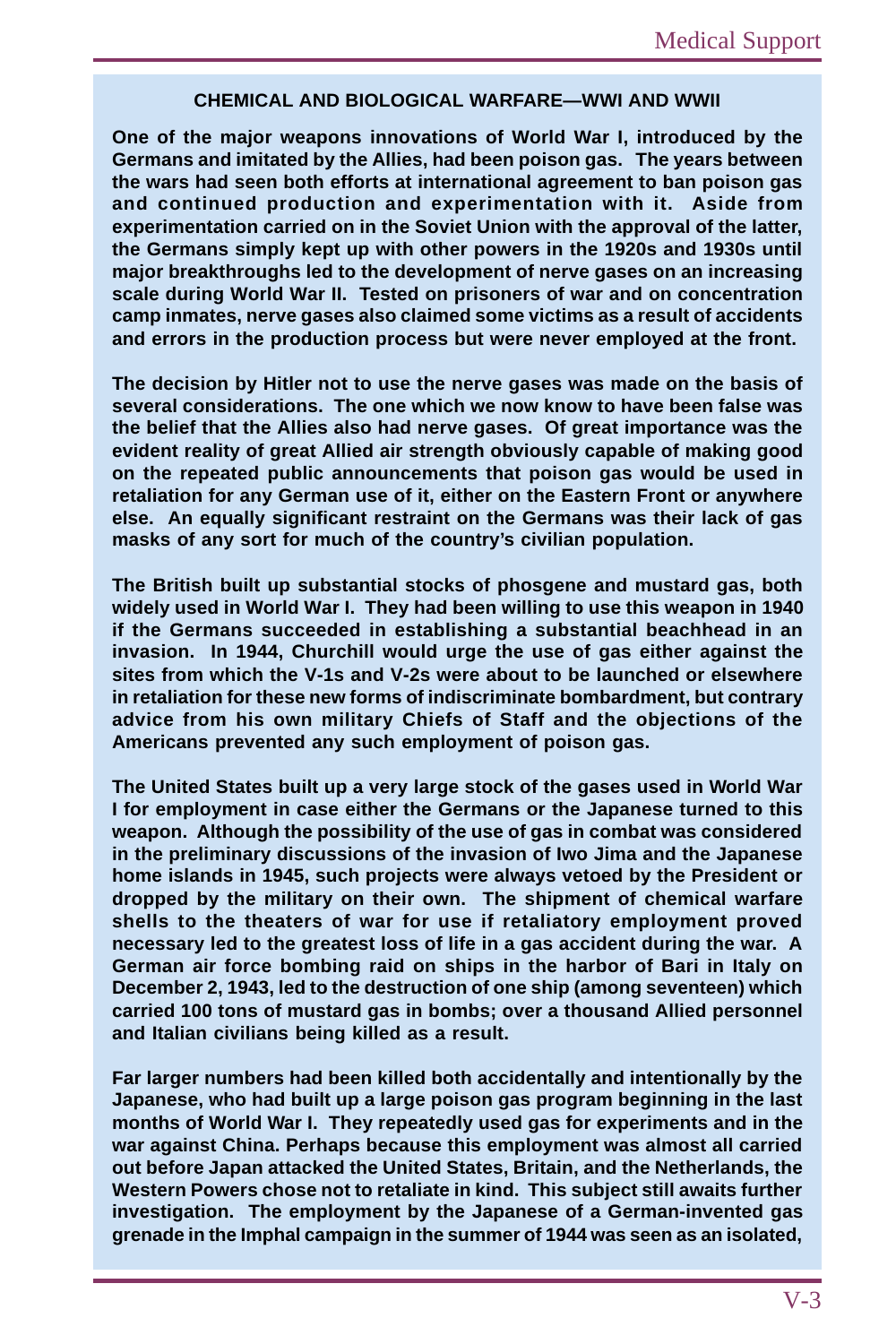**and quite possibly unauthorized, incident. Improper safeguards and processes left hundreds of former workers in the Japanese gas factory at Okunoshima in damaged health.**

**If a considerable amount of information about chemical warfare projects remains obscure, in part because records are still closed, this is even more the case for biological warfare. Even the World War I attempts by the Germans to spread the cattle and horse disease anthrax in the United States and Canada have been covered by a veil of obfuscation. Some work on biological warfare agents was done in the inter-war years in several countries and continued into the war years.**

**There was a program during World War II for the development of biological weapons in Great Britain, which had been inaugurated by Neville Chamberlain in response to German threats of secret weapons and was pushed forward with Churchill's full support. With some material assistance from the United States, this project was able to produce a small amount of anthrax (under the code name N) in 1943 and large amounts in 1944. The whole project was designed for deterrence and, if necessary, retaliation should the Germans resort to biological warfare. No quantities sufficient for use appear to have been made available during the war. There was substantial American research on bacteriological warfare agents, again for any necessary retaliation. Little is known in open sources about Soviet work in this field, whatever it may have been.**

**By far the most extensive work in the field of biological warfare appears to have been done by the Japanese. Established already in 1932 in Manchuria, the Japanese center for research and experimentation was employing thousands of workers in a massive installation operating under a 1936 formal Imperial order by the late 1930s. Huge quantities of poisonous bacteria were produced and tried out on human guinea pigs in tests which began in 1932, killed thousands, and were filmed for demonstrations to Japanese army officers. Delivering the biological warfare materials proved a major problem when the Japanese tried them out in their war with China and this use occasionally back-fired.**

**During the Pacific War, the experimentation was extended to American and British prisoners of war. Allied intelligence came to know about the Japanese program at least in outline from 1942 onward, although the British, unlike the Americans, discounted the evidence that was coming in. For obvious reasons, the Americans were especially concerned about the possible use of the Japanese balloon campaign as a carrier of bacteriological materials. The biological warfare agents were, however, not used against the Western Powers; in August 1945, the Japanese blew up the facilities, murdered the surviving prisoners, and tried hard to cover up the whole episode.**

> **SOURCE: Gerhard L. Weinberg, A World at Arms, Cambridge University Press, 1994.**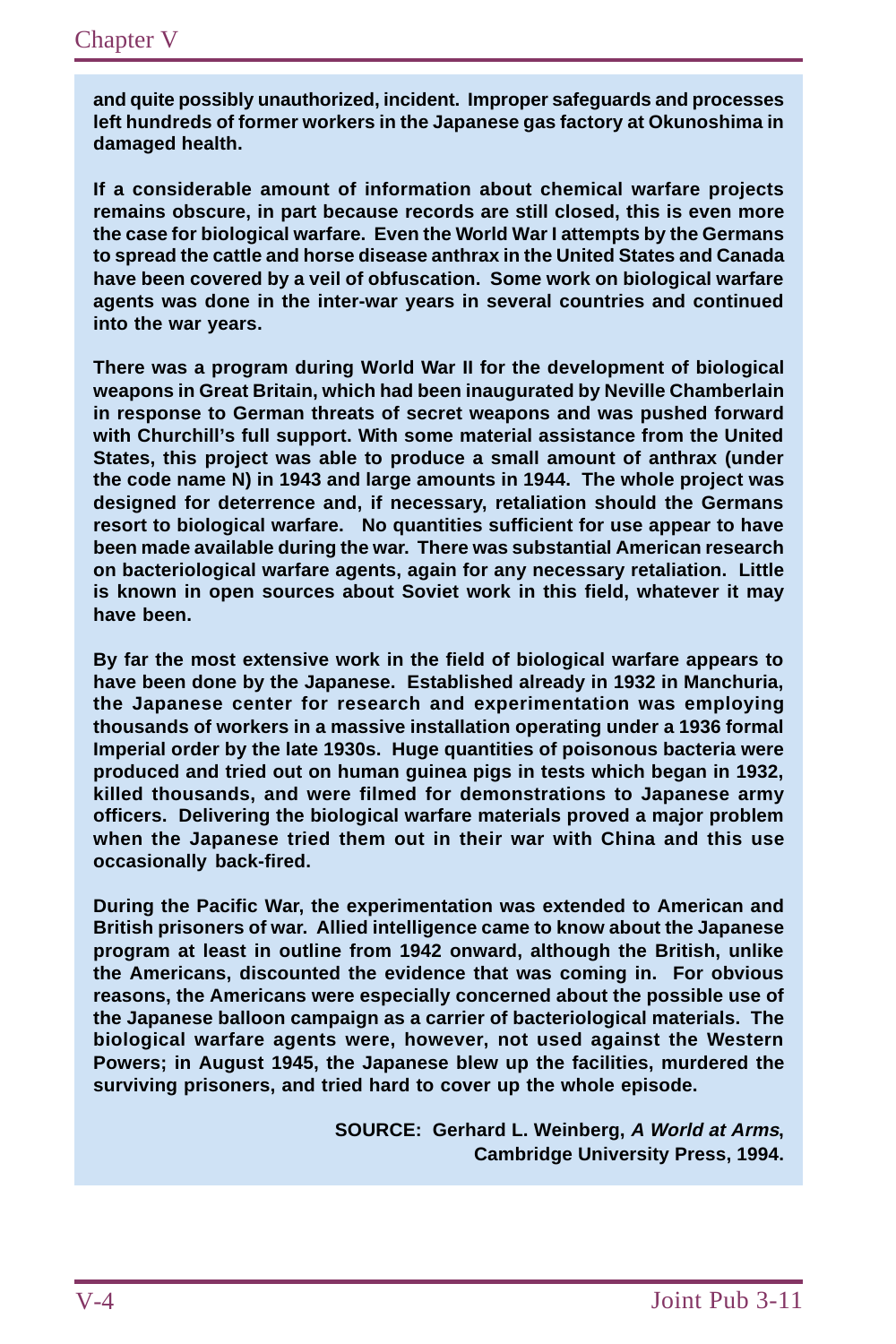of troops to these diseases. In NBC conditions, diseases known to exist in the area may be manifested but not transmitted to our forces. **The appearance of a disease or vector not known to exist in the theater is an indication that biological warfare agents are being introduced into the area.** Following an effective NBC attack, the application of general preventive medicine principles will be important.

a. **The tendency of individuals in an emergency situation to become careless** regarding food and water sanitation, general hygiene, and other common disease control measures **could be a significant cause of secondary spread of disease**. The problems of maintaining safe water and food conditions will differ for military personnel deployed throughout the operational area and for the civilian population.

b. Following an NBC attack, **all food except canned or otherwise well-protected food should be thoroughly inspected** to ensure adequate protection was provided. Foods determined to be safe must be protected against secondary contamination. **Protective measures must be practiced by those who transport, store, prepare, and serve food**, as well as by those who consume the food. In addition, consideration must be given to applying **control measures** necessary to prevent contamination of food stuffs by insects, rodents, and other vectors.

c. It is difficult to maintain **satisfactory personal and area field sanitation**, particularly in unfamiliar climates. Strict measures are required for waste treatment and sewage. **Water surveillance and area water sanitation control measures must be instituted**. The best insurance of water sanitation is water purification or boiling.

However, water purification tablets and military systems for boiling or purifying large amounts of water for consumption and hygiene purposes are **not effective** against certain biological agents such as viruses, spores, or toxins.

d. Washing with soap and water is the most effective simple personal hygiene measure for the control of communicable diseases. It is the responsibility of each person to apply **standard individual protective and sanitary measures** as appropriate.

#### **6. Patient Evacuation**

**Forward evacuation within the combat zone is normally the responsibility of the respective component command** using organic Service-assigned assets, e.g., Army, Marine, Navy, SOF fixed- and rotary-wing aircraft. Air Force fixed-wing aircraft with specialized aeromedical evacuation crews can assist with forward evacuation if the terrain, distance, and other related factors are not conducive to using organic assets. **Movement of patients within the theater** is the responsibility of the geographic combatant commander. The Commander in Chief, US Transportation Command is responsible for establishing, operating, training, and maintaining the common-user aeromedical evacuation system for **movement between theaters and from theaters to the continental United States**. An NBC environment forces the commander to consider to what extent he/she will commit evacuation assets to the contaminated area. If a task force is operating in a contaminated area, most of the medical evacuation assets will be operating there. **There are three basic modes of evacuating casualties (personnel, ground vehicles, and aircraft) in the combat zone.** Cumbersome MOPP gear,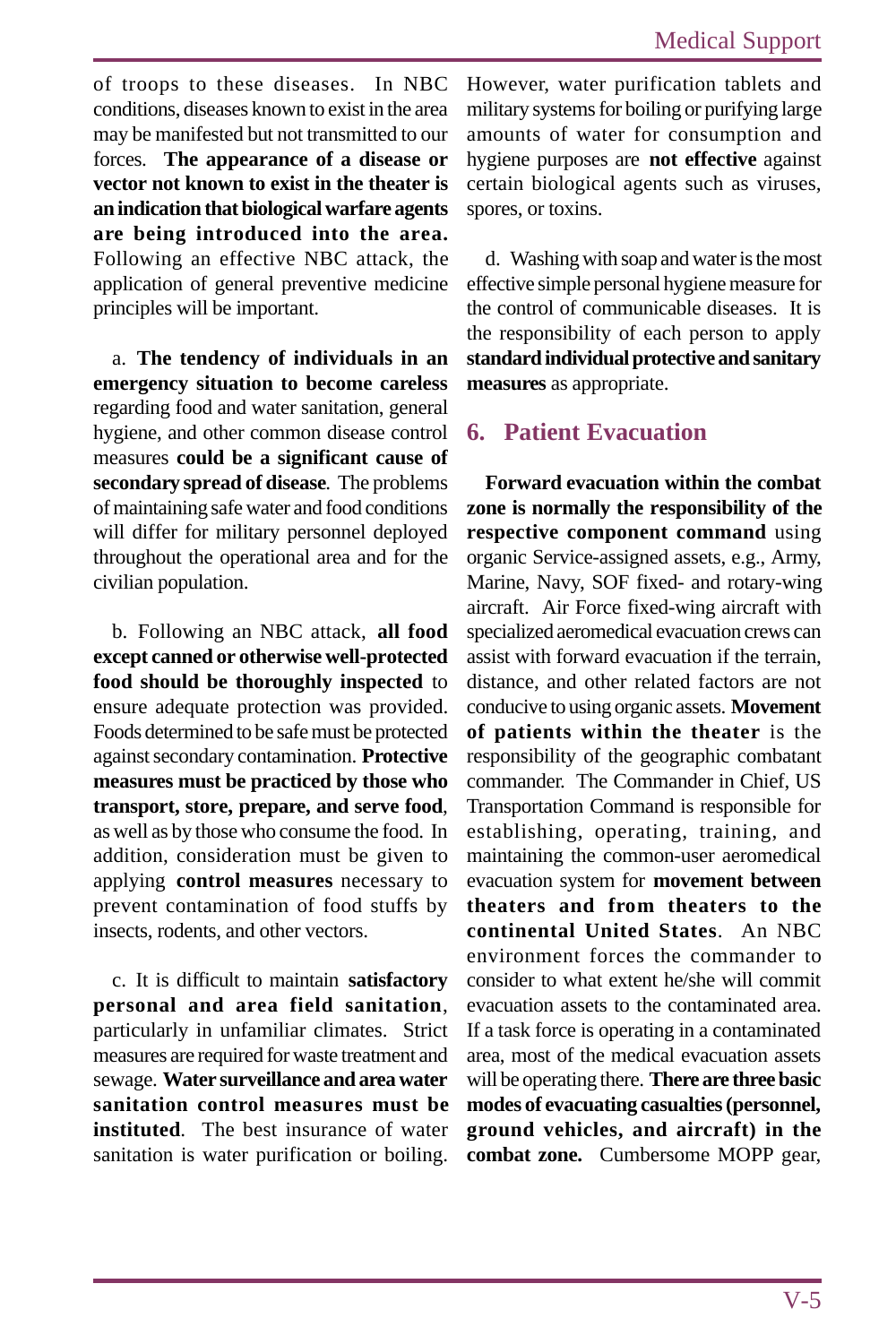climate, increased workloads, and fatigue will greatly reduce personnel effectiveness. When evacuation personnel are sent into a radiologically contaminated area, the **operational exposure guide (OEG)** must be established. Based on the OEG, commanders decide which evacuation assets will be sent into the contaminated area. Every effort will be made to **limit the number of evacuation assets that are contaminated**. To ensure contamination of evacuation assets is limited, patients should be decontaminated before transport.

# **7. Patient Decontamination and Triage**

The management and treatment of contaminated casualties will vary with the tactical situation and the nature of the contaminant. Each medical unit must have a plan that can be put into effect immediately. **Decentralization is necessary**—casualties must not be forced to wait at a central point for decontamination. **All medical units should have comparable sets of medical items and decontamination equipment** for treatment of contaminated patients originating in their area. **Decontamination of the patients serves two purposes:** it prevents the patient's system from absorbing additional contaminants, and it protects medical personnel treating the patient and other patients from contamination.

a. **Medical treatment facilities (MTFs) will establish decontamination areas.** When casualties arrive at the MTF, they must be seen at a triage point and directed to the proper area. The **triage officer** must determine if the patients have a surgical or medical condition that requires priority over decontamination.

b. **Ninety to ninety-five percent of all decontamination can be accomplished by removing the outer clothing and shoes.** This can usually be accomplished before admission without interfering with medical treatment. Actions should be taken immediately to ensure all personnel suspected of being contaminated by a biological agent are cleaned and kept free of disease-producing organisms.

### **8. Medical Facilities**

Because of the medical unit location, threat capabilities, and the unique aspects of NBC operations, **the following factors must be considered:**

a. **WMD are capable of producing mass casualties.** Even though few chemical casualties become fatalities, they require intensive HSS. In the first few hours after an NBC attack, medical facilities can be swamped with casualties who require lengthy hospitalization.

b. **At the same time the patient load is increasing, other factors combine to complicate HSS operations.** Operations in **MOPP gear** reduce individual and collective efficiency at a time when manpower requirements increase. **Patient decontamination** requires manpower and will reduce the number of personnel available to treat casualties. **Heat stress** in MOPP will require more frequent rest breaks, further reducing care capability. **Establishing and maintaining a facility with CPS** and continuously monitoring the air inside the shelter for contaminants calls for additional personnel. These procedures decrease the ability to treat patients as efficiently and effectively.

### **9. Impact on Health Services Support**

The contaminated battlefield will be a difficult environment in which to operate. **Stress from MOPP**, **reduced visual and tactile senses** from protective equipment, **reduced communication capability**, and a **sense of isolation** are all detrimental to military operations. The HSS system has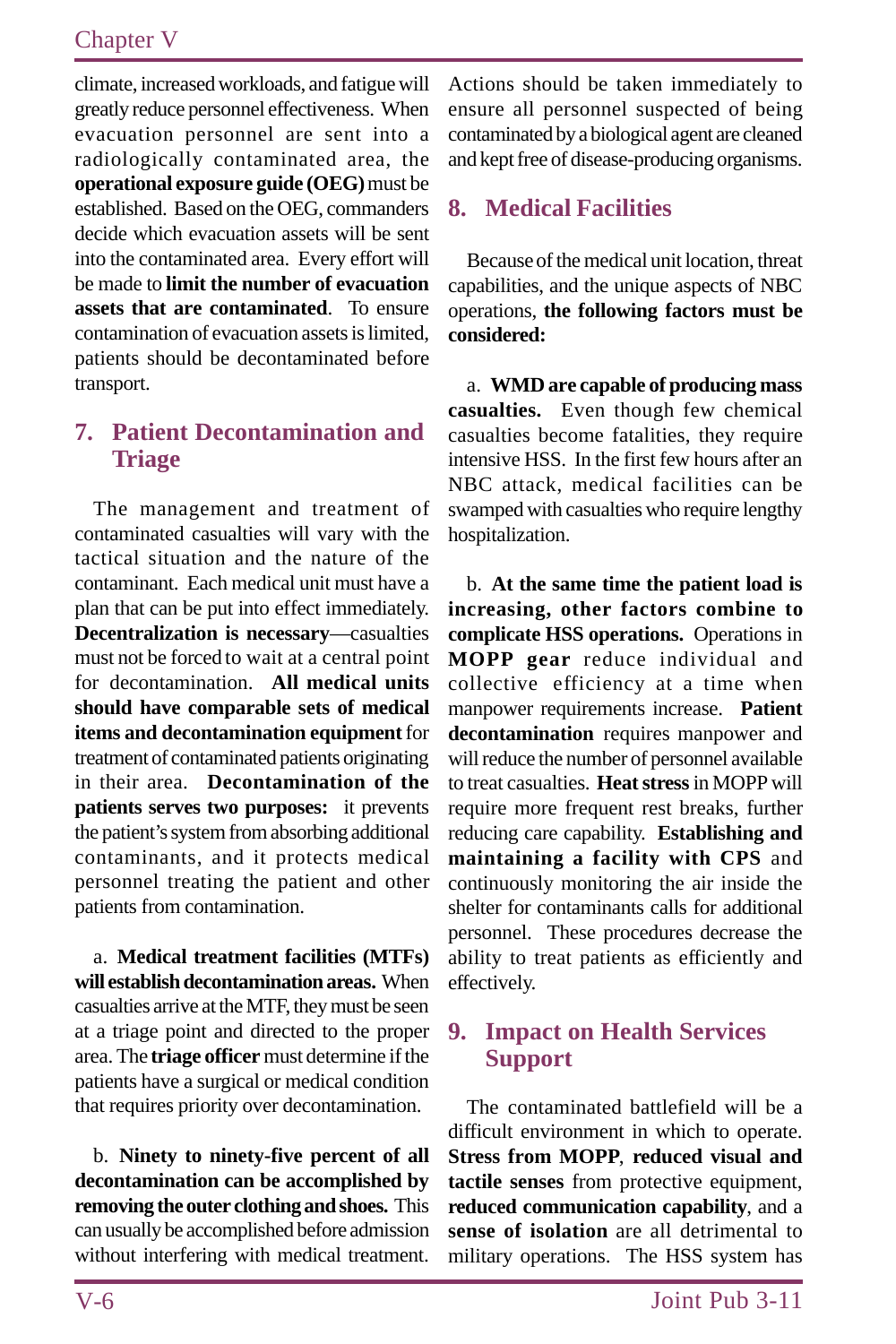several **unique aspects** that must be considered.

a. **Contamination may be transferred to the MTF** if patients are evacuated to MTFs without being decontaminated. **Patients must be decontaminated before they are admitted into the CPS.** This is required to prevent the medical staff from becoming casualties; ordinarily, the medical staff works without protective equipment.

b. **Many HSS assets are fixed or possess limited mobility.** They are often located near command, control, communications, and computers (C4) activities and main supply routes; hence, **they must continue to operate within the contaminated environment**. Treatment cannot cease while the unit relocates.

c. **Oxygen Production and Resupply. Production of liquid and gaseous oxygen normally will not occur in an NBC contaminated environment.** Although newer production plants have been designed for potential operation in such a state, generally production will be stopped until air quality improves. Product transfer operations (gaseous and liquid) will also be curtailed unless medical and flight line requirements demand such. **Supply and medical units must develop plans to resupply critical gases and cryogenic liquids in the contaminated area** from primary and alternate sources. These sources include production and storage organic to the unit, from other Services, from HN support, and from commercial contracts.

# **10. Special Medical Augmentation for Operations in an NBC Contaminated Environment**

Decontamination operations are extremely resource intensive. It is unrealistic to expect that medical personnel will be able to manage both medical treatment and decontamination of patients. For this reason, **plans must address how decontamination will be accomplished**. Augmentation to provide decontamination support must also be addressed in planning.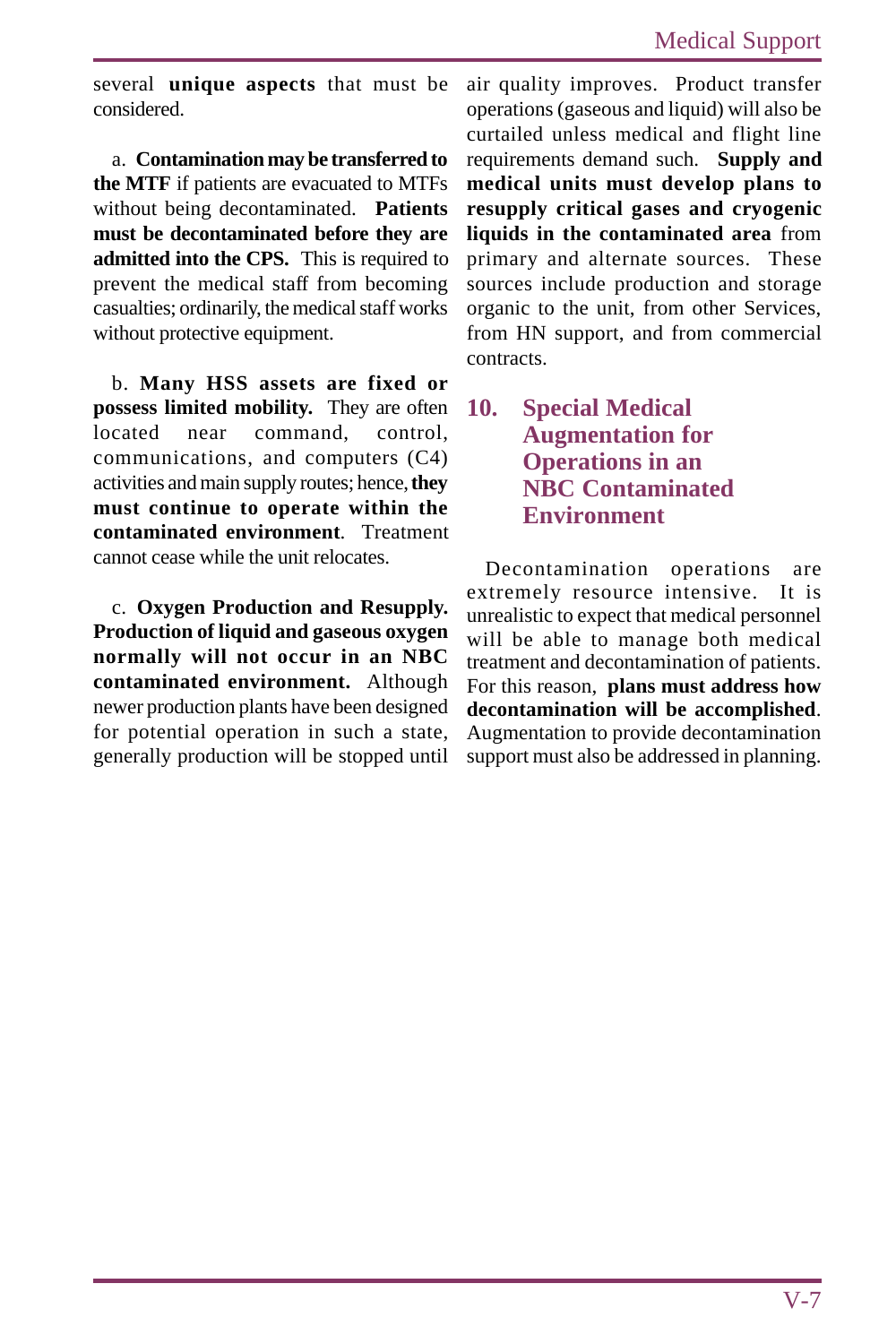Intentionally Blank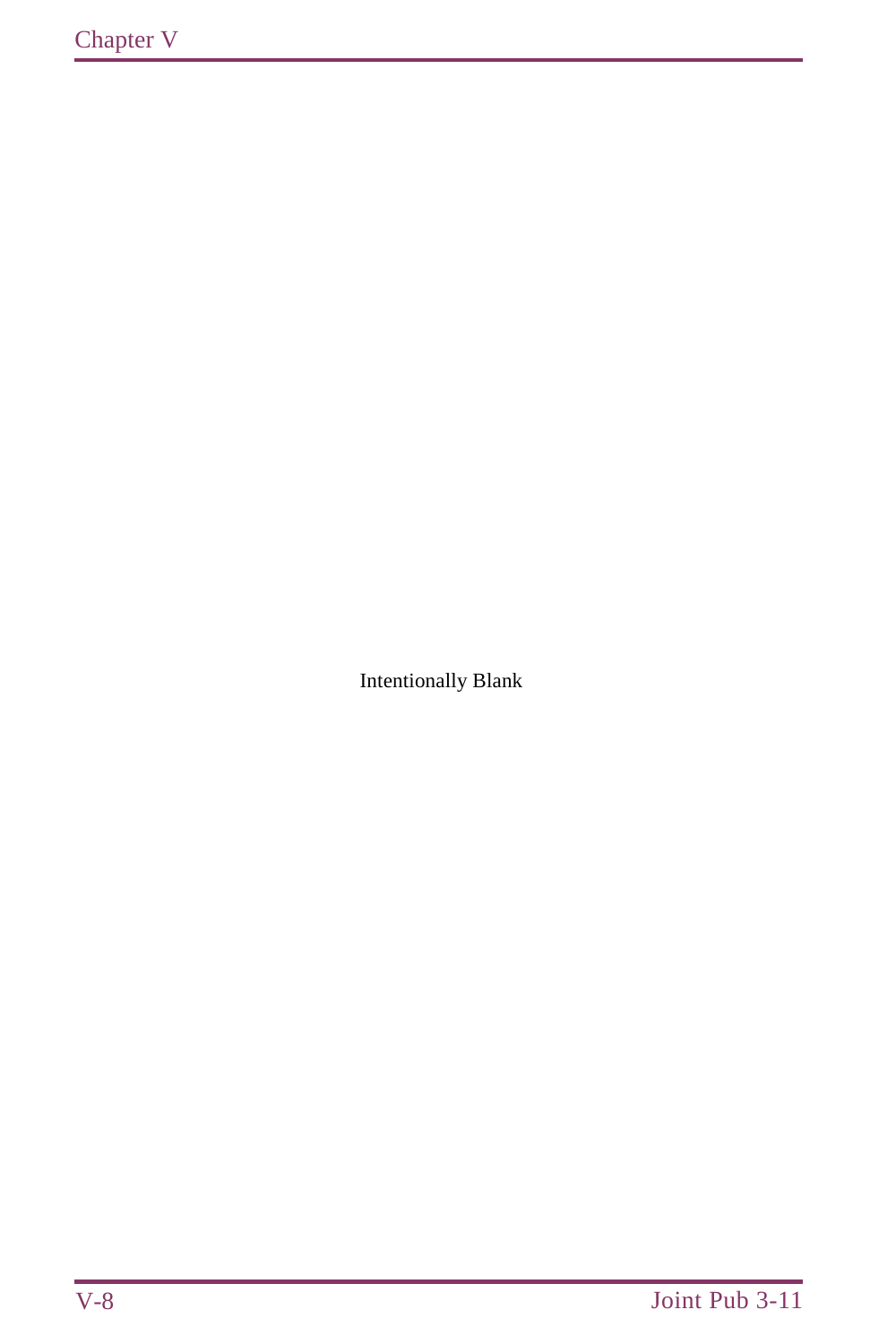# CHAPTER VI **TRAINING AND READINESS**

"Precisely because of the spread of dangerous military technologies, we must also extend the arms control process beyond the narrow confines of the superpowers. States like Iran, Syria, Iraq and Libya are working to develop the capacity to produce chemical arms and to acquire—in some cases produce—the ballistic missiles to deliver them. The danger is real and we have to get active now if we are to avert disaster."

> **President George Bush August 2, 1988**

### **1. Purpose**

This chapter provides **NBC training and readiness considerations**.

# **2. Overview**

**Training**, **readiness reporting**, and **environmental concerns** must be considered when discussing support for NBC defense.

# **3. Joint NBC Training**

Although individual training and exercises to test proficiency remain under the purview of the Services, **NBC defense will be integrated into individual and collective programs at all levels** and into higher echelon operational and tactical exercises, command post and other C4 system exercises, and joint and multinational training exercises. **The objectives of this training are to develop and evaluate the readiness** of US and multinational military forces and missionessential civilians to operate in an NBC environment **and to ensure proficiency** with defensive NBC equipment, materials, and procedures. Training considerations, described below, are shown in Figure VI-1.

a. **Service Responsibilities. Each Service will incorporate NBC defense training into its overall training plan** for units and individuals. This training should not only

# JOINT NBC TRAINING **CONSIDERATIONS SERVICE RESPONSIBILITIES JOINT AND MULTINATIONAL** EXERCISES **EXCHANGE PROGRAMS** Reciprocal Unit Exchanges **Personnel Exchange Programs**  $\blacksquare$  Individual Exchanges Combination Programs

#### **Figure VI-1. Joint NBC Training Considerations**

acquaint personnel with **defensive measures** but also stress proficiency in the individual's **primary skill area** in an NBC environment. Training is the only counter to the degradation of job proficiency because of NBC protective equipment. **All personnel should be included in this training.** Rear area personnel, air and ship crews, tank crews (with filtered overpressure systems), and particularly those in high-level command or staff positions should not be exempt from NBC training.

b. **Joint and Multinational Exercises. All appropriate joint and multinational exercises should incorporate NBC situations** with prolonged operations in an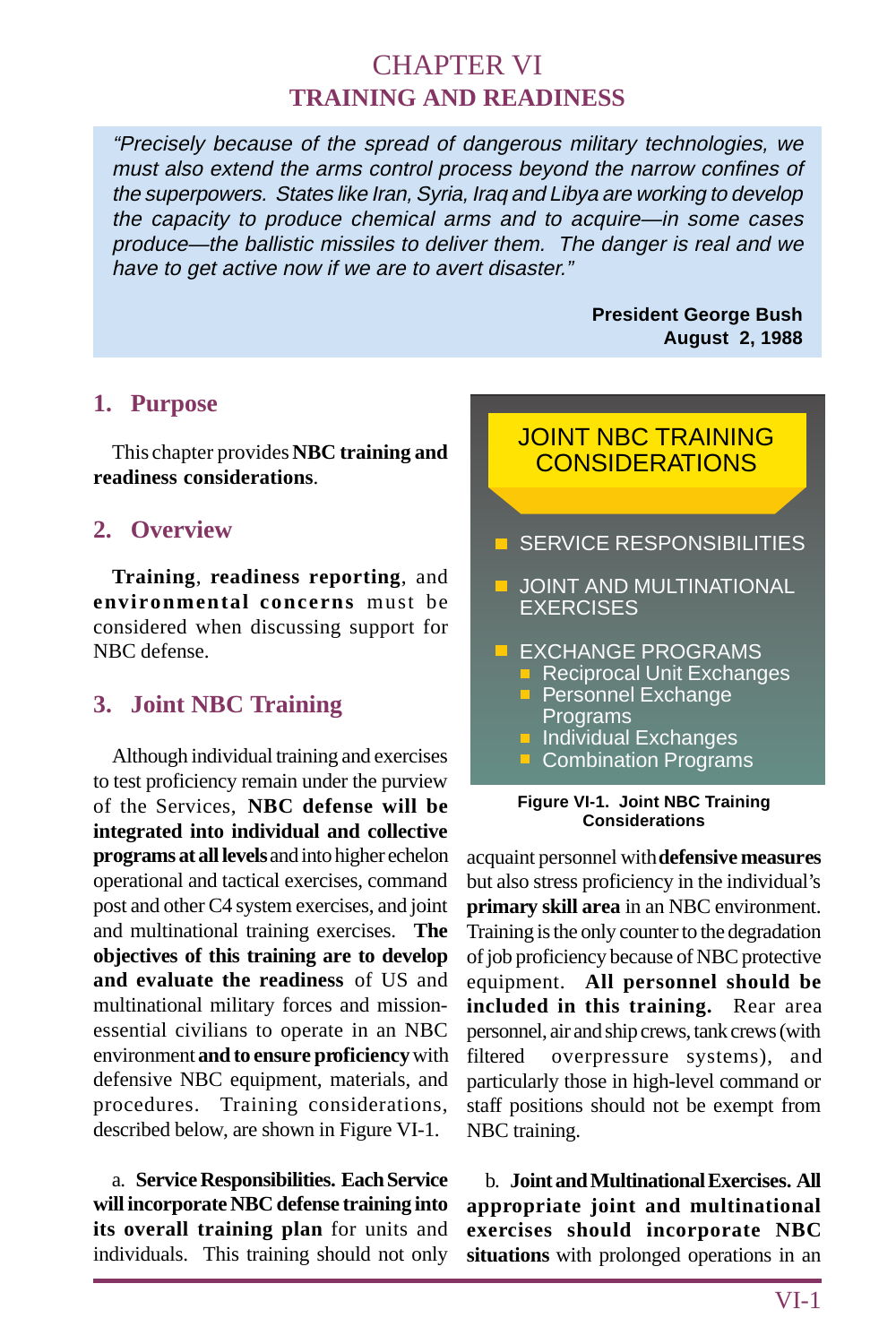NBC environment. This joint training is the responsibility of the JFC.

c. **Exchange Programs. Exchange programs provide a mechanism for enhanced joint and multinational NBC training.** These exchange programs include reciprocal unit exchanges, personnel exchange programs, individual exchanges, and combination programs.

• **Reciprocal Unit Exchanges. These programs allow each nation's forces to train with other nations in NBC tactics.** techniques, and procedures. This program is a good vehicle to familiarize **units in multinational NBC training**. To do so would be an extension of the security assistance training programs. The proficiency of the units must be

**person from the HN is exchanged with a US member**. This program, like reciprocal unit exchanges, requires the exchanged personnel to be of comparable proficiency in their area of expertise.

- **Individual Exchanges.** This is **similar to the personnel exchange program**. However, it is different in that it is a temporary duty program conducted intheater. **This program gives commanders greater flexibility** because the command will not lose personnel for extended periods, and it allows commanders to expose larger portions of the force to the program.
- **Combination Programs.** Commanders should consider **combining security assistance efforts with joint or**



Exchange Programs include joint and multinational training in NBC tactics, techniques, and procedures to provide joint commanders greater flexibility in the application of forces.

comparable to preclude exchanging fully trained US forces for untrained HN forces.

• **Personnel Exchange Programs.** This is a one to three year program where **a**

**multinational exercises** to obtain maximum benefit for all concerned. For example, exchange of key personnel during exercises will gain more in terms of interoperability than exchanges during normal operational periods.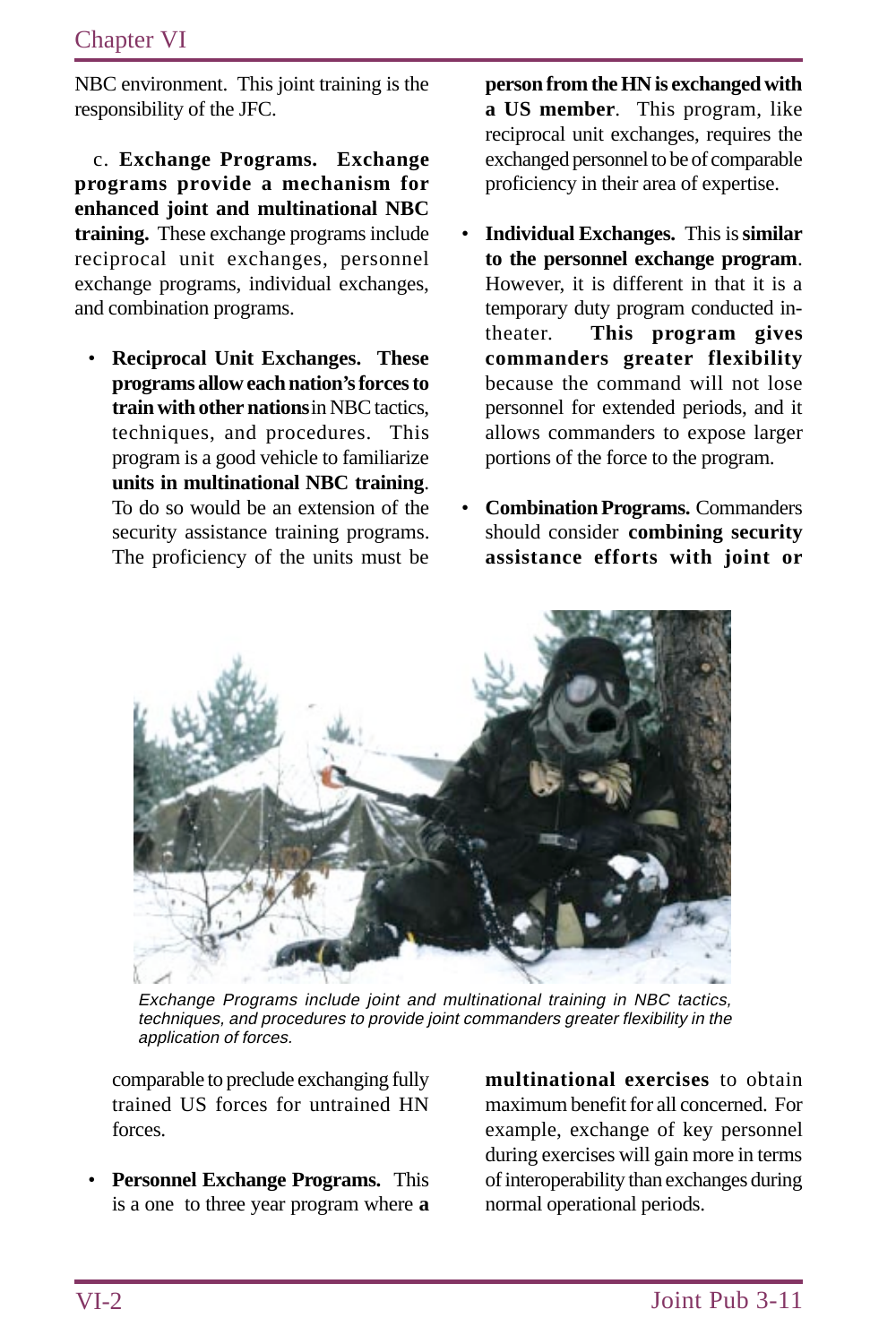# **4. Readiness Reporting**

**The need for readiness reporting is important for the combatant commander** to exercise directive authority for logistics or if NBC would materially affect COA or organization of the theater.

a. **NBC readiness reporting conforms with CJCS and Service requirements.** Units designated as reporting units in CJCS MOP 11 will report chemical and biological defense equipment and training status as a part of the **Status of Resources and Training System (SORTS)** in accordance with Joint Pub 1-03.3, "JRS, Status of

Resources and Training System (SORTS)," and Service directives. **SORTS is the single, automated report that provides** the NCA, Joint Staff, combatant commanders, and Services with **authoritative identification, location, and resource information on operational units** within the Armed Forces of the United States.

b. SORTS supports, in priority order, the information requirements of users for the following activities: **crisis response planning**; **deliberate or peacetime planning; and management responsibilities** to organize, train, and equip forces used by the combatant commands.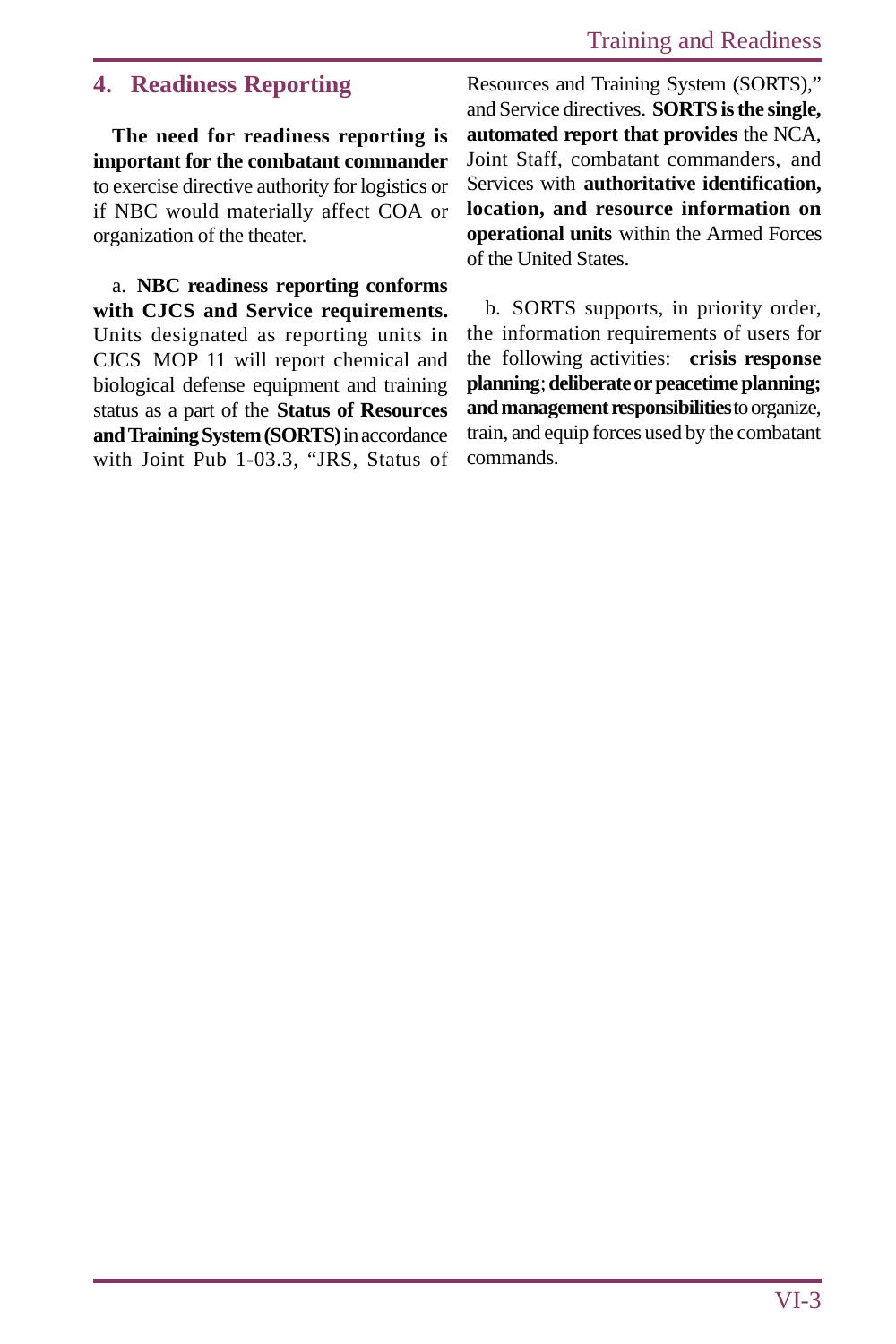Intentionally Blank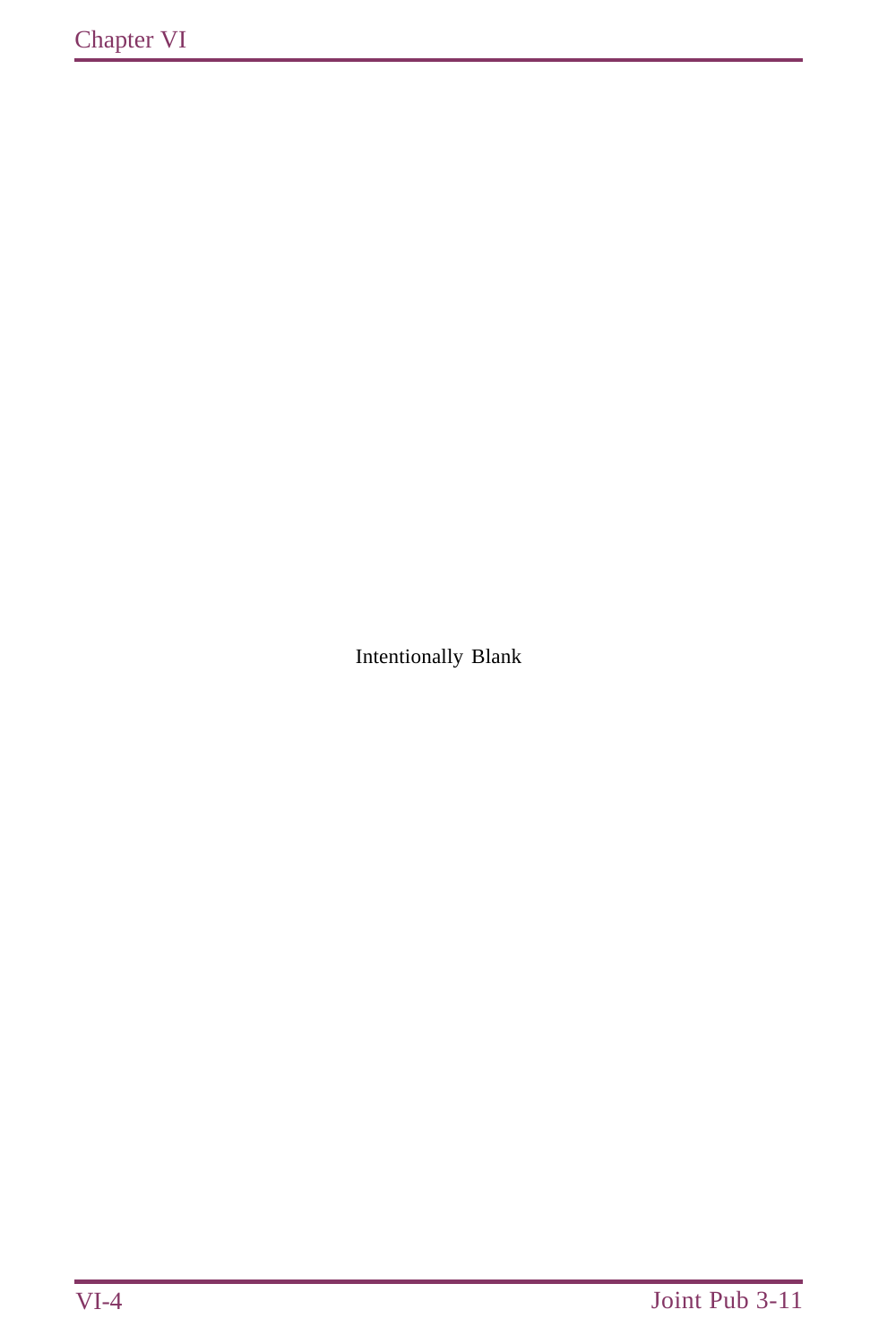# [APPENDIX A](#page-67-0) **NUCLEAR, BIOLOGICAL, AND CHEMICAL DEFENSE PLANNING RESPONSIBILITIES, GUIDANCE, AND OPERATIONS APPENDIX TO AN OPLAN**

#### ANNEX

- A Treaty Obligations History<br>B Responsibilities for NBC D
- B Responsibilities for NBC Defense Planning<br>C Planning Guidance for NBC Defensive Ope
- C Planning Guidance for NBC Defensive Operations<br>D Nuclear, Biological, and Chemical Defense Operation
- Nuclear, Biological, and Chemical Defense Operations; Riot Control Agents and Herbicides Appendix to an Operations Annex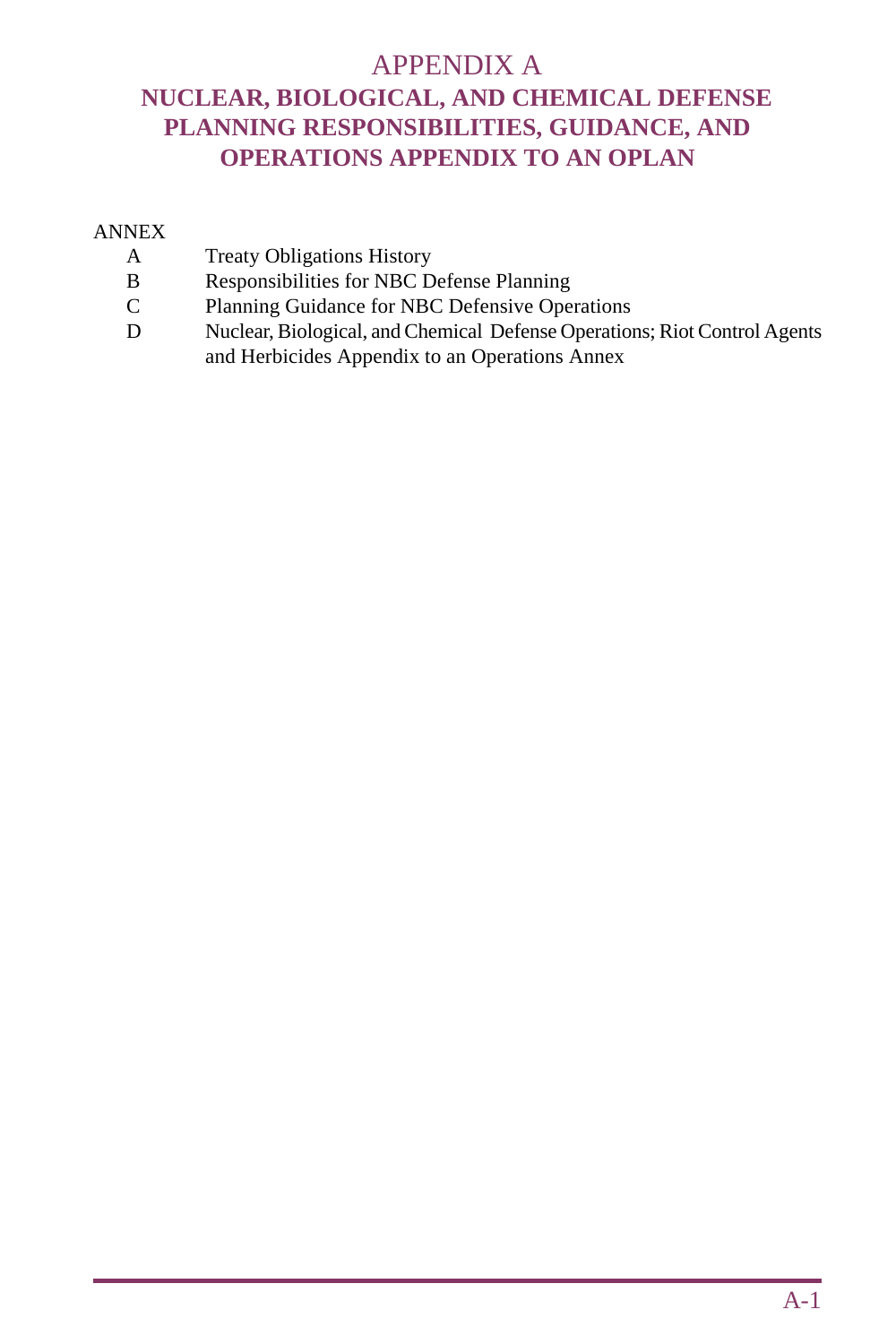Intentionally Blank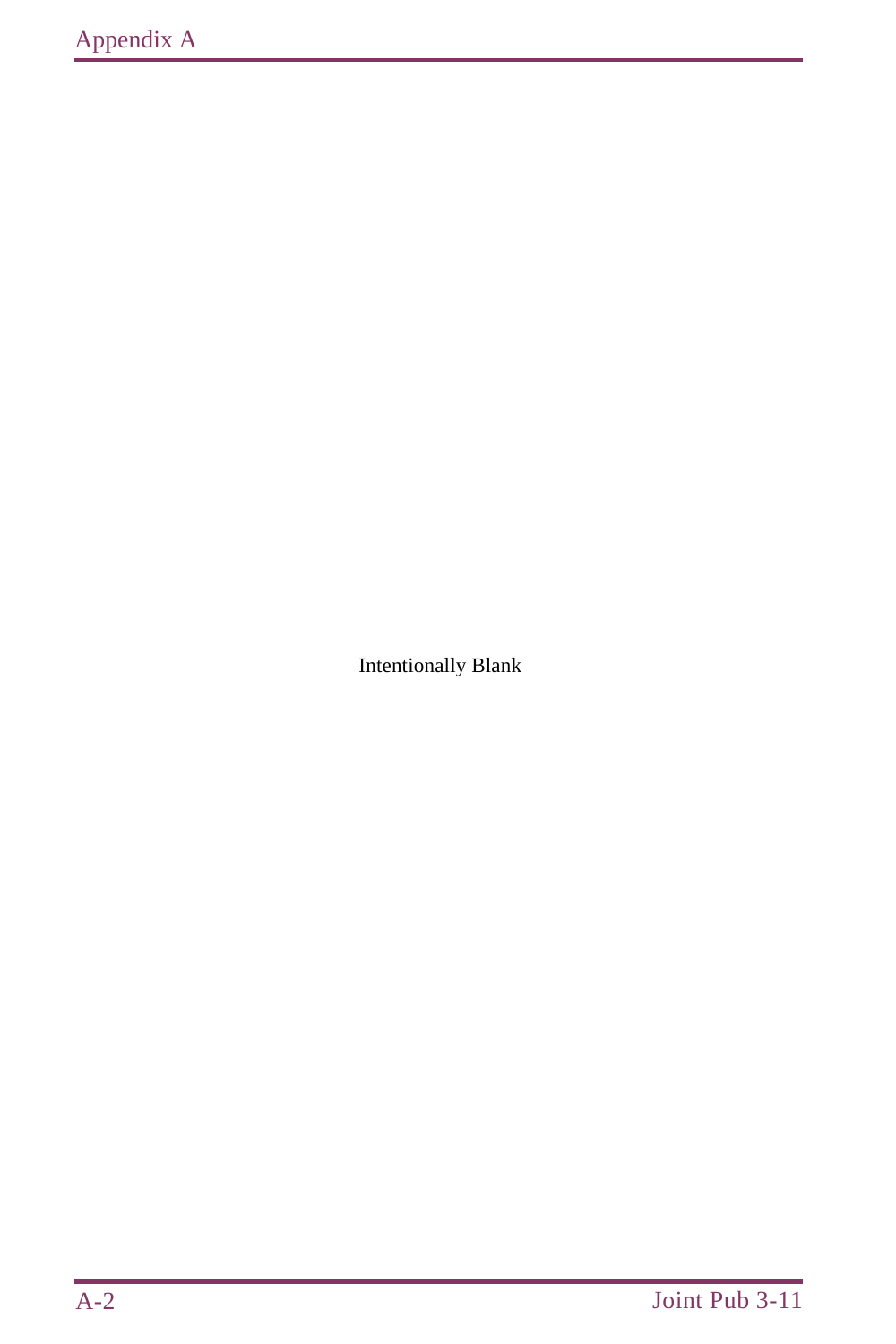# ANNEX A TO APPENDIX A **TREATY OBLIGATIONS HISTORY**

# **1. Nuclear Treaties and Agreements**

Although the potential use of nuclear weapons remains a viable, strategic deterrent option, treaties and international agreements affect their proliferation, control, and testing. These treaties and agreements range from obligations with environmental and technology transfer considerations and bilateral agreements between the United States and other countries, including the former Soviet Union, which focus on restraining the development of nuclear warheads and launchers, to the Strategic Arms Reduction Treaties I and II, which focus on reducing and limiting strategic offensive nuclear arms.

### **2. Geneva Protocol of 1925**

This protocol prohibits the use in war of asphyxiating, poisonous, or other gases and of bacteriological methods of warfare. The prohibition is accepted as part of international law. The language bans the use of chemical weapons in war. Most parties interpret the protocol as a prohibition only of the first use of chemical agents in war. It does not ban the development, production, and stockpiling of these weapons. In 1974, the US Senate gave its advice and consent to the ratification of the Geneva Protocol of 1925 subject to the reservation that the United States would not be bound by the provisions with respect to an enemy state if such state, or any of its allies, fails to respect the prohibitions laid down in the protocol. On 22 January 1975, the President likewise approved the protocol subject to the same reservation.

This reservation is the legal basis for the US policy that the United States will not be the first to use chemical weapons in warfare and that the United States may use chemical weapons in retaliation to an enemy's first use of chemical weapons. The protocol entered into force with respect to the United States on 10 April 1975 upon depositing the US ratification with France.

## **3. Reports to Congress (Public Law 91-121, 19 November 1969)**

This law directs the Secretary of Defense to submit an annual report to Congress setting forth the amount spent during the preceding year for research, development, testing, and evaluation of all lethal and nonlethal chemical and biological agents. It further mandates that none of the funds authorized to be appropriated by this act may be used for transportation, deployment, storage, disposal, delivery systems, and production of lethal binary chemical munitions unless certain conditions should occur and are so certified by the President to Congress.

# **4. Presidential Statement on Chemical and Biological Weapons (25 November 1969)**

This statement reaffirms the renunciation of the first use of chemical weapons and extends the renunciation to the first use of incapacitating chemicals. It also renounces the use of lethal biological agents and weapons and confines biological research to defensive measures such as immunization and safety.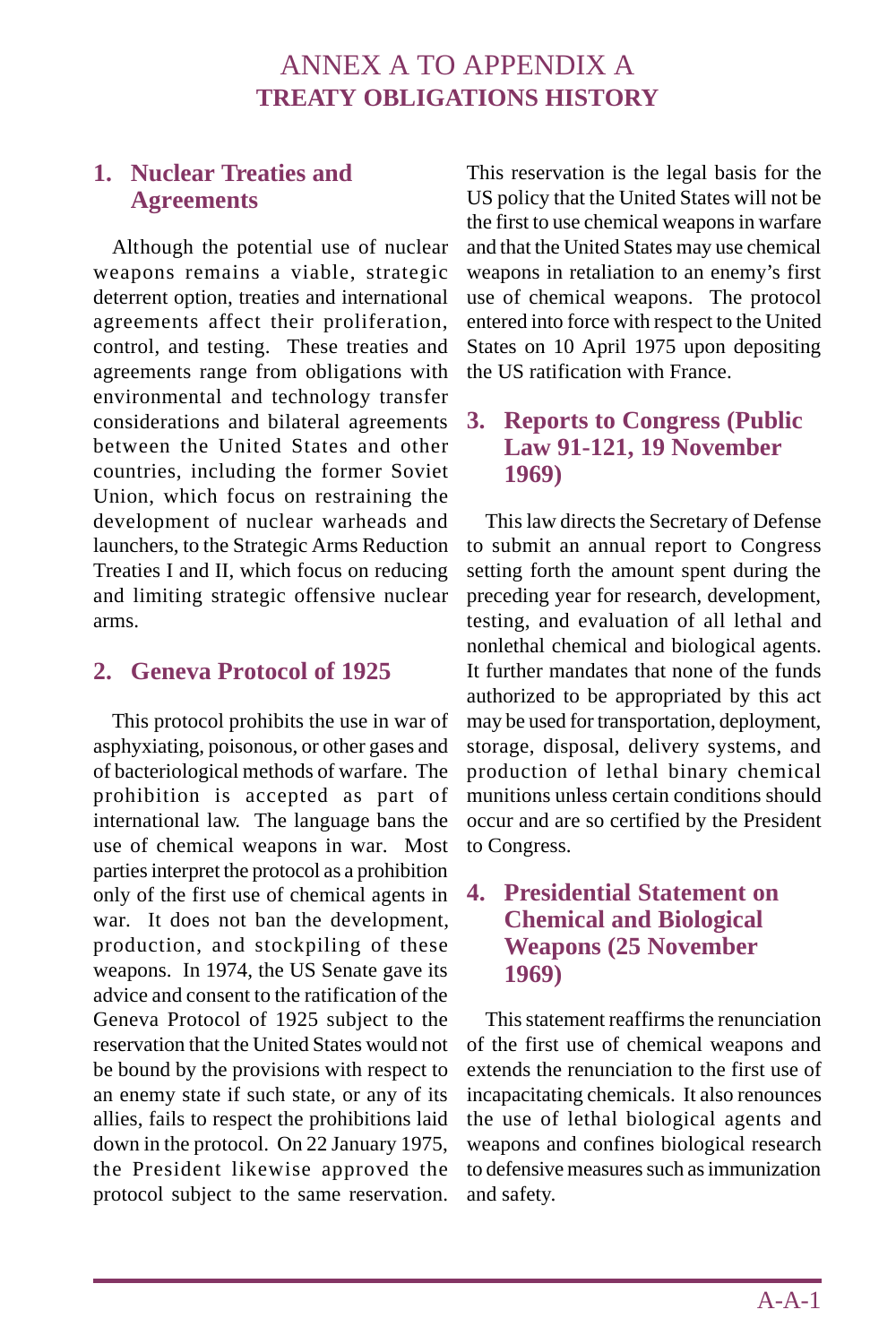# **5. Biological Weapons Convention (10 April 1972)**

Under the terms of the convention, the parties undertake not to develop, produce, stockpile or acquire biological agents or toxins "of types and in quantities that have no justification for prophylactic, protective and other peaceful purposes," as well as weapons and means of delivery.

# **6. Renunciation of Certain Uses in War of Chemical Herbicides and Riot Control Agents (Executive Order No. 11850, 8 April 1975)**

This order renounces, as a matter of national policy, first use of herbicides in war except in specified defensive uses and first use of riot control agents in war except in specified defensive military modes to save lives.

# **7. Department of Defense Authorization Act, 1985 (Public Law No. 98-525, 1984)**

This law directs that the President establish a "Chemical Warfare Review Commission." Its purpose is to review the overall adequacy of the chemical warfare posture of the United States with particular emphasis on whether the US should produce binary chemical munitions.

# **8. US-Soviet Chemical Weapons Agreements (1989-90)**

These agreements, which consist of the 1989 Memorandum of Understanding (MOU) and the Bilateral Destruction Agreement (December 1990), establish the national commitments to the destruction and nonproduction of chemical weapons and measures to facilitate the multilateral convention on banning chemical weapons. The "1989 MOU" or "The Wyoming MOU" was a confidence building measure that was divided into two phases. Phase I, which began in December 1989, included a basic exchange on the size, composition, and location of CW stockpile facilities, as well as reciprocal visits to CW production, storage and destruction sites, and civil chemical industries. Phase II will include a detailed data exchange and a series of inspections. The second agreement, signed 1 June 1990, is known as the "Bilateral Destruction Agreement."

## **9. Statement by the President on Chemical Weapons Initiative (13 May 1991)**

This statement commits the United States to the success of the Chemical Weapons Convention (CWC)—a multilateral treaty that bans the production, possession, transfer, and use of chemical weapons. Its salient point was the formal forswearing of chemical weapons use for any reason, including retaliation, against any state, to be effective once the convention enters into force.

# **10. The Chemical Weapons Convention, 1993**

The CWC, originally signed by 65 nations in Paris in January 1993, bans the acquisition, development, production, transfer, and use of chemical weapons throughout the world. It also provides for the destruction of all chemical weapons stocks and production facilities within 10 years after the agreement takes effect. Further, it requires the monitoring of national chemical industries to ensure compliance, through both routine and socalled challenge inspections. The convention will take effect for the United States in 1995, if ratified.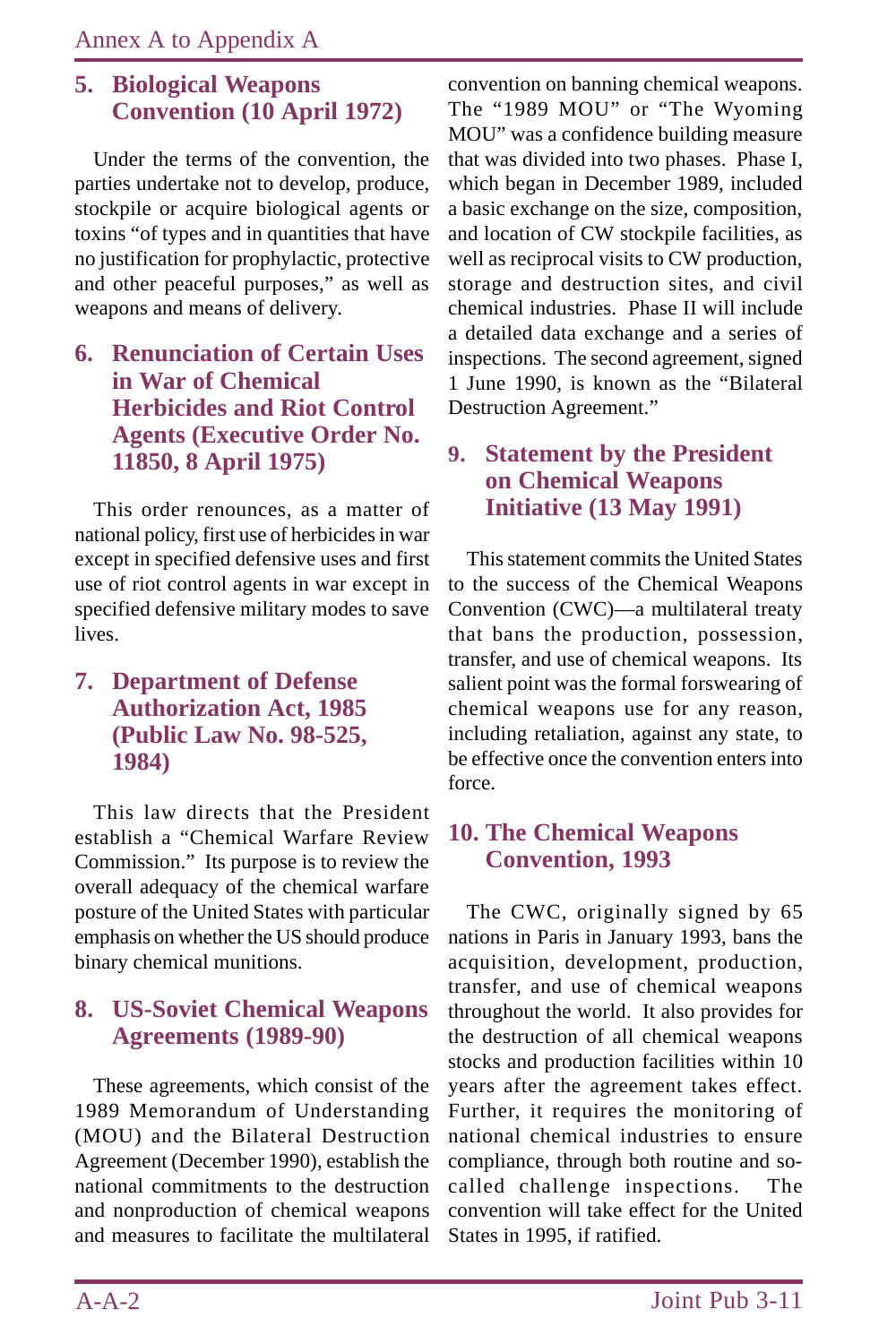# ANNEX B TO APPENDIX A **RESPONSIBILITIES FOR NBC DEFENSE PLANNING**

The following is a synopsis of the responsibilities for NBC defense planning at the various echelons in addition to those outlined in Annex F, JSCP.

#### a. **Combatant Commands**

- Defensive posture necessary to permit military operations in an NBC environment consistent with the anticipated threat.
- Implementation of nuclear detonation detection and reporting, chemical and biological detection and reporting, and radiation monitoring as prescribed in Joint Pub 1-03.7, "JRS, Nuclear Weapons Reports."
- Procedures for verifying enemy use of CBW.
- Support of NBC defense operations of multinational forces, as appropriate.
- Acquisition and reporting of foreign information and intelligence on NBC activities.
- communications with operational Planning.

procedures to be used during and immediately following a chemical or biological attack.

- Targeting procedures for enemy NBC means.
- Procedures for requesting the use of RCAs and herbicides.

#### b. **Services**

- Support NBC defense, RCA, and herbicide operations in accordance with assigned functions and with the plans and requirements developed by the combatant commanders.
- Ensure adequate NBC defense for component forces.
- Inform the Chairman of the Joint Chiefs of Staff and the component commands of any inability to support the plans and requirements of unified and specified commands.

• Primary and alternate means of Intelligence Priorities for Strategic c. **Agencies.** As directed in the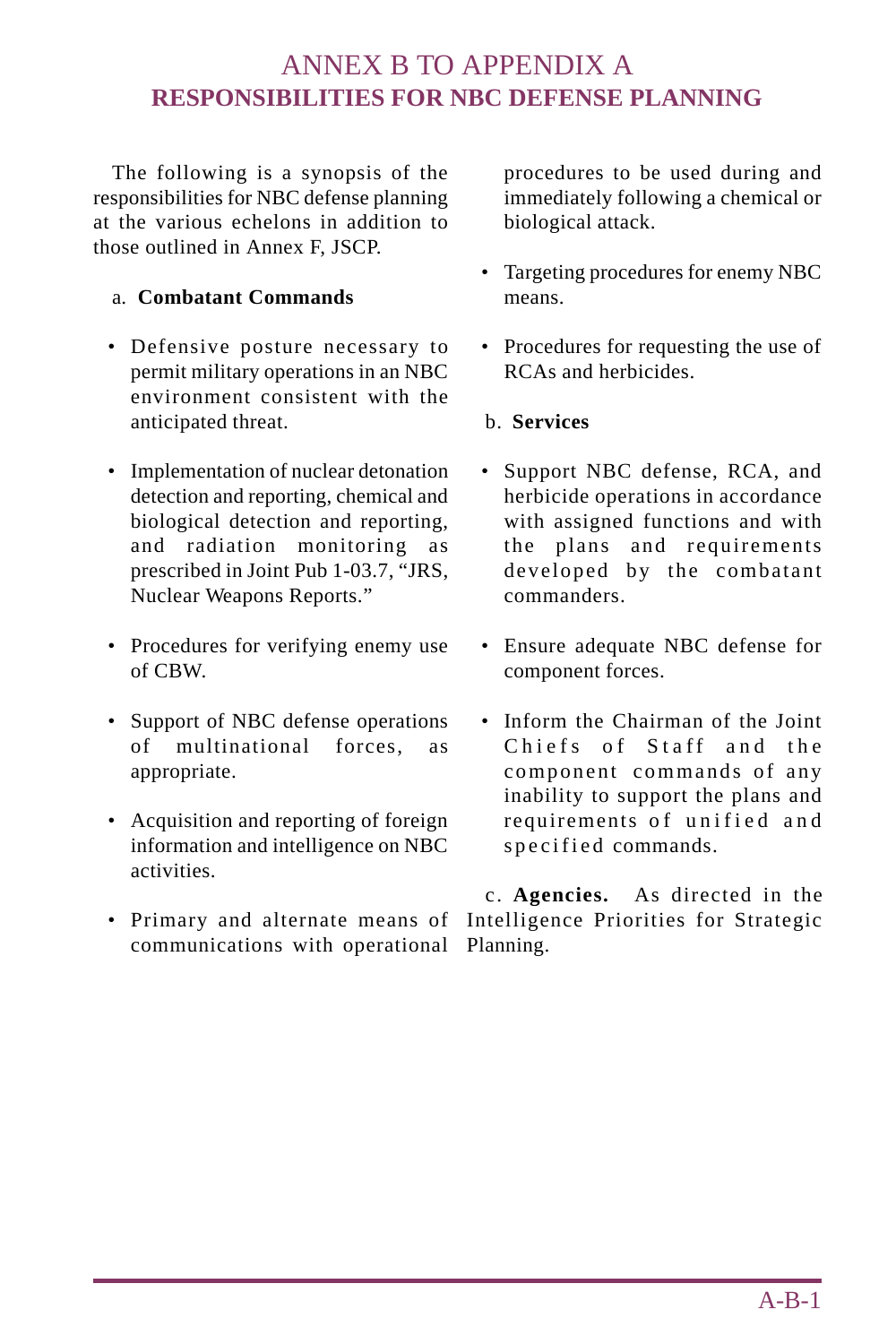Intentionally Blank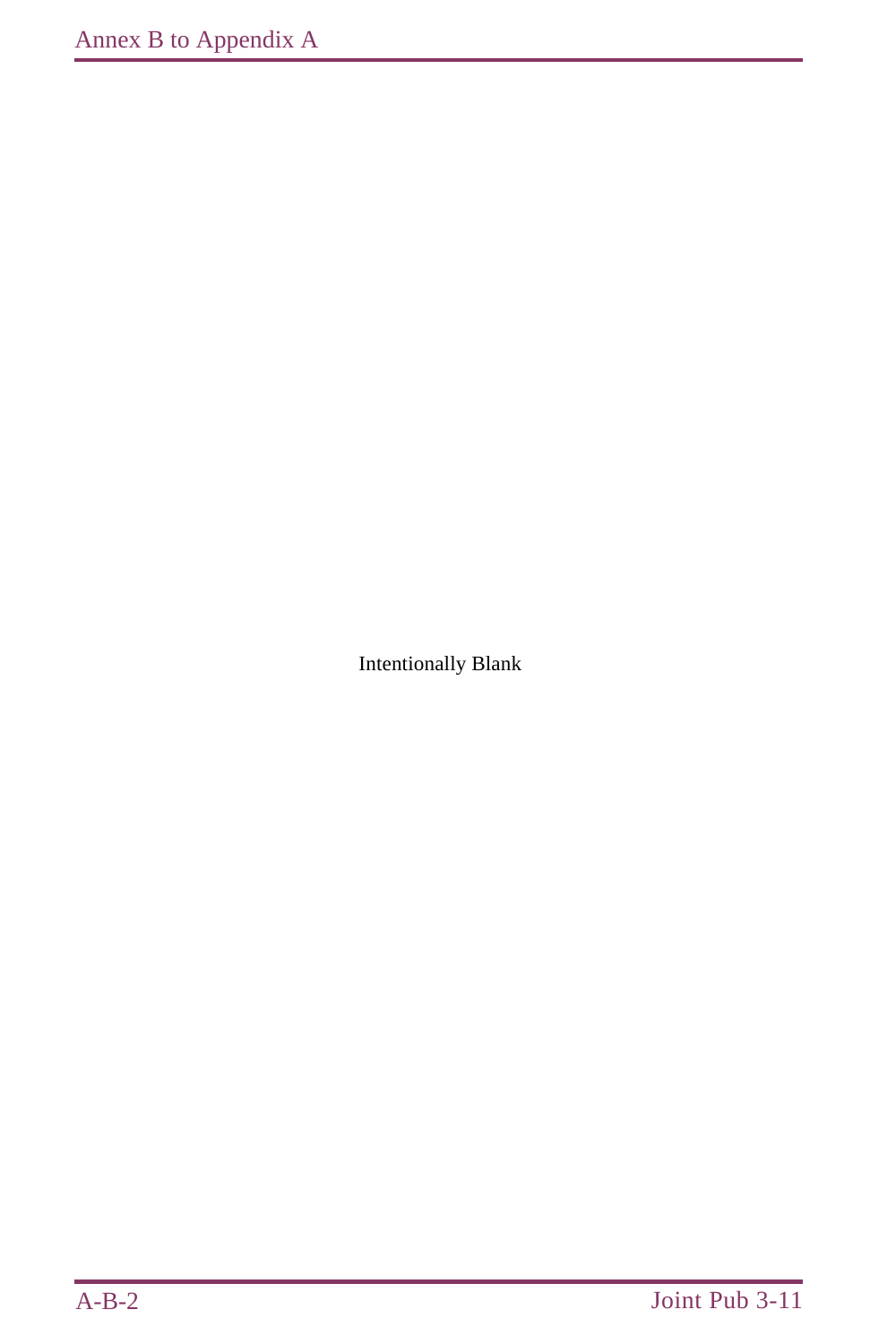# ANNEX C TO APPENDIX A **PLANNING GUIDANCE FOR NBC DEFENSIVE OPERATIONS**

# **1. Purpose**

This annex provides guidance to the geographic combatant commander for the preparation of plans for the conduct of NBC defense operations and for the use of RCAs and herbicides.

# **2. General**

US policy is to deter WMD use by attaining and maintaining the military capabilities to deny an enemy a significant military advantage from such use. Key objectives are to stem the proliferation of nuclear weapons and technology and eliminate the threat of both biological and chemical weapons' use by achieving a worldwide verifiable ban on their development, production, and stockpiling. Annex F to the JSCP contains current guidance for NBC operations.

# **3. Intelligence**

For potential enemy chemical and biological capabilities, see Annex F to JSCP and National Intelligence Estimates.

# **4. Capabilities**

Not applicable.

# **5. Planning Guidance**

In addition to the requirements contained in the NBC Defense Operations appendix to the Operations annex, plans will include the following elements, as appropriate:

a. Rules of engagement (ROE).

b. A comprehensive estimated types and quantities of RCAs and herbicides required

and the means necessary to move this materiel. Include RCA and herbicides requirements in a separate listing, if applicable.

c. Procedures for the use of RCAs in situations involving threats to the lives of civilians. (Authorization for such use must be obtained in advance in accordance with Annex F, JSCP.)

d. A summary of special logistic matters pertaining to NBC defense operations, such as the following:

- Requirements for individual and collective protection.
- Issuance of protective clothing.
- Medical support requirements, to include immunization (vaccine and toxoid) or chemical prophylaxis (e.g., Pyridostigmine Bromide).
- Transportation requirements.
- Escort requirements.
- Decontamination requirements.
- Shelter requirements.
- Guidance for civilians and dependents.
- OPSEC measures to protect RCAs and herbicides during storage and movement, as required.
- Detection and reconnaissance requirements.

e. Provisions for the establishment and operation of an NBC warning and reporting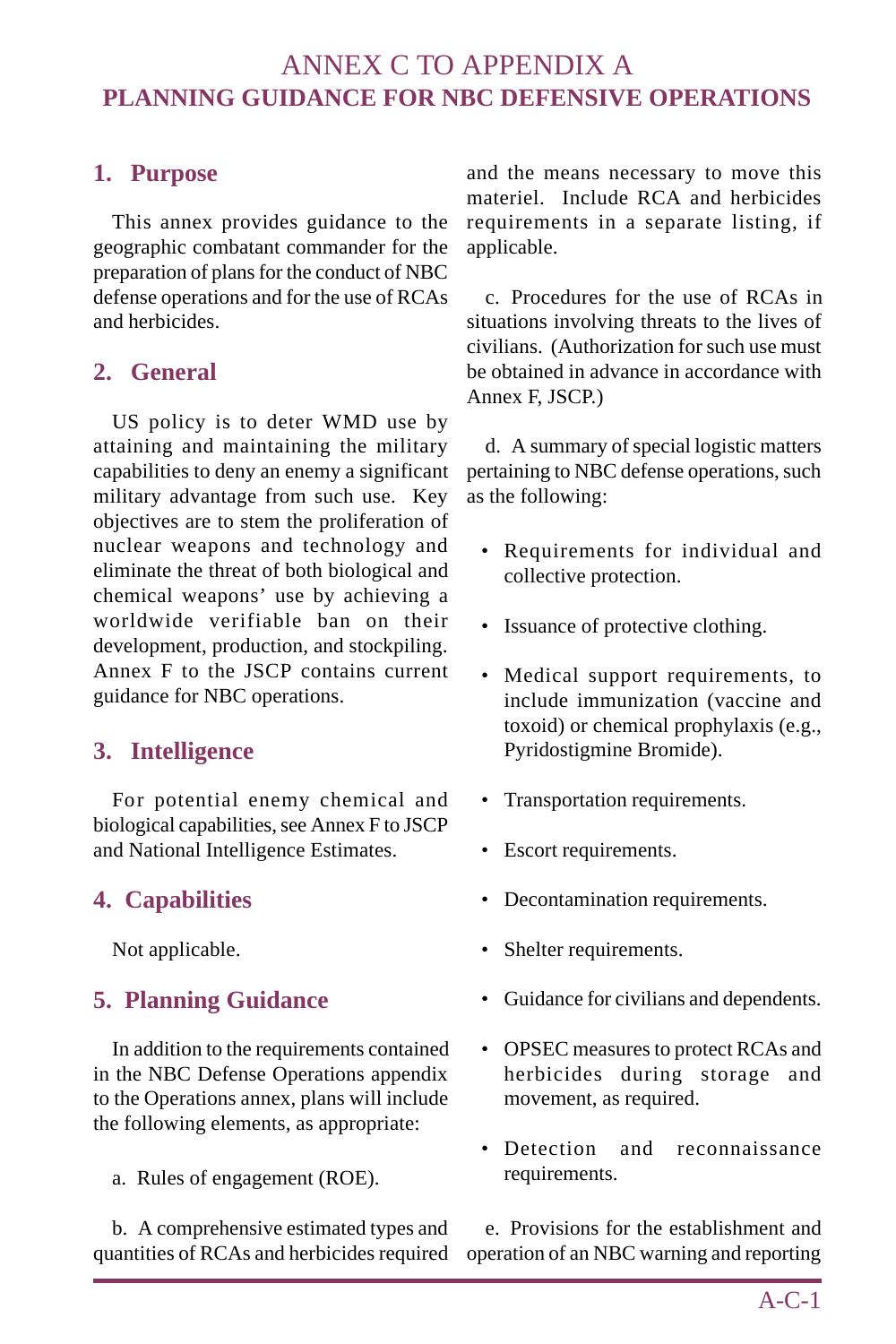# Annex C to Appendix A

system. The system will provide for the flow of NBC strike data from lower echelons to the NCA and the Chairman of the Joint Chiefs of Staff, and will interface with multinational forces.

f. Positive, automatic procedures for the verification of enemy use of NBC. An absolute determination of enemy use of NBC will affect ROE and definitely affect the protective posture of friendly personnel and allies. Service components may have organic detection units and equipment but the Army component, as executive agent for chemical and biological warfare, will normally deploy the necessary laboratories and teams. Geographic combatant commanders, subordinate JFCs, and their staffs must emplace the necessary communications and procedures to ensure the timely flow of this crucial information.

g. NBC capability of multinational forces. The US supports and encourages an adequate multinational NBC defense capability. Because of the degree of sophistication of the protective equipment and warning systems in an NBC environment, it is imperative that the combatant commander be aware of the protective capabilities of the multinational forces. Under certain circumstances, US protective materiel may have to be made available to the multinational force.

h. Information regarding foreign NBC capabilities. Many of the components of chemical weapons are quite innocuous by themselves, so the NBC surveillance system must be comprehensive. As can be ascertained from the discussion of the threat in Chapter I, many countries have the potential to obtain NBC weapons.

i. Designation of a dedicated communications system to transmit NBC warning data. Warning messages should be in strict compliance with the US Message Text Formatting Program and kept as brief as possible to facilitate transmission, especially if an existing operations net is used instead of a dedicated system. A standardized theater alarm system, which is integrated with the multinational system, should be implemented. In the absence of guidance, different area commanders or Service components may devise their own alarm system.

j. Guidance on targeting of enemy NBC delivery means. This information is normally treated as a priority matter in the air operations center, fire support centers, and other target planning cells in the theater. The geographic combatant commander normally will provide guidance regarding the priority of such targets. It is difficult to determine whether enemy artillery positions, ships, or air bases are preparing to launch an NBC attack. The use of special handling procedures, special security precautions, or protective clothing take on great significance for intelligence operators trying to discern enemy NBC plans. HUMINT data fed to an all-source center for analysis is often the most effective targeting procedure.

k. The use of RCAs and herbicides as described in detail in Annex F to the JSCP.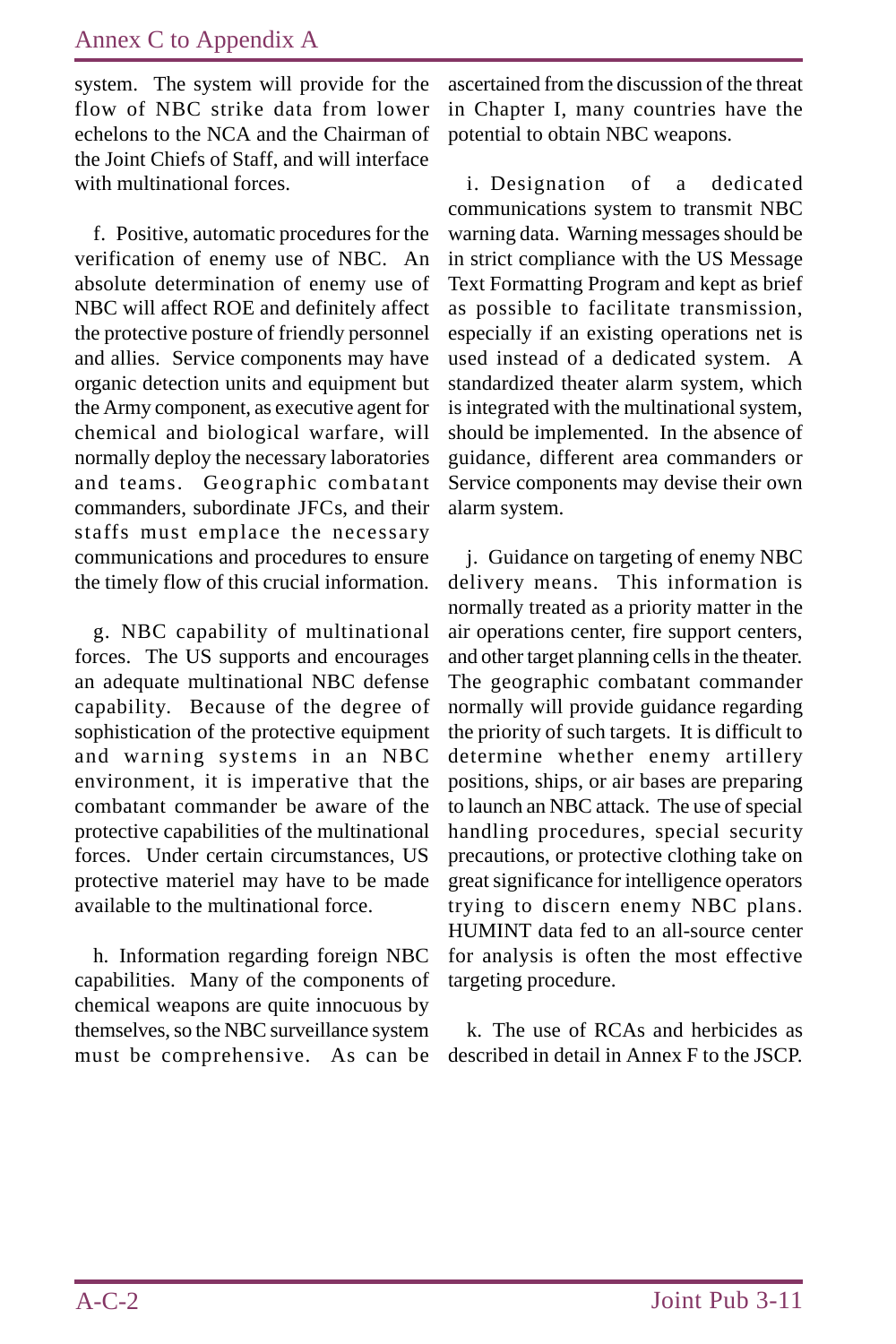# <span id="page-67-0"></span>ANNEX D TO APPENDIX A **NUCLEAR, BIOLOGICAL, AND CHEMICAL DEFENSE OPERATIONS; RIOT CONTROL AGENTS AND HERBICIDES APPENDIX TO AN OPERATIONS ANNEX**

#### SECURITY CLASSIFICATION

Issuing Headquarters Place of Issue Date

Appendix \_\_ to Annex \_\_ to \_\_\_\_\_\_\_\_\_\_\_\_\_\_\_\_\_\_\_\_ OPLAN (U)

Nuclear, Biological, and Chemical Defense Operations; Riot Control Agents and Herbicides (U).

- ( ) References: List standing instructions regarding defense against NBC weapons.
- 1. ( ) Situation
	- a. ( ) Enemy. Refer to Annex B.

(1) ( ) Capabilities. Estimate enemy capabilities to employ NBC weapons. Summarize or refer to available delivery means, available munition stocks, defensive equipment, order of battle, defensive support (such as decontamination of combat support units), probable capabilities, areas the enemy is likely to subject to chemical or biological threat, and similar data.

(2) ( ) Courses of Action (COAs). Identify the possible enemy COAs using NBC weapons that could interfere with the accomplishment of the mission or affect the implementation of the plan.

b. ( ) Friendly. Estimate the NBC defensive capability of multinational forces, government agencies, and civilian populations that may affect the accomplishment of the mission. Stipulate participation of allied forces, particularly whether they will be using chemical munitions and agents.

c. ( ) Assumptions. List the assumptions on which NBC defense planning is based.

2. ( ) Mission. During war, the use of RCAs and herbicides requires a Presidential decision. Such use should, therefore, be treated as an operational contingency that may or may not be authorized. Planned NBC defense operations encompass several options that the force commander should be prepared to undertake. Examples of mission statements that may be included here are to: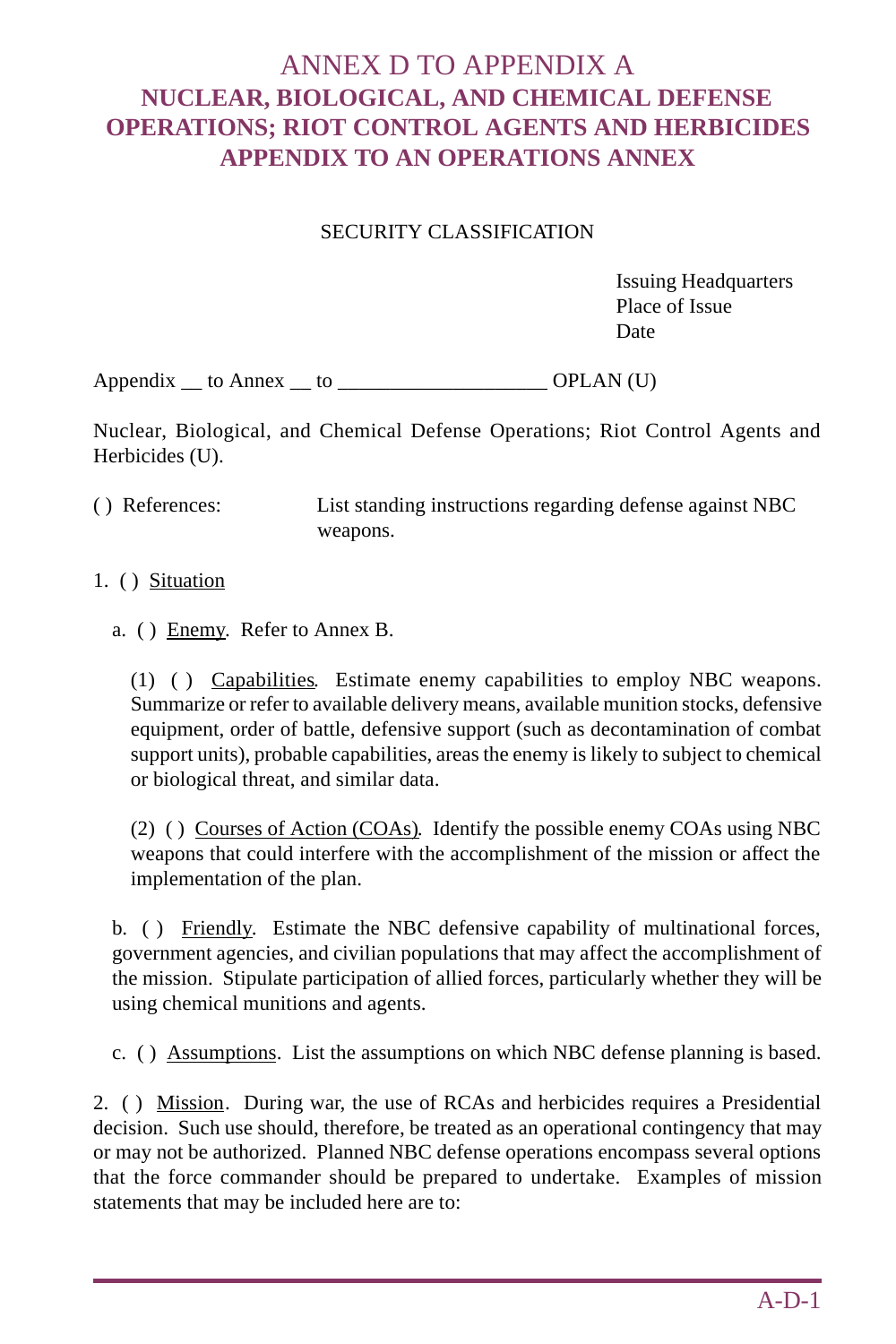a. ( ) Maintain the optimum posture for NBC defense against enemy employment consistent with other mission requirements.

b. ( ) Employ RCA or herbicides in wartime, as required, only when authorized by the President to support the concept of operations in the Basic Plan.

#### 3. ( ) Execution

a. ( ) Concept of Operations. Describe NBC defense concept of operations.

b. () Tasks. List the specific tasks assigned to each major subordinate commander.

c. ( ) Coordinating Instructions. In the final subparagraph, provide guidance and establish procedures applicable to NBC defense. Examples are the following:

- (1) ( ) Determination of enemy use.
- (2) ( ) Procedures for requesting additional allocations of RCAs and herbicides.
- (3) ( ) Coordination of the safety of friendly forces, including safety criteria.
- (4) ( ) Requirements and responsibilities for post-strike analysis.

(5) ( ) Procedures for warnings and reports of enemy chemical or biological weapons employment.

#### 4. ( ) Administration and Logistics

a. ( ) Supply. List the procedures and responsibilities for supply of NBC defense equipment. Include intratheater receipt, pre-positioning, requisitioning, issue, accountability, and denial or evacuation procedures.

b. () Storage and Transportation. List procedures, locations, and responsibilities for storage and transportation of NBC defense equipment.

c. ( ) Support for Multinational Forces. List procedures and responsibilities for providing NBC defensive logistic support to multinational forces, if applicable. Provide for necessary multinational force familiarization or training.

d. ( ) Health Services. Outline procedures and responsibilities for providing health services support in the NBC environment envisioned in the Basic Plan. Refer to Annex Q for details of health service support.

#### 5. ( ) Command and Control

a. () Release Procedures. Explain specifically the procedure for obtaining conditional release authority and approval for all RCA and herbicide operations. Provide for appropriate delegation of authority to use RCA and herbicides upon approval.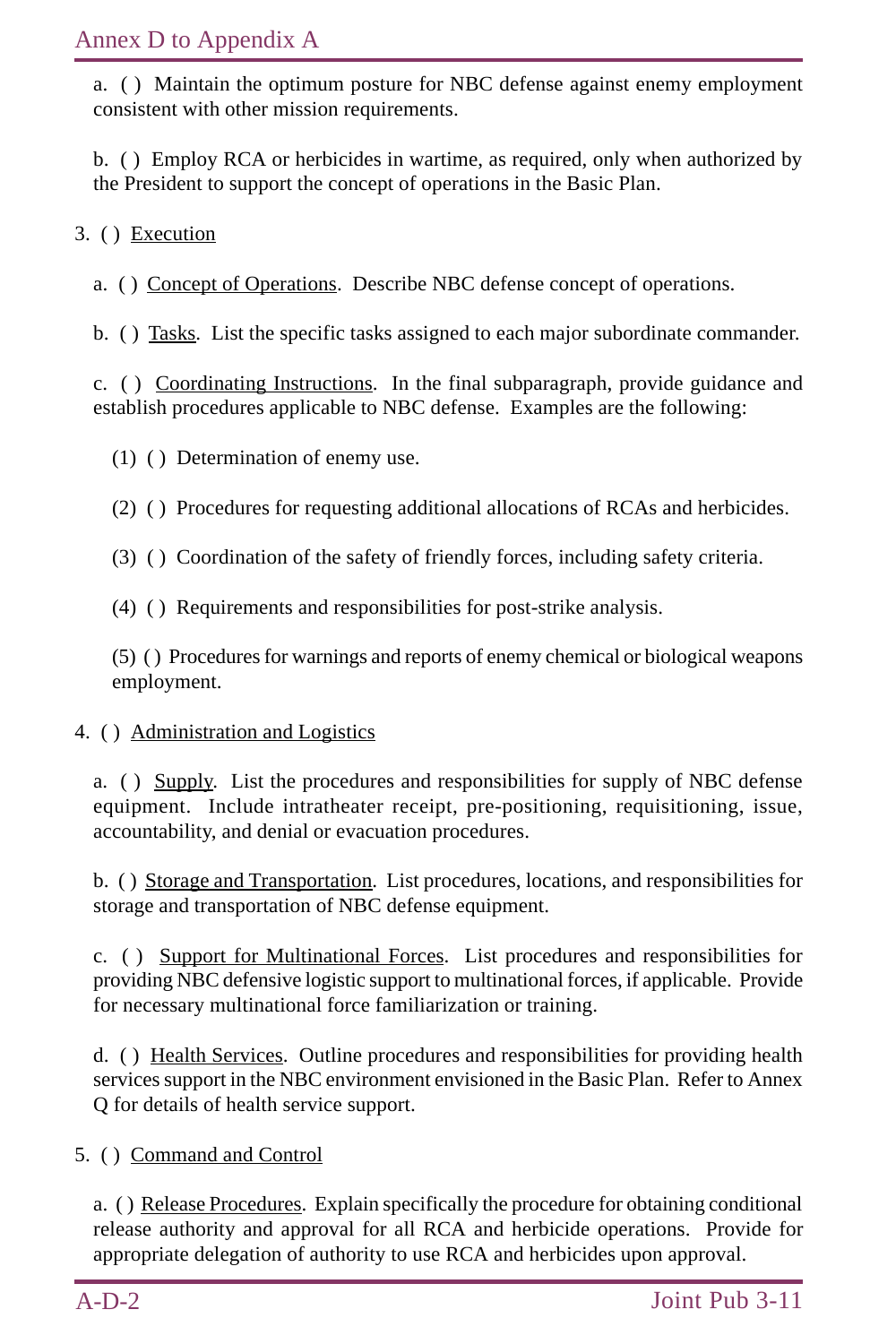b. ( ) Command, Control, Communications, and Computers (C4). Refer to Annex K for general C4 requirements. Identify any special C4 requirements associated with reporting enemy use of NBC weapons or the C4 of military RCA and herbicide operations used by this command.

SECURITY CLASSIFICATION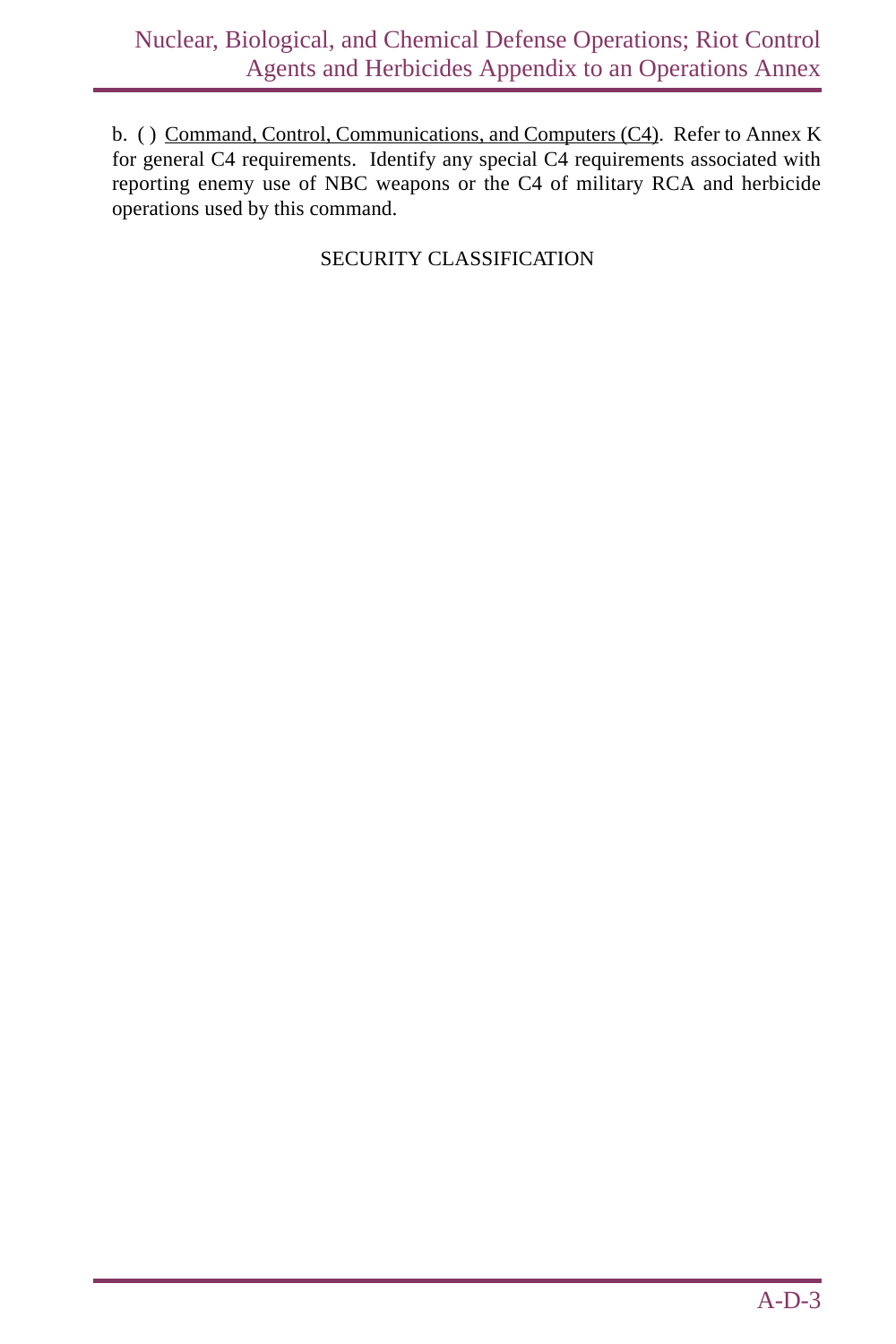Intentionally Blank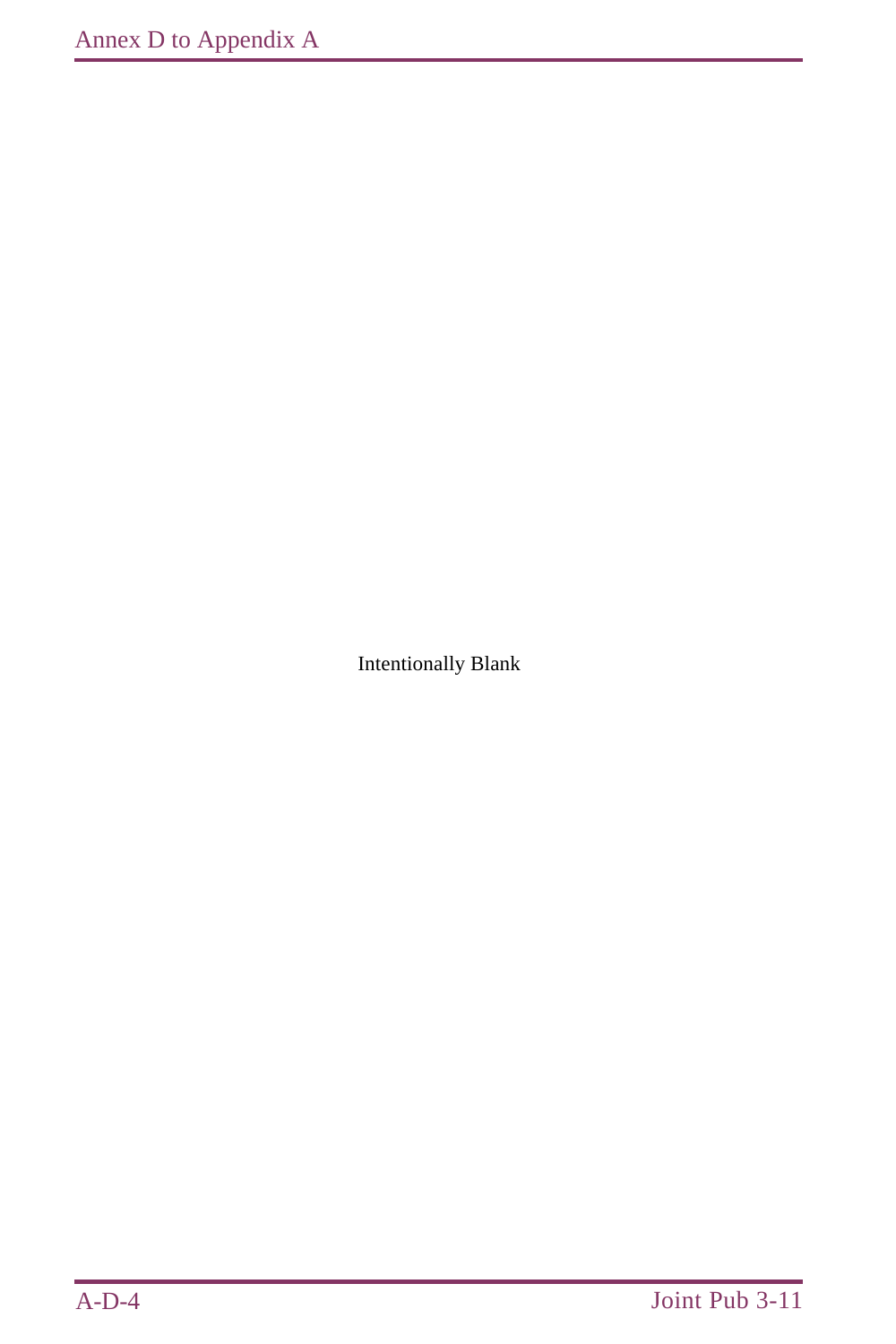# APPENDIX B **REFERENCES**

#### 1. DOD

a. Goldwater-Nichols Department of Defense Reorganization Act of 1986.

b. DOD Directive 5100.1, "Functions of the Department of Defense and its Major Components."

- c. DOD Directive 5210.56.
- d. "Chemical and Biological Defense Readiness Reporting (FOUO)."
- e. "Conduct of the Persian Gulf Conflict: An Interim Report to Congress."
- 2. Joint
	- a. Joint Pub 1, "Joint Warfare of the Armed Forces of the United States."
	- b. Joint Pub 0-2, "Unified Action Armed Forces (UNAAF)."

c. Joint Pub 1-01, "Joint Publication System: Joint Doctrine and Joint Tactics, Techniques, and Procedures Development Program."

d. Joint Pub 1-02, "DOD Dictionary of Military and Associated Terms."

e. Joint Pub 1-3.3, "Joint Reporting Structure Status of Resources and Training System (SORTS)."

- f. Joint Pub 2-0, "Doctrine for Intelligence Support to Joint Operations."
- g. Joint Pub 2-01, "Joint Intelligence Support to Operations."

h. Joint Pub 2-01.2, "Joint Doctrine, TTP for Counterintelligence (CI) Support to Operations."

- i. Joint Pub 3-0, "Doctrine for Joint Operations."
- j. Joint Pub 3-12, "Doctrine for Joint Nuclear Operations."
- k. Joint Pub 3-12.1, "Doctrine for Joint Theater Nuclear Weapons Employment."
- l. Joint Pub 3-12.2, "Nuclear Weapons Employment Effects Data."
- m. Joint Pub 3-12.3, "Nuclear Weapons Employment Effects Data (Notional)."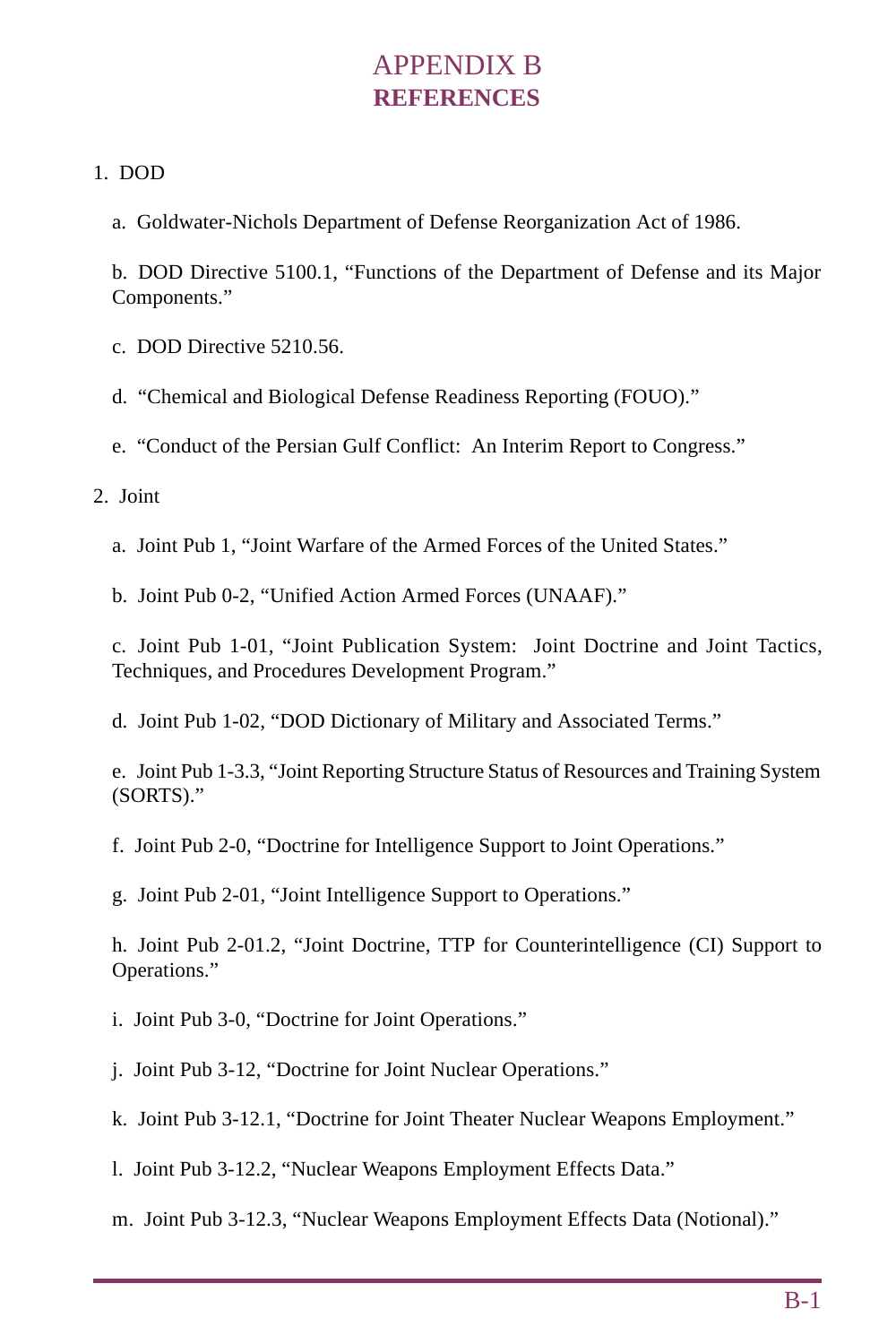- n. Joint Pub 3-07, "Military Operations Other Than War."
- o. Joint Pub 3-54, "Joint Doctrine for Operations Security."
- p. Joint Pub 4-0, "Doctrine for Logistic Support of Joint Operations."
- q. Joint Pub 4-02, "Doctrine for Health Service Support in Joint Operations."
- r. Joint Pub 4-05, "Mobilization."
- s. Joint Pub 5-0, "Doctrine for Planning Joint Operations."

t. Joint Pub 5-03.1, "Joint Operation Planning and Execution System, Volume I: (Planning Policies and Procedures)."

u. Joint Pub 5-03.2, "Joint Operation Planning and Execution System, Volume II: (Planning and Execution Formats and Guidance)."

v. Joint Pub 6-0, "Doctrine for Command, Control, Communications, and Computer (C4) Systems Support to Joint Operations."

w. Joint Pub 6-04.10, "US Message Text Formatting Program, Description of US Message Text Formatting Program."

x. Joint Pub 6-04.20, "Catalog of US Message Text Formats."

- y. "Joint Universal Lessons Learned System (JULLS)."
- z. "Joint Strategic Capabilities Plan (JSCP)."
- aa. Emergency Action Plan CJCS, Volume V.

#### 3. Multi-Service

a. FM 3-6/AFM 105-7/FMFM 7-11H, "Field Behavior of NBC Agents."

b. FM 3-10-1/NWP 18-1/AFM 355-4/FMFM 7-11, "Chemical Weapons Employment."

c. FM 8-285/NAVMED P-5041/AFM 160-11, "Treatment of Chemical Agent Casualties and Conventional Military Chemical Injuries."

d. FM 8-9/NAVMED P-5059/AFP 161-3, "NATO Handbook on the Medical Aspects of NBC Defensive Operations AMEDP-6."

e. FM 10-63/AFM 143-3/FMFM 4-8, "Handling of Deceased Personnel in Theater of Operations."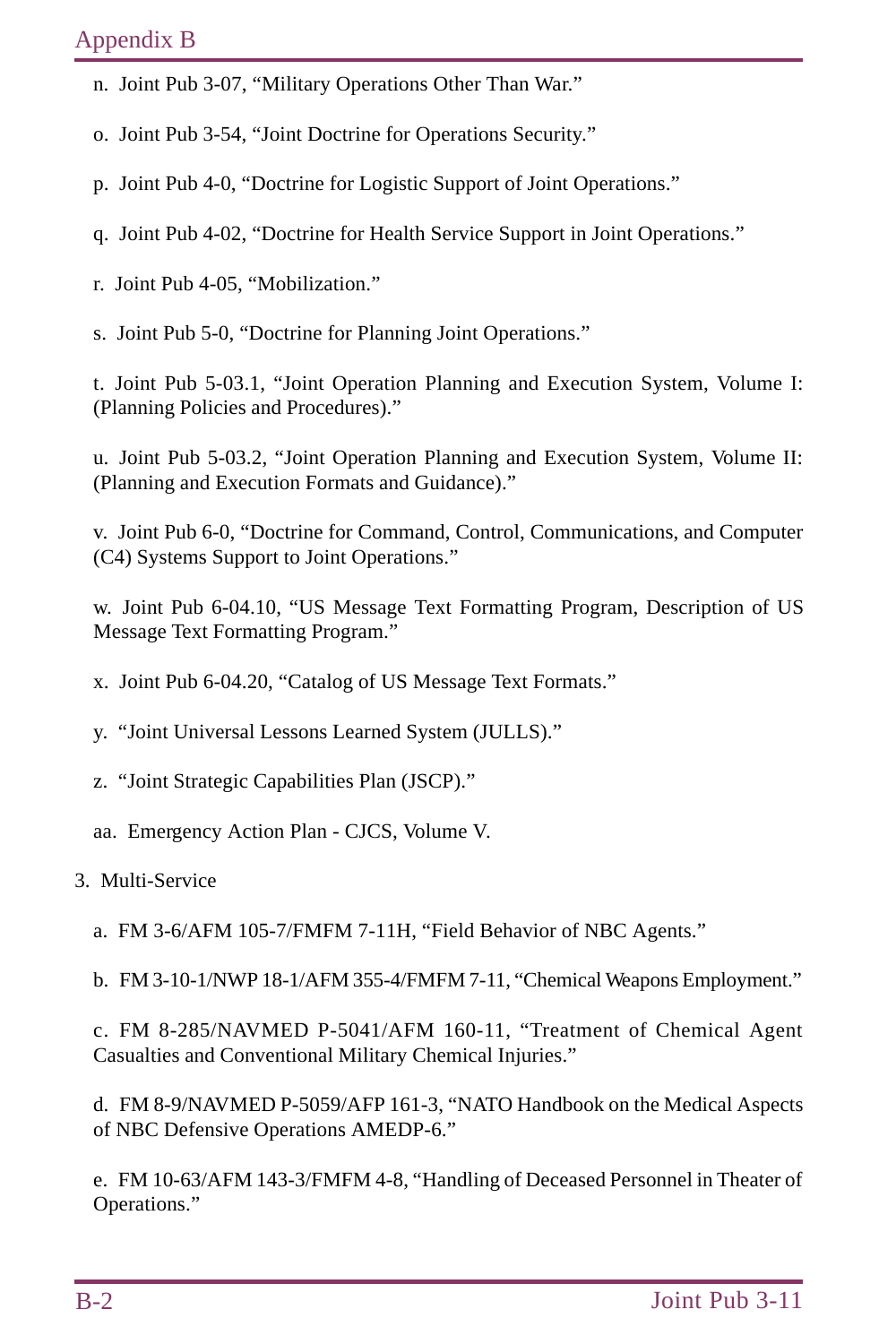#### 4. US Army

- a. FM 3-3, "Chemical and Biological Contamination Avoidance."
- b. FM 3-3-1, "Nuclear Defense."
- c. FM 3-4, "NBC Protection."
- d. FM 3-5, "NBC Decontamination."
- e. FM 3-7, "NBC Handbook."
- f. FM 3-100, "NBC Defense, Chemical Warfare, and Smoke and Flame Operations."
- g. FM 3-101, "Chemical Staffs and Units."
- h. FM 8-10, "Health Service Support in a Theater of Operations."

i. FM 8-10-7, "Health Services Support in a Nuclear, Biological, and Chemical Environment."

- j. FM 8-10-8, "Medical Intelligence."
- k. FM 10-52, "Water Supply in Theaters of Operations."
- l. FM 10-52-1, "Water Supply Point Equipment and Operations."
- m. FM 16-1, "Religious Support Doctrine: The Chaplain and Chaplain Assistant."
- n. FM 100-5, "Operations."
- o. FM 100-6, "Large Unit Operations."
- p. FM 100-9, "Reconstitution."
- q. FM 100-10, "Combat Service Support."
- r. FM 100-16, "Support Operations: Echelons Above Corps."
- s. FM 100-30, "Nuclear Operations."
- t. FM 101-5, "Staff Organization and Operations."
- u. AR 350-42, "Nuclear, Biological, and Chemical Defense."
- v. TRADOC PAM 11-9, "Blueprint of the Battlefield."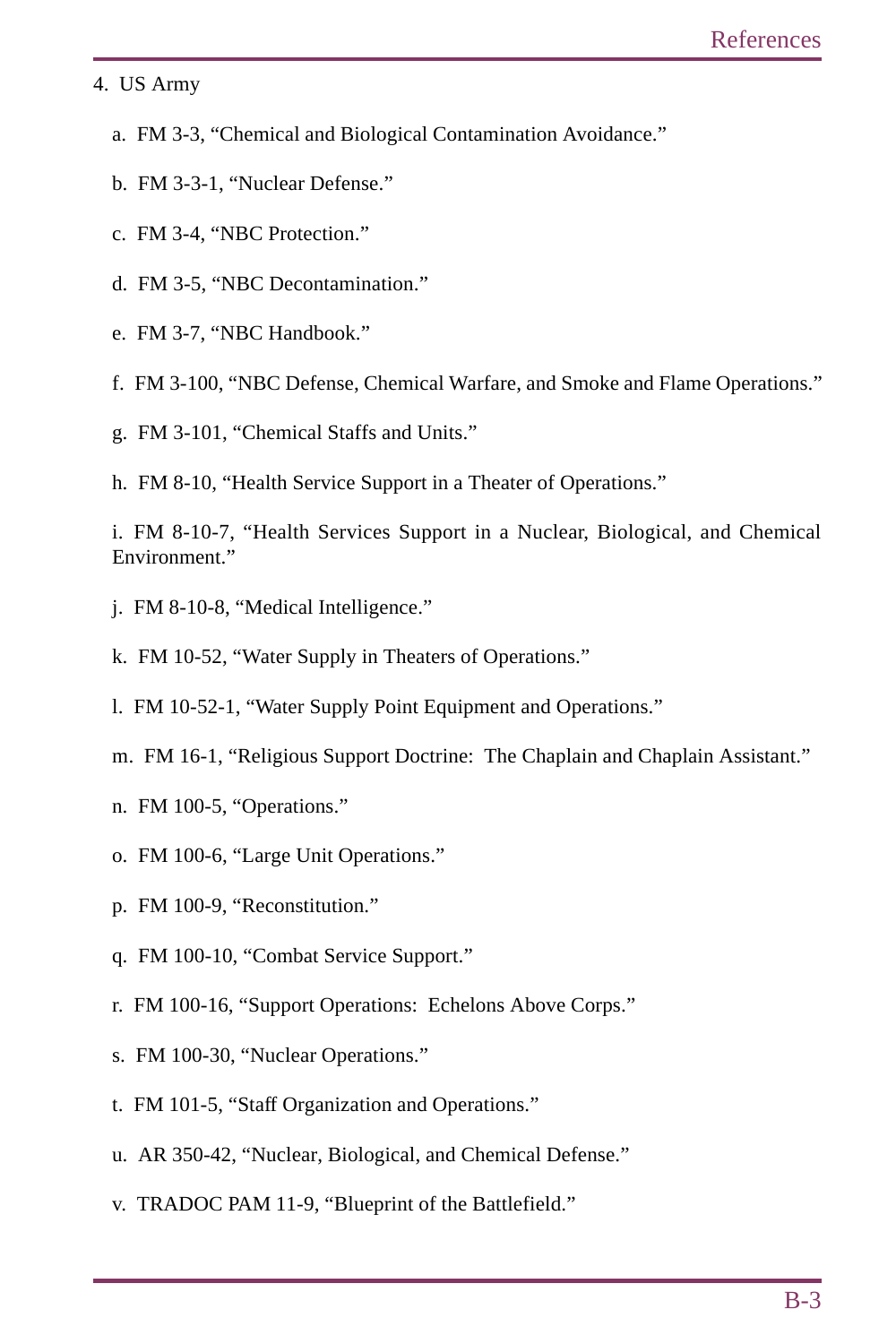### Appendix B

- 5. US Navy
	- a. NWP 1, "Strategic Concepts of the US Navy."
	- b. NWP 2, "Organization of the US Navy."
	- c. NWP 3, "Naval Technology."
	- d. NWP 62-1(D), "Surface Ship Survivability."
	- e. NSTM, Chapter 070, "Shipboard Radiological Defense."
	- f. NSTM, Chapter 470, "Shipboard BW/CW Defense and Countermeasures."
	- g. NBC, "Warfare Defense Ashore."
- 6. US Marine Corps
	- a. FMFM 7-11D, "NBC Protection."
	- b. FMFM 7-11E, "NBC Decontamination."
- 7. US Air Force
	- a. AFM 1-1, "Basic Aerospace Doctrine of the United States Air Force."
	- b. AFR 355-1, "Disaster Preparedness Planning and Operations."
	- c. AFR 355-3, "Air Force Personnel Shelter Programs."

d. AFR 355-8, "Mission Oriented Protective Posture: Minimizing Performance Degradation During Chemical Warfare Operations."

- e. AFR 360-1, "Airborne Operability Planning and Operations."
- f. AFR 360-2, "Commanders Airborne Operability Planning Guide."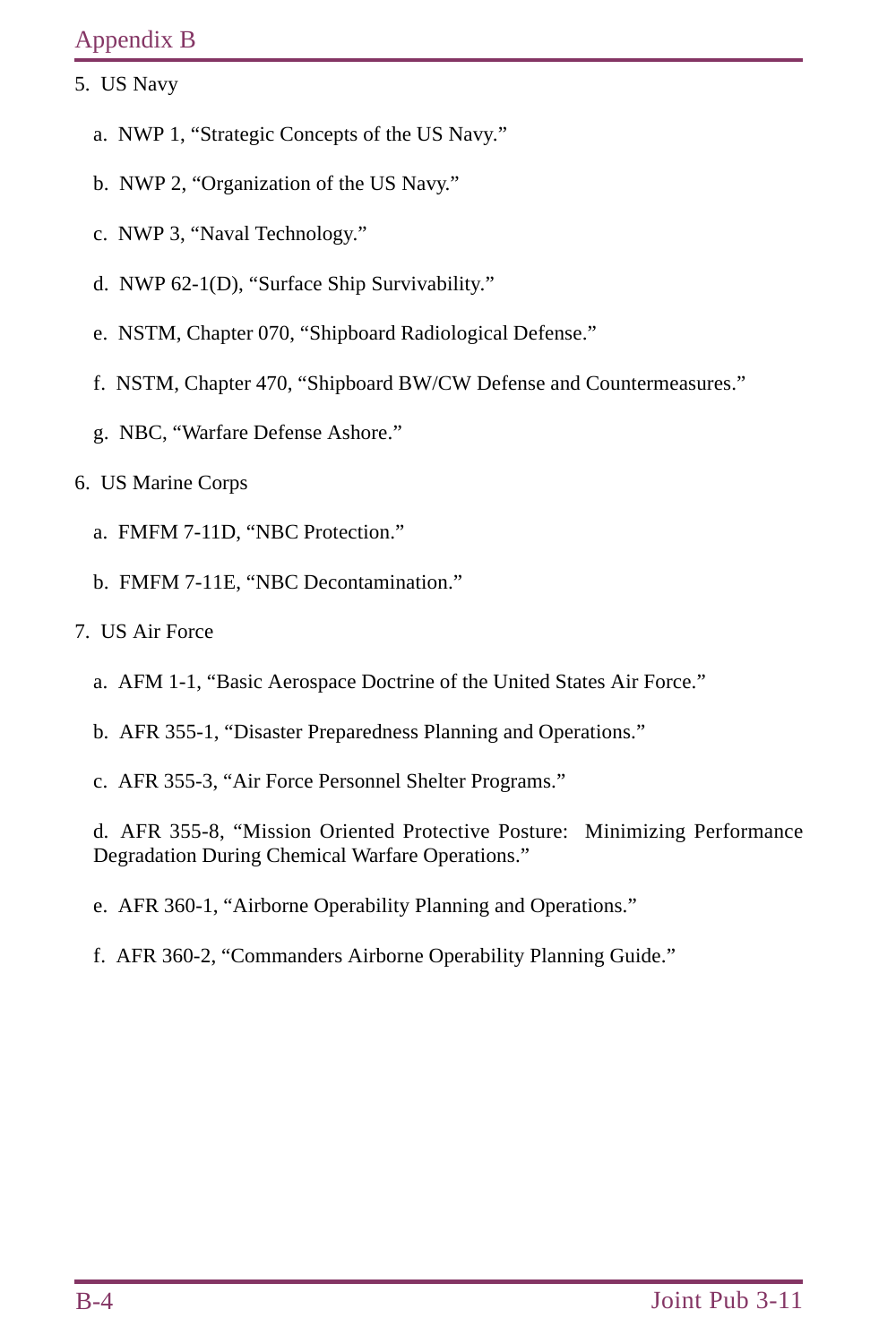# APPENDIX C **ADMINISTRATIVE INSTRUCTIONS**

#### **1. User Comments**

Users in the field are highly encouraged to submit comments on this publication to the Joint Warfighting Center, Attn: Doctrine Division, Fenwick Road, Bldg 96, Fort Monroe, VA 23651-5000. These comments should address content (accuracy, usefulness, consistency, and organization), writing, and appearance.

### **2. Authorship**

The lead agent for this publication is the US Army. The Joint Staff doctrine sponsor for this publication is the Director, J-5, Strategic Plans and Policy.

### **3. Change Recommendations**

a. Recommendations for urgent changes to this publication should be submitted:

TO: CSA WASHINGTON DC//DAMO-FDQ// FROM: JOINT STAFF WASHINGTON DC//J5/J7-JDD//

Routine changes should be submitted to the Director for Operational Plans and Interoperability (J-7), JDD, 7000 Joint Staff Pentagon, Washington, D.C. 20318-7000.

b. When a Joint Staff directorate submits a proposal to the Chairman of the Joint Chiefs of Staff that would change source document information reflected in this publication, that directorate will include a proposed change to this publication as an enclosure to its proposal. The Military Services and other organizations are requested to notify the Director, J-7, Joint Staff, when changes to source documents reflected in this publication are initiated.

c. Record of Changes

| CHANGE | COPY<br>NUMBER NUMBER CHANGE | DATE OF | <b>DATE</b><br>ENTERED | <b>POSTED</b><br>ВY | <b>REMARKS</b> |
|--------|------------------------------|---------|------------------------|---------------------|----------------|
|--------|------------------------------|---------|------------------------|---------------------|----------------|

\_\_\_\_\_\_\_\_\_\_\_\_\_\_\_\_\_\_\_\_\_\_\_\_\_\_\_\_\_\_\_\_\_\_\_\_\_\_\_\_\_\_\_\_\_\_\_\_\_\_\_\_\_\_\_\_\_\_\_\_\_\_\_\_\_\_\_\_\_\_ \_\_\_\_\_\_\_\_\_\_\_\_\_\_\_\_\_\_\_\_\_\_\_\_\_\_\_\_\_\_\_\_\_\_\_\_\_\_\_\_\_\_\_\_\_\_\_\_\_\_\_\_\_\_\_\_\_\_\_\_\_\_\_\_\_\_\_\_\_\_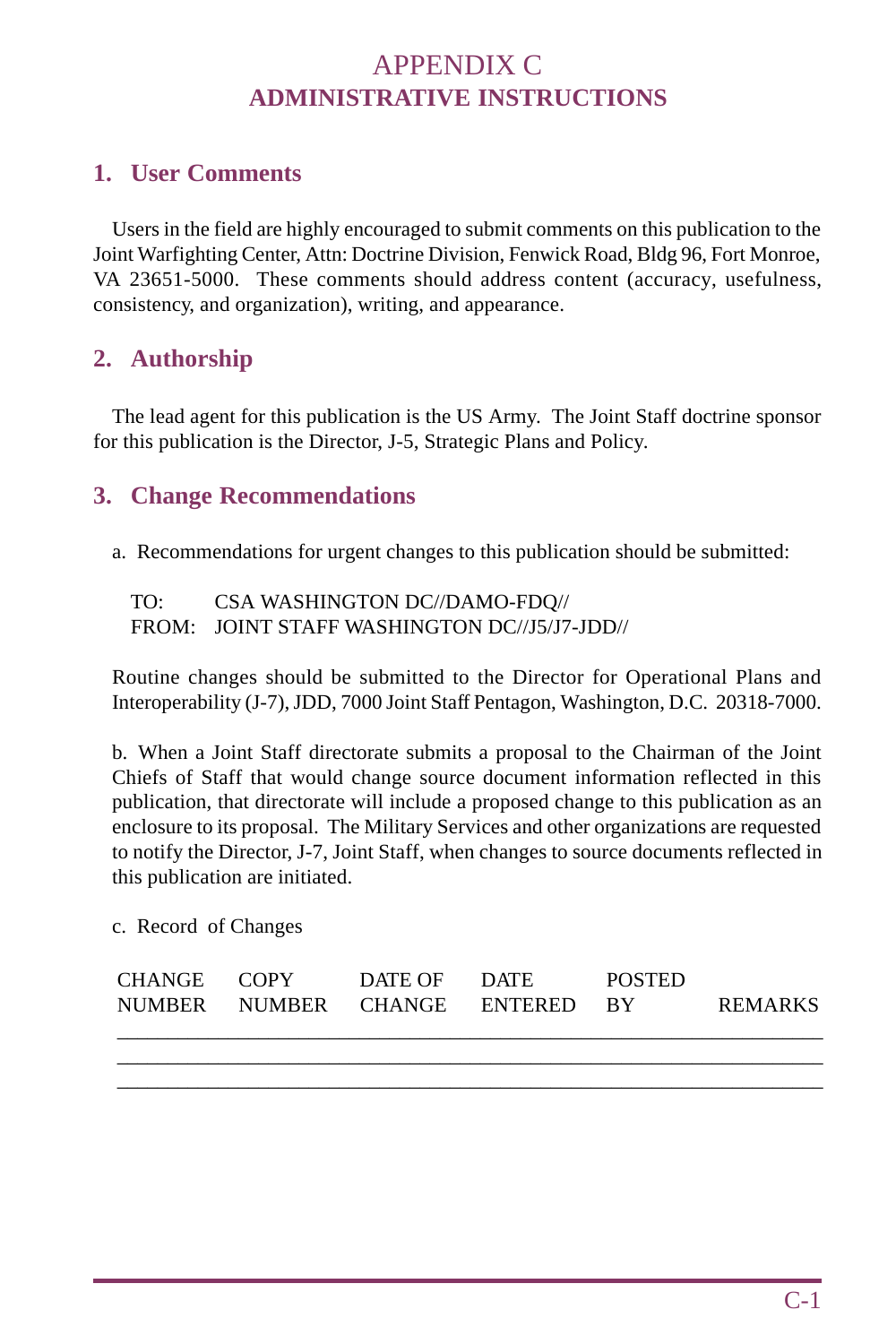## **4. Distribution**

a. Additional copies of this publication can be obtained through Service publication centers.

b. Only approved pubs and test pubs are releasable outside the combatant commands, Services, and Joint Staff. Release of any joint publication to foreign governments or foreign nationals must be requested through the local embassy (Defense Attache Office) to DIA Foreign Liaison Branch, C-AS1, Room 1A674, Pentagon, Washington, D.C. 20301-7400.

c. Additional copies should be obtained from the Military Service assigned administrative support responsibility by DOD Directive 5100.3, 1 November 1988, "Support of the Headquarters of Unified, Specified, and Subordinate Joint Commands."

By Military Services:

| Army:         | US Army AG Publication Center<br>2800 Eastern Boulevard<br>Baltimore, MD 21220-2898                                       |
|---------------|---------------------------------------------------------------------------------------------------------------------------|
| Air Force:    | Air Force Publications Distribution Center<br>2800 Eastern Boulevard<br>Baltimore, MD 21220-2896                          |
| Navy:         | CO, Navy Aviation Supply Office<br>Distribution Division (Code 03443)<br>5801 Tabor Avenue<br>Philadelphia, PA 19120-5000 |
| Marine Corps: | Marine Corps Logistics Base<br>Albany, GA 31704-5000                                                                      |
| Coast Guard:  | Coast Guard Headquarters, COMDT (G-REP)<br>2100 2nd Street, SW<br>Washington, D.C. 20593-0001                             |

d. Local reproduction is authorized and access to unclassified publications is unrestricted. However, access to and reproduction authorization for classified joint publications must be in accordance with DOD Regulation 5200.1-R.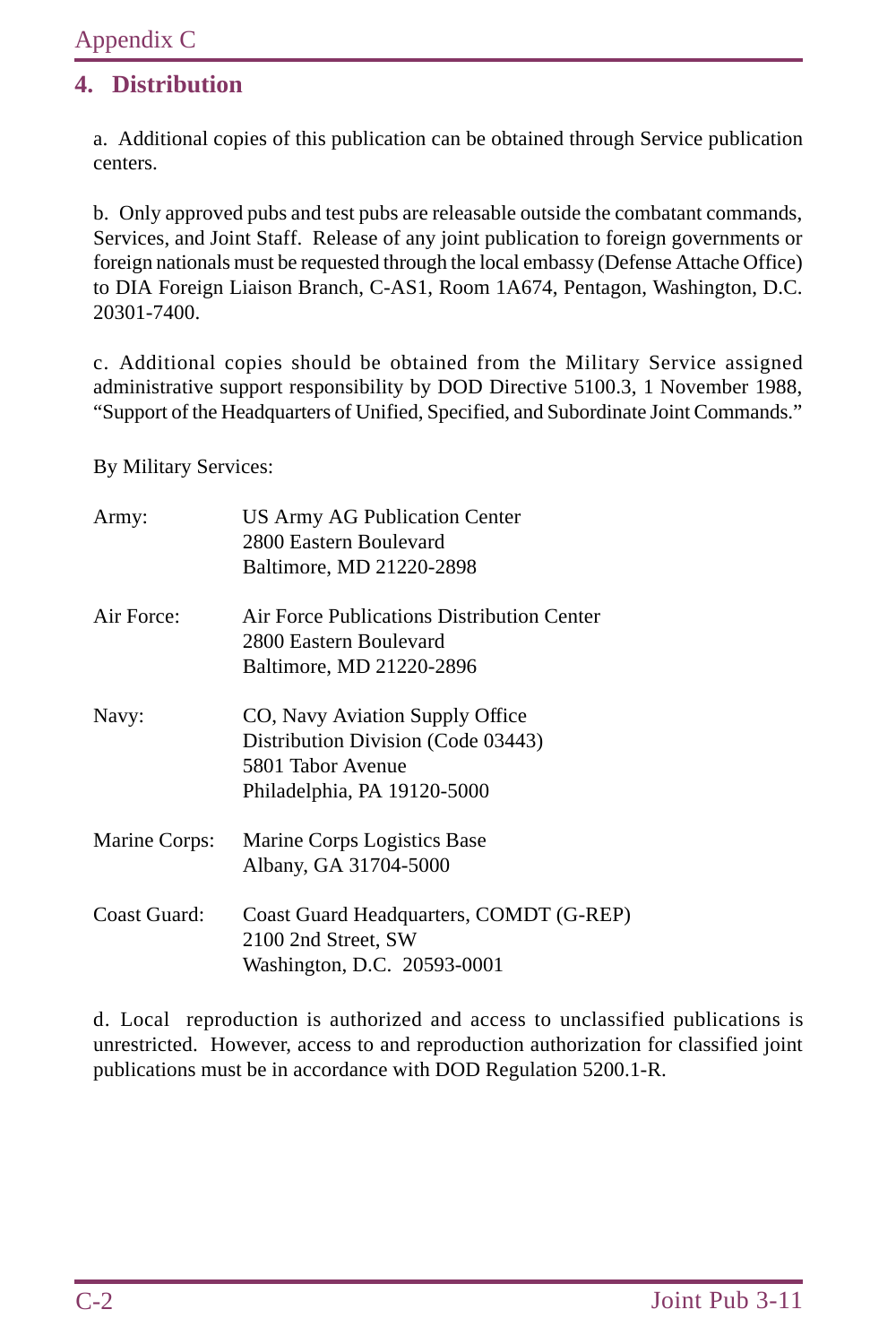# GLOSSARY **PART I—ABBREVIATIONS AND ACRONYMS**

| <b>AOR</b>     | area of responsibility                                           |
|----------------|------------------------------------------------------------------|
| BW             | biological warfare                                               |
| C <sub>2</sub> | command and control                                              |
| C <sub>4</sub> | command, control, communications, and computers                  |
| C4I            | command, control, communications, computers, and<br>intelligence |
| <b>CBW</b>     | chemical and biological warfare                                  |
| <b>CJCS</b>    | Chairman of the Joint Chiefs of Staff                            |
| <b>COA</b>     | course of action                                                 |
| <b>CPS</b>     | collective protection shelter                                    |
| <b>CW</b>      | chemical warfare                                                 |
| <b>CWC</b>     | <b>Chemical Weapons Convention</b>                               |
| <b>DOD</b>     | Department of Defense                                            |
| <b>EMP</b>     | electromagnetic pulse                                            |
| <b>EOD</b>     | explosive ordnance disposal                                      |
| <b>EPW</b>     | enemy prisoners of war                                           |
| HN             | host nation                                                      |
| <b>HNS</b>     | host-nation support                                              |
| <b>HSS</b>     | health services support                                          |
| <b>HUMINT</b>  | human intelligence                                               |
| JFC            | joint force commander                                            |
| <b>JMAO</b>    | Joint Mortuary Affairs Office                                    |
| <b>JOPES</b>   | Joint Operation Planning and Execution System                    |
| <b>JSCP</b>    | Joint Strategic Capabilities Plan                                |
| <b>MOPP</b>    | mission oriented protective posture                              |
| MOU            | memorandum of understanding                                      |
| <b>MSR</b>     | main supply route                                                |
| <b>MTF</b>     | medical treatment facilities                                     |
| <b>NBC</b>     | nuclear, biological, and chemical                                |
| <b>NBCCS</b>   | NBC contamination survivability                                  |
| <b>NCA</b>     | <b>National Command Authorities</b>                              |
| <b>NEO</b>     | noncombatant evacuation operations                               |
| <b>OEG</b>     | operational exposure guide                                       |
| <b>OPLAN</b>   | operation plan                                                   |
| <b>OPSEC</b>   | operations security                                              |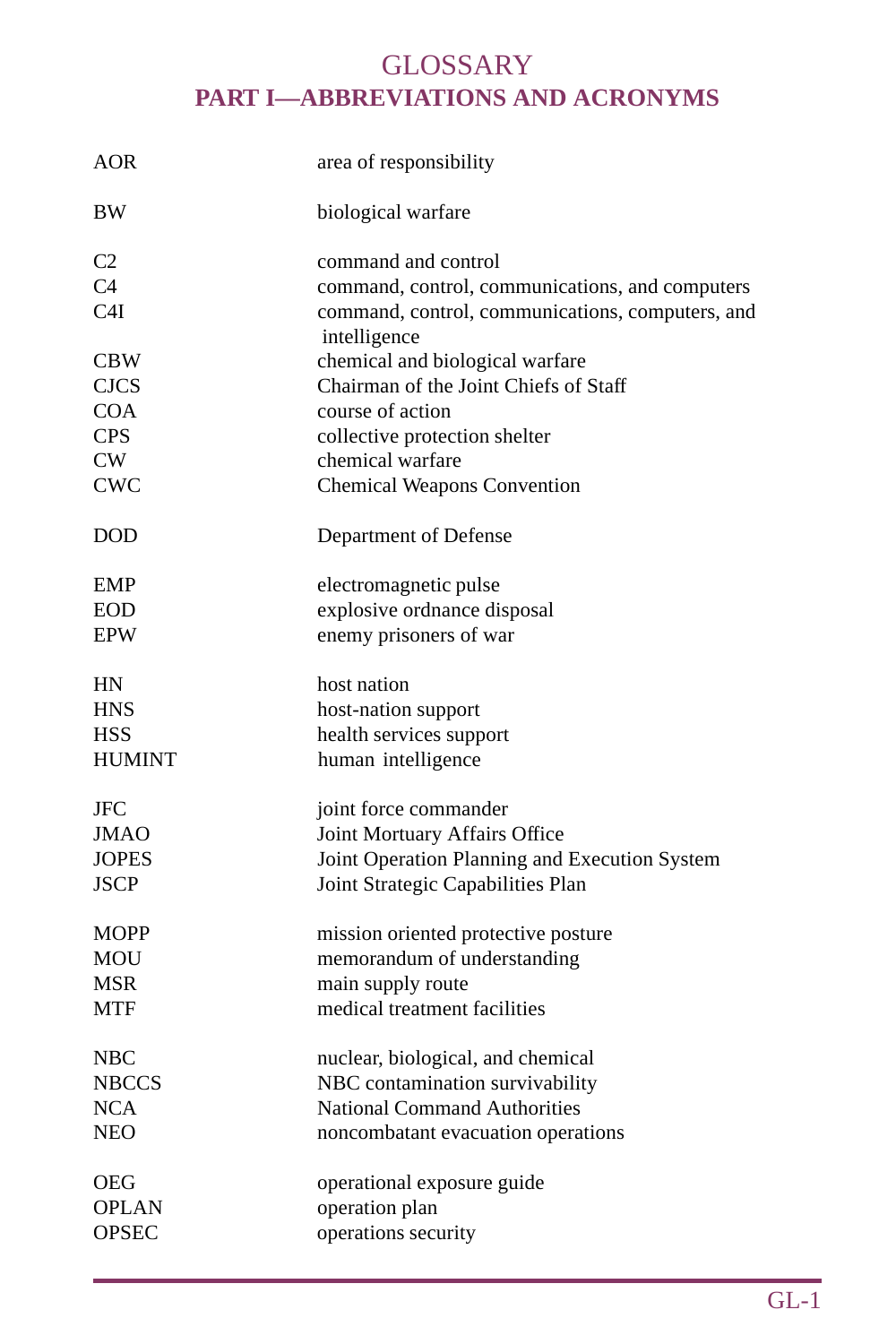# **Glossary**

| <b>RCA</b><br><b>ROE</b> | riot control agent<br>rules of engagement      |
|--------------------------|------------------------------------------------|
| <b>SORTS</b>             | <b>Status of Resources and Training System</b> |
| <b>USSOCOM</b>           | US Special Operations Command                  |
| <b>WMD</b>               | weapons of mass destruction                    |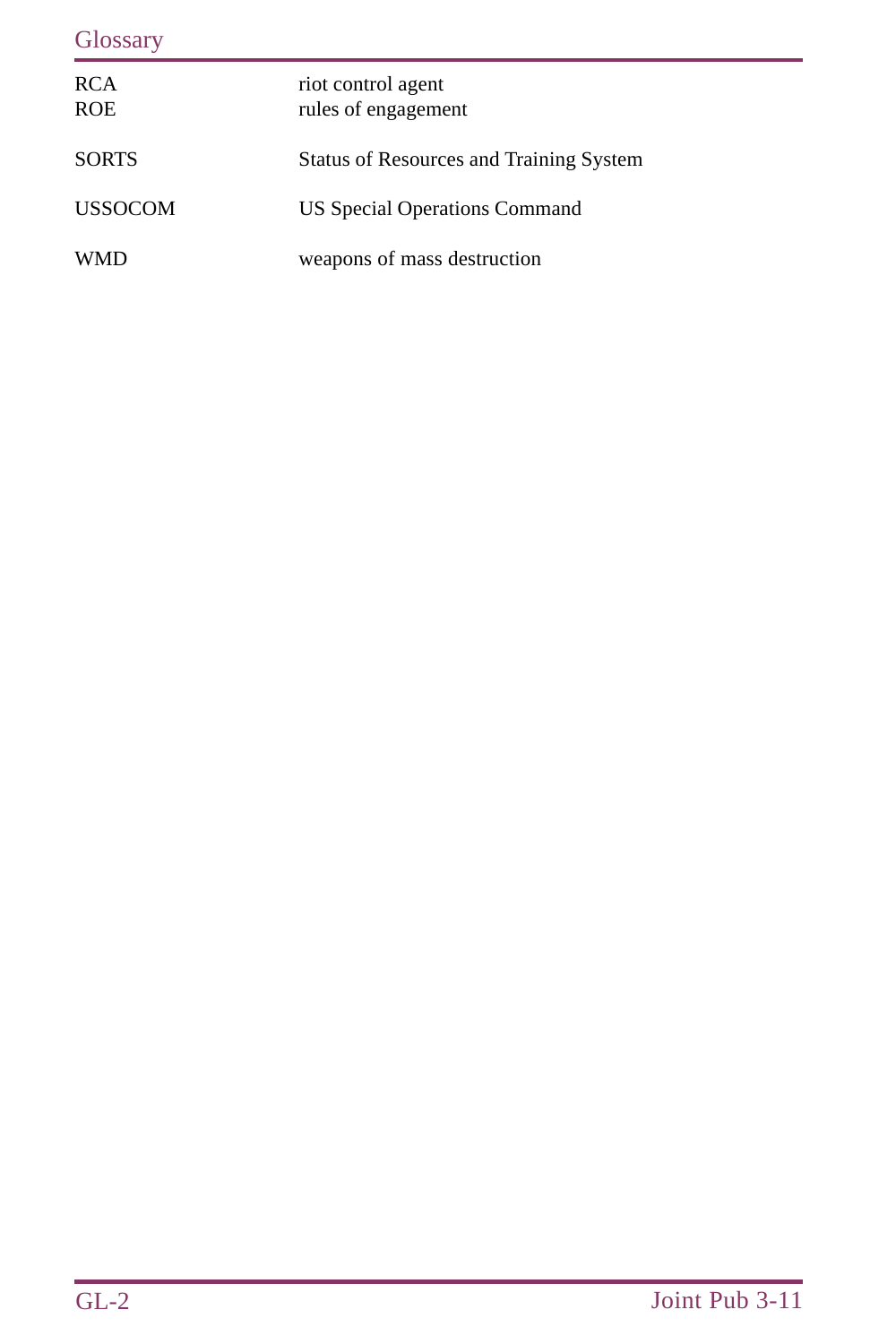#### **PART II—TERMS AND DEFINITIONS**

- **avoidance.** Individual and/or unit measures taken to avoid or minimize nuclear, biological, and chemical (NBC) attacks and reduce the effects of NBC hazards. (Joint Pub 1-02)
- **biological agent.** A microorganism that causes disease in personnel, plants, or animals or causes the deterioration of materiel. (Joint Pub 1-02)
- **biological defense.** The methods, plans, and procedures involved in establishing and executing defensive measures against attacks using biological agents. (Joint Pub 1-02)
- **biological operation.** Employment of biological agents to produce casualties in personnel or animals and damage to plants or materiel; or defense against such employment. (Joint Pub 1-02)
- **biological threat.** A threat that consists of biological material planned to be deployed to produce casualties in personnel or animals and damage plants or other materiel. (Joint Pub 1-02)
- **campaign.** A series of related military operations aimed at accomplishing a strategic or operational objective within a given time and space. (Joint Pub 1-02)
- **chemical agent.** A chemical substance which is intended for use in military operations to kill, seriously injure, or incapacitate personnel through its physiological effects. The term excludes riot control agents, herbicides, smoke, and flame. (Joint Pub 1-02)
- **chemical ammunition.** A type of ammunition, the filler of which is primarily a chemical agent. (Joint Pub 1-02)
- **chemical warfare.** All aspects of military operations involving the employment of lethal and incapacitating munitions/ agents and the warning and protective measures associated with such offensive operations. Since riot control agents and herbicides are not considered to be chemical warfare agents, those two items will be referred to separately or under the broader term "chemical," which will be used to include all types of chemical munitions/agents collectively. The term "chemical warfare weapons" may be used when it is desired to reflect both lethal and incapacitating munitions/agents of either chemical or biological origin. Also called CW. (Joint Pub 1-02)
- **combatant command.** A unified or specified command with a broad continuing mission under a single commander established and so designated by the President, through the Secretary of Defense and with the advice and assistance of the Chairman of the Joint Chiefs of Staff. Combatant commands typically have geographic or functional responsibilities. (Joint Pub 1-02)
- **combatant command (command authority).** Nontransferable command authority established by title 10 ("Armed Forces"), United States Code, section 164, exercised only by commanders of unified or specified combatant commands unless otherwise directed by the President or the Secretary of Defense. Combatant command (command authority) cannot be delegated and is the authority of a combatant commander to perform those functions of command over assigned forces involving organizing and employing commands and forces, assigning tasks, designating objectives, and giving authoritative direction over all aspects of military operations, joint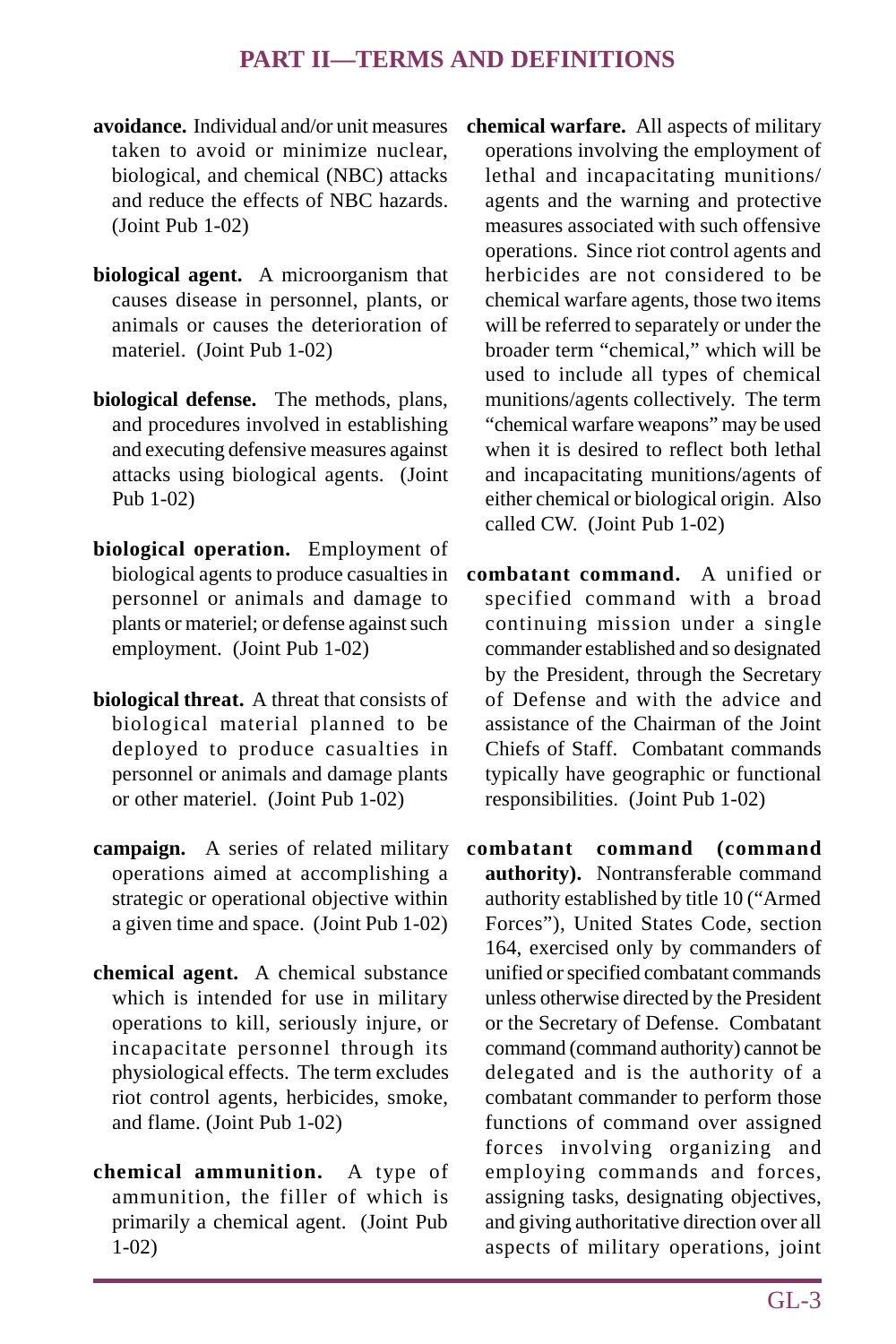training, and logistics necessary to accomplish the missions assigned to the command. Combatant command (command authority) should be exercised through the commanders of subordinate organizations. Normally this authority is exercised through subordinate joint force commanders and Service and/or functional component commanders. Combatant command (command authority) provides full authority to organize and employ commands and forces as the combatant commander considers necessary to accomplish assigned missions. Operational control is inherent in combatant command (command authority). Also called COCOM. (Joint Pub 1-02)

- **combatant commander.** A commander in chief of one of the unified or specified combatant commands established by the President. (Joint Pub 1-02)
- **contamination control.** Procedures to avoid, reduce, remove, or render harmless, temporarily or permanently, nuclear, biological, and chemical contamination for the purpose of maintaining or enhancing the efficient conduct of military operations. (Joint Pub 1-02)
- **defoliating agent.** A chemical that causes trees, shrubs, and other plants to shed their leaves prematurely. (Joint Pub 1-02)
- **herbicide.** A chemical compound that will kill or damage plants. (Joint Pub 1-02)
- **host nation support.** Civil and/or military assistance rendered by a nation to foreign forces within its territory during peacetime, crisis or emergencies, or war based on agreements mutually concluded between nations. (Joint Pub 1-02)
- **joint force commander.** A general term applied to a combatant commander, subunified commander, or joint task force commander authorized to exercise combatant command (command authority) or operational control over a joint force. Also called JFC. (Joint Pub 1-02)
- **munitions.** Materiels used in war, especially weapons and ammunition. (Approved for inclusion in the next edition of Joint Pub 1-02)
- **nonpersistent agent.** A chemical agent that when released dissipates and/or loses its ability to cause casualties after 10 to 15 minutes. (Joint Pub 1-02)
- **nuclear, biological, and chemical capable nation.** A nation that has the capability to produce and employ one or more types of nuclear, biological, and chemical weapons across the full range of military operations and at any level of war in order to achieve political and military objectives. (Joint Pub 1-02)
- **persistent agent.** A chemical agent that when released remains able to cause casualties for more than 24 hours to several days or weeks. (Joint Pub 1-02)
- **riot control agent.** A chemical that produces temporary irritating or disabling effects when in contact with the eyes or when inhaled. (Joint Pub 1-02)
- **subordinate command.** A command consisting of the commander and all those individuals, units, detachments, organizations, or installations that have been placed under the command by the authority establishing the subordinate command. (Joint Pub 1-02)
- **weapons of mass destruction.** In arms control usage, weapons that are capable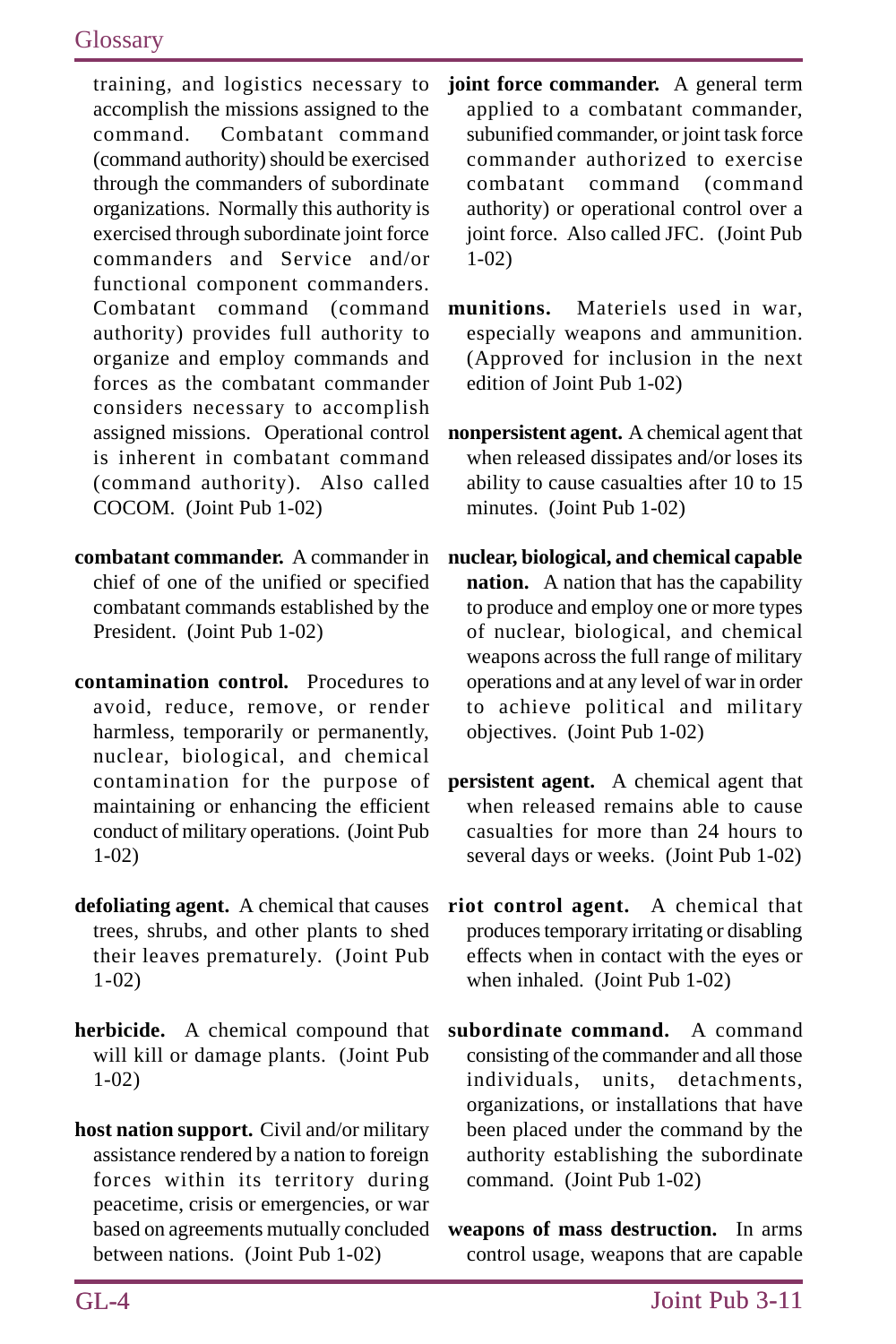of a high order of destruction and/or of being used in such a manner as to destroy large numbers of people. Can be nuclear, chemical, biological, and radiological

weapons, but excludes the means of transporting or propelling the weapon where such means is a separable and divisible part of the weapon. (Joint Pub 1-02)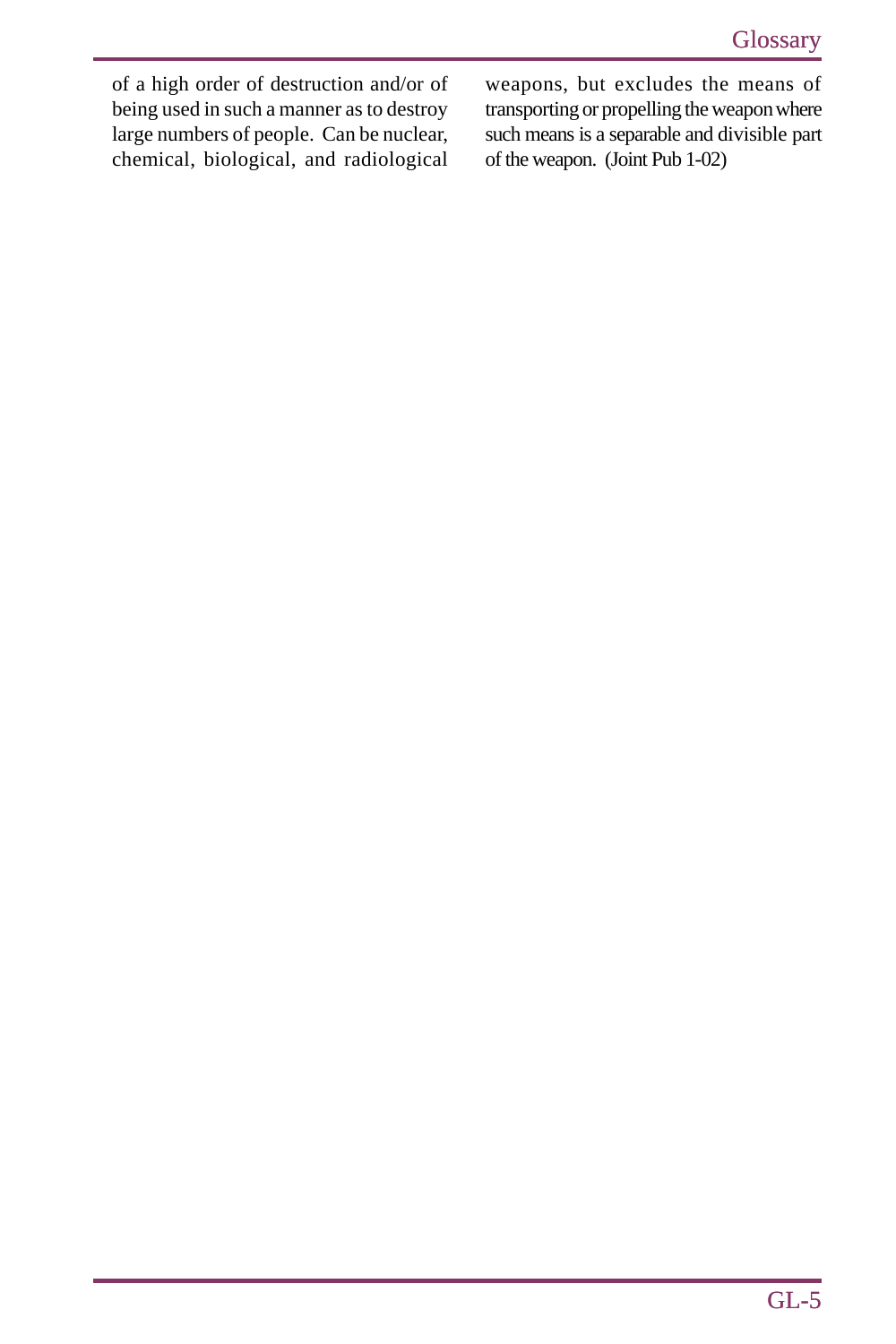Intentionally Blank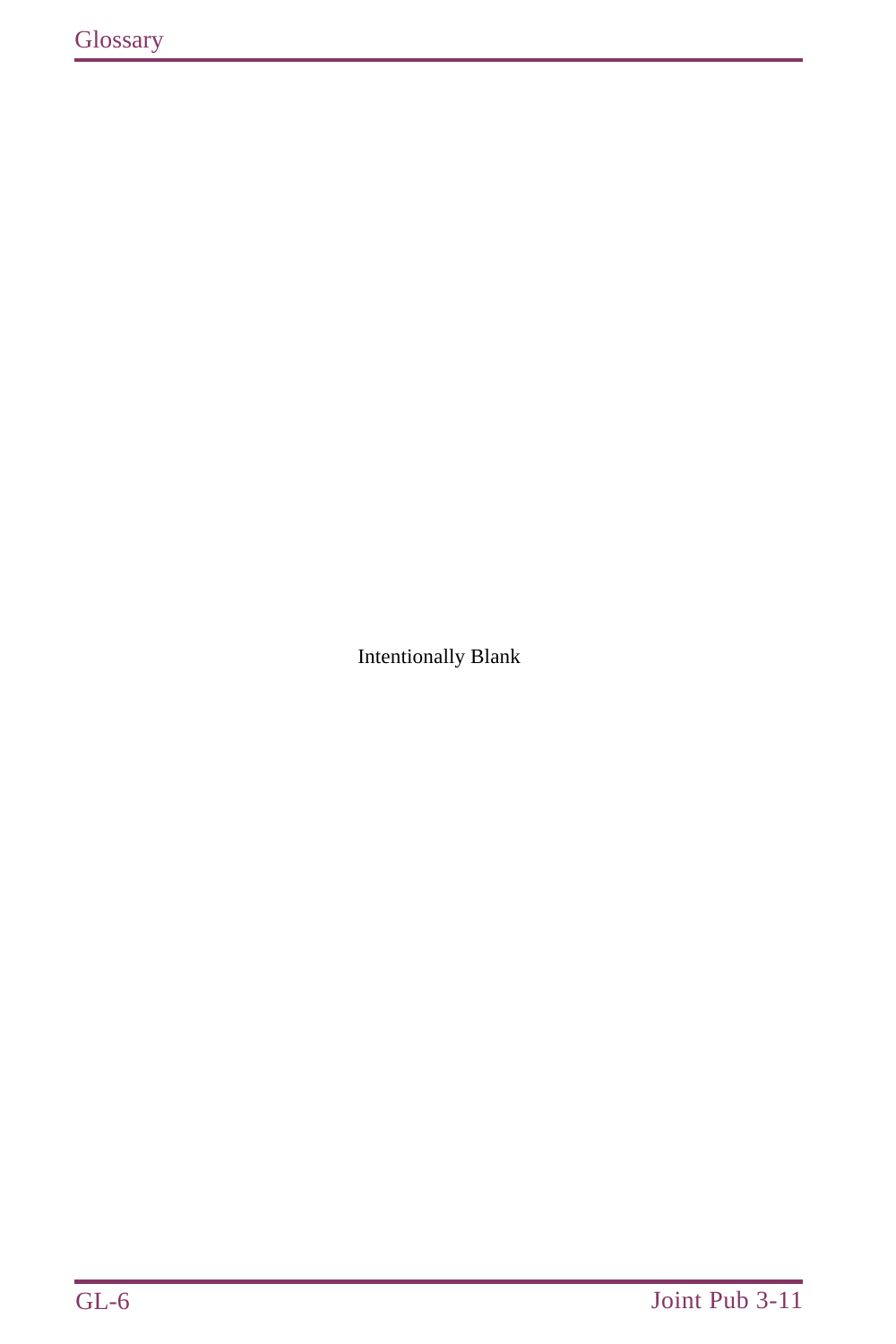